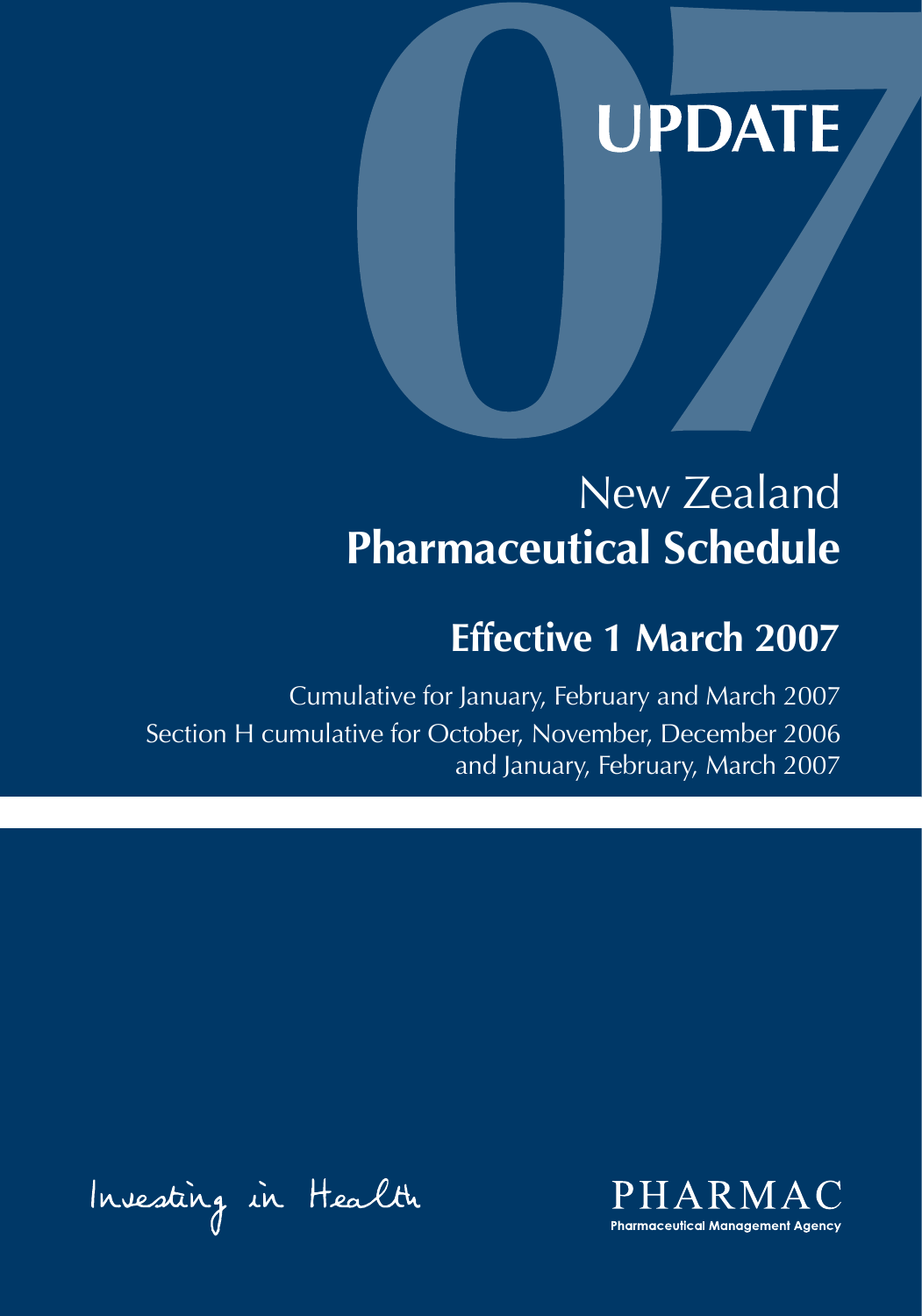# **Contents**

| Summary of PHARMAC decisions effective 1 March 2007 3      |  |
|------------------------------------------------------------|--|
|                                                            |  |
|                                                            |  |
|                                                            |  |
|                                                            |  |
|                                                            |  |
|                                                            |  |
| Sole Subsidised Supply products cumulative to March 2007 8 |  |
|                                                            |  |
|                                                            |  |
|                                                            |  |
|                                                            |  |
|                                                            |  |
|                                                            |  |
|                                                            |  |
|                                                            |  |
|                                                            |  |
|                                                            |  |
|                                                            |  |
|                                                            |  |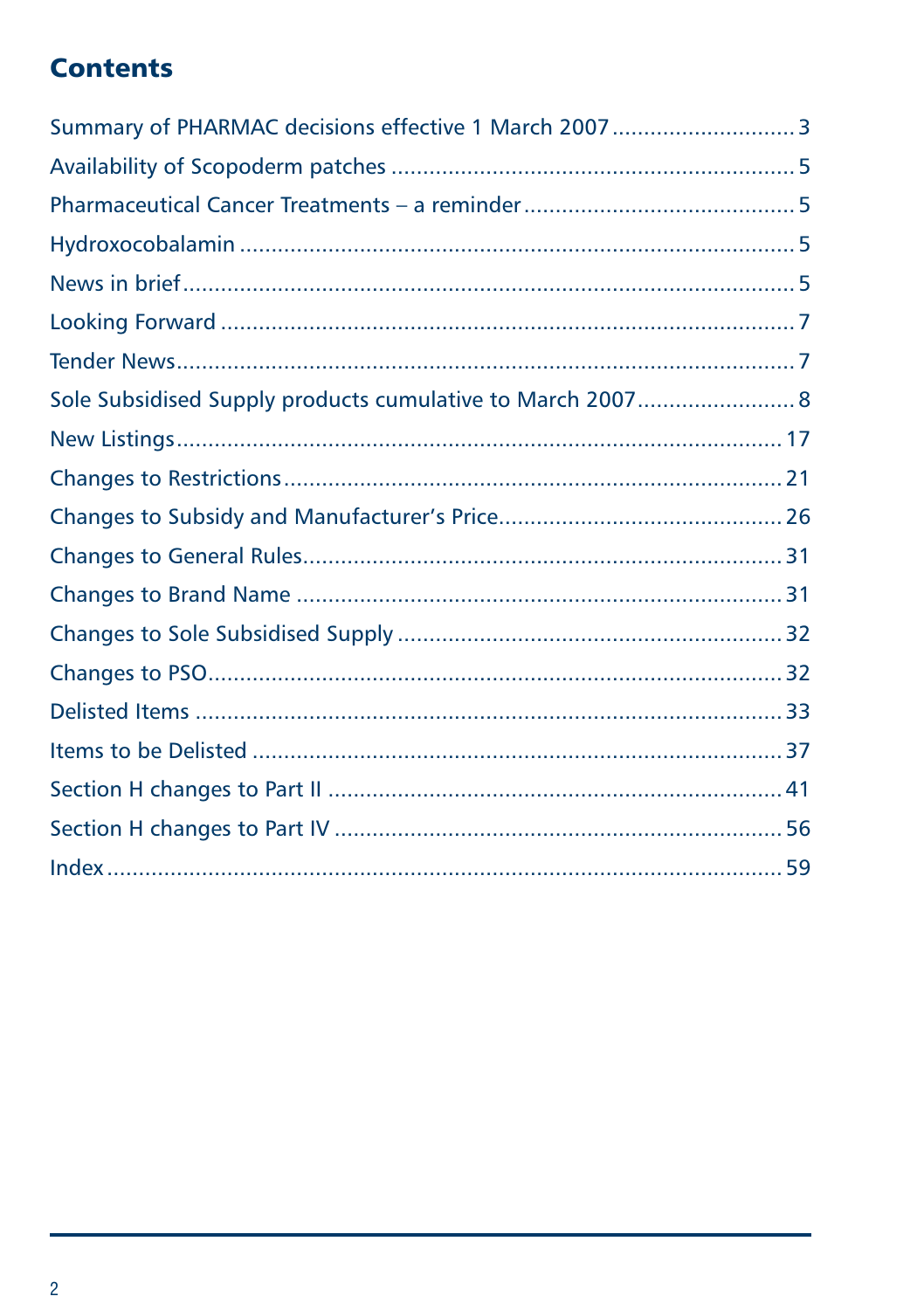# **Summary of PHARMAC decisions effective 1 March 2007**

### **New listings (page 17)**

- Lansoprazole (Solox) cap 15 mg
- Hydroxocobalamin (Goldshield) inj 1 mg per ml, 1 ml listed under Section 29
- Roxithromycin (Arrow-Roxithromycin) tab 150 mg and 300 mg
- Ropinirole hydrochloride tab 0.25 mg x 42, 0.5 mg x 42 and 1 mg x 21, 105 tab OP (Requip Starter Pack) and tab 0.5 mg x 42, 1 mg x 42 and 2 mg x 63, 147 tab OP (Requip Follow-on Pack) – Retail pharmacy – specialist
- Olanzapine (Zyprexa) tab 2.5 mg, 5 mg and 10 mg, 28 tab packs Special Authority – Retail pharmacy
- Promethazine hydrochloride (Allersoothe) tab 10 mg and 25 mg
- Gluten free bread mix (Bakels Gluten Free Health Bread Mix) powder 1,000 g OP – Hospital pharmacy [HP3] – Special Authority

#### **New listings effective 16 February 2007 (page 17)**

- Diclofenac sodium (Voltaren SR) tab long-acting 75 mg, 100 tab pack
- Diclofenac sodium (Diclax SR) tab long-acting 75 mg, 30 & 500 tab pack

#### **Changes to restriction (pages 21-24)**

- Hydrocortisone with wool fat and mineral oil (DP Lotn HC) lotn 1% with wool fat hydrous 3% and mineral oil – amended restriction
- Glycerol with paraffin and cetyl alcohol (QV) lotn 5% with paraffin liq 5% and cetyl alcohol 2% - amended restriction
- Wool fat with mineral oil (Alpha-Keri Lotion, BK Lotion, DP Lotion and Hydroderm Lotion) lotn hydrous 3% with mineral oil – amended restriction
- Tar with triethanolamine lauryl sulphate and fluorescein (Pinetarsol) soln 2.3% with triethanolamine lauryl sulphate and fluorescein sodium – amended restriction
- Valaciclovir hydrochloride (Valtrex) tab 500 mg removal of Section 29
- Cyclizine hydrochloride (Marzine) tab 50 mg alternate subsidy is for manufacturers price
- Selegiline hydrochloride (Apo-Selegiline) tab 5 mg removal of note
- Trifluoperazine hydrochloride (Stelazine) tab 2 mg and 5 mg addition of Section 29
- Cyclophosphamide (Endoxan) inj 1 g amended restriction to Retail pharmacyspecialist – PCT
- Multiple sclerosis treatment (Copaxone, Avonex and Betaferon) amended access by application criteria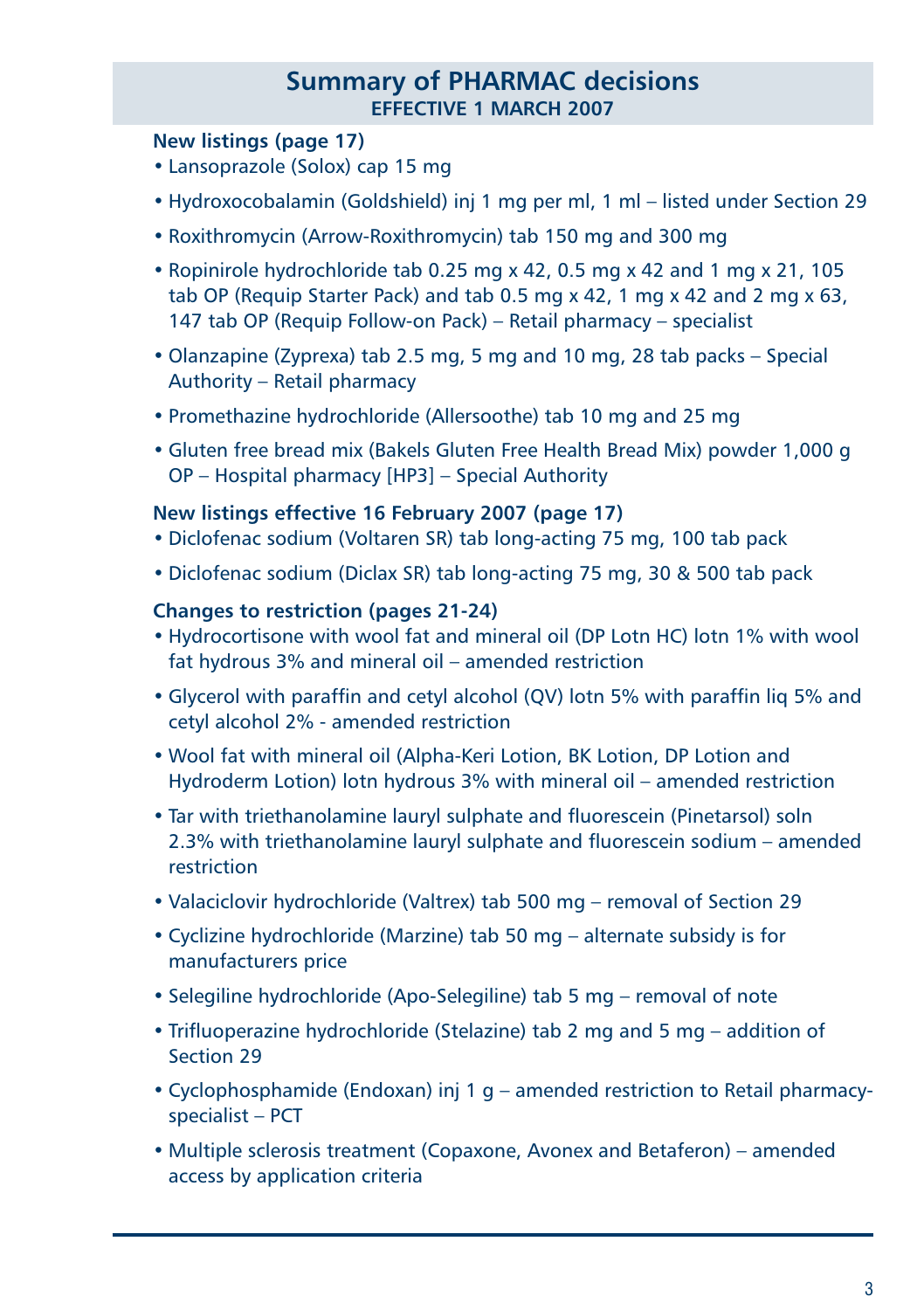### **Summary of PHARMAC decisions – effective 1 March 2007 (continued)**

• Spacer devices and masks – increased order quantity to a maximum of 20 for all orders

# **Increased subsidy (page 26)**

• Oxytocin (Syntometrine) inj 5 iu with ergometrine maleate 500  $\mu$ g per ml, 1 ml

### **Decreased subsidy (page 26)**

- Water (Pharmacia) purified for inj 20 ml
- Oxytocin (Syntocinon) inj 5 iu per ml, 1 ml and inj 10 iu per ml, 1 ml
- Cisplatin (Cisplatin Ebewe) inj 1 mg per ml, 50 ml and 100 ml
- Sodium cromoglycate (Rynacrom Forte) nasal spray 4%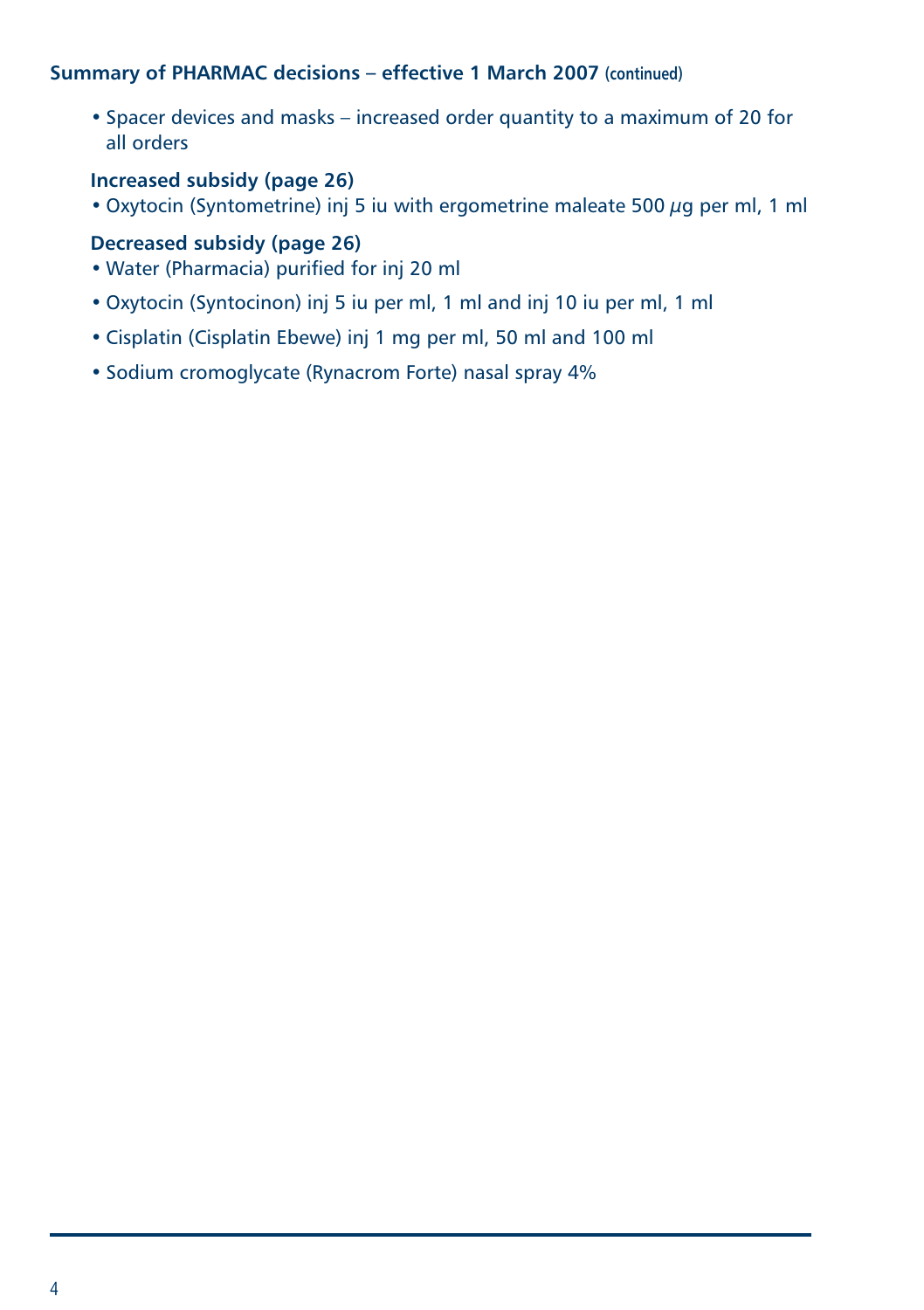# **Availability of Scopoderm patches**

Hyoscine/scopolamine patches (Scopoderm) are currently out-of-stock due to worldwide supply issues. PHARMAC has so far been unable to source a secure supply of an alternative product. We have been advised by Novartis that it has a small amount of Scopoderm patches available for high-need patients (to be determined by Novartis on a case-by-case basis). Pharmacists may contact Novartis on (09) 913-7046 to discuss the possibility of supply for individual patients. Novartis and PHARMAC are optimistic that the supply issues will be resolved within the next three to six months.

# **Pharmaceutical Cancer Treatments – a reminder**

A reminder to pharmacies that items with a 'PCT only' restriction in the Pharmaceutical Schedule will not be subsidised when dispensed by any retail pharmacies. Products with a 'PCT only' restriction may only be dispensed by DHB hospital pharmacies that have an agreement to do so.

# **Hydroxocobalamin**

A manufacturing issue has caused the listing of the Neo-B12 (Mayne) brand of hydroxocobalamin injection to be delayed. Neo-B12 was to have been listed from 1 February 2007.

PHARMAC has listed the Goldshield brand of hydroxocobalamin from 1 March, which is to be supplied by Mayne Pharma under Section 29 of the Medicines Act. PHARMAC has been advised that the Neo-Cytamen brand will continue to be available until the end of April on a sale or return basis, but that there are limited stocks remaining of this brand.

# **News in brief**

- Adrenaline inj the 1:1000 strength in 5 and 50 injection pack sizes is being supplied by AstraZeneca and is fully subsidised as of 1 February 2007 . Supplies of these products may be obtained through wholesalers or via AstraZeneca (phone 0800 363 200).
- Valtrex registered (valaciclovir hydrochloride) tablets 500 mg have been approved by Medsafe for sale in New Zealand. This means that the Section 29 criteria no longer apply to this product.
- Selegiline hydrochloride the note regarding the long-term effects of selegiline has been removed from the Pharmaceutical Schedule.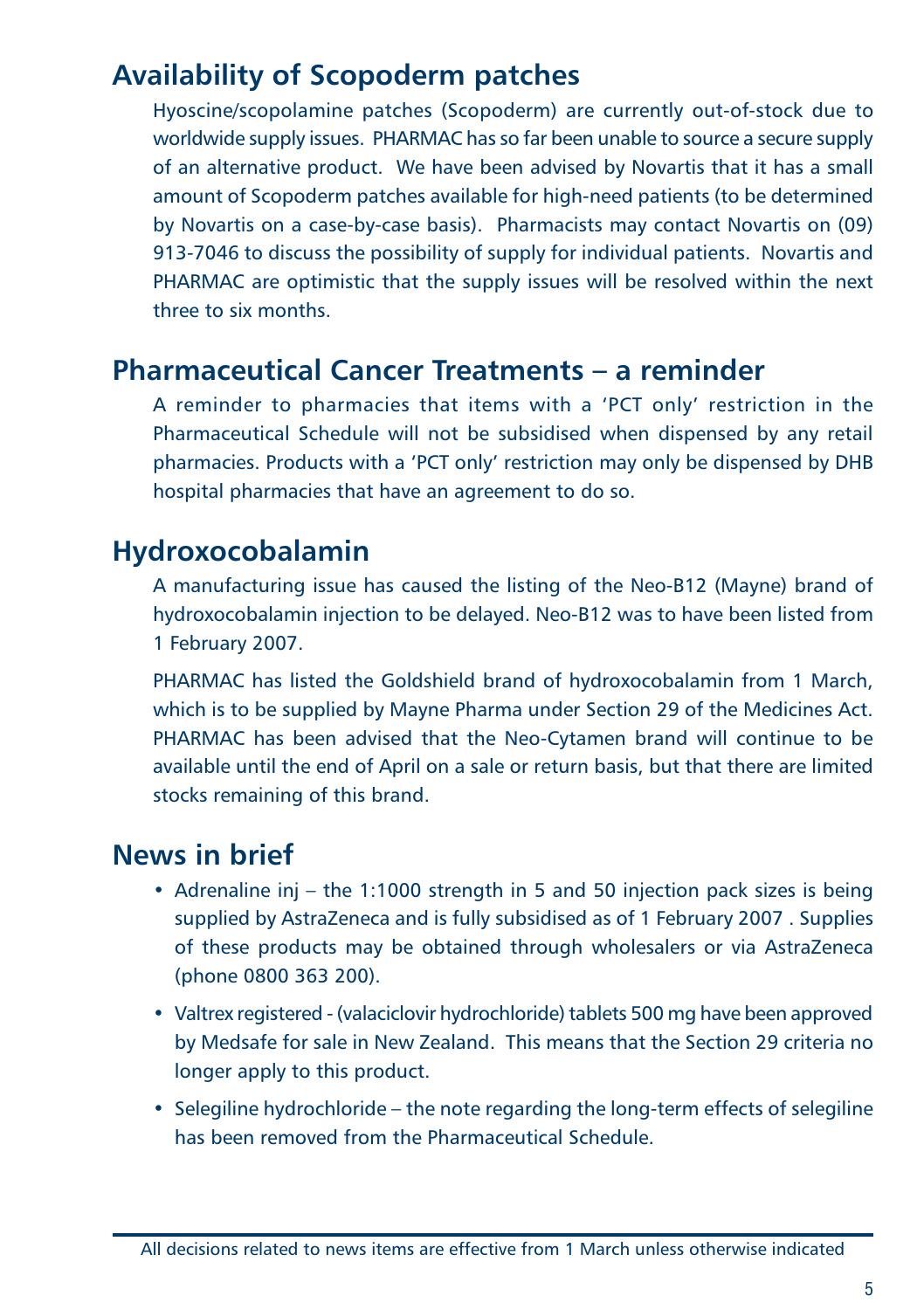- Spacers on WSO the number of asthma spacer devices and masks available on a Wholesale Supply Order has been increased from 5 to 20 as of 1 March 2007.
- Hospital Pharmacy Dermatologist this definition has been removed from Section A of the Pharmaceutical Schedule as this term is no longer used. It was previously used on isotretinoin and acitretin. These products now have the restriction of Hospital Pharmacy – Specialist Prescription. Specialist must be a dermatologist.
- Multiple sclerosis the access criteria for Multiple Sclerosis treatment have been amended for clarification purposes.
- Olanzapine please note that the Special Authority criteria for olanzapine wafers and tablets are different and therefore the approval numbers are not interchangeable. Also, a new pack size of olanzapine tablets will be subsidised from 1 March 2007. The 28 tablet pack is replacing the 30 tablet pack which will be delisted in 6 months' time.
- Aciclovir Douglas Pharmaceuticals now has sufficient stock of aciclovir 200 mg and 400 mg tablets so from 19 February 2007 the authority for pharmacists to endorse close control monthly has been removed.

All decisions related to news items are effective from 1 March unless otherwise indicated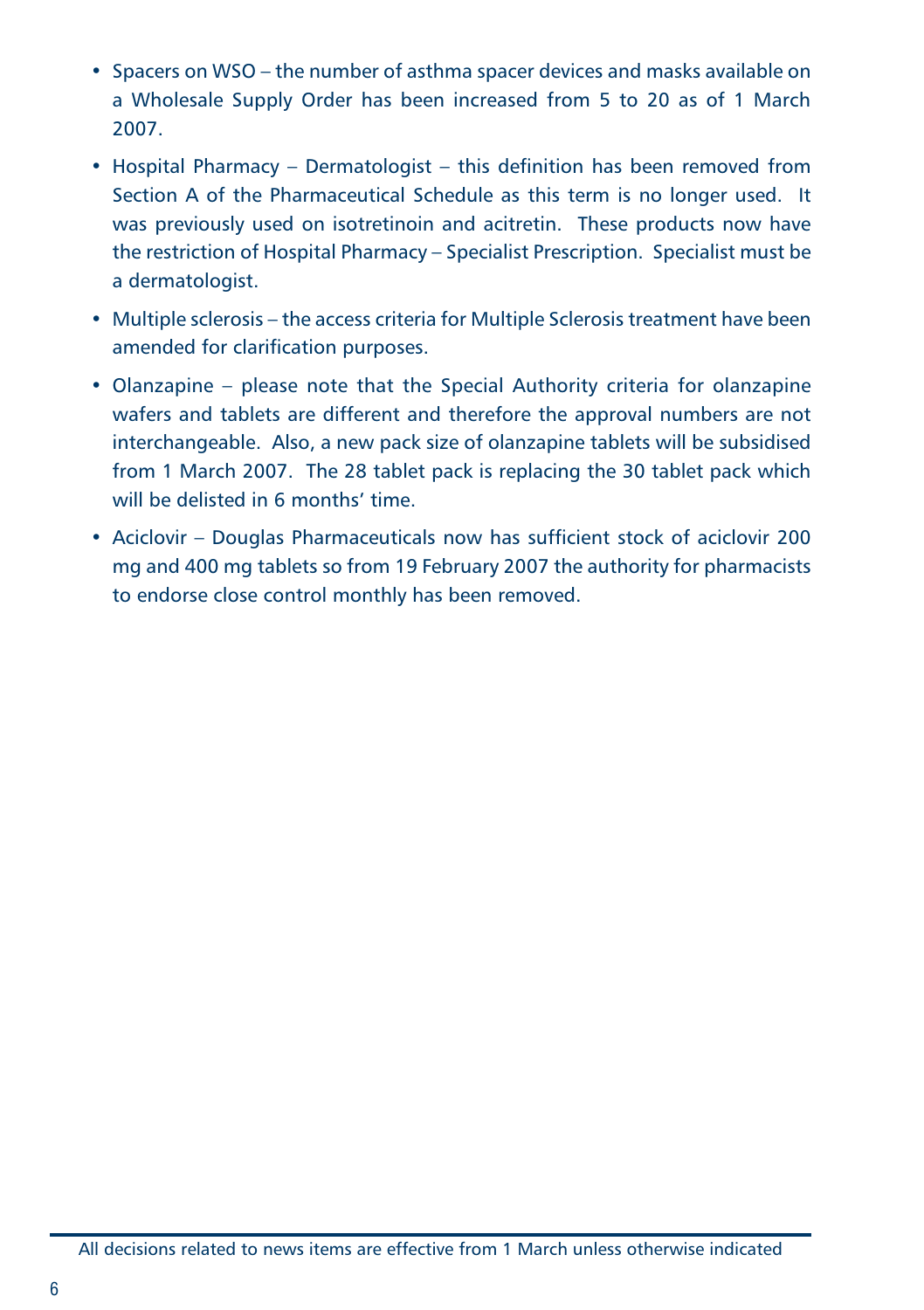# **Tender News**

Sole Subsidised Supply changes – effective 1 April 2007

| <b>Chemical Name</b>          | <b>Presentation: Pack size</b> | <b>Sole Subsidised Supply</b><br>brand (and supplier) |
|-------------------------------|--------------------------------|-------------------------------------------------------|
| Methylphenidate hydrochloride | Tab long-acting 20 mg; 30 tab  | Rubifen SR (AFT)                                      |

# **Looking Forward**

*This section is designed to alert both pharmacists and prescribers to possible future changes. It may assist pharmacists to manage stock levels and keep prescribers up-to-date with proposals to change the Pharmaceutical Schedule.*

### **Possible decisions for implementation 1 April 2007**

- Glucose blood diagnostic test metre (Accu-Chek Performa) new listing – subsidy by endorsement
- Glucose dehydrogenase (Accu-Chek Performa) blood/glucose test strips new listing
- Paroxetine hydrochloride (Loxamine) tab 20 mg new listing
- Sumatriptan (Arrow-Sumatriptan) tab 50 mg and 100 mg new listing
- Sumatriptan (Imigran) tab 50 mg and 100 mg price and subsidy decrease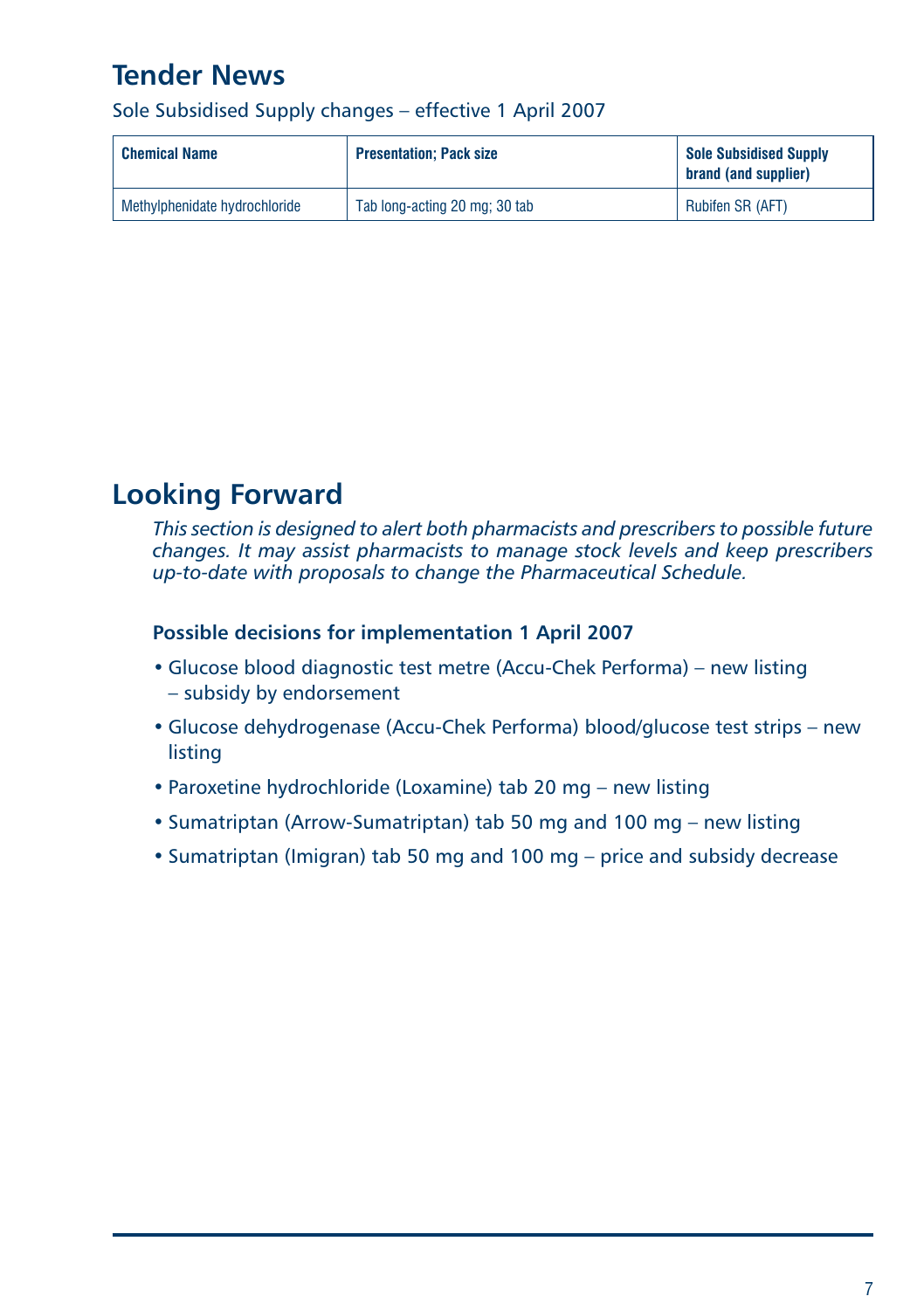| <b>Generic Name</b>              | <b>Presentation</b>                                                               | <b>Brand Name Expiry Date*</b>                                 |              |
|----------------------------------|-----------------------------------------------------------------------------------|----------------------------------------------------------------|--------------|
| Acetazolamide                    | Tab 250 mg                                                                        | <b>Diamox</b>                                                  | 2008         |
| <b>Acipimox</b>                  | Cap 250 mg                                                                        | Olbetam                                                        | 2008         |
| Acitretin                        | Cap 10 mg & 25 mg                                                                 | Neotigason                                                     | 2008         |
| <b>Allopurinol</b>               | Tab 100 mg & 300 mg                                                               | Progout                                                        | 2008         |
| Amitriptyline                    | Tab 10 mg, 25 mg & 50 mg                                                          | Amitrip                                                        | 2008         |
| Amlodipine                       | Tab 5 mg & 10 mg                                                                  | <b>Calvasc</b>                                                 | 2008         |
| Apomorphine hydrochloride        | Inj 10 mg per ml, 1 ml                                                            | <b>Mayne</b>                                                   | 2009         |
| Amoxycillin                      | lnj 250 mg, 500 mg & 1 g<br>Cap 250 mg & 500 mg                                   | <b>Ibiamox</b><br>Apo-Amoxi                                    | 2008<br>2007 |
| Applicator                       | <b>Device</b>                                                                     | <b>Ortho</b>                                                   | 2008         |
| Aqueous cream                    | Cream                                                                             | <b>Multichem</b>                                               | 2008         |
| Ascorbic acid                    | Tab 100 mg                                                                        | Apo-Ascorbic Acid                                              | 2009         |
| <b>Aspirin</b>                   | Tab, dispersible 300 mg                                                           | <b>Ethics Aspirin</b>                                          | 2007         |
| Atenolol                         | Tab 50 mg & 100 mg                                                                | Loten                                                          | 2009         |
| Atropine sulphate                | Inj 600 $\mu$ q, 1 ml<br>Inj 1200 $\mu$ g, 1 ml<br>Eye drops 1%                   | AstraZeneca<br>AstraZeneca<br>Atropt                           | 2009<br>2008 |
| Beclomethasone dipropionate      | Metered aqueous nasal spray 50 $\mu$ q<br>Metered aqueous nasal spray 100 $\mu$ g | <b>Alanase</b><br><b>Alanase</b>                               | 2009         |
| Betamethasone valerate           | Scalp app 0.1%<br>Crm 0.1%<br>Oint 0.1%                                           | <b>Beta Scalp</b><br><b>Beta Cream</b><br><b>Beta Ointment</b> | 2009<br>2008 |
| <b>Betaxolol hydrochloride</b>   | Eye drops 0.5%<br>Eye drops 0.25%                                                 | <b>Betoptic</b><br><b>Betoptic S</b>                           | 2007         |
| <b>Bezafibrate</b>               | Tab 200 mg                                                                        | <b>Fibalip</b>                                                 | 2008         |
| <b>Bisacodyl</b>                 | Tab 5 mg<br>Suppos 10 mg                                                          | AFT, Lax-Tabs<br>Fleet                                         | 2007         |
| <b>Bromocriptine mesylate</b>    | Tab 2.5 mg & 10 mg                                                                | Alpha-Bromocriptine                                            | 2008         |
| <b>Bupivacaine hydrochloride</b> | Inj 0.5%, 4 ml<br>Inj 0.5%, 8% glucose, 4 ml                                      | <b>Marcain Isobaric</b><br><b>Marcain Heavy</b>                | 2007         |
| <b>Buspirone hydrochloride</b>   | Tab 5 mg & 10 mg                                                                  | <b>Pacific Buspirone</b>                                       | 2007         |
| Calamine                         | <b>Lotion BP</b><br>Crm, aqueous, BP                                              | <b>ABM</b><br><b>ABM</b>                                       | 2009         |
| Calcium carbonate                | Tab dispersible 2.5 q<br>Tab 1.25 g<br>Tab 1.5 g                                  | Calci-Tab Effervescent<br>Calci-Tab 500<br>Calci-Tab 600       | 2008         |
| <b>Calcium folinate</b>          | Inj 50 mg                                                                         | <b>Calcium Folinate Ebewe</b>                                  | 2008         |
| Captopril                        | Tab 12.5 mg, 25 mg & 50 mg                                                        | Apo-Captopril                                                  | 2007         |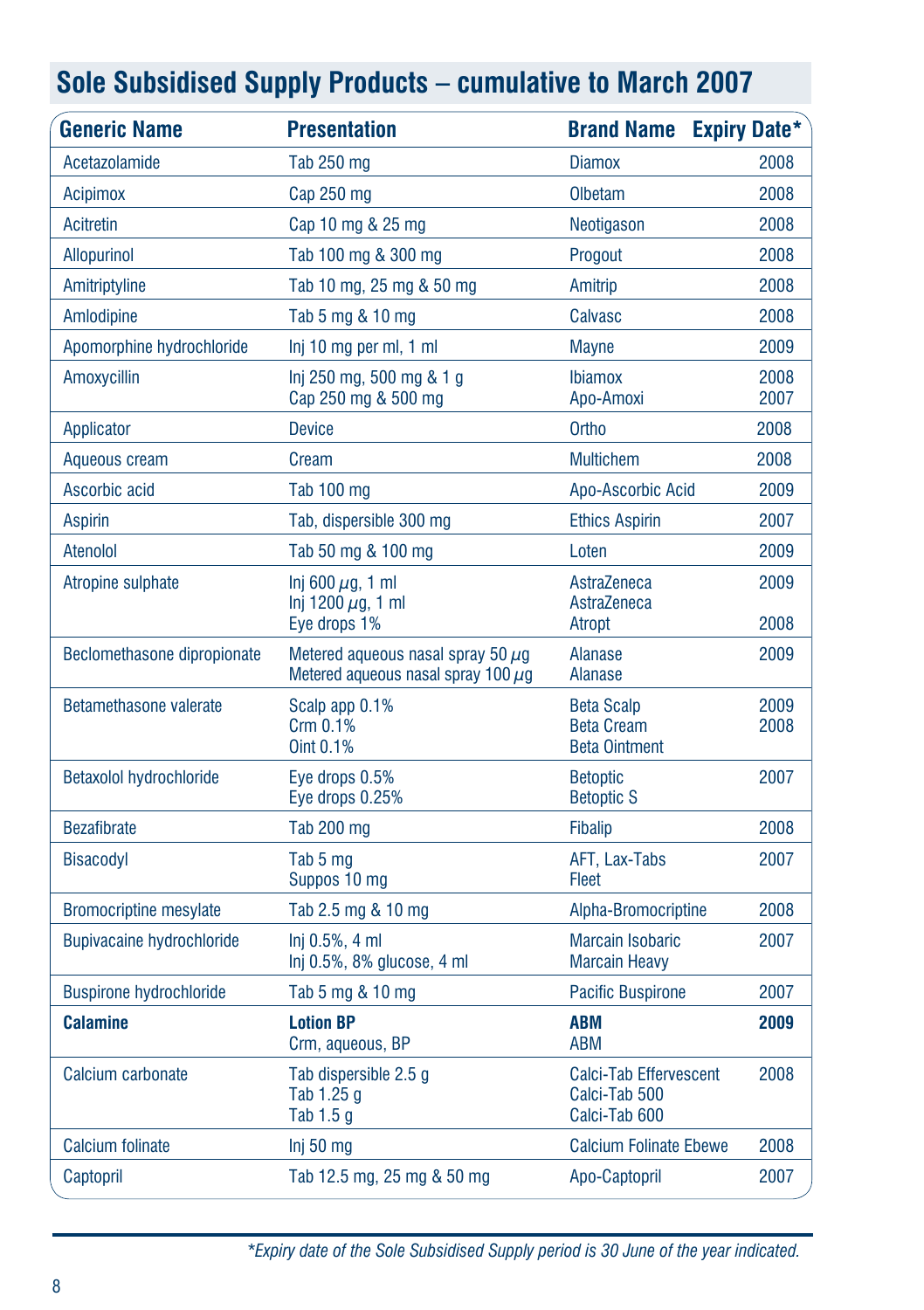| <b>Generic Name</b>      | <b>Presentation</b>                                                                                                                          | <b>Brand Name</b>                                    | <b>Expiry Date*</b> |
|--------------------------|----------------------------------------------------------------------------------------------------------------------------------------------|------------------------------------------------------|---------------------|
| Cefaclor monohydrate     | Cap 250 mg<br>Grans for oral lig 125 mg per 5 ml                                                                                             | Ranbaxy-Cefaclor<br>Ranbaxy-Cefaclor                 | 2007                |
| Cefazolin sodium         | Inj 500 mg & 1 g                                                                                                                             | m-Cefazolin                                          | 2008                |
| Ceftriaxone sodium       | Inj 500 mg & 1 g                                                                                                                             | <b>AFT</b>                                           | 2008                |
| Celiprolol               | Tab 200 mg                                                                                                                                   | Celol                                                | 2007                |
| Cetirizine hydrochloride | Oral lig 1 mg per ml<br>Tab 10 mg                                                                                                            | Allerid C<br>Razene                                  | 2008                |
| Chloramphenicol          | Eye drops 0.5%<br>Eye oint 1%                                                                                                                | <b>Chlorsig</b><br><b>Chlorsig</b>                   | 2009                |
| Chlorhexidine gluconate  | Handrub 1% with ethanol 70%<br>Mouthwash 0.2%<br>Soln 4%                                                                                     | <b>Orion</b><br><b>Orion</b><br><b>Orion</b>         | 2009<br>2008        |
| Chlorthalidone           | Tab 25 mg                                                                                                                                    | <b>Hygroton</b>                                      | 2009                |
| Cholecalciferol          | Tab 1.25 mg (50,000 iu)                                                                                                                      | Cal-d-Forte                                          | 2007                |
| Ciprofloxacin            | Tab 250 mg, 500 mg & 750 mg                                                                                                                  | Cipflox                                              | 2008                |
| Clarithromycin           | Tab 250 mg                                                                                                                                   | Clarac                                               | 2007                |
| Clindamycin              | Cap hydrochloride 150 mg<br>Inj phosphate 150 mg per ml, 4 ml                                                                                | Dalacin <sub>C</sub>                                 | 2008                |
| Clobetasol propionate    | Crm 0.05%<br>Scalp app 0.05%<br>Oint 0.05%                                                                                                   | Dermol<br>Dermol<br><b>Dermol</b>                    | 2009<br>2008        |
| Clonazepam               | Tab 500 $\mu$ g & 2 mg                                                                                                                       | Paxam                                                | 2008                |
| Clonidine                | TDDS 2.5 mg, 100 $\mu$ g per day<br>TDDS 5 mg, 200 $\mu$ g per day<br>TDDS 7.5 mg, 300 $\mu$ g per day                                       | Catapres-TTS-1<br>Catapres-TTS-2<br>Catapres-TTS-3   | 2008                |
| Clonidine hydrochloride  | Tab 25 $\mu$ g<br>Tab 150 $\mu$ q<br>Inj 150 $\mu$ g per ml, 1 ml                                                                            | <b>Dixarit</b><br><b>Catapres</b><br><b>Catapres</b> | 2008                |
| Clotrimazole             | Vaginal crm 1% with applicators<br>Vaginal crm 2% with applicators<br>Crm 1%                                                                 | Clomazol<br>Clotrimaderm 2%<br><b>Clomazol</b>       | 2007<br>2008        |
| Codeine phosphate        | Tab 15 mg, 30 mg & 60 mg                                                                                                                     | <b>PSM</b>                                           | 2007                |
| Compound electrolytes    | Powder for soln for oral use 5 q                                                                                                             | Enerlyte                                             | 2007                |
| Co-trimoxazole           | Oral liq sugar-free trimethoprim 40<br>mg and sulphamethoxazole 200 mg<br>per 5 ml<br>Tab trimethoprim 80 mg and<br>sulphamethoxazole 400 mg | <b>Trisul</b>                                        | 2008                |
| <b>Cyclizine lactate</b> | Inj 50 mg per ml, 1 ml                                                                                                                       | Valoid (AFT)                                         | 2008                |
| Cyproterone acetate      | Tab 50 mg                                                                                                                                    | <b>Siterone</b>                                      | 2009                |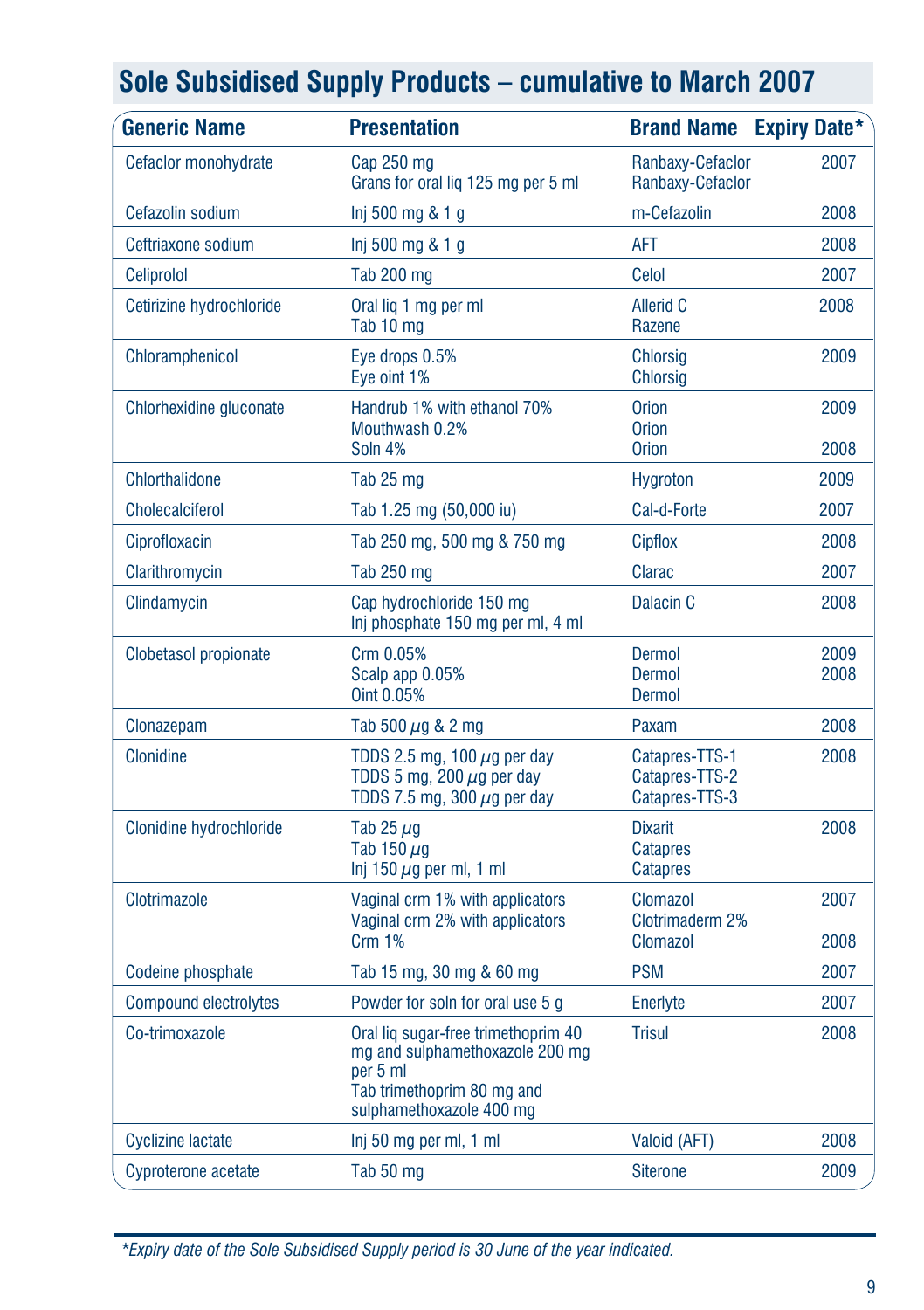| <b>Generic Name</b>                                   | <b>Presentation</b>                                                      | <b>Brand Name</b>                            | <b>Expiry Date*</b> |
|-------------------------------------------------------|--------------------------------------------------------------------------|----------------------------------------------|---------------------|
| Cyproterone acetate with<br>ethinyloestradiol         | 2 mg with ethinyloestradiol 35 $\mu$ g tab<br>with 7 inert tablets       | Estelle-35 ED                                | 2007                |
| Danthron with poloxamer                               | Oral lig 25 mg with poloxamer<br>$200$ ma per $5$ ml                     | Codalax                                      | 2007                |
|                                                       | Oral lig 75 mg with poloxamer<br>1 $q$ per 5 ml                          | <b>Codalax Forte</b>                         |                     |
| Dantrolene sodium                                     | Cap 25 mg & 50 mg                                                        | <b>Dantrium</b>                              | 2009                |
| Desferrioxamine mesylate                              | Inj 500 mg                                                               | <b>Mayne</b>                                 | 2007                |
| <b>Desmopressin</b>                                   | Nasal spray 10 $\mu$ g per dose                                          | Desmopressin-PH&T                            | 2008                |
| Dexamethasone sodium<br>phosphate                     | Inj 4 mg per ml, 1 ml<br>Inj 4 mg per ml, 2 ml                           | <b>Mayne</b>                                 | 2009                |
| <b>Diaphragm</b>                                      | Range of sizes                                                           | Ortho All-flex &<br><b>Ortho Coil</b>        | 2008                |
| Dicloflenac sodium                                    | Tab EC 25 mg & 50 mg<br>Tab long-acting 75 mg & 100 mg                   | Apo-Diclo<br>Apo-Diclo SR                    | 2009                |
| Didanosine (DDI)                                      | Cap 125 mg, 200 mg, 250 mg &<br>400 mg                                   | <b>Videx EC</b>                              | 2009                |
| Dihydrocodeine tartrate                               | Tab long-acting 60 mg                                                    | <b>DHC Continus</b>                          | 2008                |
| Diltiazem hydrochloride                               | Tab 30 mg & 60 mg                                                        | <b>Dilzem</b>                                | 2007                |
| Diphenoxylate hydrochloride<br>with atropine sulphate | Tab 2.5 mg with atropine sulphate<br>$25 \mu g$                          | <b>Diastop</b>                               | 2008                |
| <b>Dipyridamole</b>                                   | Tab long-acting 150 mg                                                   | <b>Pytazen SR</b>                            | 2008                |
| Docusate sodium                                       | Tab 50 mg & 120 mg                                                       | Coloxyl                                      | 2008                |
| Docusate sodium with<br>sennosides                    | Tab 50 mg with total sennosides 8 mg                                     | Laxsol                                       | 2007                |
| Doxazosin mesylate                                    | Tab 2 mg & 4 mg                                                          | <b>Dosan</b>                                 | 2007                |
| <b>Emulsifying ointment BP</b>                        | <b>Ointment</b>                                                          | <b>AFT</b>                                   | 2008                |
| <b>Enalapril</b>                                      | Tab 5 mg, 10 mg & 20 mg                                                  | m-Enalapril                                  | 2009                |
| Ergometrine maleate                                   | Inj 500 $\mu$ g per ml, 1 ml                                             | <b>Mayne</b>                                 | 2009                |
| Ergotamine tartrate with<br>caffeine                  | Tab 1 mg with caffeine 100 mg                                            | Cafergot                                     | 2009                |
| Erythromycin ethyl succinate                          | Grans for oral liq 200 mg per 5 ml<br>Grans for oral lig 400 mg per 5 ml | E-Mycin<br>E-Mycin                           | 2008                |
| Ethambutol hydrochloride                              | Tab 400 mg                                                               | <b>Myambutol</b>                             | 2008                |
| Ethinyloestradiol                                     | Tab 10 $\mu$ g                                                           | <b>New Zealand Medical</b><br>and Scientific | 2009                |
| Ethinyloestradiol with<br>norethisterone              | Tab 35 $\mu$ g with norethisterone 500 $\mu$ g<br>and 7 inert tab        | <b>Norimin</b>                               | 2008                |
| <b>Etoposide</b>                                      | Cap 50 mg & 100 mg                                                       | <b>Vepesid</b>                               | 2009                |
| Famotidine                                            | Tab 20 mg & 40 mg                                                        | Famox                                        | 2007                |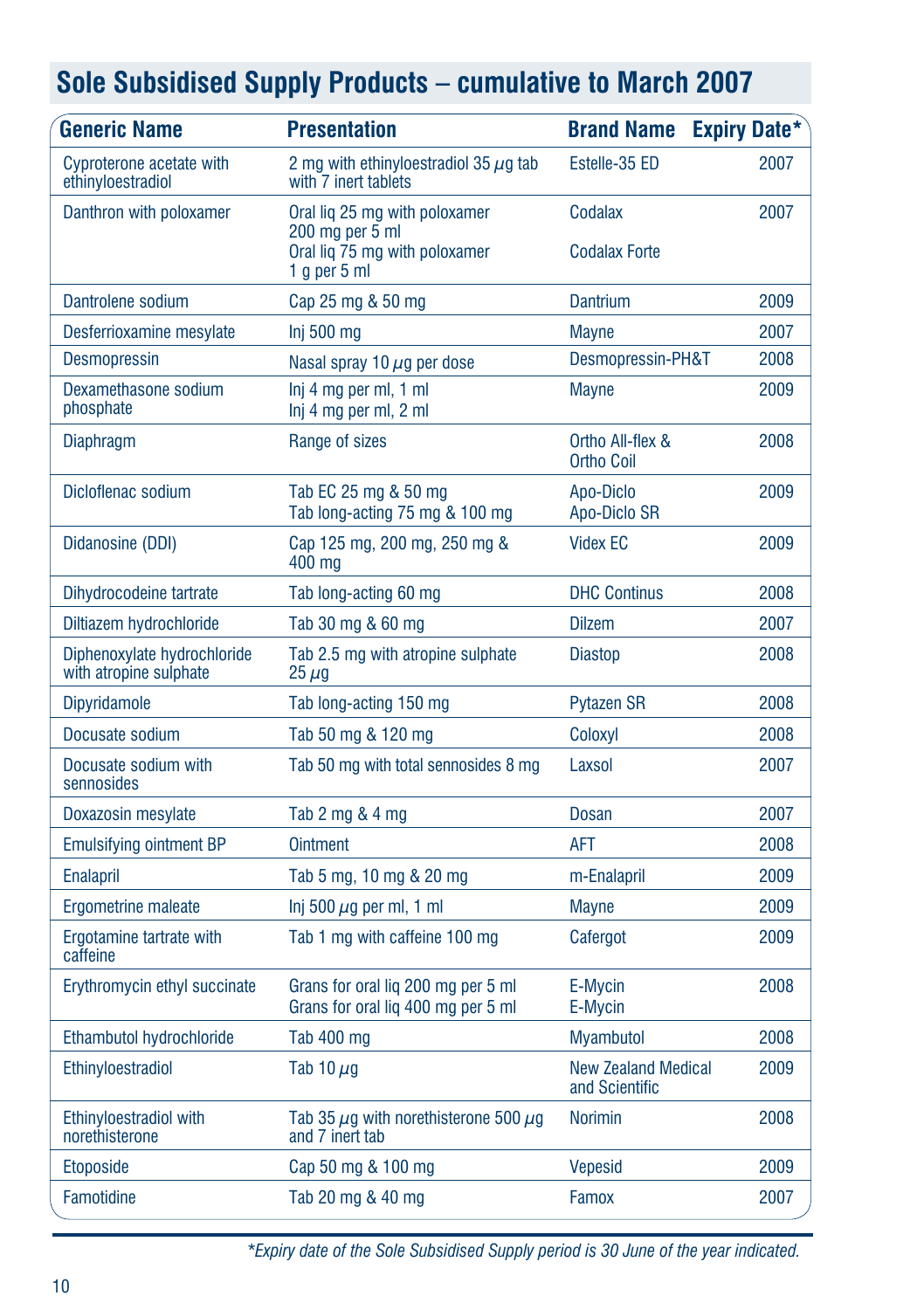| <b>Generic Name</b>                                                      | <b>Presentation</b>                                                                                                                                                                                               | <b>Brand Name</b>                       | <b>Expiry Date*</b> |
|--------------------------------------------------------------------------|-------------------------------------------------------------------------------------------------------------------------------------------------------------------------------------------------------------------|-----------------------------------------|---------------------|
| Felodopine                                                               | Tab long-acting 5 mg<br>Tab long-acting 10 mg                                                                                                                                                                     | Felo 5 ER<br>Felo 10 ER                 | 2007                |
| <b>Ferrous fumarate</b>                                                  | <b>Tab 200 mg</b>                                                                                                                                                                                                 | Ferro-tab                               | 2007                |
| <b>Ferrous sulphate</b>                                                  | Oral lig 150 mg per 5 ml                                                                                                                                                                                          | Ferro-liquid                            | 2007                |
| <b>Flucloxacillin sodium</b>                                             | Cap 250 mg & 500 mg<br>Grans for oral liq 125 mg per 5 ml<br>Grans for oral liq 250 mg per 5 ml                                                                                                                   | <b>Staphlex</b><br><b>AFT</b><br>AFT    | 2009                |
| <b>Fluconazole</b>                                                       | Cap 200 mg<br>Cap 50 mg & 150 mg                                                                                                                                                                                  | <b>Pacific</b>                          | 2008                |
| Fluocortolone caproate<br>with fluocortolone pivalate<br>and cinchocaine | Oint 950 $\mu$ g, with fluocortolone<br>pivalate $920 \mu q$ and cinchocaine<br>hydrochloride 5 mg per g<br>Suppos 630 $\mu$ g, with fluocortolone<br>pivalate 610 $\mu$ g, and cinchocaine<br>hydrochloride 1 mg | <b>Ultraproct</b><br><b>Ultraproct</b>  | 2007                |
| Fluorometholone                                                          | Eye drops 0.1%                                                                                                                                                                                                    | <b>Flucon</b>                           | 2009                |
| <b>Fluoxetine hydrochloride</b>                                          | Cap 20 mg<br>Tab disp 20 mg, scored                                                                                                                                                                               | <b>Fluox</b><br><b>Fluox</b>            | 2007                |
| Fluphenazine decanoate                                                   | Inj 12.5 mg per 0.5 ml, 0.5 ml<br>Inj 25 mg per ml, 1 ml<br>Inj 100 mg per ml, 1 ml                                                                                                                               | Modecate<br>Modecate<br>Modecate        | 2008                |
| <b>Folic Acid</b>                                                        | Tab 0.8 mg & 5 mg                                                                                                                                                                                                 | Apo-Folic Acid                          | 2009                |
| <b>Frusemide</b>                                                         | Inj 10 mg per ml, 2 ml                                                                                                                                                                                            | <b>Mayne</b>                            | 2007                |
| <b>Fusidic Acid</b>                                                      | Crm 2% & Oint 2%                                                                                                                                                                                                  | Foban                                   | 2007                |
| Gentamicin sulphate                                                      | Inj 40 mg per ml, 2 ml                                                                                                                                                                                            | <b>Pfizer</b>                           | 2009                |
| Gliclazide                                                               | Tab 80 mg                                                                                                                                                                                                         | Apo-Gliclazide                          | 2008                |
| Glipizide                                                                | Tab 5 mg                                                                                                                                                                                                          | <b>Minidiab</b>                         | 2008                |
| Glycerol                                                                 | Suppos 3.6 g                                                                                                                                                                                                      | <b>PSM</b>                              | 2007                |
| <b>Glyceryl trinitrate</b>                                               | TDDS 5 mg and 10 mg<br>Oral pump spray 400 $\mu$ g per dose                                                                                                                                                       | Nitroderm TTS<br>Nitrolingual Pumpspray | 2007                |
| Haloperidol                                                              | Inj 5 mg per ml, 1 ml                                                                                                                                                                                             | Serenace                                | 2009                |
| Haloperidol decanoate                                                    | Inj 50 mg per ml, 1 ml<br>Inj 100 mg per ml, 1 ml                                                                                                                                                                 | Haldol<br><b>Haldol Concentrate</b>     | 2008                |
| <b>Heparinised saline</b>                                                | Inj 10 iu per ml, 5 ml                                                                                                                                                                                            | AstraZeneca                             | 2009                |
| Hydrocortisone                                                           | Tab 5 mg & 20 mg<br>Powder 25 g                                                                                                                                                                                   | <b>Douglas</b><br>m-Hydrocortisone      | 2009<br>2008        |
| <b>Hydrocortisone acetate</b>                                            | Rectal foam 10%, CFC-Free                                                                                                                                                                                         | Colifoam                                | 2009                |
| Hydrocortisone with miconazole                                           | Crm 1% with miconazole nitrate 2%                                                                                                                                                                                 | Micreme H                               | 2007                |
| Hydrocortisone with wool fat<br>and mineral oil                          | Lotn 1% with wool fat hydrous 3%<br>and mineral oil                                                                                                                                                               | <b>DP Lotn HC</b>                       | 2008                |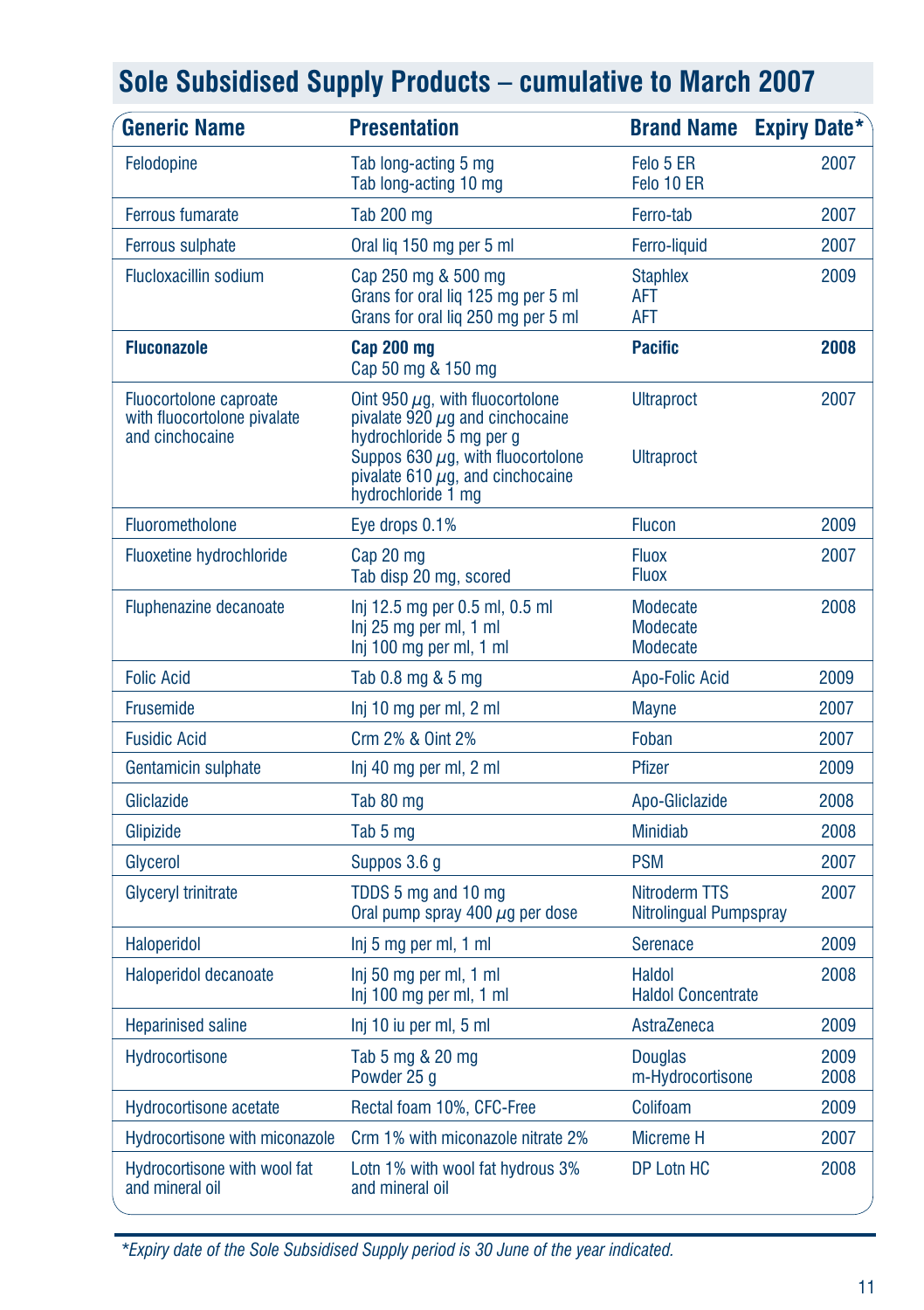| <b>Generic Name</b>                         | <b>Presentation</b>                                                                                                                                                                                                   | <b>Brand Name</b>                                                                              | <b>Expiry Date*</b> |
|---------------------------------------------|-----------------------------------------------------------------------------------------------------------------------------------------------------------------------------------------------------------------------|------------------------------------------------------------------------------------------------|---------------------|
| <b>Hyoscine N-butylbromide</b>              | $Inj 20$ mg                                                                                                                                                                                                           | <b>Buscopan</b>                                                                                | 2008                |
| Hypromellose                                | Eye drops 0.3%<br>Eye drops 0.5%                                                                                                                                                                                      | Poly-Tears<br>Methopt                                                                          | 2008                |
| Ibuprofen                                   | <b>Tab 200 mg</b><br>Oral liq 100 mg per 5 ml                                                                                                                                                                         | I-Profen<br>Fenpaed                                                                            | 2008<br>2007        |
| Imipramine hydrochloride                    | Tab 10 mg & 25 mg                                                                                                                                                                                                     | <b>Tofranil</b>                                                                                | 2009                |
| Indapamide                                  | Tab $2.5$ mg                                                                                                                                                                                                          | Napamide                                                                                       | 2009                |
| Indomethacin                                | Cap 25 mg & 50 mg                                                                                                                                                                                                     | Rheumacin                                                                                      | 2008                |
| Ipratropium bromide                         | Aerosol inhaler, 20 $\mu$ q per dose<br><b>CFC-free</b><br>Nebuliser soln 250 $\mu$ g per 1 ml, 1 ml                                                                                                                  | <b>Atrovent</b><br>Steri-Neb                                                                   | 2008<br>2007        |
|                                             | Nebuliser soln 500 $\mu$ g per 2 ml, 2 ml                                                                                                                                                                             | Steri-Neb                                                                                      |                     |
| Isosorbide mononitrate                      | Tab long-acting 60 mg                                                                                                                                                                                                 | <b>Duride</b>                                                                                  | 2009                |
| Isotretinoin                                | Cap 10 mg<br>Cap 20 mg                                                                                                                                                                                                | <b>Isotane 10</b><br><b>Isotane 20</b>                                                         | 2009                |
| Ketoconazole                                | Shampoo 2%<br>Tab 200 mg                                                                                                                                                                                              | Ketopine<br><b>Nizoral</b>                                                                     | 2008<br>2007        |
| Lactulose                                   | Oral lig 10 g per 15 ml                                                                                                                                                                                               | Laevolac                                                                                       | 2007                |
| Leuprorelin                                 | lnj 3.75 mg & 11.25 mg                                                                                                                                                                                                | <b>Lucrin Depot</b>                                                                            | 2007                |
| Levodopa with benserazide                   | Cap 50 mg with benserazide 12.5 mg<br>Tab dispersible 50 mg with<br>benserazide 12.5 mg<br>Cap 100 mg with benserazide 25 mg<br>Cap long-acting 100 mg with<br>benserazide 25 mg<br>Cap 200 mg with benserazide 50 mg | Madopar 62.5<br><b>Madopar Dispersible</b><br>Madopar 125<br><b>Madopar HBS</b><br>Madopar 250 | 2009                |
| Lignocaine hydrochloride                    | Inj 0.5%, 5 ml<br>$Inj$ 1%, 5 ml<br>Inj 1%, 20 ml                                                                                                                                                                     | Xylocaine 0.5%<br>Xvlocaine 1.0%<br>Xylocaine 1.0%                                             | 2007                |
| Lignocaine with prilocaine<br>hydrochloride | Crm 2.5% with prilocaine<br>hydrochloride 2.5% 5q<br>Crm 2.5% with prilocaine<br>hydrochloride 2.5% 30g                                                                                                               | Emla<br>Emla                                                                                   | 2007                |
| Loperamide hydrochloride                    | Tab 2 mg                                                                                                                                                                                                              | <b>Nodia</b>                                                                                   | 2007                |
| Loratadine                                  | Oral lig 1 mg per ml<br>Tab 10 mg                                                                                                                                                                                     | Lorapaed<br>Apo-Loratadine                                                                     | 2007                |
| Lorazepam                                   | Tab 1 mg & 2.5 mg                                                                                                                                                                                                     | Ativan                                                                                         | 2009                |
| <b>Magnesium hydroxide</b>                  | Paste                                                                                                                                                                                                                 | <b>PSM</b>                                                                                     | 2007                |
| <b>Magnesium sulphate</b>                   | Inj 49.3%                                                                                                                                                                                                             | <b>Mayne</b>                                                                                   | 2009                |
| <b>Malathion</b>                            | Lig 0.5%                                                                                                                                                                                                              | <b>AFT</b>                                                                                     | 2007                |
| <b>Maldison</b>                             | Shampoo 1%                                                                                                                                                                                                            | A-Lices                                                                                        | 2007                |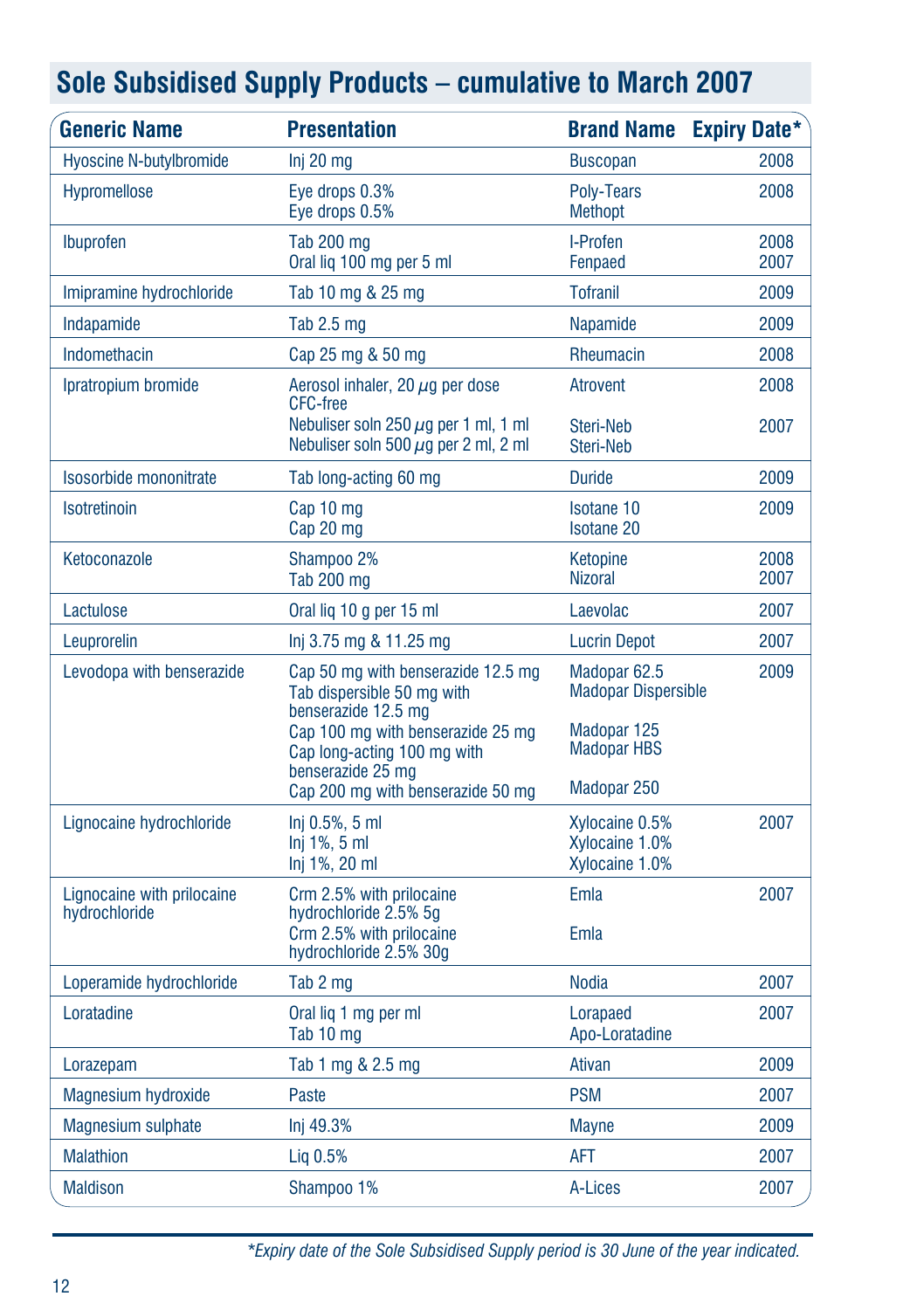| <b>Generic Name</b>                           | <b>Presentation</b>                                                                                                                                  | <b>Brand Name</b>                                                                                   | <b>Expiry Date*</b> |
|-----------------------------------------------|------------------------------------------------------------------------------------------------------------------------------------------------------|-----------------------------------------------------------------------------------------------------|---------------------|
| Maprotiline hydrochloride                     | Tab 25 mg & 75 mg                                                                                                                                    | Ludiomil                                                                                            | 2009                |
| Medroxyprogesterone acetate                   | Inj 150 mg per ml, 1 ml syringe                                                                                                                      | Depo-Provera                                                                                        | 2007                |
| <b>Mesalazine</b>                             | Enema 1 g per 100 ml                                                                                                                                 | Pentasa                                                                                             | 2009                |
| Methadone hydrochloride                       | Powder 1 g<br>Tab 5 mg                                                                                                                               | <b>AFT</b><br><b>Pallidone</b>                                                                      | 2009<br>2007        |
| Methotrexate                                  | Tab 2.5 mg & 10 mg<br>Inj 100 mg per ml, 5 ml<br>Inj 100 mg per ml, 10 ml<br>Inj 100 mg per ml, 50 ml                                                | Methoblastin<br><b>Methotrexate Ebewe</b><br><b>Methotrexate Ebewe</b><br><b>Methotrexate Ebewe</b> | 2009<br>2008        |
| Methyldopa                                    | Tab 125 mg, 250 mg & 500 mg                                                                                                                          | Prodopa                                                                                             | 2008                |
| Methylphenidate hydrochloride                 | Tab 5 mg & 20 mg<br>Tab 10 mg                                                                                                                        | <b>Rubifen</b><br><b>Rubifen</b>                                                                    | 2009                |
| Methylprednisolone                            | Tab 4 mg & 100 mg                                                                                                                                    | <b>Medrol</b>                                                                                       | 2009                |
| Methylprednisolone aceponate                  | Crm 0.1% and oint 0.1%                                                                                                                               | Advantan                                                                                            | 2009                |
| Methylprednisolone acetate                    | Inj 40 mg per ml, 1 ml                                                                                                                               | Depo-Medrol                                                                                         | 2008                |
| Methylprednisolone acetate<br>with lignocaine | Inj 40 mg per ml with lignocaine 1 ml                                                                                                                | Depo-Medrol with<br>Lidocaine                                                                       | 2008                |
| Methylprednisolone sodium<br>succinate        | Inj 40 mg per ml, 1 ml<br>$Inj$ 62.5 mg per ml, 1 ml<br>Inj 500 mg & 1 g                                                                             | Solu-Medrol<br>Solu-Medrol<br>Solu-Medrol                                                           | 2009                |
| Metoclopramide hydrochloride                  | Inj 5 mg per ml, 2 ml<br>Tab 10 mg                                                                                                                   | Pfizer<br><b>Metamide</b>                                                                           | 2008<br>2007        |
| Metoprolol tartrate                           | Tab long-acting 200 mg                                                                                                                               | Slow-Lopressor                                                                                      | 2009                |
| Metronidazole                                 | Tab 200 mg & 400 mg                                                                                                                                  | <b>Trichozole</b>                                                                                   | 2007                |
| <b>Metyrapone</b>                             | Cap 250 mg                                                                                                                                           | <b>Metopirone</b>                                                                                   | 2009                |
| Mexiletine hydrochloride                      | Cap 50 mg & 200 mg                                                                                                                                   | <b>Mexitil</b>                                                                                      | 2008                |
| <b>Miconazole</b>                             | Oral gel 20 mg per g                                                                                                                                 | <b>Daktarin</b>                                                                                     | 2007                |
| Miconazole nitrate                            | <b>Crm 2%</b>                                                                                                                                        | <b>Multichem</b>                                                                                    | 2008                |
| <b>Midodrine</b>                              | Tab 2.5 mg & 5 mg                                                                                                                                    | Gutron                                                                                              | 2009                |
| <b>Misoprostol</b>                            | Tab 200 $\mu$ g                                                                                                                                      | Cytotec                                                                                             | 2009                |
| Moclobemide                                   | Tab 150 mg & 300 mg                                                                                                                                  | Apo-Moclobemide                                                                                     | 2009                |
| Morphine hydrochloride                        | Oral lig 1 mg per ml<br>Oral lig 2 mg per ml<br>Oral lig 5 mg per ml<br>Oral lig 10 mg per ml                                                        | RA-Morph<br><b>RA-Morph</b><br><b>RA-Morph</b><br><b>RA-Morph</b>                                   | 2009                |
| Morphine sulphate                             | Inj 5 mg per ml, 1 ml<br>Inj 15 mg per ml, 1 ml<br>Cap long-acting 10 mg, 30 mg, 60<br>mg, 100 mg & 200 mg<br>Tab immediate release 10 mg & 20<br>mg | <b>Mayne</b><br><b>Mayne</b><br>m-Eslon<br>Sevredol                                                 | 2009                |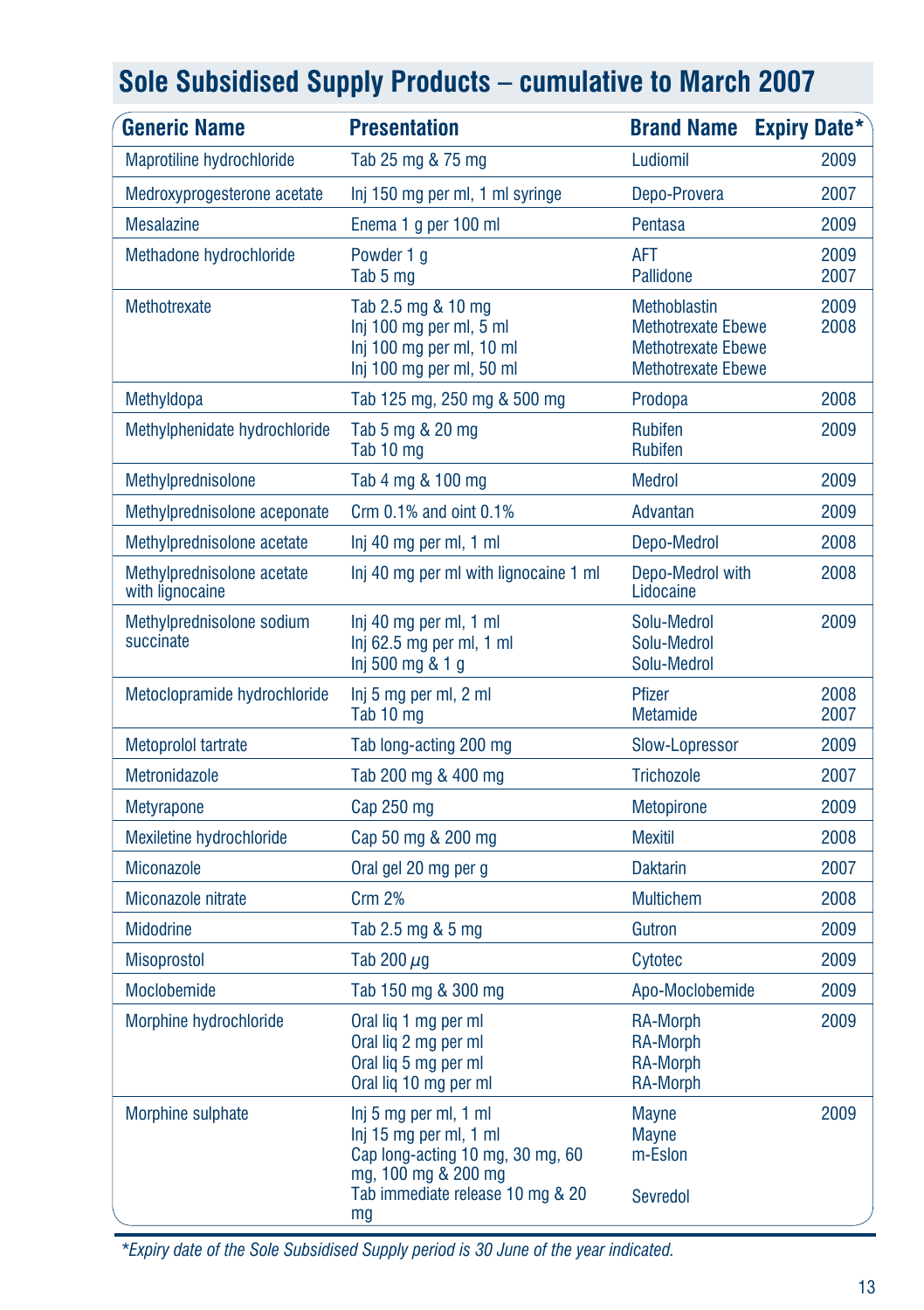| <b>Generic Name</b>                       | <b>Presentation</b>                                                                                              | <b>Brand Name</b>                                                                    | <b>Expiry Date*</b>  |
|-------------------------------------------|------------------------------------------------------------------------------------------------------------------|--------------------------------------------------------------------------------------|----------------------|
| Morphine tartrate                         | Inj 80 mg per ml, 1.5 ml & 5 ml                                                                                  | <b>Mayne</b>                                                                         | 2009                 |
| Nadolol                                   | Tab 40 mg & 80 mg                                                                                                | Apo-Nadolol                                                                          | 2007                 |
| Naphazoline hydrochloride                 | Eye drops 0.1%                                                                                                   | <b>Naphcon Forte</b>                                                                 | 2008                 |
| <b>Naproxen</b>                           | <b>Tab 250 mg</b><br>Tab 500 mg<br>Tab long-acting 750 mg<br>Tab long-acting 1000 mg                             | Noflam 250<br>Noflam 500<br>Naprosyn SR 750<br>Naprosyn SR 1000                      | 2009<br>2008         |
| Neostigmine                               | Inj 2.5 mg per ml, 1 ml                                                                                          | AstraZeneca                                                                          | 2007                 |
| <b>Nevirapine</b>                         | Oral suspension 10 mg per ml                                                                                     | <b>Viramune Suspension</b>                                                           | 2009                 |
| <b>Nicotinic acid</b>                     | <b>Tab 500 mg</b><br>Tab 50 mg                                                                                   | <b>Apo-Nicotinic Acid</b>                                                            | 2009                 |
| Nifedipine                                | Tab long-acting 20 mg                                                                                            | <b>Nyefax Retard</b>                                                                 | 2009                 |
| Nonoxynol-9                               | Jelly 2%                                                                                                         | <b>Gynol II</b>                                                                      | 2008                 |
| Norethisterone                            | Tab 350 $\mu$ q<br>Tab 5 mg                                                                                      | Noriday 28<br><b>Primolut-N</b>                                                      | 2009<br>2008         |
| <b>Norfloxacin</b>                        | Tab 400 mg                                                                                                       | Arrow-Norfloxacin                                                                    | 2008                 |
| Nortriptyline                             | Tab 10 mg & 25 mg                                                                                                | <b>Norpress</b>                                                                      | 2008                 |
| <b>Nystatin</b>                           | Vaginal crm 100,000 u per 5 g with<br>applicators<br>Oral lig 100,000 u per ml<br>Cap 500,000 u<br>Tab 500,000 u | <b>Nilstat</b><br><b>Nilstat</b><br><b>Nilstat</b><br><b>Nilstat</b>                 | 2009<br>2008<br>2007 |
| Oxybutynin                                | Oral lig 5 mg per 5 ml<br>Tab 5 mg                                                                               | Apo-Oxybutynin<br>Apo-Oxybutynin                                                     | 2007                 |
| Pamidronate disodium                      | Inj 3 mg per ml, 5 ml<br>Inj 3 mg per ml, 10 ml<br>Inj 6 mg per ml, 10 ml                                        | Pamisol<br>Pamisol<br><b>Pamisol</b>                                                 | 2008                 |
| Paracetamol                               | Tab 500 mg<br>Suppos 125 mg & 250 mg<br>Oral liq 120 mg per 5 ml<br>Oral lig 250 mg per 5 ml<br>Suppos 500 mg    | Panadol<br>Panadol<br><b>Junior Parapaed</b><br><b>Six Plus Parapaed</b><br>Paracare | 2008<br>2007         |
| Paracetamol with codeine                  | Tab 500 mg with 8 mg codeine                                                                                     | Codalgin                                                                             | 2008                 |
| Pergolide                                 | Tab 0.25 mg & 1 mg                                                                                               | Permax                                                                               | 2008                 |
| Perhexiline maleate                       | Tab 100 mg                                                                                                       | Pexsig                                                                               | 2009                 |
| Permethrin                                | Crm 5%                                                                                                           | Lyderm                                                                               | 2007                 |
| Pethidine hydrochloride                   | Tab 50 mg & 100 mg                                                                                               | <b>PSM</b>                                                                           | 2007                 |
| Phenoxymethylpenicillin<br>(Penicillin V) | Oral lig benzathine 125 mg per 5 ml<br>Oral lig benzathine 250 mg per 5 ml                                       | AFT<br>AFT                                                                           | 2007                 |
| Pilocarpine                               | Eye drops 0.5%, 1%, 2%, 3%, 4% & 6%                                                                              | Pilopt                                                                               | 2008                 |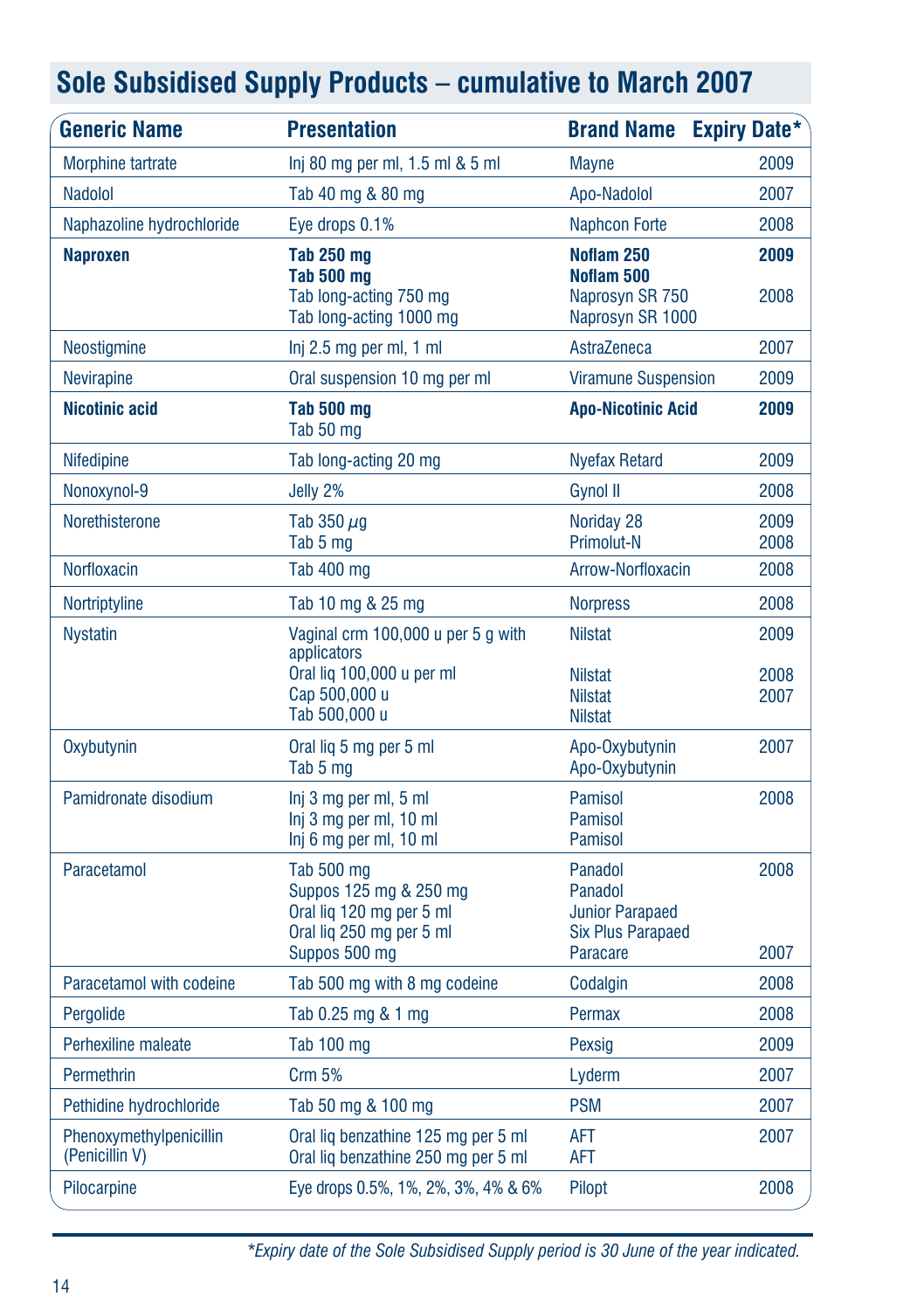| <b>Generic Name</b>                                         | <b>Presentation</b>                                                                                                  | <b>Brand Name</b>                   | <b>Expiry Date*</b> |
|-------------------------------------------------------------|----------------------------------------------------------------------------------------------------------------------|-------------------------------------|---------------------|
| Pindolol                                                    | Tab 5 mg, 10 mg & 15 mg                                                                                              | Pindol                              | 2007                |
| Poloxamer                                                   | Oral drops 10%                                                                                                       | Coloxyl                             | 2008                |
| Potassium chloride                                          | Tab long-acting 600 mg<br>Inj 75 mg per ml, 10 ml<br>Inj 150 mg per ml, 10 ml                                        | Span-K<br>AstraZeneca               | 2009<br>2008        |
| Prazosin hydrochloride                                      | Tab 1 mg, 2 mg & 5 mg                                                                                                | <b>Hyprosin</b>                     | 2007                |
| Prednisone                                                  | Tab 1 mg, 2.5 mg, 5 mg & 20 mg                                                                                       | Apo-Prednisone                      | 2008                |
| Prednisolone sodium<br>phosphate                            | Oral lig 5 mg per ml                                                                                                 | Redipred                            | 2007                |
| Pregnancy tests - HCG urine                                 | <b>Cassette</b>                                                                                                      | <b>MDS Quick Card</b>               | 2009                |
| Procaine penicillin                                         | lnj 1.5 mega u                                                                                                       | <b>Cilicaine</b>                    | 2008                |
| Prochlorperazine                                            | Tab 5 mg                                                                                                             | <b>Antinaus</b>                     | 2007                |
| Propranolol                                                 | Tab 10 mg & 40 mg<br>Cap long-acting 160 mg                                                                          | Cardinol<br><b>Cardinol LA</b>      | 2007                |
| Pyridoxine hydrochloride                                    | Tab 50 mg                                                                                                            | Apo-Pyridoxine                      | 2009                |
| Quinapril                                                   | Tab 5 mg, 10 mg & 20 mg                                                                                              | Accupril                            | 2008                |
| <b>Quinapril with</b><br>hydrochlorothiazide                | Tab 10 mg with hydrochlorothiazide<br>12.5 <sub>ma</sub><br>Tab 20 mg with hydrochlorothiazide<br>12.5 <sub>mg</sub> | Accuretic 10<br><b>Accuretic 20</b> | 2008                |
| <b>Quinine sulphate</b>                                     | <b>Tab 200 mg</b><br>Tab 300 mg                                                                                      | Q 200<br>Q 300                      | 2009                |
| Ranitidine hydrochloride                                    | Tab 150 mg & 300 mg                                                                                                  | <b>Arrow Ranitidine</b>             | 2008                |
| Salbutamol                                                  | Oral lig 2 mg per 5 ml                                                                                               | <b>Salapin</b>                      | 2007                |
| Salbutamol with ipratropium<br>bromide                      | Nebuliser soln, 2.5 mg with<br>ipratropium bromide 0.5 mg                                                            | <b>Duolin</b>                       | 2009                |
| Selegiline hydrochloride                                    | Tab 5 mg                                                                                                             | Apo-Selegiline                      | 2009                |
| Silver sulphadiazine                                        | Crm 1% with<br>chlorhexidine digluconate 0.2%                                                                        | <b>Silvazine</b>                    | 2007                |
| Sodium chloride                                             | Inj 0.9%, 5 ml & 10 ml                                                                                               | AstraZeneca                         | 2009                |
| Sodium citro-tartrate                                       | Grans effervescent 4 g sachets                                                                                       | Ural                                | 2007                |
| Sodium cromoglycate                                         | Eye drops 2%                                                                                                         | <b>Cromolux</b>                     | 2008                |
| Sulphasalazine                                              | Tab 500 mg<br>Tab EC 500 mg                                                                                          | Salazopyrin<br>Salazopyrin EN       | 2009                |
| Tar with triethanolamine lauryl<br>sulphate and fluorescein | Soln 2.3% with triethanolamine lauryl<br>sulphate and fluorescein sodium                                             | Pinetarsol                          | 2008                |
| Temazepam                                                   | Tab 10 mg                                                                                                            | <b>Normison</b>                     | 2008                |
| <b>Terbinafine</b>                                          | Tab 250 mg                                                                                                           | Apo-Terbinafine                     | 2008                |
| <b>Timolol maleate</b>                                      | Tab 10 mg<br>Eye Drops 0.25% & 0.5%                                                                                  | Apo-Timol<br>Apo-Timop              | 2009<br>2007        |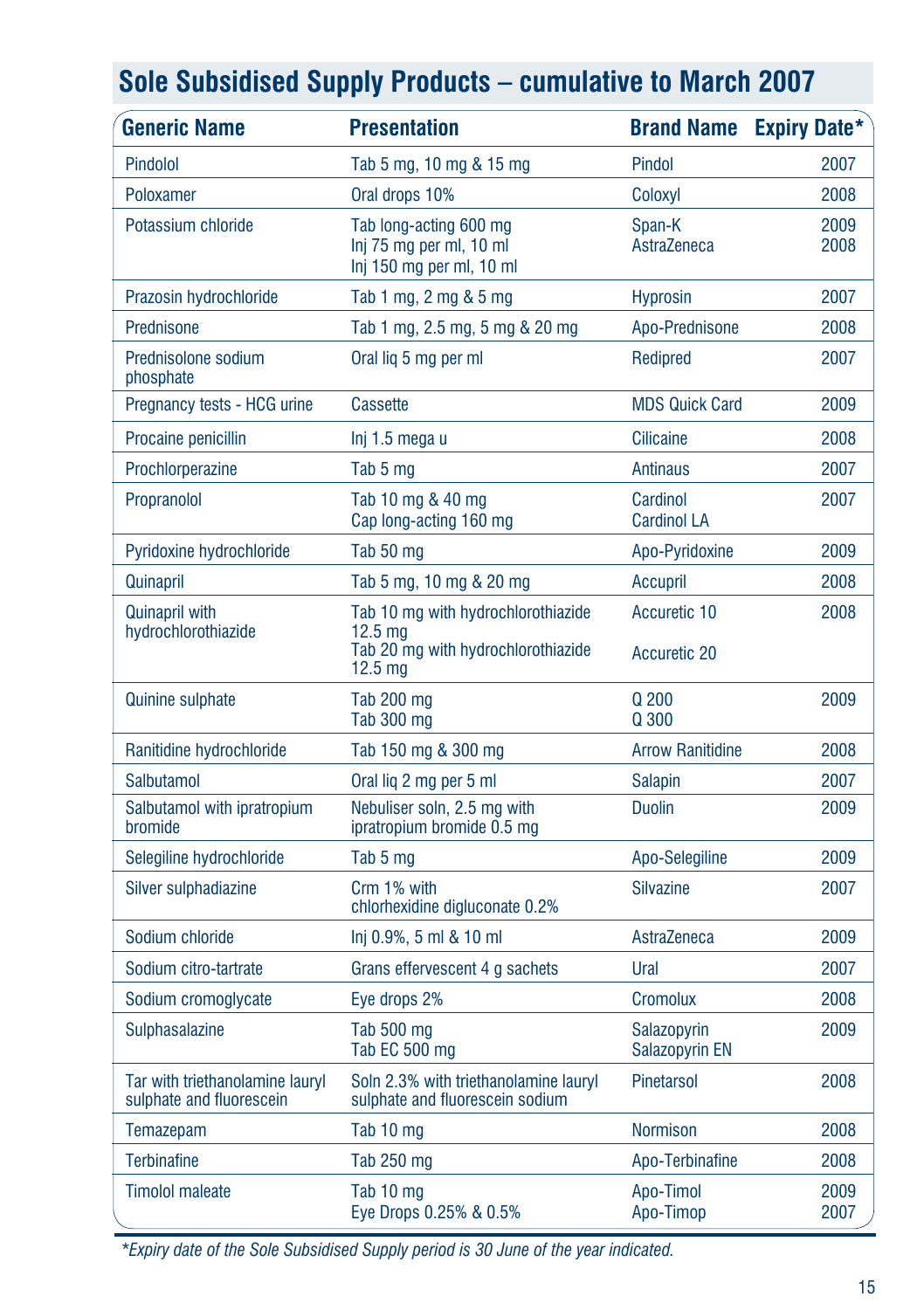| <b>Generic Name</b>                                                         | <b>Presentation</b>                                                                                                                                                                                       | <b>Brand Name</b>            | <b>Expiry Date*</b> |
|-----------------------------------------------------------------------------|-----------------------------------------------------------------------------------------------------------------------------------------------------------------------------------------------------------|------------------------------|---------------------|
| Thiamine hydrochloride                                                      | Tab 50 mg                                                                                                                                                                                                 | Apo-Thiamine                 | 2009                |
| Tranexamic acid                                                             | <b>Tab 500 mg</b>                                                                                                                                                                                         | Cyklokapron                  | 2007                |
| Triamcinolone acetonide                                                     | Crm & Oint 0.02%<br>Dental Paste USP 0.1%                                                                                                                                                                 | Aristocort<br>Oracort        | 2008                |
| <b>Triamcinolone acetonide</b><br>with gramicidin, neomycin<br>and nystatin | Ear drops 1 mg with nystatin<br>100,000 u, neomycin sulphate 2.5<br>mg and gramicidin 250 mcg per g<br>Oint 1 mg with nystatin 100,000<br>u. neomycin sulphate 2.5 mg and<br>gramicidin 250 $\mu$ g per g | <b>Kenacomb</b>              | 2009<br>2008        |
| Triazolam                                                                   | Tab 125 $\mu$ g<br>Tab 250 $\mu$ g                                                                                                                                                                        | <b>Hypam</b><br><b>Hypam</b> | 2008                |
| Trimethoprim                                                                | <b>Tab 300 mg</b>                                                                                                                                                                                         | <b>TMP</b>                   | 2008                |
| Trimipramine maleate                                                        | Cap 25 mg & 50 mg                                                                                                                                                                                         | <b>Tripress</b>              | 2008                |
| <b>Tropisetron</b>                                                          | Cap 5 mg                                                                                                                                                                                                  | Navoban                      | 2007                |
| Urea                                                                        | Crm 10%                                                                                                                                                                                                   | <b>Nutraplus</b>             | 2008                |
| Ursodeoxycholic acid                                                        | Cap 300 mg                                                                                                                                                                                                | Actigall                     | 2008                |
| Vancomycin hydrochloride                                                    | Inj 50 mg per ml, 10 ml                                                                                                                                                                                   | Pacific                      | 2008                |
| Verapamil hydrochloride                                                     | Tab long-acting 120 mg                                                                                                                                                                                    | <b>Verpamil SR</b>           | 2008                |
| Vincristine sulphate                                                        | Inj 1 mg per ml, 1 ml<br>Inj 1 mg per ml, 2 ml                                                                                                                                                            | <b>Mayne</b>                 | 2009                |
| <b>Vitamins</b>                                                             | Tab (BPC cap strength)                                                                                                                                                                                    | <b>Healtheries</b>           | 2009                |
| <b>Vitamin B complex</b>                                                    | <b>Tab, strong, BPC</b>                                                                                                                                                                                   | <b>Apo-B-Complex</b>         | 2009                |
| Water                                                                       | Purified for injection 5 ml & 10 ml                                                                                                                                                                       | AstraZeneca                  | 2007                |
| Zinc and castor oil                                                         | Oint BP                                                                                                                                                                                                   | <b>Multichem</b>             | 2008                |
| Zinc sulphate                                                               | Cap 220 mg                                                                                                                                                                                                | <b>Zincaps</b>               | 2008                |
| Zopiclone                                                                   | Tab 7.5 mg                                                                                                                                                                                                | Apo-Zopiclone                | 2008                |

**March changes are in bold type**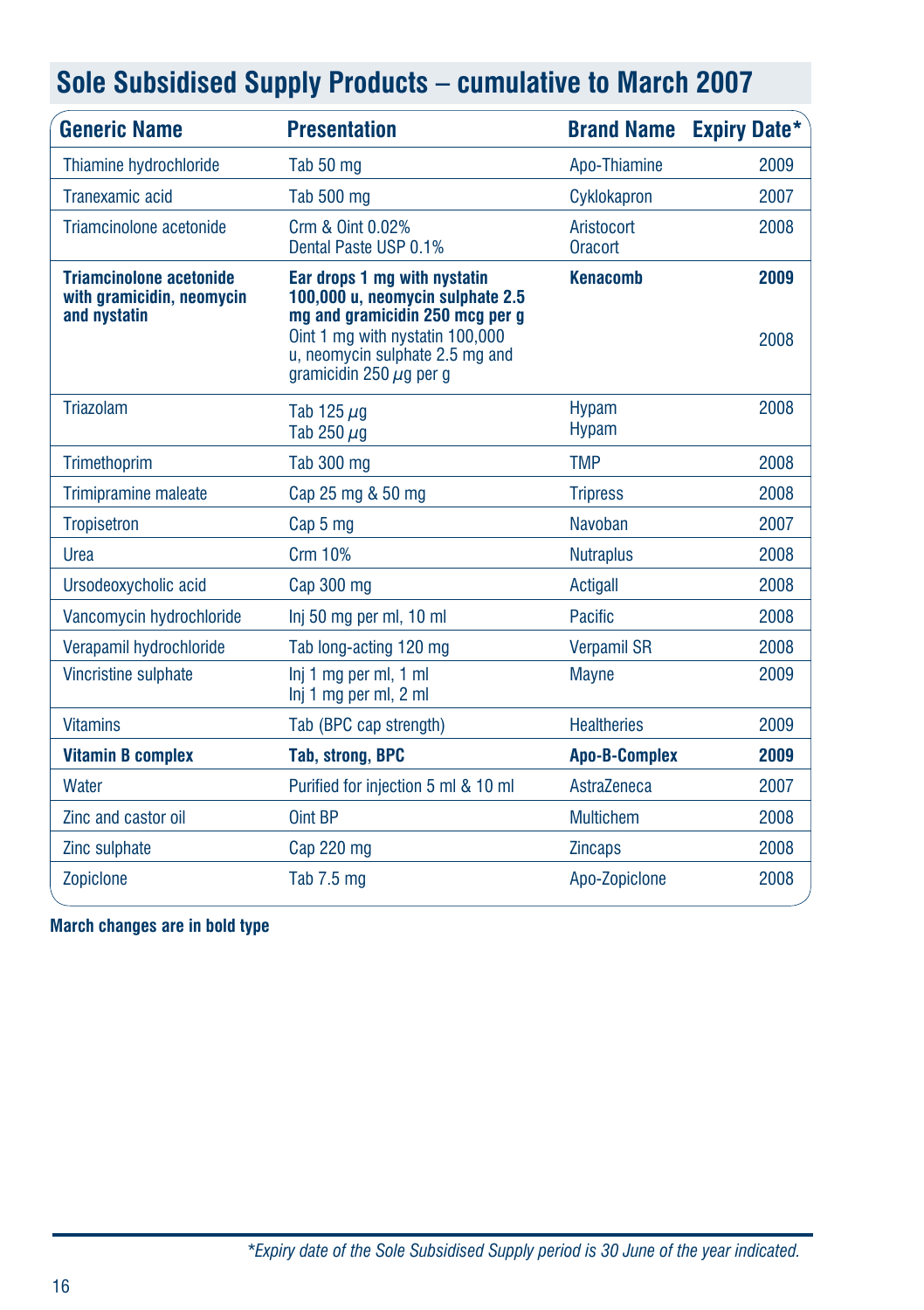|     | Check your Schedule for full details<br>Schedule page ref                                                                            | Subsidy<br>(Mnfr's price)<br>S | Per              | <b>Brand or</b><br><b>Generic Mnfr</b><br>$\checkmark$ fully subsidised   |
|-----|--------------------------------------------------------------------------------------------------------------------------------------|--------------------------------|------------------|---------------------------------------------------------------------------|
|     | <b>New Listings</b>                                                                                                                  |                                |                  |                                                                           |
|     | <b>Effective 1 March 2007</b>                                                                                                        |                                |                  |                                                                           |
| 29  | <b>LANSOPRAZOLE</b>                                                                                                                  |                                | 28               | $\sqrt{\text{Solox}}$                                                     |
| 38  | <b>HYDROXOCOBALAMIN</b>                                                                                                              |                                | 5                | √ Goldshield \$29                                                         |
| 92  | <b>ROXITHROMYCIN</b>                                                                                                                 |                                | 50<br>50         | ✓ Arrow-Roxithromycin<br>✓ Arrow-Roxithromycin                            |
| 119 | ROPINIROLE HYDROCHLORIDE - Retail pharmacy-specialist<br>▲ Tab 0.25 mg x 42, 0.5 mg x 42 and 1 mg x 21 35.70                         |                                | 105 OP<br>147 OP | ✓ Requip Starter Pack<br>✓ Requip Follow-on<br>Pack                       |
| 121 | <b>OLANZAPINE - Special Authority - Retail pharmacy</b>                                                                              |                                | 28<br>28<br>28   | $\sqrt{2}$ vprexa<br>$\checkmark$ Zyprexa<br>$\checkmark$ Zyprexa         |
| 147 | PROMETHAZINE HYDROCHLORIDE                                                                                                           |                                | 50<br>50         | ✓ Allersoothe<br>✓ Allersoothe                                            |
| 182 | GLUTEN FREE BREAD MIX - Hospital Pharmacy [HP3] - Special Authority<br>Special Authority for Subsidy - Form: SA0722                  | (7.63)                         | 1,000 g OP       | <b>Bakels Gluten Free</b><br><b>Health Bread Mix</b>                      |
|     | <b>Effective 16 February 2007</b>                                                                                                    |                                |                  |                                                                           |
| 104 | DICLOFENAC SODIUM - Special Authority available - Retail pharmacy                                                                    | 3.10<br>32.67                  | 100<br>30<br>500 | $\checkmark$ Voltaren SR<br>$\sqrt{}$ Diclax SR<br>$\checkmark$ Diclax SR |
|     | Note – Voltaren SR and Diclax SR 30 pack are to be delisted 1 April 2007, and Diclax SR 500 pack is to be<br>delisted 1 August 2007. |                                |                  |                                                                           |
|     | <b>Effective 1 February 2007</b>                                                                                                     |                                |                  |                                                                           |

| 34 | GLUCOSE BLOOD DIAGNOSTIC TEST METER - Subsidy by endorsement<br>Meter.<br>$\checkmark$ Optium Xceed<br>A diagnostic blood glucose test meter is subsidised for patients who begin insulin or sulphonylurea therapy after<br>1 March 2005.<br>Only one meter per patient. No further prescriptions will be subsidised.<br>The prescription must be endorsed accordingly. |
|----|-------------------------------------------------------------------------------------------------------------------------------------------------------------------------------------------------------------------------------------------------------------------------------------------------------------------------------------------------------------------------|
| 45 | DEXTROSE - Available on a PSO                                                                                                                                                                                                                                                                                                                                           |

45 DEXTROSE - Available on a PSO ❋ Inj 50%, 90 ml.........................................................................11.25 1 ✓ **Biomed**

Three months supply may be dispensed at one time if endorsed "certified exemption" by the prescriber. ▲ ❋ Three months or six months, as

applicable, dispensed all-at-once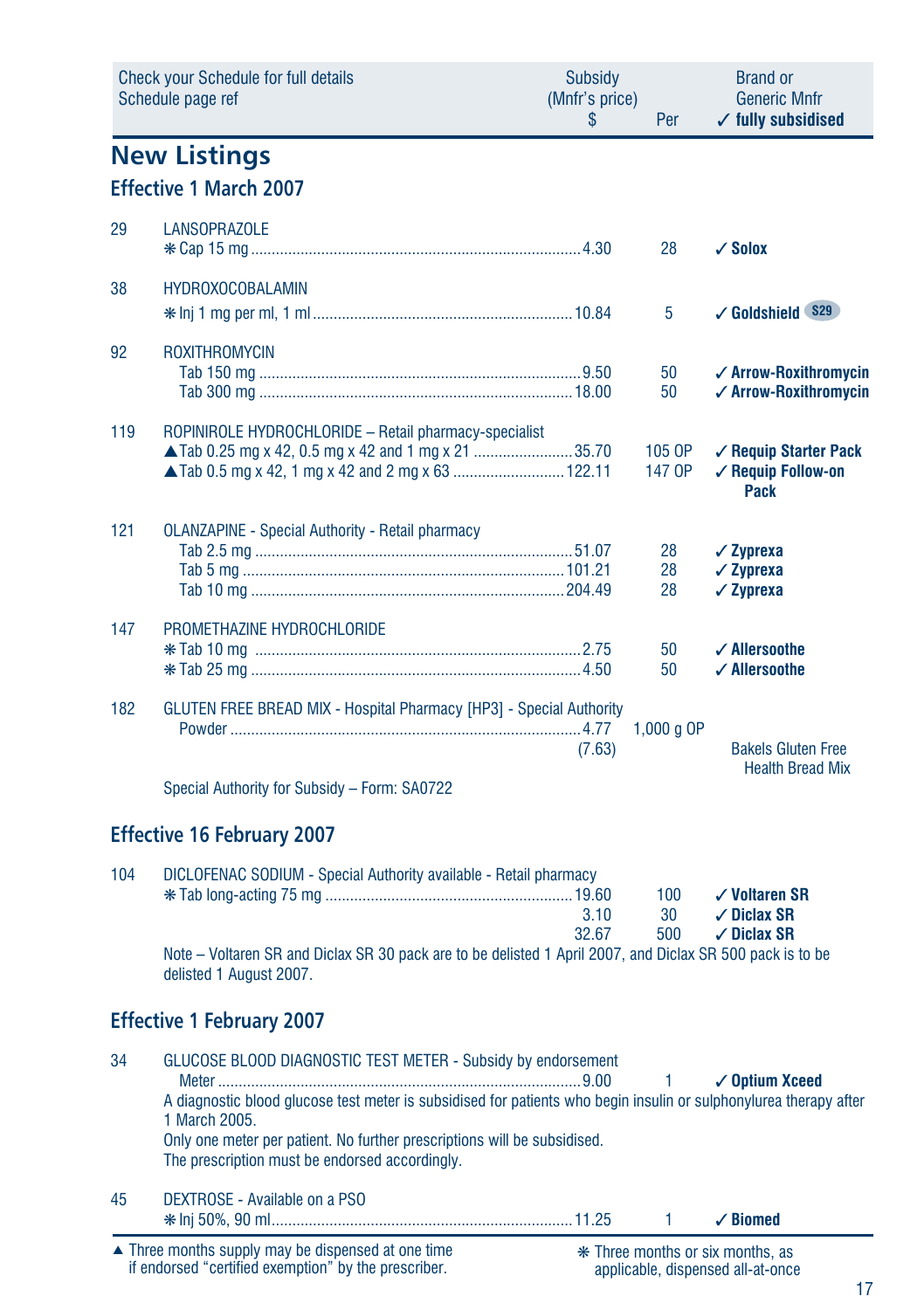|     | Check your Schedule for full details<br>Schedule page ref                                                                             | Subsidy<br>(Mnfr's price)<br>\$ | Per                        | <b>Brand or</b><br><b>Generic Mnfr</b><br>$\checkmark$ fully subsidised                                                               |
|-----|---------------------------------------------------------------------------------------------------------------------------------------|---------------------------------|----------------------------|---------------------------------------------------------------------------------------------------------------------------------------|
|     | New Listings - effective 1 February 2007 (continued)                                                                                  |                                 |                            |                                                                                                                                       |
| 63  | <b>ADRENALINE</b>                                                                                                                     | 90.00                           | 5<br>50                    | $\sqrt{\text{AstraZeneca}}$<br>$\sqrt{\text{AstraZeneca}}$                                                                            |
| 81  | <b>TESTOSTERONE</b>                                                                                                                   |                                 | 60                         | $\checkmark$ Androderm                                                                                                                |
| 96  | ETHAMBUTOL HYDROCHLORIDE - Retail pharmacy-specialist - No patient co-payment payable                                                 |                                 | 56                         | √ Myambutol \$29                                                                                                                      |
| 113 | CITALOPRAM HYDROBROMIDE                                                                                                               |                                 | 28                         | $\checkmark$ Celapram                                                                                                                 |
| 115 | <b>LAMOTRIGINE</b>                                                                                                                    |                                 | 56<br>56<br>56             | $\checkmark$ Arrow-Lamotrigine<br>$\checkmark$ Arrow-Lamotrigine<br>$\checkmark$ Mogine<br>✓ Arrow-Lamotrigine<br>$\checkmark$ Mogine |
|     |                                                                                                                                       |                                 | 56<br>56                   | $\checkmark$ Arrow-Lamotrigine<br>$\checkmark$ Mogine<br>✓ Arrow-Lamotrigine<br>$\checkmark$ Mogine                                   |
| 120 | CLOZAPINE - Hospital pharmacy [HP4]-specialist prescription                                                                           |                                 | 50<br>50                   | $\checkmark$ Clopine<br>$\checkmark$ Clopine                                                                                          |
| 121 | PIMOZIDE - Retail pharmacy-specialist                                                                                                 |                                 | 20                         | <b>S29</b><br>$\checkmark$ Orap Forte                                                                                                 |
| 121 | RISPERIDONE - Retail pharmacy-specialist                                                                                              |                                 | 20<br>60<br>60<br>60<br>60 | $\sqrt{R}$ idal<br>$\checkmark$ Ridal<br>$\checkmark$ Ridal<br>$\checkmark$ Ridal<br>$\checkmark$ Ridal                               |
| 186 | AMINOACID FORMULA WITHOUT PHENYLALANINE - Hospital Pharmacy [HP3] - Special Authority<br>Special Authority for Subsidy - Form: SA0733 |                                 |                            | 250 ml OP / Easiphen Liquid                                                                                                           |
|     | <b>Effective 1 January 2007</b>                                                                                                       |                                 |                            |                                                                                                                                       |
| 40  | <b>CALCIUM CARBONATE</b><br>Note: Osteo~500 and Osteo~600 were subsidised from 21 December 2006.                                      |                                 | 100<br>60                  | $\sqrt{0}$ steo $\sim$ 500<br>$\sqrt{0}$ steo $\sim$ 600                                                                              |
| 40  | FERROUS FUMARATE WITH FOLIC ACID                                                                                                      |                                 | 60                         | ✓ Ferro-F-Tabs                                                                                                                        |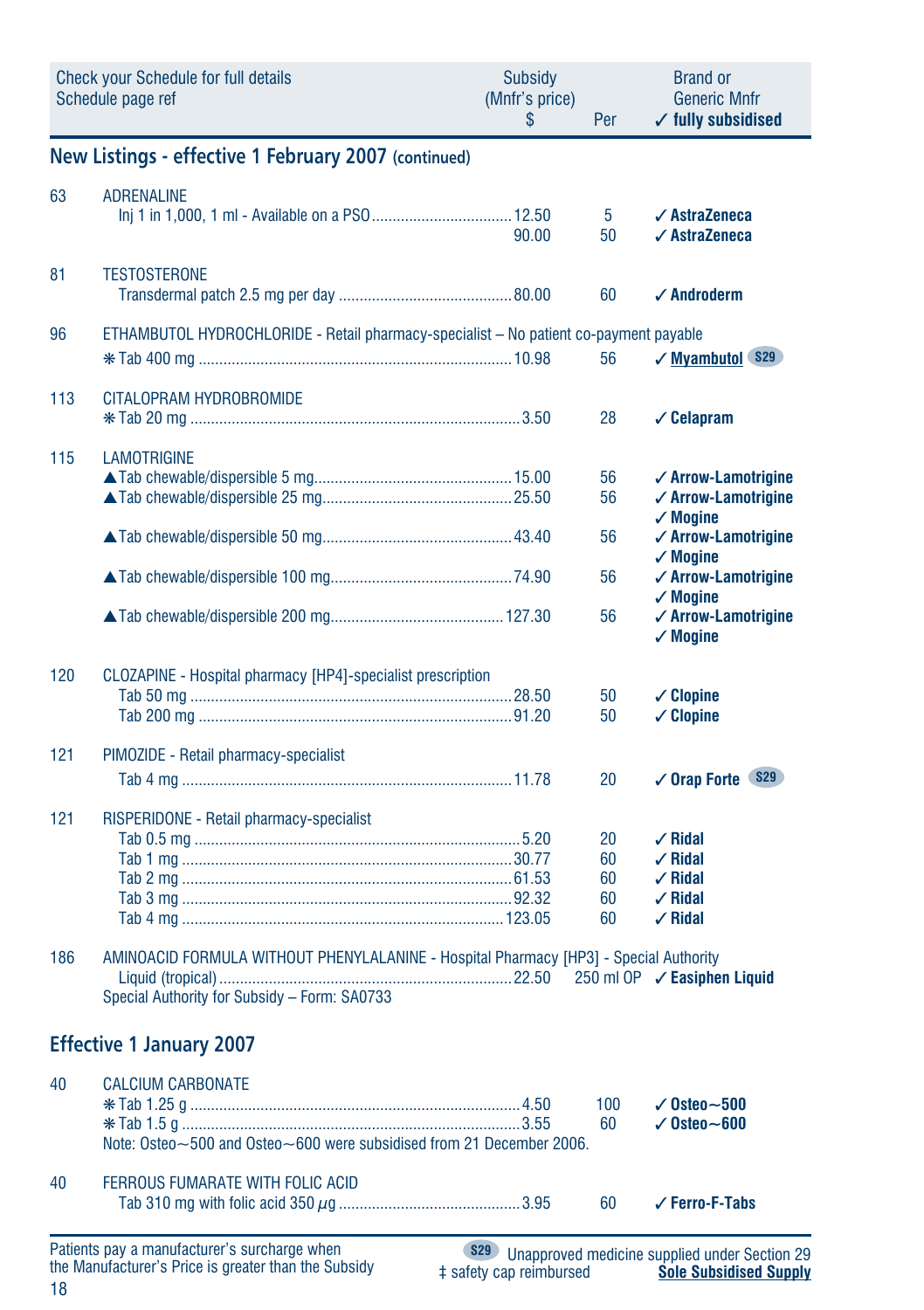|     | <b>Check your Schedule for full details</b><br>Schedule page ref                                                                                                                                                                                                                            | <b>Subsidy</b><br>(Mnfr's price)<br>S | Per               | <b>Brand or</b><br><b>Generic Mnfr</b><br>$\checkmark$ fully subsidised                                                                  |
|-----|---------------------------------------------------------------------------------------------------------------------------------------------------------------------------------------------------------------------------------------------------------------------------------------------|---------------------------------------|-------------------|------------------------------------------------------------------------------------------------------------------------------------------|
|     | New Listings - effective 1 January 2007 (continued)                                                                                                                                                                                                                                         |                                       |                   |                                                                                                                                          |
| 45  | <b>DEXTROSE</b>                                                                                                                                                                                                                                                                             |                                       | 5<br>12           | $\checkmark$ Biomed<br>$\angle$ Biomed                                                                                                   |
| 45  | SODIUM BICARBONATE - Not in combination                                                                                                                                                                                                                                                     |                                       | 1<br>$\mathbf{1}$ | $\checkmark$ Biomed<br>$\angle$ Biomed                                                                                                   |
| 46  | <b>WATER</b><br>a) On a prescription or Practitioner's Supply Order only when on the same form as an injection listed in the<br>Pharmaceutical Schedule requiring a solvent or diluent, or<br>b) On a bulk supply order, or<br>c) When used in the extemporaneous compounding of eye drops. |                                       |                   |                                                                                                                                          |
| 83  | OESTRADIOL WITH LEVONORGESTREL<br>* Tab 2 mg with 75 µg levonorgestrel (36) and                                                                                                                                                                                                             |                                       | 20<br>84          | $\checkmark$ Multichem<br>$\checkmark$ Nuvelle                                                                                           |
| 98  | <b>ACICLOVIR</b>                                                                                                                                                                                                                                                                            |                                       | 100               | √ Apo-Acyclovir                                                                                                                          |
| 99  | <b>ACICLOVIR</b>                                                                                                                                                                                                                                                                            |                                       | 100               | √ Apo-Acyclovir                                                                                                                          |
| 101 | ABACAVIR SULPHATE WITH LAMIVUDINE - Special Authority - Hospital pharmacy [HP1]<br>Special Authority for Subsidy - Form: SA0779<br>Note: Kivexa counts as two anti-retroviral medications for the purposes of the anti-retroviral Special Authority.                                        |                                       | 30                | $\checkmark$ Kivexa                                                                                                                      |
| 110 | FENTANYL - Only on a controlled drug form - Special Authority - Retail pharmacy – No patient co-payment<br>payable<br>Transdermal patch, matrix 50 µg per hour  100.52<br>Special Authority for Subsidy - Form: SA0743                                                                      |                                       | 5<br>5<br>5<br>5  | $\checkmark$ Durogesic<br>$\checkmark$ Durogesic<br>$\checkmark$ Durogesic<br>$\checkmark$ Durogesic                                     |
| 128 | CARBOPLATIN - PCT only - specialist                                                                                                                                                                                                                                                         |                                       | 1                 | ✓ Carboplatin Ebewe                                                                                                                      |
| 128 | CISPLATIN - PCT only - specialist                                                                                                                                                                                                                                                           |                                       | 1<br>1            | $\checkmark$ Cisplatin Ebewe<br>$\checkmark$ Cisplatin Ebewe                                                                             |
| 130 | <b>FLUOROURACIL SODIUM</b><br>lnj 50 mg per ml, 10 ml – PCT only – specialist 5.50<br>lnj 50 mg per ml, 20 ml – PCT only – specialist  10.15<br>Inj 50 mg per ml, 50 ml - PCT only - specialist 26.00<br>Inj 50 mg per ml, 100 ml - PCT only - specialist 50.00                             |                                       | 1<br>1<br>1<br>1  | $\checkmark$ Fluorouracil Ebewe<br>$\checkmark$ Fluorouracil Ebewe<br>$\checkmark$ Fluorouracil Ebewe<br>$\checkmark$ Fluorouracil Ebewe |

Three months supply may be dispensed at one time if endorsed "certified exemption" by the prescriber. ▲ ❋ Three months or six months, as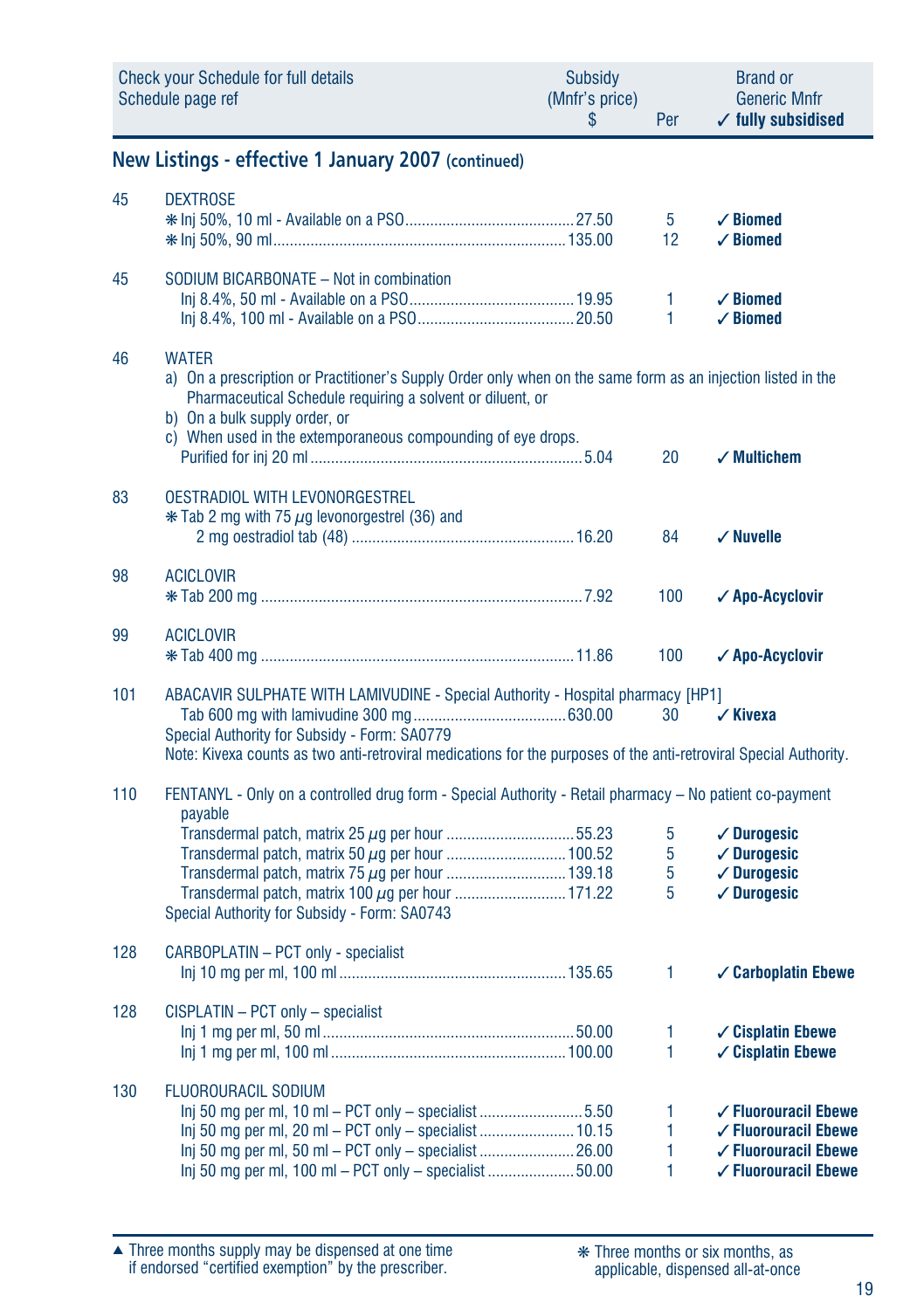| Check your Schedule for full details | <b>Subsidy</b> | <b>Brand or</b>               |
|--------------------------------------|----------------|-------------------------------|
| Schedule page ref                    | (Mnfr's price) | <b>Generic Mnfr</b>           |
|                                      | Per            | $\checkmark$ fully subsidised |

# **New Listings - effective 1 January 2007 (continued)**

| 149 | SAI MFTFROI                                                                                                            |  |  |
|-----|------------------------------------------------------------------------------------------------------------------------|--|--|
| 153 | SODIUM CROMOGLYCATE                                                                                                    |  |  |
| 158 | POLYVINYL ALCOHOL                                                                                                      |  |  |
| 171 | ORAL SUPPLEMENT 1KCAL/ML - Hospital Pharmacy [HP3] - Special Authority<br>Special Authority for Subsidy - Form: SA0583 |  |  |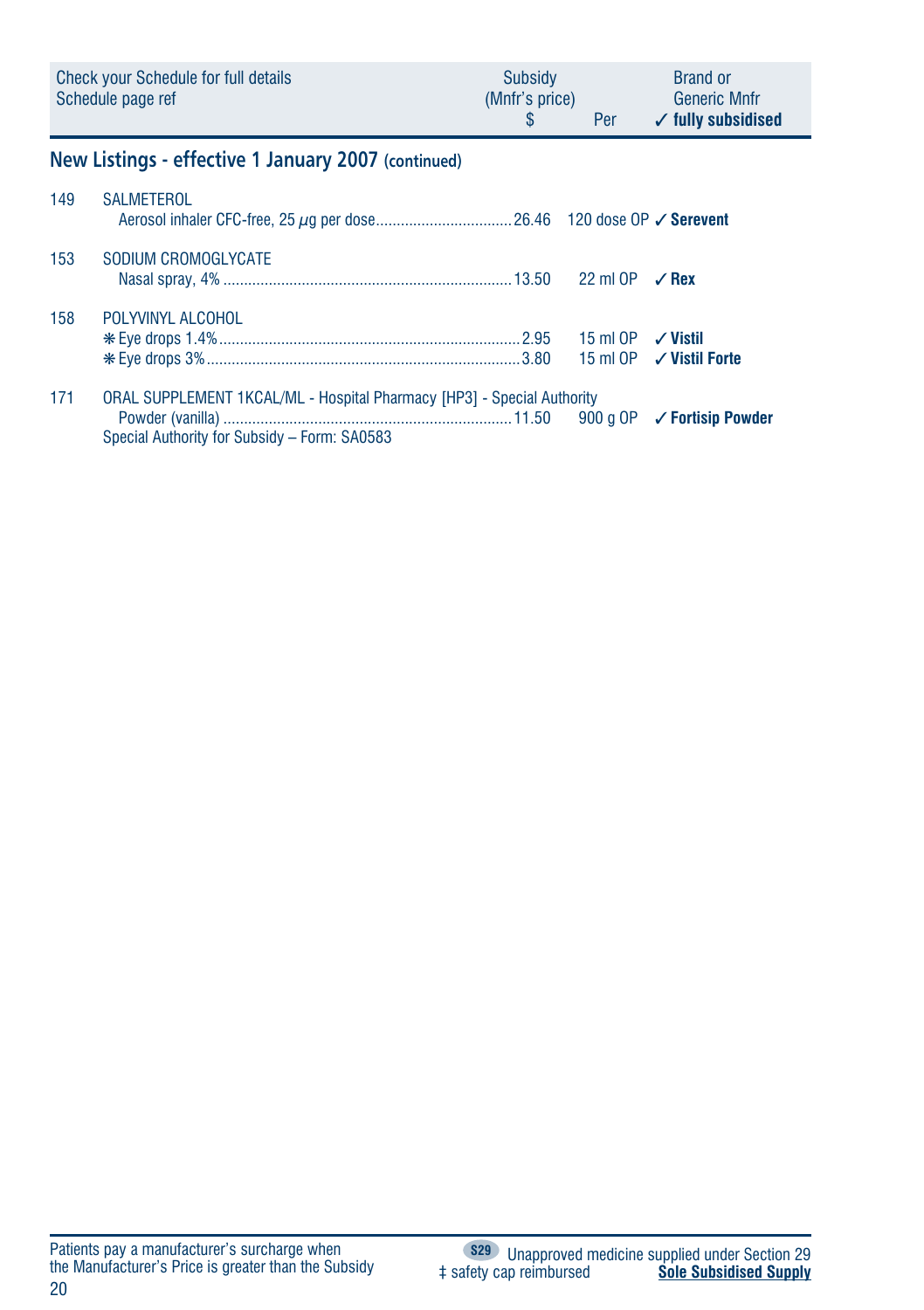|     | <b>Check your Schedule for full details</b><br>Schedule page ref                                                                                                          | Subsidy<br>(Mnfr's price)<br>S         | Per        | <b>Brand or</b><br><b>Generic Mnfr</b><br>$\checkmark$ fully subsidised              |
|-----|---------------------------------------------------------------------------------------------------------------------------------------------------------------------------|----------------------------------------|------------|--------------------------------------------------------------------------------------|
|     | <b>Changes to Restrictions</b><br><b>Effective 1 March 2007</b>                                                                                                           |                                        |            |                                                                                      |
| 66  | HYDROCORTISONE WITH WOOL FAT AND MINERAL OIL - Only on a the prescription of a doctor<br>Lotn 1% with wool fat hydrous 3% and mineral oil 9.95                            |                                        | 250 ml     | <b>√ DP Lotn HC</b>                                                                  |
| 68  | GLYCEROL WITH PARAFFIN AND CETYL ALCOHOL - Only on a the prescription of a doctor<br>* Lotn 5% with paraffin lig 5% and cetyl alcohol 2% 1.40                             | (8.10)                                 | 250 ml     | QV                                                                                   |
| 69  | WOOL FAT WITH MINERAL OIL - Only on a the prescription of a doctor                                                                                                        |                                        | 200 ml OP  |                                                                                      |
|     |                                                                                                                                                                           | (5.00)<br>(2.58)<br>(2.92)<br>(7.73)   | 250 ml OP  | Alpha-Keri Lotion<br><b>DP Lotion</b><br><b>Hydroderm Lotion</b><br><b>BK Lotion</b> |
|     |                                                                                                                                                                           | (9.38)                                 | 375 ml OP  | Alpha-Keri Lotion                                                                    |
|     |                                                                                                                                                                           | (9.48)<br>(9.54)<br>(18.43)<br>(23.91) | $1,000$ ml | <b>DP Lotion</b><br><b>Hydroderm Lotion</b><br>Alpha-Keri Lotion<br><b>BK Lotion</b> |
| 71  | TAR WITH TRIETHANOLAMINE LAURYL SULPHATE AND FLUORESCEIN - Only on a the prescription<br>of a doctor<br>* Soln 2.3% with triethanolamine lauryl sulphate                  |                                        | 500 ml     | $\sqrt{\frac{1}{2}}$ Pinetarsol                                                      |
| 98  | <b>VALACICLOVIR HYDROCHLORIDE</b>                                                                                                                                         | 163.80                                 | 10<br>30   | √Valtrex <del>S29</del><br>$\checkmark$ Valtrex $\rightarrow$ 829                    |
|     | Note: Valtrex tab 500 mg is now a registered medicine.                                                                                                                    |                                        |            |                                                                                      |
| 117 | CYCLIZINE HYDROCHLORIDE - Special Authority available - Retail pharmacy                                                                                                   | (4.20)                                 | 10         | <b>Marzine</b>                                                                       |
|     | Special Authority for Manufacturers Price - Form: SA0178<br>Note: The alternate subsidy by Special Authority for Marzine tab 50 mg is for the Manufacturers Price.        |                                        |            |                                                                                      |
| 119 | SELEGILINE HYDROCHLORIDE - Retail pharmacy-specialist<br>Note: Due to uncertainty around the long term effects of Selegiline it is not recommended as a first line agent. |                                        | 100        | √ Apo-Selegiline                                                                     |
| 122 | TRIFLUOPERAZINE HYDROCHLORIDE                                                                                                                                             |                                        | 100        |                                                                                      |
|     |                                                                                                                                                                           | (15.61)                                | 100        | Stelazine \$29                                                                       |
|     | Note: Stelazine tab 2 mg and 5 mg, 100 tab packs are now supplied under Section 29 of the Medicines Act<br>1981.                                                          | (17.77)                                |            | Stelazine \$29                                                                       |

Three months supply may be dispensed at one time if endorsed "certified exemption" by the prescriber. ▲ ❋ Three months or six months, as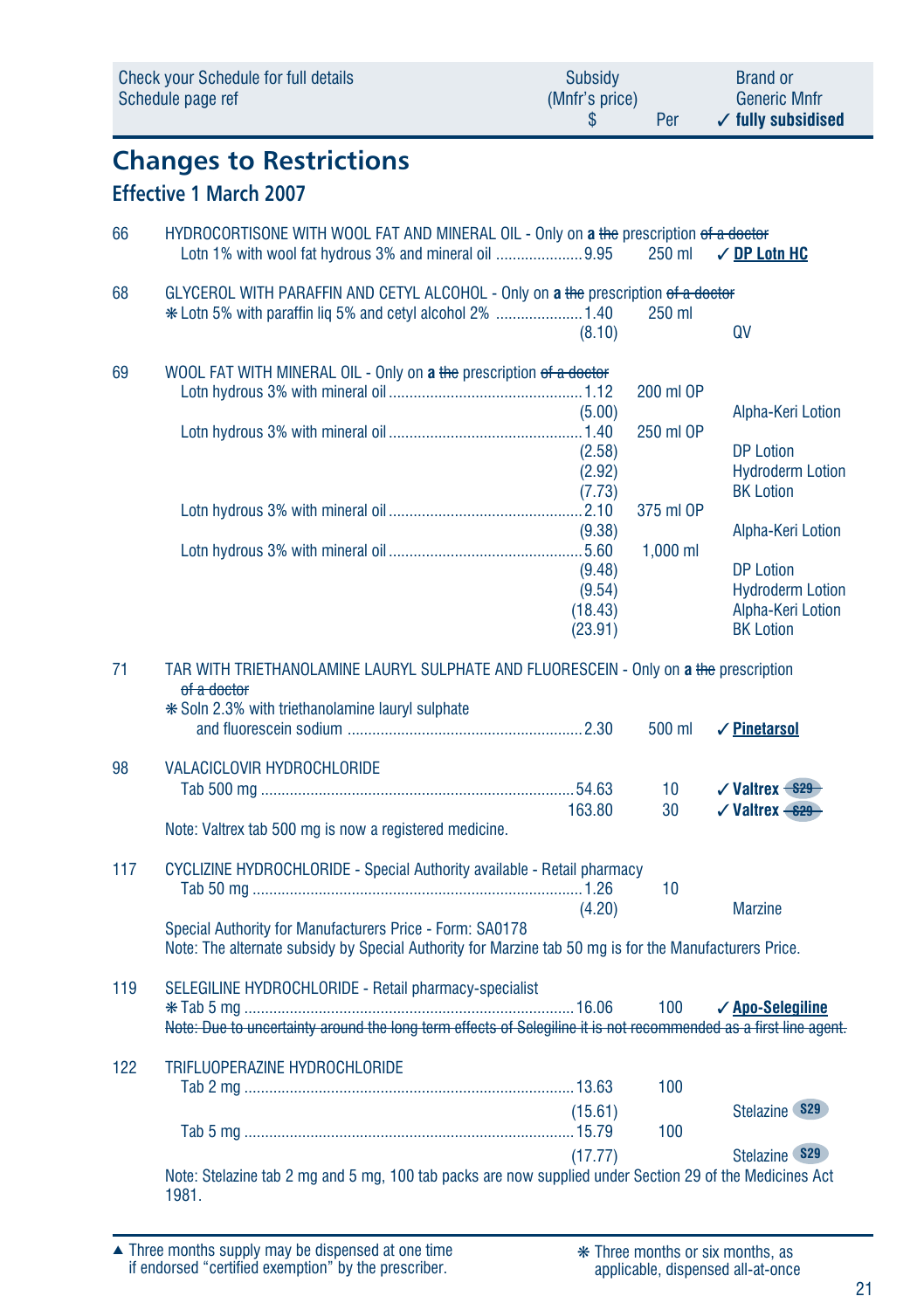|     | <b>Check your Schedule for full details</b><br>Schedule page ref                                                                                                                                                                                                                                                  | Subsidy<br>(Mnfr's price)<br>\$ | Per          | Brand or<br><b>Generic Mnfr</b><br>$\checkmark$ fully subsidised |  |  |
|-----|-------------------------------------------------------------------------------------------------------------------------------------------------------------------------------------------------------------------------------------------------------------------------------------------------------------------|---------------------------------|--------------|------------------------------------------------------------------|--|--|
|     | <b>Changes to Restrictions - effective 1 March 2007 (continued)</b>                                                                                                                                                                                                                                               |                                 |              |                                                                  |  |  |
| 128 | <b>CYCLOPHOSPHAMIDE</b><br>Inj 1 g - Retail pharmacy-specialist - PCT                                                                                                                                                                                                                                             |                                 | $\mathbf{1}$ | $\checkmark$ Endoxan                                             |  |  |
| 142 | <b>MULTIPLE SCLEROSIS TREATMENT</b><br>GLATIRAMER ACETATE - Access by application                                                                                                                                                                                                                                 |                                 | 28           | $\checkmark$ Copaxone                                            |  |  |
|     | INTERFERON BETA-1-ALPHA - Access by application                                                                                                                                                                                                                                                                   |                                 | 4            | $\checkmark$ Avonex                                              |  |  |
|     | INTERFERON BETA-1-BETA - Access by application<br>Access by application                                                                                                                                                                                                                                           |                                 | 15           | $\sqrt{\phantom{a}}$ Betaferon                                   |  |  |
|     | a) Budget managed by appointed clinicians on the Multiple Sclerosis Treatment Assessments Committee<br>(MSTAC).                                                                                                                                                                                                   |                                 |              |                                                                  |  |  |
|     | b) Applications will be considered by MSTAC at its regular meetings and approved subject to eligibility according<br>to the Entry and Stopping criteria (below).                                                                                                                                                  |                                 |              |                                                                  |  |  |
|     | c) Applications to be made on the approved forms which are available from the co-ordinator for MSTAC:<br>The Co-ordinator<br>Multiple Sclerosis Treatment Assessments Committee                                                                                                                                   |                                 |              |                                                                  |  |  |
|     | PHARMAC, PO Box 10 254<br>Wellington<br>Email<br>silvia.valsenti@pharmac.govt.nz mstaccoordinator@pharmac.govt.nz<br>$(04)$ 460 4990<br>Phone:<br>Facsimile: (04) 916 7571                                                                                                                                        |                                 |              |                                                                  |  |  |
|     | d) Completed application forms must be sent to the co-ordinator for MSTAC and will be considered by MSTAC<br>at the next practicable opportunity.                                                                                                                                                                 |                                 |              |                                                                  |  |  |
|     | e) Notification of MSTAC's decision will be sent to the patient, the applying clinician and the patient's GP (if<br>specified).                                                                                                                                                                                   |                                 |              |                                                                  |  |  |
|     | f) These agents will NOT be subsidised if dispensed from a community or hospital pharmacy. Regular supplies<br>will be distributed to all approved patients or their clinicians by courier.                                                                                                                       |                                 |              |                                                                  |  |  |
|     | g) Prescribers must fax send quarterly prescriptions for approved patients to the MSTAC co-ordinator.<br>h) Only prescriptions for 6 million iu of interferon beta-1- alpha per week, or 8 million iu of interferon beta-1-beta<br>every other day, or 20 mg glatiramer acetate daily will be subsidised.         |                                 |              |                                                                  |  |  |
|     | i) Appeals against MSTAC's decision and/or the processing of any application may be lodged with the MSTAC<br>co-ordinator. Concerns that cannot be or have not been adequately addressed by MSTAC will be forwarded to<br>a separate Appeal Committee if necessary.                                               |                                 |              |                                                                  |  |  |
|     | i) Switching between treatments is permitted within the 12 month approval period without reapproval by<br>MSTAC. The MSTAC co-ordinator should be notified of the change and a new prescription provided.                                                                                                         |                                 |              |                                                                  |  |  |
|     | k) Entry and Stopping criteria<br><b>Entry Criteria</b>                                                                                                                                                                                                                                                           |                                 |              |                                                                  |  |  |
|     | • Diagnosis of multiple sclerosis (MS) must be confirmed by a neurologist. Diagnosis should as a rule include<br>MRI confirmation. For patients diagnosed before MRI was widely utilised in New Zealand, confirmation of<br>diagnosis via clinical assessment and laboratory/ancillary data must be provided; and |                                 |              |                                                                  |  |  |
|     | patients must have active relapsing MS (confirmed by MR scan where necessary) with or without underlying<br>٠<br>progression; and<br>patients must have either:<br>٠                                                                                                                                              |                                 |              |                                                                  |  |  |
|     | 1. EDSS score $2.5 - 5.5$ with $2 +$ relapses:<br>- experienced at least 2 significant relapses of MS in the previous 12 months, and<br>- an EDSS score of between 2.5 and 5.5 inclusive;                                                                                                                         |                                 |              |                                                                  |  |  |
|     |                                                                                                                                                                                                                                                                                                                   |                                 |              | continued                                                        |  |  |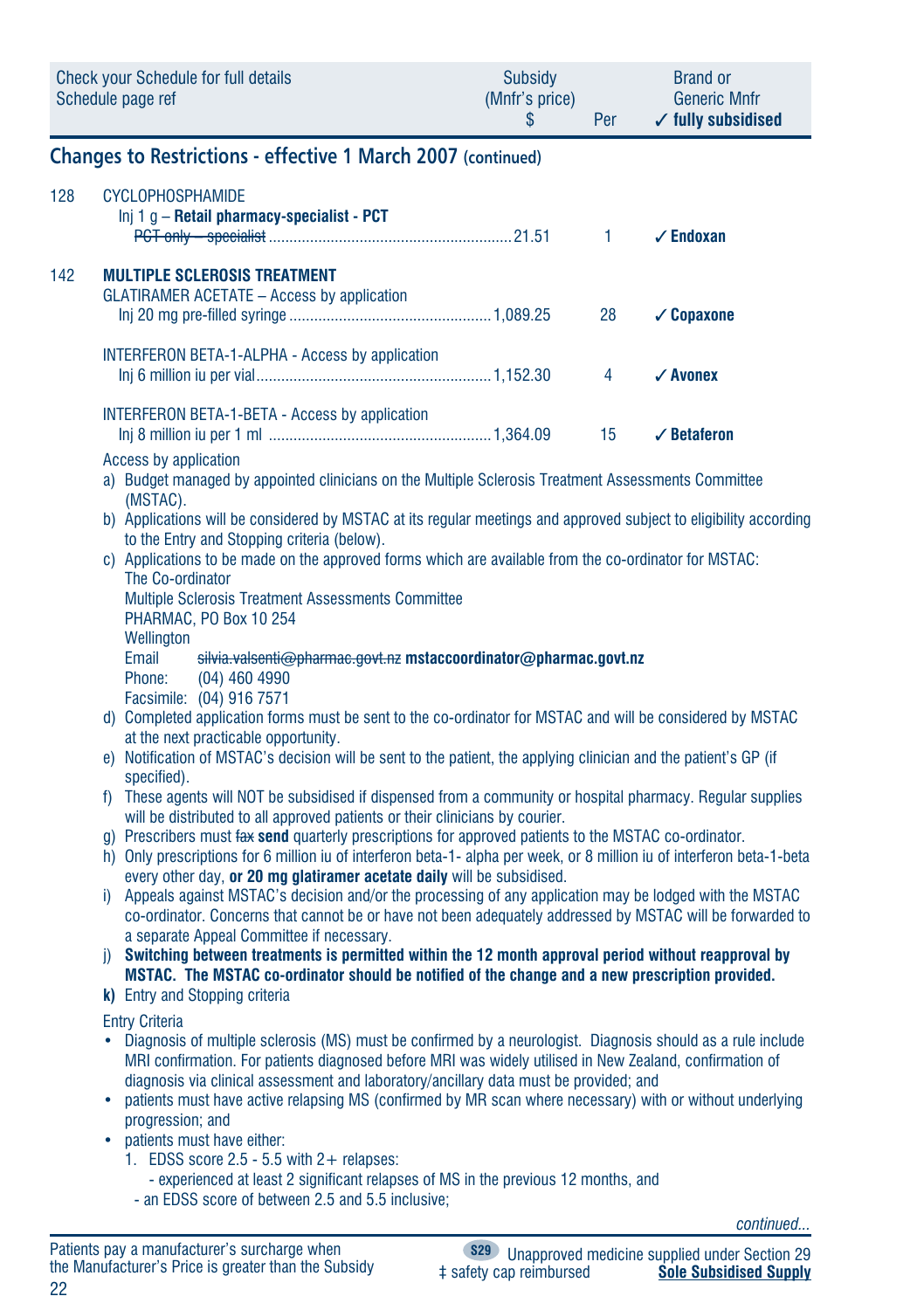| Check your Schedule for full details | Subsidy        | <b>Brand or</b>               |
|--------------------------------------|----------------|-------------------------------|
| Schedule page ref                    | (Mnfr's price) | <b>Generic Mnfr</b>           |
|                                      | Per            | $\checkmark$ fully subsidised |

# **Changes to Restrictions - effective 1 March 2007 (continued)**

*continued...*

- **or or**  2. EDSS score 2.0 with 3+ relapses:
	- experienced at least 3 significant relapses of MS in the previous 12 months, and
	- an EDSS score of 2.0; and
	- Each relapse must:
		- be confirmed by a neurologist or general physician (the patient may not necessarily have been seen during the relapse but the neurologist/physician must be satisfied that the clinical features were characteristic and met the specified criteria);
		- be associated with characteristic new symptom(s)/sign(s) or substantial worsening of previously experienced symptom(s)/sign(s);
		- last at least one week;
		- follow a period of stability of at least one month;
		- be severe enough to change either the EDSS or at least one of the Kurtzke functional systems scores by at least 1 point;
		- be distinguishable from the effects of general fatigue; and
		- not be associated with a fever (T>37.5oC); and
	- applications must be made at least four weeks after the date of the onset of the last known relapse; and
	- patients must have no previous history of lack of response to beta-interferon and **or** glatiramer acetate (see criteria for stopping beta-interferon).
	- applications must be submitted to the Multiple Sclerosis Treatment Assessment Committee (MSTAC) by the patient's neurologist or a general physician; and
	- patients must agree (via informed consent) to co-operate if as a result of their meeting the stopping criteria, funding is withdrawn. Patients must agree to the collection of clinical data relating to their MS and use of those data by PHARMAC; and
	- patients must agree to allow clinical data to be collected and reviewed by MSTAC annually for each year in which they receive funding for beta-interferon or glatiramer acetate.

Stopping Criteria

- Confirmed progression of disability that is sustained for three months after a minimum of one year of treatment. Progression of disability is defined as either an increase of 1 EDSS point from the starting EDSS or an increase in EDSS score to 6.0 or more; or
- stable or increasing relapse rate over 12 months of treatment (compared with the relapse rate on starting treatment); or
- pregnancy and/or lactation; or
- **within the 12 month approval year**, intolerance to interferon beta-1-alpha, **and/or** interferon beta-1-beta and**/or** glatiramer acetate; or
- non-compliance with treatment, including refusal to undergo annual assessment or refusal to allow the results of the assessment to be submitted to MSTAC; or
- patients may, subject to conclusions drawn from published evidence available at the time, be excluded if they develop a high titre of neutralising anti-bodies to beta-interferon or glatiramer acetate.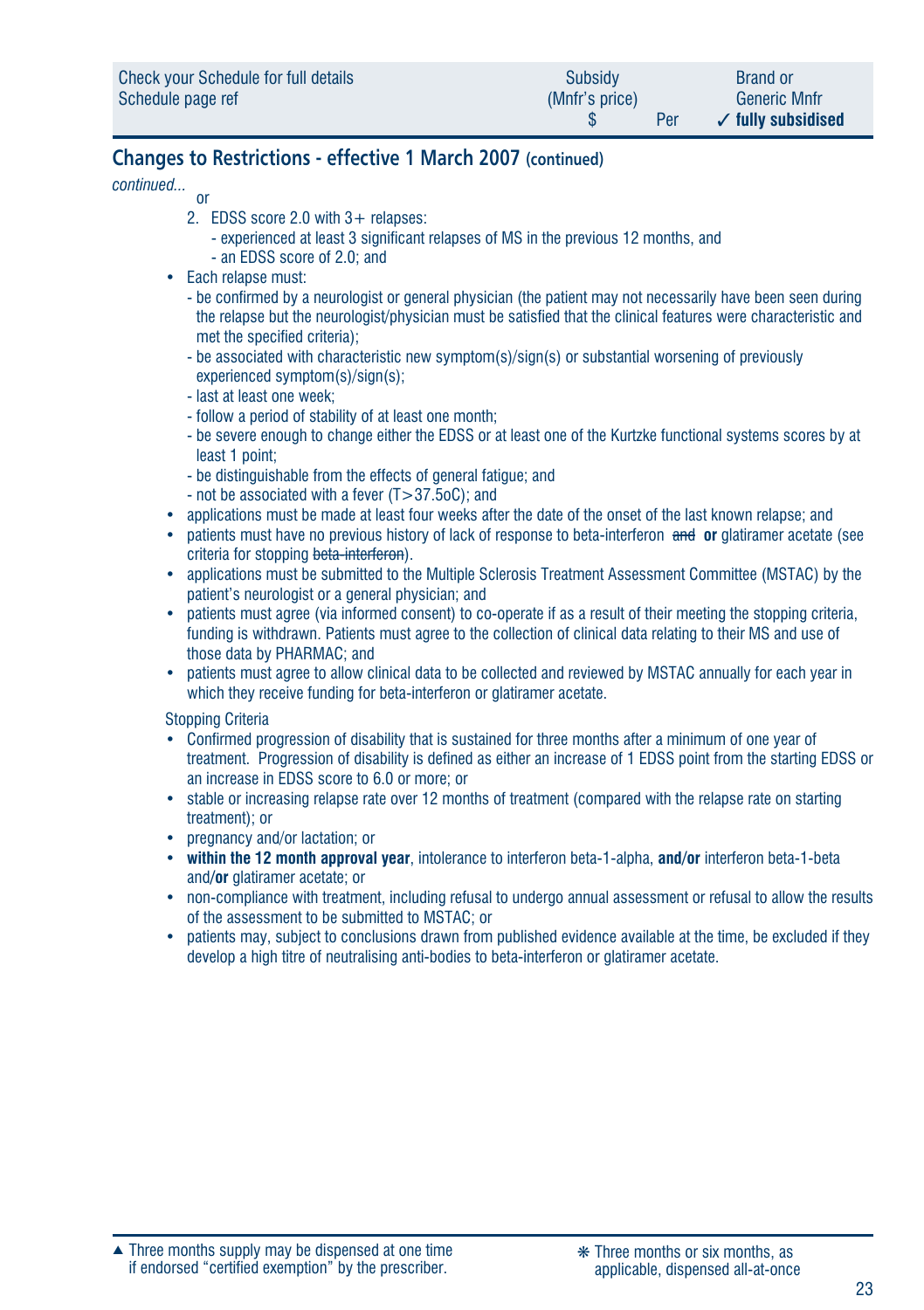| Check your Schedule for full details | Subsidy        | <b>Brand or</b>               |
|--------------------------------------|----------------|-------------------------------|
| Schedule page ref                    | (Mnfr's price) | <b>Generic Mnfr</b>           |
|                                      | Per            | $\checkmark$ fully subsidised |

### **Changes to Restrictions - effective 1 March 2007 (continued)**

a) Only on a WSO

| b) Maximum of $20.5$ per WSO |                                |
|------------------------------|--------------------------------|
|                              |                                |
|                              | 1 OP √ Foremount Child's<br>__ |

**Silicone Mask**

- a) Spacer devices and masks also available to paediatricians employed by a DHB on a wholesale supply order signed by the paediatrician. Limited to one pack of 20 per order. Orders via a hospital pharmacy.
- b) Only available for children aged six years and under.
- c) For Space Chamber and Foremount Child's Silicone Mask wholesale supply order must indicate clearly if either the spacer device, the mask, or both are required.
- d) Distributed by Airflow Products. Forward orders to: Airflow Products<br>
PO Box 1485, Wellington<br>
Facsimile: 04 499 1245 or 0800 323 270 Facsimile: 04 499 1245 or 0800 323 270

# **Effective 1 February 2007**

| 59  | CARVEDILOL - Special Authority - Retail pharmacy                                                                      |                                                               |    |                                                     |  |  |  |
|-----|-----------------------------------------------------------------------------------------------------------------------|---------------------------------------------------------------|----|-----------------------------------------------------|--|--|--|
|     |                                                                                                                       |                                                               | 30 | $\checkmark$ Dilatrend                              |  |  |  |
|     |                                                                                                                       |                                                               | 30 | $\checkmark$ Dilatrend                              |  |  |  |
|     |                                                                                                                       |                                                               | 30 | $\checkmark$ Dilatrend                              |  |  |  |
|     | Special Authority for Subsidy - Form: SA0633                                                                          |                                                               |    |                                                     |  |  |  |
|     | Initial application only from a general practitioner or relevant specialist. Approvals valid without further renewal- |                                                               |    |                                                     |  |  |  |
|     | unless notified for applications meeting the following criteria:                                                      |                                                               |    |                                                     |  |  |  |
|     | Both:                                                                                                                 |                                                               |    |                                                     |  |  |  |
|     | 1 Patient is already on an ACE inhibitor or Angiotensin II Antagonist; and                                            |                                                               |    |                                                     |  |  |  |
|     | 2 Any of the following:                                                                                               |                                                               |    |                                                     |  |  |  |
|     | $2.1$ Both:                                                                                                           |                                                               |    |                                                     |  |  |  |
|     | 2.1.1 Symptomatic heart failure NYHA functional class II-II; and                                                      |                                                               |    |                                                     |  |  |  |
|     | 2.1.2 Patient has been treated with metoprolol and is intolerant to metoprolol or has demonstrated a                  |                                                               |    |                                                     |  |  |  |
|     | sub-optimal response to metoprolol: or                                                                                |                                                               |    |                                                     |  |  |  |
|     |                                                                                                                       | 2.2 Symptomatic heart failure NYHA functional class II-IV; or |    |                                                     |  |  |  |
|     | 2.3 Patient has left ventricular systolic dysfunction with an ejection fraction of less than 35%.                     |                                                               |    |                                                     |  |  |  |
|     | Note:                                                                                                                 |                                                               |    |                                                     |  |  |  |
|     | Where possible treatment should be initiated by or on the recommendation of a specialist.                             |                                                               |    |                                                     |  |  |  |
| 129 | <b>CYTARABINE</b>                                                                                                     |                                                               |    |                                                     |  |  |  |
|     | Inj 100 mg per ml, 5 ml $500$ mg                                                                                      |                                                               |    |                                                     |  |  |  |
|     |                                                                                                                       |                                                               | 5  | $\checkmark$ Mayne                                  |  |  |  |
|     | lnj 100 mg per ml, 10 ml $+$ $+$                                                                                      |                                                               |    |                                                     |  |  |  |
|     |                                                                                                                       |                                                               | 1  | $\checkmark$ Mayne                                  |  |  |  |
|     |                                                                                                                       |                                                               |    |                                                     |  |  |  |
| 159 | <b>CHARCOAL</b>                                                                                                       |                                                               |    |                                                     |  |  |  |
|     |                                                                                                                       |                                                               |    |                                                     |  |  |  |
|     | Note: Because activated charcoal is used in acute poisonings, patient details required under Section 29 of the        |                                                               |    |                                                     |  |  |  |
|     | Medicines Act may be retrospectively provided to the supplier.                                                        |                                                               |    |                                                     |  |  |  |
| 165 | <b>GLYCEROL - Only in combination</b>                                                                                 |                                                               |    |                                                     |  |  |  |
|     |                                                                                                                       |                                                               |    | 2.000 ml / MidWest                                  |  |  |  |
|     |                                                                                                                       |                                                               |    | $\angle$ PSM                                        |  |  |  |
|     | (Only in extemporaneously compounded oral liquid preparations methadone mixture, codeine linetus diabetic,            |                                                               |    |                                                     |  |  |  |
|     | codeine linctus paediatric or phenobarbitone oral liquid)                                                             |                                                               |    |                                                     |  |  |  |
|     | Patients pay a manufacturer's surcharge when                                                                          | <b>S29</b>                                                    |    | <b>Unannroved medicine sunnlied under Section 2</b> |  |  |  |
|     |                                                                                                                       |                                                               |    |                                                     |  |  |  |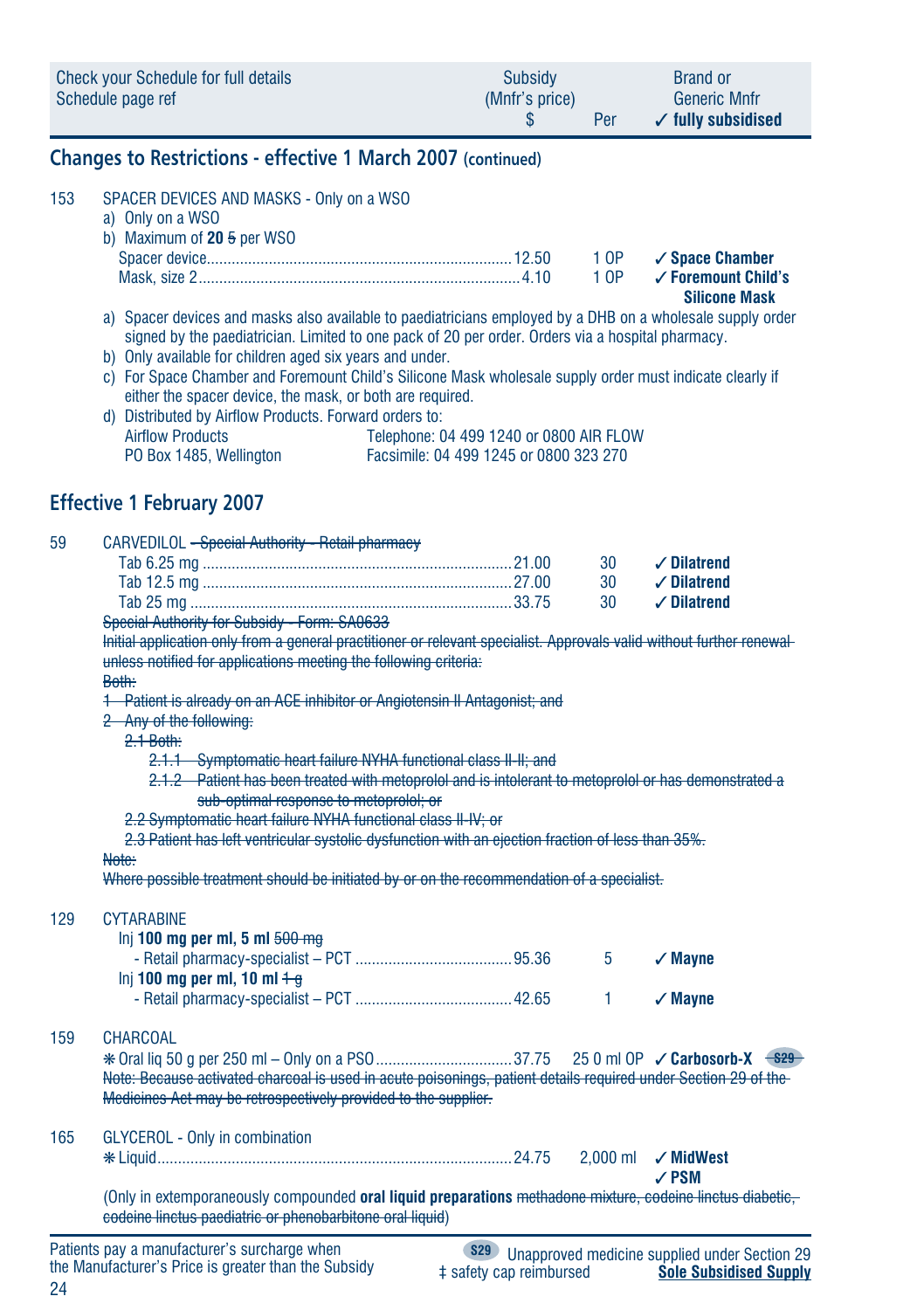| Check your Schedule for full details | Subsidy        | <b>Brand or</b>               |
|--------------------------------------|----------------|-------------------------------|
| Schedule page ref                    | (Mnfr's price) | <b>Generic Mnfr</b>           |
|                                      | Per            | $\checkmark$ fully subsidised |

# **Changes to Restrictions - effective 1 January 2007**

| 69  | POVIDONE IODINE                                                                                                           |           |           |                                      |
|-----|---------------------------------------------------------------------------------------------------------------------------|-----------|-----------|--------------------------------------|
|     |                                                                                                                           |           | $-500$ mH | <del>√ Betadine Skin Prep</del>      |
|     |                                                                                                                           | $(+7.39)$ |           | <del>Orion</del>                     |
|     | Skin preparation, povidone iodine 10% with 30% alcohol8.13                                                                |           | 500 ml    | $\checkmark$ Betadine Skin Prep      |
|     | Skin preparation, povidone iodine 10% with 70% alcohol8.13                                                                |           | 500 ml    |                                      |
|     |                                                                                                                           | (17.39)   |           | Orion                                |
|     | Note: this is a description change only.                                                                                  |           |           |                                      |
| 95  | <b>NYSTATIN</b>                                                                                                           |           |           |                                      |
|     |                                                                                                                           |           | 50        | <b>S29</b><br>$\sqrt{}$ Nilstat      |
|     |                                                                                                                           |           |           |                                      |
| 98  | <b>ACICLOVIR</b>                                                                                                          |           |           |                                      |
|     |                                                                                                                           |           |           | $\sqrt{2}$ ovirax $-$ <del>829</del> |
|     | Zovirax tab dispersible 200 mg now has Ministerial consent for distribution, so Section 29 criteria no longer<br>applies. |           |           |                                      |
| 122 | TRIFLUOPERAZINE HYDROCHLORIDE                                                                                             |           |           |                                      |
|     |                                                                                                                           |           | 100       |                                      |
|     |                                                                                                                           | (10.22)   |           | <b>Stelazine</b>                     |
|     |                                                                                                                           |           |           |                                      |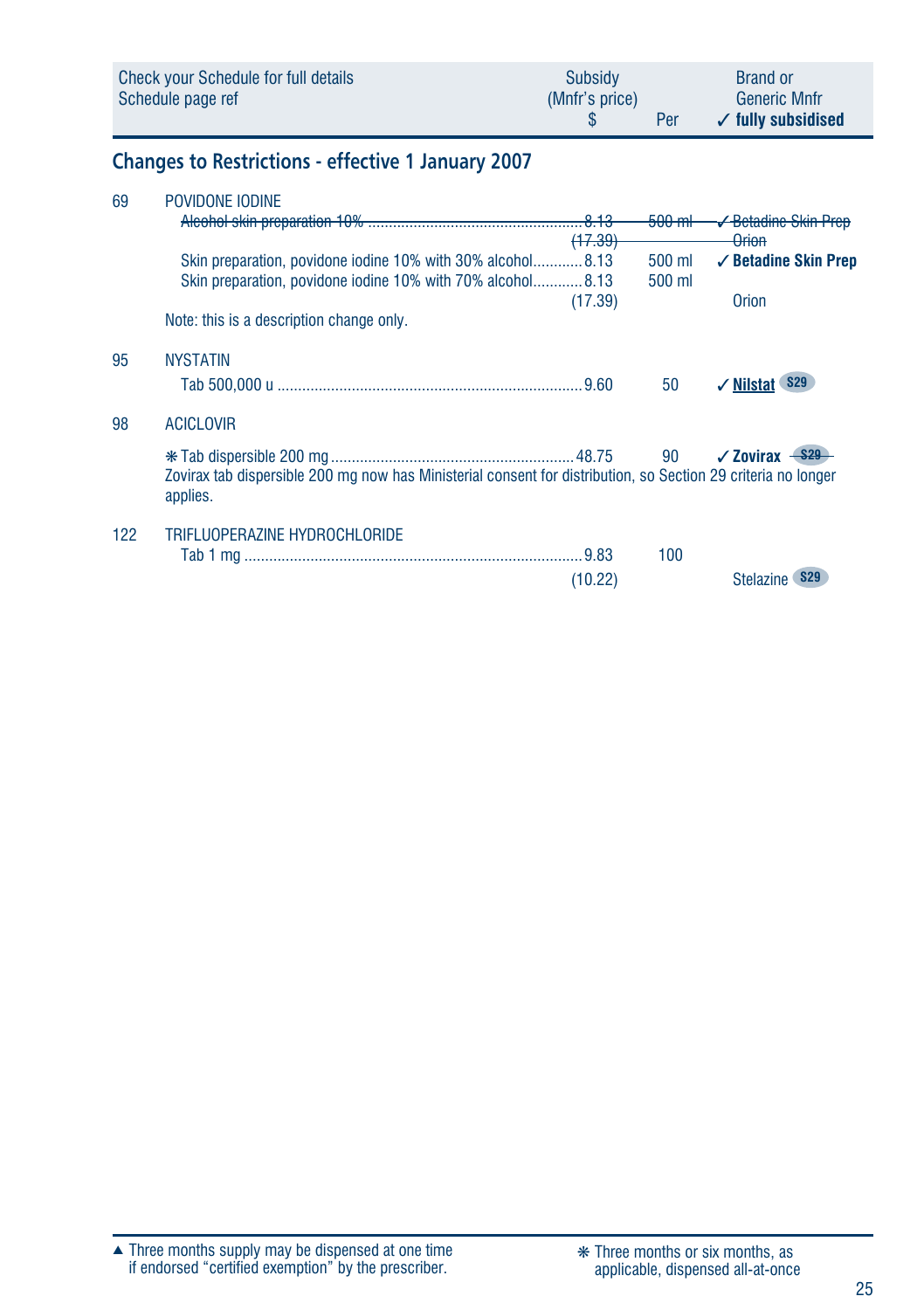|     | <b>Check your Schedule for full details</b><br>Schedule page ref                                                                                                                                                                                                                                 | <b>Subsidy</b><br>(Mnfr's price)<br>\$ | Per        | <b>Brand or</b><br><b>Generic Mnfr</b><br>$\checkmark$ fully subsidised |  |  |  |  |
|-----|--------------------------------------------------------------------------------------------------------------------------------------------------------------------------------------------------------------------------------------------------------------------------------------------------|----------------------------------------|------------|-------------------------------------------------------------------------|--|--|--|--|
|     | <b>Changes to Subsidy and Manufacturer's Price</b><br><b>Effective 1 March 2007</b>                                                                                                                                                                                                              |                                        |            |                                                                         |  |  |  |  |
| 37  | CHOLINE SALICYLATE WITH CETALKONIUM CHLORIDE (1 price)<br>* Adhesive gel 8.7% with cetalkonium chloride 0.01%  2.06                                                                                                                                                                              | (4.62)                                 | 15 a OP    | <b>Bonjela</b>                                                          |  |  |  |  |
| 46  | WATER (+ subsidy)<br>a) On a prescription or Practitioner's Supply Order only when on the same form as an injection listed in the<br>Pharmaceutical Schedule requiring a solvent or diluent, or<br>b) On a bulk supply order, or<br>c) When used in the extemporaneous compounding of eye drops. |                                        |            |                                                                         |  |  |  |  |
|     |                                                                                                                                                                                                                                                                                                  | (21.00)                                | 30         | Pharmacia                                                               |  |  |  |  |
| 76  | OXYTOCIN - Available on a PSO<br>Inj 5 iu with ergometrine maleate 500 $\mu$ g per ml,                                                                                                                                                                                                           |                                        | 5<br>5     | $\checkmark$ Syntocinon<br>$\checkmark$ Syntocinon                      |  |  |  |  |
| 94  | <b>FUSIDIC ACID (1 price)</b>                                                                                                                                                                                                                                                                    |                                        | 5          | $\checkmark$ Syntometrine                                               |  |  |  |  |
|     | a) Hospital pharmacy [HP3] - Specialist<br>b) Subsidy by endorsement                                                                                                                                                                                                                             | (17.80)                                | 1          | <b>Fucidin</b>                                                          |  |  |  |  |
|     | Only if prescribed for a dialysis or cystic fibrosis patient and the prescription is endorsed accordingly.                                                                                                                                                                                       |                                        |            |                                                                         |  |  |  |  |
| 128 | $CISPLATIN - PCT only - specialist (4 subsidy)$                                                                                                                                                                                                                                                  |                                        | 1<br>1     | ✓ Cisplatin Ebewe<br><b>∕ Cisplatin Ebewe</b>                           |  |  |  |  |
| 153 | SODIUM CROMOGLYCATE (+ subsidy)                                                                                                                                                                                                                                                                  |                                        | 22 ml OP   | ✓ Rynacrom Forte                                                        |  |  |  |  |
|     | <b>Effective 1 February 2007</b>                                                                                                                                                                                                                                                                 |                                        |            |                                                                         |  |  |  |  |
| 38  | HYDROGEN PEROXIDE (1 subsidy)<br>a) maximum 200 ml per prescription                                                                                                                                                                                                                              |                                        | $100$ ml   | $\sqrt{PSM}$                                                            |  |  |  |  |
| 38  | THYMOL GLYCERIN (1 subsidy)                                                                                                                                                                                                                                                                      |                                        | 500 ml     | $\sqrt{PSM}$                                                            |  |  |  |  |
| 39  | CALCITRIOL - Retail pharmacy-specialist (# subsidy)                                                                                                                                                                                                                                              | (52.63)                                | 100<br>100 | Rocaltrol                                                               |  |  |  |  |
|     |                                                                                                                                                                                                                                                                                                  | (87.98)                                |            | Rocaltrol                                                               |  |  |  |  |
| 40  | SODIUM FLUORIDE (1 subsidy)                                                                                                                                                                                                                                                                      |                                        | 100        | $\sqrt{PSM}$                                                            |  |  |  |  |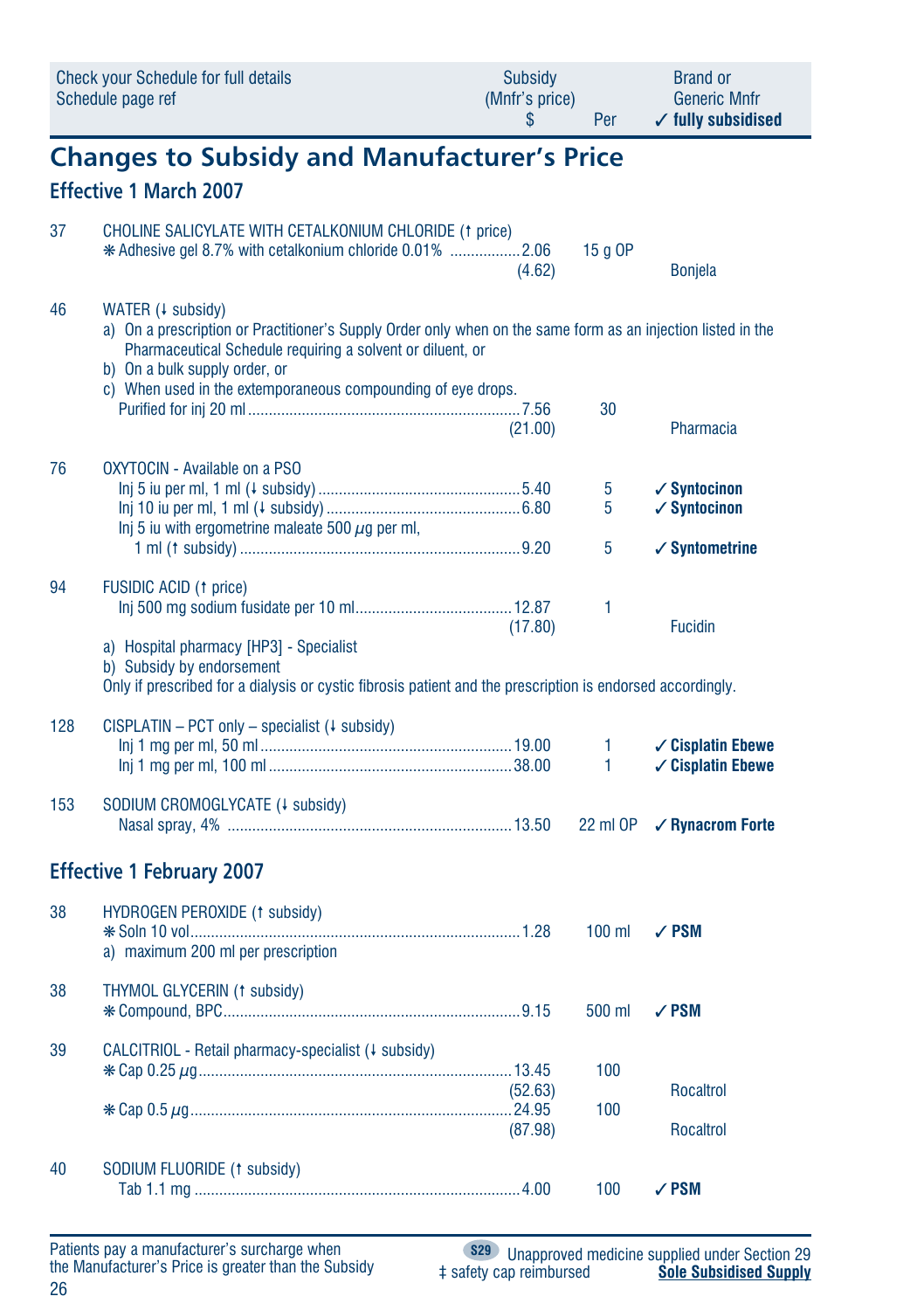| Check your Schedule for full details | <b>Subsidy</b> | <b>Brand or</b>               |
|--------------------------------------|----------------|-------------------------------|
| Schedule page ref                    | (Mnfr's price) | <b>Generic Mnfr</b>           |
|                                      | Per            | $\checkmark$ fully subsidised |

# **Changes to Subsidy and Manufacturer's Price - effective 1 February 2007 (continued)**

| 48  | SIMVASTATIN - See Prescribing Guideline (+ subsidy)                                                                                                                                                                                                                                                                                                                |                  | 30<br>30<br>30<br>30 | $\checkmark$ Lipex<br>$\checkmark$ Lipex<br>$\checkmark$ Lipex<br>$\checkmark$ Lipex |
|-----|--------------------------------------------------------------------------------------------------------------------------------------------------------------------------------------------------------------------------------------------------------------------------------------------------------------------------------------------------------------------|------------------|----------------------|--------------------------------------------------------------------------------------|
| 65  | MENTHOL - Only in combination (4 price)<br>a) Only in combination with aqueous cream, 10% urea cream, wool fat with mineral oil lotion, 1%<br>hydrocortisone with wool fat and mineral oil lotion, and glycerol, paraffin and cetyl alcohol lotion.                                                                                                                |                  | 25 <sub>a</sub>      | $\sqrt{PSM}$                                                                         |
| 68  | CETOMACROGOL (1 subsidy)                                                                                                                                                                                                                                                                                                                                           |                  | 500 <sub>a</sub>     | $\sqrt{PSM}$                                                                         |
| 69  | GAMMA BENZENE HEXACHLORIDE (1 subsidy)                                                                                                                                                                                                                                                                                                                             |                  | 50 g OP              | $\angle$ Benhex                                                                      |
| 70  | COAL TAR - Only in combination (1 subsidy)<br>a) Up to $10\%$ ;<br>b) Only in combination with a dermatological base or proprietary Topical Corticosteroid - Plain; (refer page 160)<br>c) With or without other dermatological galenicals.                                                                                                                        |                  | 500 ml               | $\sqrt{PSM}$                                                                         |
| 70  | SALICYLIC ACID - Only in combination († subsidy)<br>a) Only in combination with a dermatological base or proprietary Topical Corticosteroid - Plain or collodian<br>flexible; (refer page 160)<br>b) With or without other dermatological galenicals.<br>c) Maximum 20 q or 20 ml per prescription when prescribed with white soft paraffin or collodian flexible. |                  | 250 <sub>a</sub>     | $\sqrt{PSM}$                                                                         |
| 92  | AMOXYCILLIN (4 subsidy)<br>Grans for oral lig 125 mg per 5 ml - Available on a PSO  1.00<br>Grans for oral liq 250 mg per 5 ml - Available on a PSO  1.27                                                                                                                                                                                                          | (1.08)<br>(1.38) | $100$ ml<br>$100$ ml | <b>Ospamox</b><br><b>Ospamox</b>                                                     |
| 95  | METRONIDAZOLE (1 subsidy)                                                                                                                                                                                                                                                                                                                                          |                  | $100$ ml             | $\checkmark$ Flagyl - S                                                              |
| 96  | ISONIAZID - Retail pharmacy-specialist - No patient co-payment payable (4 subsidy)                                                                                                                                                                                                                                                                                 |                  | 100                  | $\sqrt{\mathrm{\,PSM}}$                                                              |
| 106 | PENICILLAMINE - Retail pharmacy-specialist (1 subsidy)                                                                                                                                                                                                                                                                                                             |                  | 100<br>100           | $\sqrt{D}$ -Penamine<br>$\sqrt{D}$ -Penamine                                         |
| 112 | DOTHIEPIN HYDROCHLORIDE (1 subsidy)                                                                                                                                                                                                                                                                                                                                |                  | 100                  | $\sqrt{\phantom{a}}$ Dopress                                                         |

Three months supply may be dispensed at one time if endorsed "certified exemption" by the prescriber. ▲ ❋ Three months or six months, as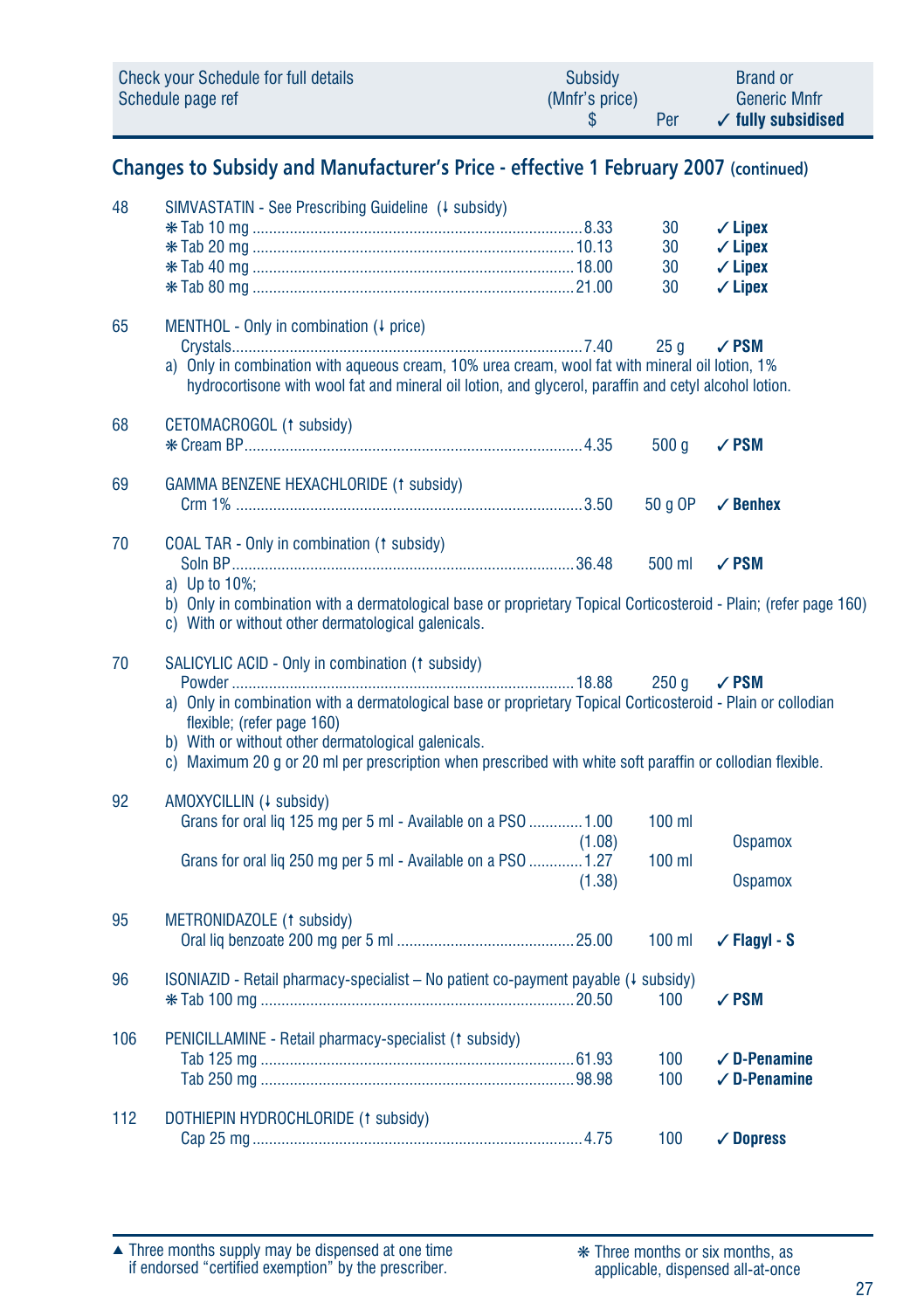|     | Check your Schedule for full details<br>Schedule page ref                                                                                                                                                                  | <b>Subsidy</b><br>(Mnfr's price)<br>\$ | Per         | <b>Brand or</b><br><b>Generic Mnfr</b><br>$\checkmark$ fully subsidised |  |  |  |  |  |
|-----|----------------------------------------------------------------------------------------------------------------------------------------------------------------------------------------------------------------------------|----------------------------------------|-------------|-------------------------------------------------------------------------|--|--|--|--|--|
|     | Changes to Subsidy and Manufacturer's Price - effective 1 February 2007 (continued)                                                                                                                                        |                                        |             |                                                                         |  |  |  |  |  |
| 117 | CYCLIZINE HYDROCHLORIDE - Special Authority available - Retail pharmacy (4 alternate subsidy)                                                                                                                              |                                        | 10          |                                                                         |  |  |  |  |  |
|     | Special Authority for Manufacturers Price - Form: SA0178<br>Note: The alternate subsidy by Special Authority for Marzine tab 50 mg will be \$1.99 per 10 tablets.                                                          | (4.20)                                 |             | <b>Marzine</b>                                                          |  |  |  |  |  |
| 126 | DEXAMPHETAMINE SULPHATE (4 subsidy)<br>a) Special Authority - Retail pharmacy<br>b) Controlled Drug Form<br>Special Authority for Subsidy - Form: SA0696                                                                   |                                        | 100         | $\sqrt{PSM}$                                                            |  |  |  |  |  |
| 128 | CISPLATIN - PCT only - specialist (+ subsidy)                                                                                                                                                                              |                                        | 1<br>1      | $\sqrt{M}$ ayne<br>$\sqrt{M}$ ayne                                      |  |  |  |  |  |
| 129 | CYTARABINE (+ subsidy)<br>Inj 100 mg per ml, 5 ml - Retail pharmacy-specialist - PCT  95.36<br>Inj 100 mg per ml, 10 ml - Retail pharmacy-specialist - PCT  42.65<br>Inj 100 mg per ml, 20 ml - PCT only - specialist34.47 |                                        | 5<br>1<br>1 | $\sqrt{M}$ ayne<br>$\sqrt{M}$ ayne<br>$\checkmark$ Mayne                |  |  |  |  |  |
| 132 | ETOPOSIDE (+ subsidy)<br>Inj 20 mg per ml, 5 ml - Hospital pharmacy [HP1]                                                                                                                                                  |                                        | 1           | $\sqrt{2}$ Mayne                                                        |  |  |  |  |  |
| 142 | INTERFERON BETA-1-BETA - Access by application (1 subsidy)                                                                                                                                                                 |                                        | 15          | $\checkmark$ Betaferon                                                  |  |  |  |  |  |
| 159 | NALOXONE HYDROCHLORIDE - Only on a PSO (1 subsidy)                                                                                                                                                                         |                                        | 5           | $\checkmark$ Mayne                                                      |  |  |  |  |  |
| 165 | CHLOROFORM - Only in combination (1 subsidy)<br>(Only in aspirin and chloroform application)                                                                                                                               |                                        | 500 ml      | ✓ PSM                                                                   |  |  |  |  |  |
| 165 |                                                                                                                                                                                                                            |                                        | $100$ ml    | $\sqrt{PSM}$                                                            |  |  |  |  |  |
| 165 | GLYCEROL - Only in combination (4 price)<br>(Only in extemporaneously compounded oral liquid preparations)                                                                                                                 |                                        | $2,000$ ml  | $\sqrt{PSM}$                                                            |  |  |  |  |  |
| 165 | (Only in extemporaneously compounded methylhydroxybenzoate 10% solution)                                                                                                                                                   |                                        | 500 ml      | $\sqrt{PSM}$                                                            |  |  |  |  |  |
|     | <b>Effective 1 January 2007</b>                                                                                                                                                                                            |                                        |             |                                                                         |  |  |  |  |  |
| 31  | INSULIN ASPART (+ subsidy)                                                                                                                                                                                                 |                                        | 5<br>1      | ✓ NovoRapid Penfill<br>√ NovoRapid                                      |  |  |  |  |  |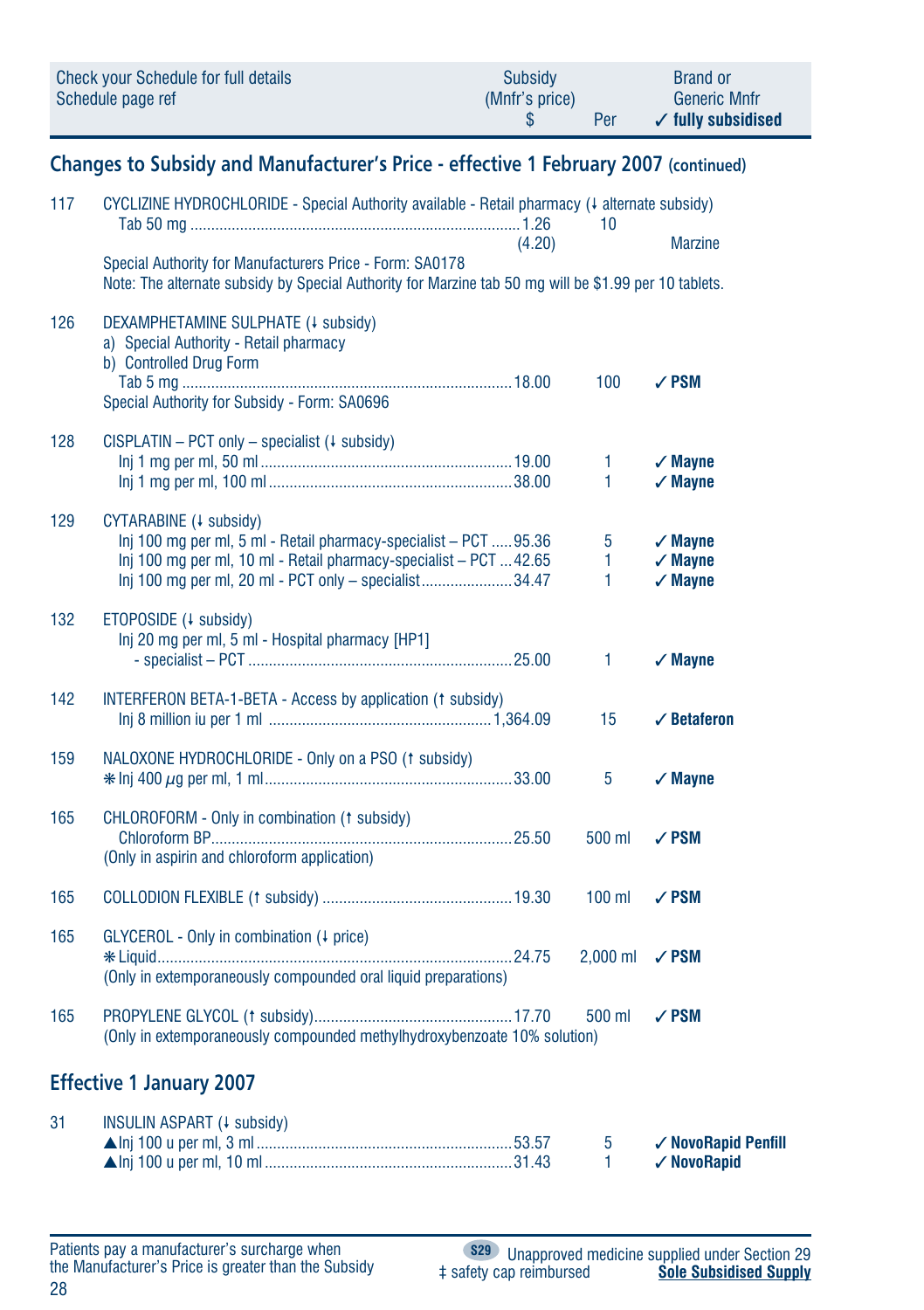| Check your Schedule for full details | Subsidy        | <b>Brand or</b>               |
|--------------------------------------|----------------|-------------------------------|
| Schedule page ref                    | (Mnfr's price) | <b>Generic Mnfr</b>           |
|                                      | Per            | $\checkmark$ fully subsidised |

# Changes to Subsidy and Manufacturer's Price - effective 1 January 2007 (continued)

| 36  | MUCILAGINOUS LAXATIVES WITH STIMULANTS (1 price)                                                                                                                                                                                        | (12.00)                      | 250 g OP                       | Granocol                                           |
|-----|-----------------------------------------------------------------------------------------------------------------------------------------------------------------------------------------------------------------------------------------|------------------------------|--------------------------------|----------------------------------------------------|
| 45  | DEXTROSE (1 subsidy)                                                                                                                                                                                                                    |                              | 5                              | $\sqrt{M}$ ayne                                    |
| 66  | BETAMETHASONE DIPROPIONATE (1 price)                                                                                                                                                                                                    | (6.91)<br>(13.83)<br>(13.83) | $15q$ OP<br>30 g OP<br>30 g OP | <b>Diprosone</b><br>Diprosone OV<br>Diprosone OV   |
| 71  | PODOPHYLOTOXIN (1 price)<br>a) Only on a prescription;<br>b) Maximum 3.5 ml per prescription.                                                                                                                                           | (38.00)                      | 3.5 ml OP                      | Condyline                                          |
| 76  | OXYTOCIN - Available on a PSO (1 subsidy)                                                                                                                                                                                               |                              | 5<br>5                         | $\checkmark$ Syntocinon<br>$\checkmark$ Syntocinon |
| 82  | <b>OESTRADIOL</b> († price)<br>$*$ TDDS 3.9 mg per day (releases 50 $\mu$ g of oestradiol per day)4.12<br>a) Only on a prescription;<br>b) No more than 1 patch per week;<br>c) Higher subsidy of \$13.18 per 4 with Special Authority. | (14.50)                      | 4                              | Climara 50                                         |
| 82  | OESTRADIOL (1 price)<br>$*$ TDDS 7.8 mg per day (releases 100 $\mu$ g of oestradiol per day)7.05<br>a) Only on a prescription;<br>b) No more than 1 patch per week;<br>c) Higher subsidy of \$16.14 per 4 with Special Authority.       | (17.75)                      | 4                              | Climara 100                                        |
| 104 | DICLOFENAC SODIUM - Special Authority available - Retail pharmacy († price)                                                                                                                                                             | (8.00)                       | 20                             | <b>Voltaren D</b>                                  |
| 117 | CYCLIZINE HYDROCHLORIDE - Special Authority available - Retail pharmacy († price)                                                                                                                                                       | (4.20)                       | 10                             | <b>Marzine</b>                                     |
| 126 | METHYLPHENIDATE HYDROCHLORIDE (4 subsidy)<br>a) Special Authority - Retail pharmacy<br>b) Controlled Drug Form<br>Special Authority for Subsidy - Form: SA0696                                                                          |                              | 100                            | $\sqrt{R}$ Ritalin SR                              |

Three months supply may be dispensed at one time<br>if endorsed "certified exemption" by the prescriber.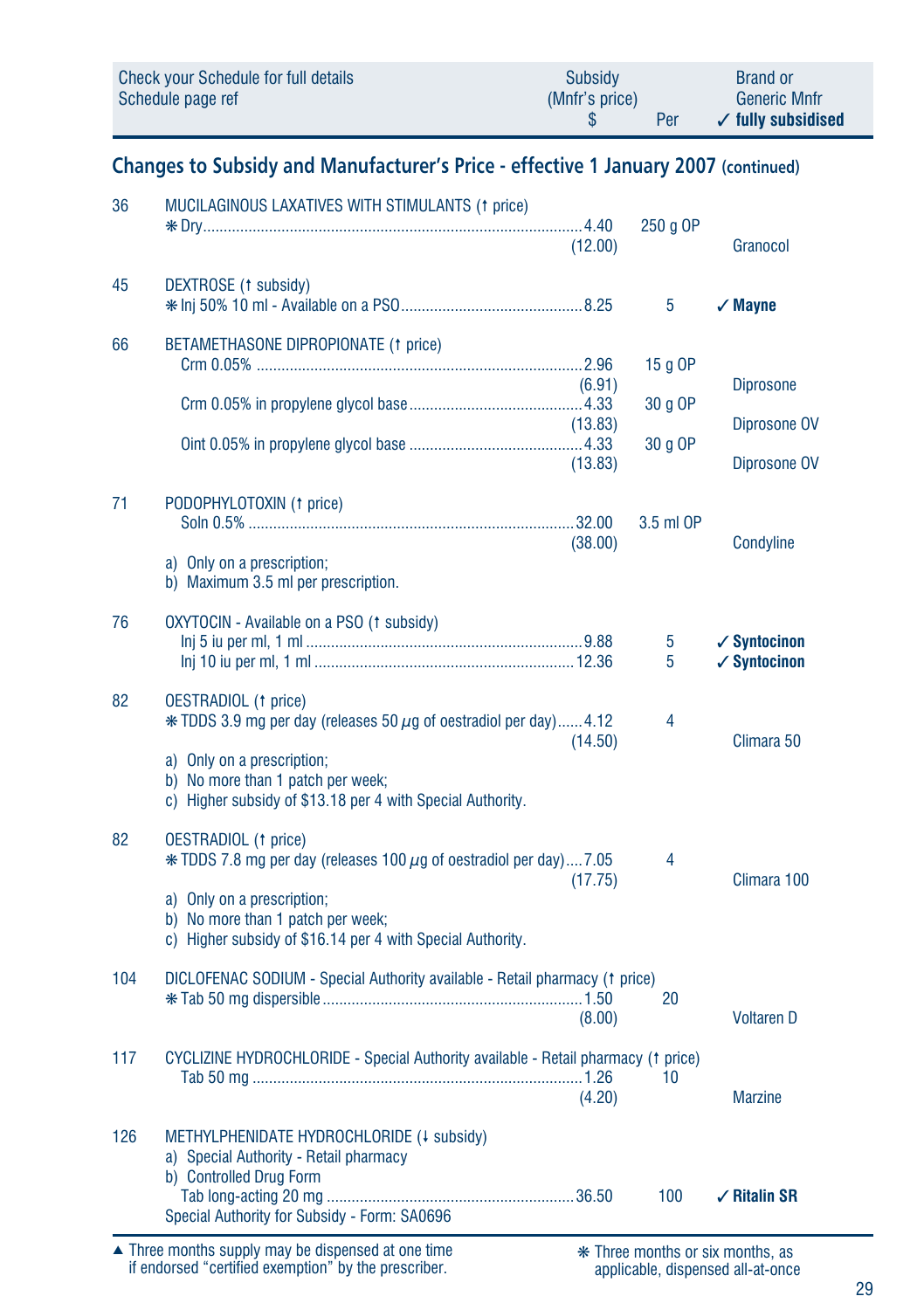| Check your Schedule for full details<br>Schedule page ref |                                                                                                                                                                                                                                                                                                                                                                                                 | Subsidy<br>(Mnfr's price) | Per | <b>Brand or</b><br><b>Generic Mnfr</b><br>$\checkmark$ fully subsidised            |
|-----------------------------------------------------------|-------------------------------------------------------------------------------------------------------------------------------------------------------------------------------------------------------------------------------------------------------------------------------------------------------------------------------------------------------------------------------------------------|---------------------------|-----|------------------------------------------------------------------------------------|
|                                                           | Changes to Subsidy and Manufacturer's Price - effective 1 January 2007 (continued)                                                                                                                                                                                                                                                                                                              |                           |     |                                                                                    |
| 128                                                       | CISPLATIN – PCT only – specialist ( $\downarrow$ subsidy)<br>$\mathbf{r}$ $\mathbf{r}$ $\mathbf{r}$ $\mathbf{r}$ $\mathbf{r}$ $\mathbf{r}$ $\mathbf{r}$ $\mathbf{r}$ $\mathbf{r}$ $\mathbf{r}$ $\mathbf{r}$ $\mathbf{r}$ $\mathbf{r}$ $\mathbf{r}$ $\mathbf{r}$ $\mathbf{r}$ $\mathbf{r}$ $\mathbf{r}$ $\mathbf{r}$ $\mathbf{r}$ $\mathbf{r}$ $\mathbf{r}$ $\mathbf{r}$ $\mathbf{r}$ $\mathbf{$ |                           |     | $\overline{a}$ , $\overline{a}$ , $\overline{a}$ , $\overline{a}$ , $\overline{a}$ |

| 159 | CHARCOAL (1 subsidy) |  |
|-----|----------------------|--|
|     |                      |  |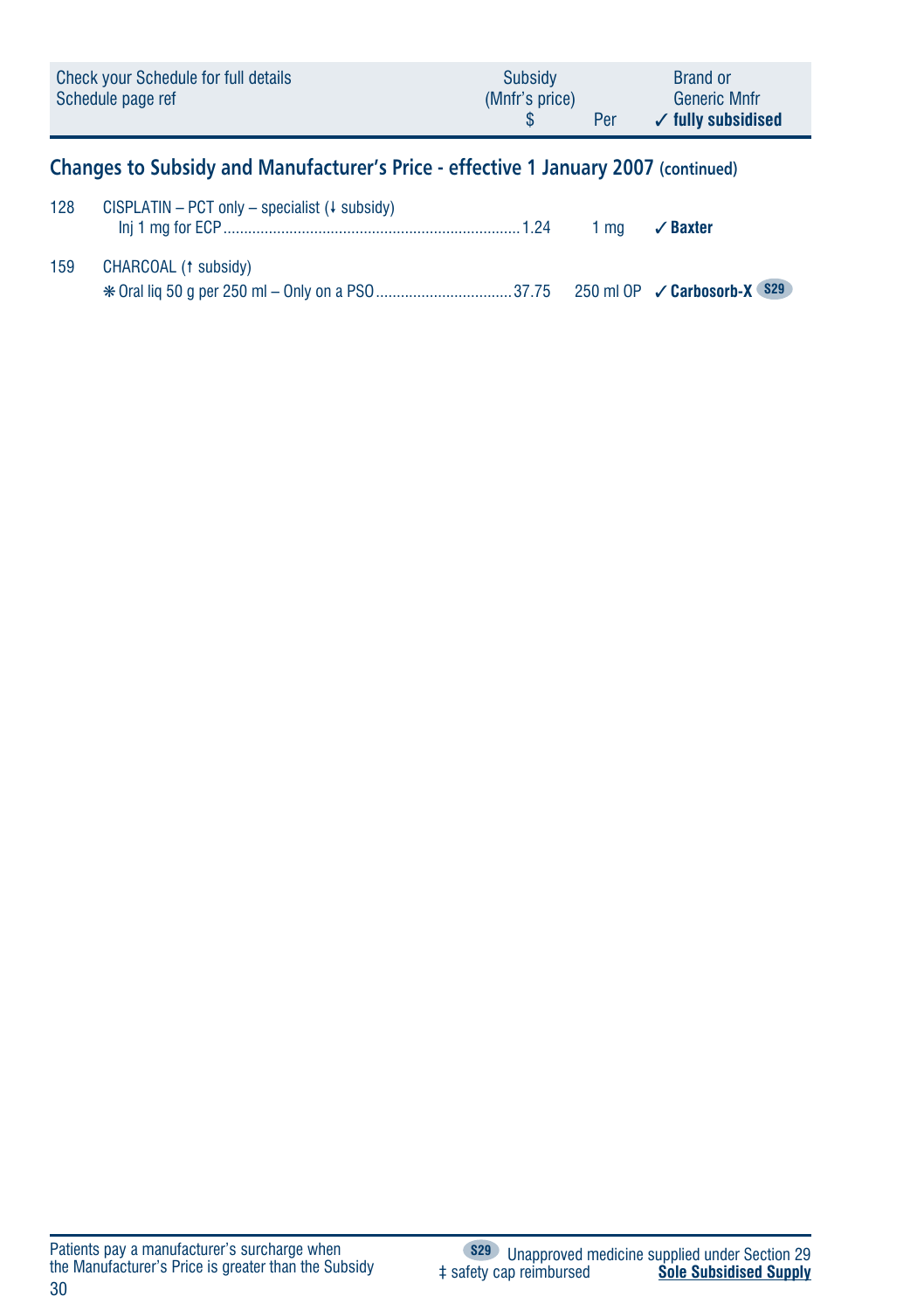# **Changes to General Rules**

## **Effective 1 March 2007**

#### 12 **Hospital Pharmaceutical and Pharmaceutical Cancer Treatment costs**

The cost of purchasing Hospital Pharmaceuticals and Pharmaceutical Cancer Treatments (for use in DHB hospitals and/or in association with Outpatient services provided in DHB hospitals) is met by the Funder (in particular, the relevant DHB) from its own budget. As required by section 23(7) of the Act, in performing any of their functions in relation to the supply of Pharmaceutical**s, including Pharmaceutical** Cancer Treatments, DHBs must not act inconsistently with the Pharmaceutical Schedule.

- 17 **"Hospital Pharmacy"** means that the Community Pharmaceutical is not eligible for Subsidy unless it is supplied by a hospital or pharmacy contracted to the Funder to dispense as a hospital pharmacy to an **person** Outpatient on the Prescription of a **Practitioner** Doctor.
- 17 **"Hospital Pharmacy-Dermatologist"** means that the Community Pharmaceutical is not eligible for Subsidy unless it is supplied by a hospital or pharmacy contracted to the Funder to dispense as a hospital pharmacy: a) to an Outpatient; and

b) on a Prescription signed by a Specialist in dermatology

# **Changes to Brand Name**

## **Effective 1 March 2007**

| 184 | AMINOACID FORMULA WITHOUT VALINE, LEUCINE AND ISOLEUCINE - Hospital Pharmacy [HP3] - Special |  |  |                                  |  |
|-----|----------------------------------------------------------------------------------------------|--|--|----------------------------------|--|
|     | Authority                                                                                    |  |  |                                  |  |
|     | <b>Dowder</b>                                                                                |  |  | <b>500 n OD / MSIID Mavamaid</b> |  |

| Powder | $500 \text{ a OP}$ / MSUD Maxamaid |
|--------|------------------------------------|
|        | <b>Maxamaid MSUD</b>               |
| 364.35 | $\sqrt{M}$ SUD Maxamum             |
|        | Maxamum MSUD                       |
| 487.38 | $\sqrt{M}$ SUD Aid III             |
|        | <b>MSUD Aid</b>                    |

| 186 | AMINOACID FORMULA WITHOUT PHENYLALANINE - Hospital Pharmacy [HP3] - Special Authority |        |          |                                                |
|-----|---------------------------------------------------------------------------------------|--------|----------|------------------------------------------------|
|     |                                                                                       |        |          | 400 a OP <b>√ XP Analog LCP</b>                |
|     |                                                                                       |        |          | Analog LCP                                     |
|     |                                                                                       |        | 500 a OP | $\checkmark$ XP Maxamaid<br>Maxamaid XP        |
|     |                                                                                       | 305.00 |          | $\checkmark$ XP Maxamum<br>Maxamum XP          |
|     |                                                                                       |        | 500 a OP | $\checkmark$ XP Maxamaid<br><b>Maxamaid XP</b> |
|     |                                                                                       | 305.00 |          | $\angle$ XP Maxamum<br>Maxamum XP              |

Three months supply may be dispensed at one time ▲ ❋ Three months or six months, as if endorsed "certified exemption" by the prescriber.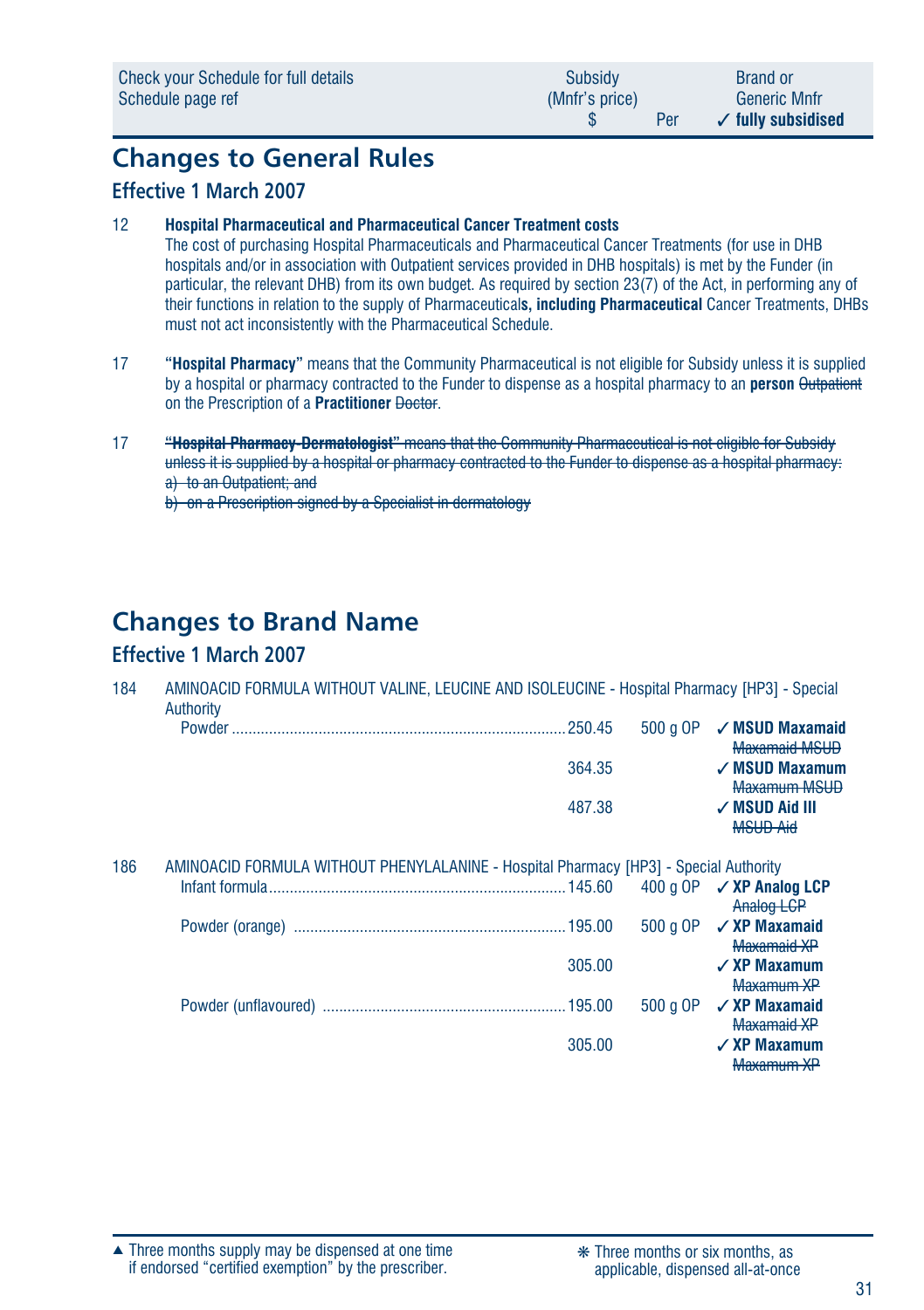|    | Check your Schedule for full details<br>Schedule page ref | Subsidy<br>(Mnfr's price) | Per | <b>Brand or</b><br><b>Generic Mnfr</b><br>$\checkmark$ fully subsidised |
|----|-----------------------------------------------------------|---------------------------|-----|-------------------------------------------------------------------------|
|    | <b>Changes to Brand Name - effective 1 February 2007</b>  |                           |     |                                                                         |
| 95 | <b>COLISTIN SULPHOMETHATE</b>                             |                           |     |                                                                         |

a) Hospital pharmacy [HP3]-specialist

b) Subsidy by endorsement<br>Only if prescribed for a dialy

| Only if prescribed for a dialysis or cystic fibrosis patient and the prescription is endorsed accordingly. |  |                 |
|------------------------------------------------------------------------------------------------------------|--|-----------------|
|                                                                                                            |  | √ Colistin-Link |
|                                                                                                            |  | Golvmycin-M     |

# **Changes to Sole Subsidised Supply**

## **Effective 1 March 2007**

For the list of new Sole Subsidised Supply products effective 1 March 2007 refer to the bold entries in the cumulative Sole Subsidised Supply table pages xx-xx.

# **Changes to PSO**

# **Effective 1 February 2007**

| 191 | <b>Blood and Blood Forming Organs</b><br><b>Dextrose</b>    | Inj 50%, 90 ml                      | 5      |
|-----|-------------------------------------------------------------|-------------------------------------|--------|
|     | <b>Effective 1 January 2007</b>                             |                                     |        |
| 191 | <b>Blood and Blood Forming Organs</b><br>Sodium bicarbonate | Inj 8.4%, 50 ml<br>Inj 8.4%, 100 ml | 5<br>5 |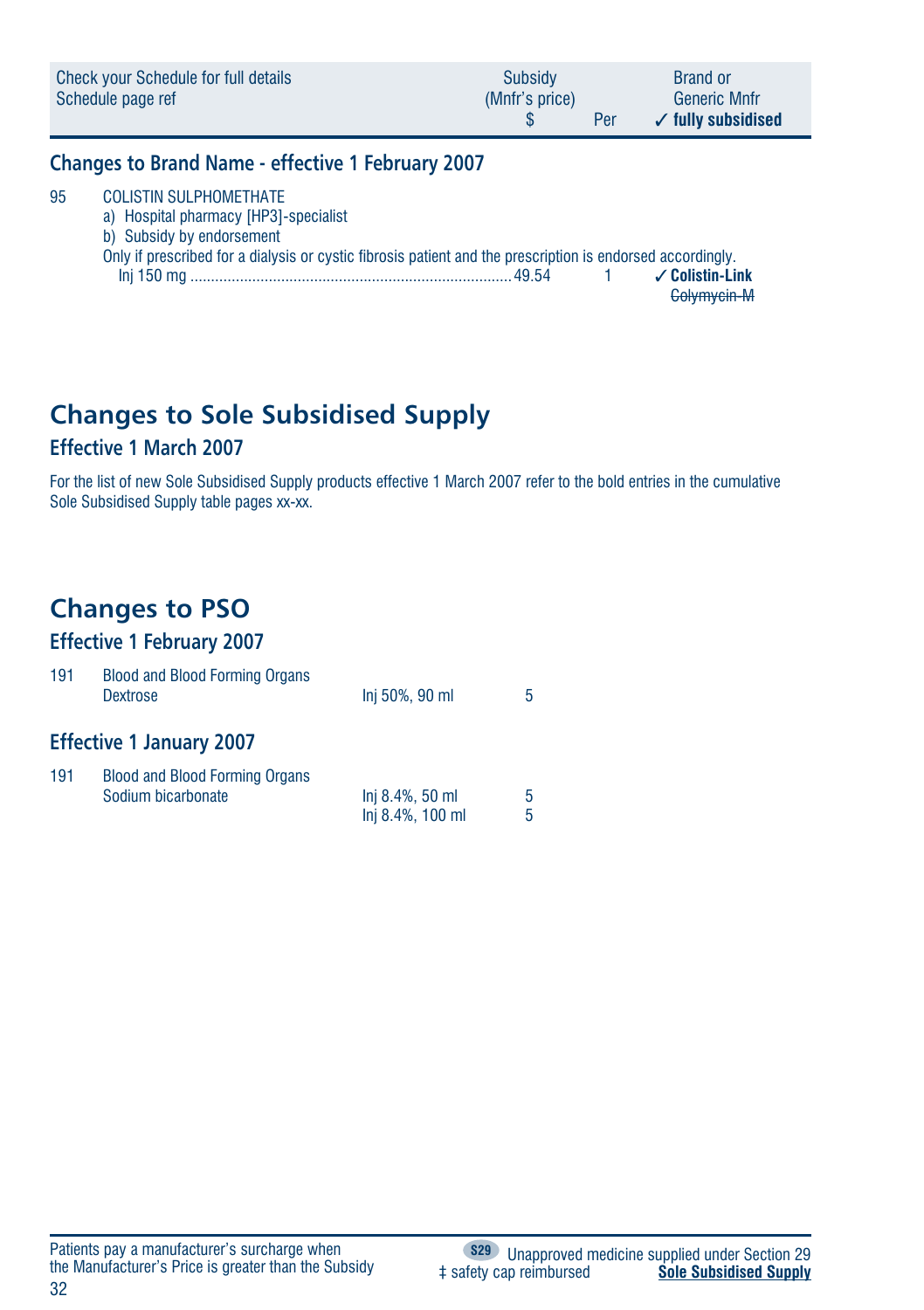|     | <b>Check your Schedule for full details</b><br>Schedule page ref                                                                                                                                              | <b>Subsidy</b><br>(Mnfr's price)<br>S       | Per                            | <b>Brand or</b><br><b>Generic Mnfr</b><br>$\checkmark$ fully subsidised |
|-----|---------------------------------------------------------------------------------------------------------------------------------------------------------------------------------------------------------------|---------------------------------------------|--------------------------------|-------------------------------------------------------------------------|
|     | <b>Delisted Items</b><br><b>Effective 1 March 2007</b>                                                                                                                                                        |                                             |                                |                                                                         |
| 35  | <b>MUCILAGINOUS LAXATIVES - Only on a prescription</b>                                                                                                                                                        |                                             | 300 g OP                       | $\checkmark$ Mucilax                                                    |
| 47  | NICOTINIC ACID                                                                                                                                                                                                |                                             | 100                            | √ Niacin-Odan \$29                                                      |
| 65  | CALAMINE<br>a) Not in combination; and<br>b) Only on a prescription.                                                                                                                                          | (26.95)<br>1.94<br>(4.55)<br>0.97<br>(3.00) | 2,000 ml<br>200 ml<br>$100$ ml | <b>PSM</b><br><b>PSM</b><br><b>PSM</b>                                  |
| 90  | <b>CEFAMANDOLE NAFATE</b><br>a) Hospital pharmacy [HP3]-specialist<br>b) Subsidy by endorsement<br>Only if prescribed for a dialysis or cystic fibrosis patient and the prescription is endorsed accordingly. | (4.30)                                      | 1<br>1                         | <b>Mandol</b><br>$\sqrt{}$ Mandol                                       |
| 91  | CEPHALEXIN MONOHYDRATE - Hospital pharmacy [HP3]                                                                                                                                                              |                                             | 20                             | $\checkmark$ Keflex                                                     |
| 95  | FLUCONAZOLE - Hospital pharmacy [HP3]-specialist                                                                                                                                                              |                                             | 28                             | $\checkmark$ Diflucan                                                   |
| 105 | NAPROXEN - Special Authority available - Retail pharmacy                                                                                                                                                      |                                             | 500<br>500                     | $\sqrt{N}$ Naxen<br>$\sqrt{N}$ Naxen                                    |
|     | <b>Effective 1 February 2007</b>                                                                                                                                                                              |                                             |                                |                                                                         |
| 26  | <b>POLYSILOXANE</b><br>* Tab aluminium hydroxide 250 mg with magnesium<br>trisil 120 mg, magnesium hydroxide 120 mg and                                                                                       | (18.70)                                     | 500                            | Gastrogel                                                               |
| 30  | <b>INSULIN ISOPHANE</b>                                                                                                                                                                                       |                                             | 5<br>10 ml OP                  | $\checkmark$ Humulin N<br>$\checkmark$ Humulin N                        |
| 30  | INSULIN ISOPHANE WITH INSULIN NEUTRAL<br>▲ Inj human with neutral insulin 100 u per ml, 3 ml  42.66                                                                                                           |                                             | 5<br>10 ml OP                  | $\checkmark$ Humulin 70/30<br>$\checkmark$ Humulin 70/30                |

Three months supply may be dispensed at one time if endorsed "certified exemption" by the prescriber. ▲ ❋ Three months or six months, as

applicable, dispensed all-at-once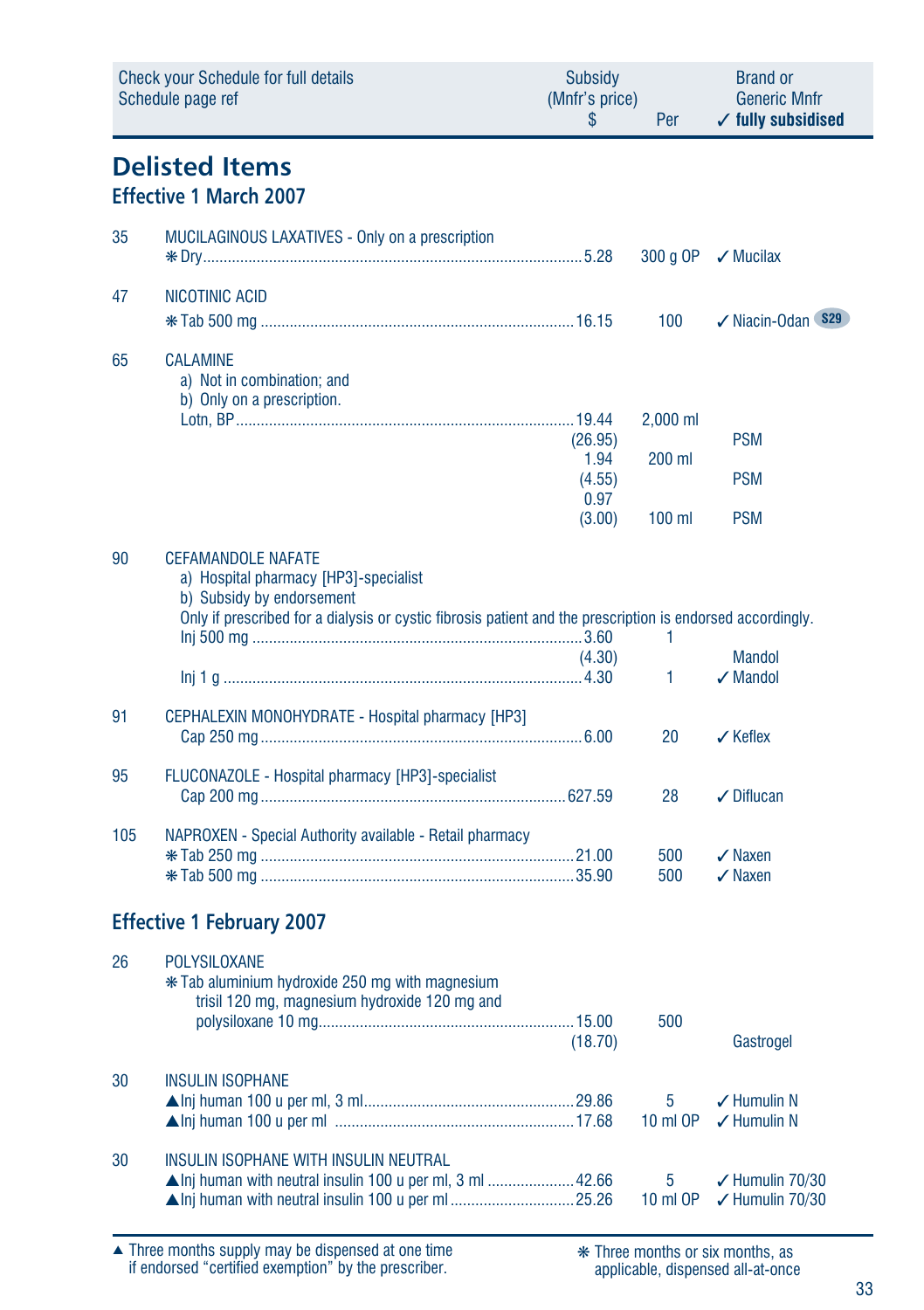| Check your Schedule for full details | Subsidy        | <b>Brand or</b>               |
|--------------------------------------|----------------|-------------------------------|
| Schedule page ref                    | (Mnfr's price) | <b>Generic Mnfr</b>           |
|                                      | Per            | $\checkmark$ fully subsidised |

# **Delisted Items - effective 1 February 2007 (continued)**

| 36  | DANTHRON WITH POLOXAMER - Only on a prescription<br>Note: Danthron with poloxamer is only approved for the prevention or treatment of constipation in the terminally<br>ill. Studies in rats have associated use of danthron with tumours. |                 |                  |                                                 |  |
|-----|--------------------------------------------------------------------------------------------------------------------------------------------------------------------------------------------------------------------------------------------|-----------------|------------------|-------------------------------------------------|--|
|     | Oral lig 25 mg with poloxamer 200 mg per 5 ml4.00                                                                                                                                                                                          |                 | 300 ml<br>300 ml | $\checkmark$ Codalax<br>✔ Codalax Forte         |  |
| 38  | <b>ASCORBIC ACID</b><br>a) No more than 100 mg per dose<br>b) Only on a prescription                                                                                                                                                       |                 |                  |                                                 |  |
|     |                                                                                                                                                                                                                                            | (17.25)<br>2.60 | 500<br>100       | Alpha Ascorbic Acid                             |  |
|     |                                                                                                                                                                                                                                            | (3.45)          |                  | Apo-Ascorbic Acid                               |  |
| 48  | <b>SIMVASTATIN - See Prescribing Guideline</b>                                                                                                                                                                                             |                 | 30               | $\sqrt{20}$ cor                                 |  |
| 65  | <b>CALAMINE</b><br>a) Not in combination; and<br>b) Only on a prescription.                                                                                                                                                                | (21.75)         | 500q             | <b>PSM</b>                                      |  |
| 95  | <b>TINIDAZOLE</b>                                                                                                                                                                                                                          |                 | 40               | $\sqrt{}$ Dyzole                                |  |
| 122 | <b>FLUPHENAZINE DECANOATE - Retail pharmacy-specialist</b>                                                                                                                                                                                 |                 | 5                | $\checkmark$ Mayne                              |  |
| 157 | DIPIVEFRIN HYDROCHLORIDE - Retail pharmacy-specialist                                                                                                                                                                                      |                 | 10 ml OP         | $\checkmark$ Propine                            |  |
|     | <b>Effective 1 January 2007</b>                                                                                                                                                                                                            |                 |                  |                                                 |  |
| 28  | DICYCLOMINE HYDROCHLORIDE                                                                                                                                                                                                                  |                 | 100              | $\sqrt{}$ Merbentyl                             |  |
| 34  | INSULIN SYRINGES, disposable with attached needle<br>Maximum of 100 dev per prescription.                                                                                                                                                  |                 |                  |                                                 |  |
|     |                                                                                                                                                                                                                                            | 1.59            | 100<br>10        | ✓ B-D Ultra Fine II                             |  |
|     |                                                                                                                                                                                                                                            | (1.99)<br>1.59  | 100<br>10        | <b>B-D Ultra Fine II</b><br>✓ B-D Ultra Fine II |  |
|     |                                                                                                                                                                                                                                            | (1.99)<br>1.59  | 100<br>10        | <b>B-D Ultra Fine II</b><br>✓ B-D Ultra Fine II |  |
|     |                                                                                                                                                                                                                                            | (1.99)          |                  | <b>B-D Ultra Fine II</b>                        |  |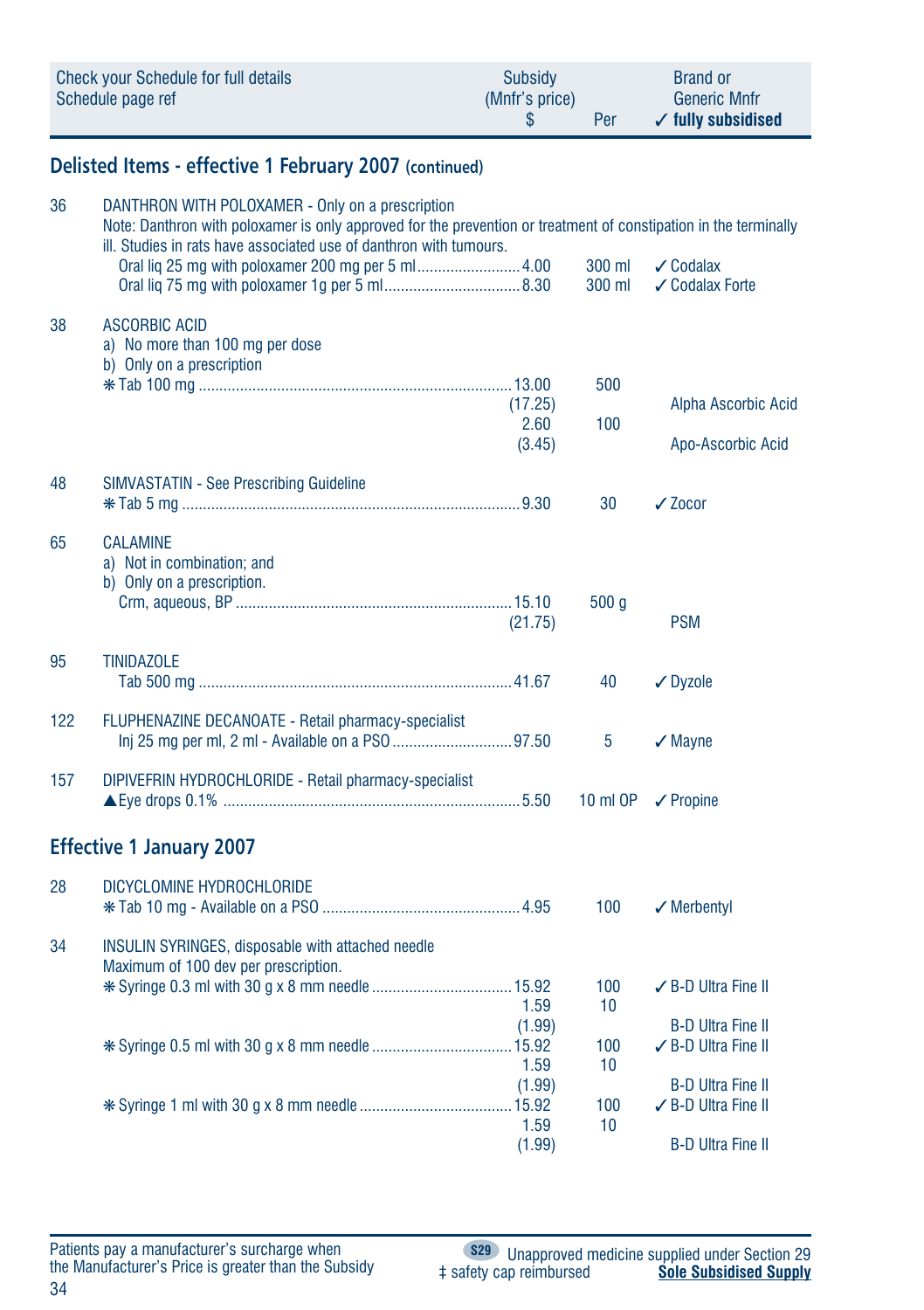|     | Check your Schedule for full details<br>Schedule page ref                                                                                                                                                                                                                                                                                                                                                           | <b>Subsidy</b><br>(Mnfr's price)<br>\$ | Per      | <b>Brand or</b><br><b>Generic Mnfr</b><br>$\checkmark$ fully subsidised |
|-----|---------------------------------------------------------------------------------------------------------------------------------------------------------------------------------------------------------------------------------------------------------------------------------------------------------------------------------------------------------------------------------------------------------------------|----------------------------------------|----------|-------------------------------------------------------------------------|
|     | Delisted Items - effective 1 January 2007 (continued)                                                                                                                                                                                                                                                                                                                                                               |                                        |          |                                                                         |
| 40  | <b>CALCIUM LACTATE-GLUCONATE</b>                                                                                                                                                                                                                                                                                                                                                                                    |                                        |          |                                                                         |
|     |                                                                                                                                                                                                                                                                                                                                                                                                                     | 2.49                                   | 30<br>10 | ✓ Calcium-Sandoz 1000                                                   |
|     |                                                                                                                                                                                                                                                                                                                                                                                                                     | (3.51)                                 |          | Calcium-Sandoz 1000                                                     |
| 75  | ETHINYLOESTRADIOL WITH NORETHISTERONE<br>$*$ Tab ethinyloestradiol 35 $\mu$ q with norethisterone 500 $\mu$ q (7)<br>and tab ethinyloestradiol 35 $\mu$ g with norethisterone 1 mg (9)<br>and tab ethinyloestradiol 35 $\mu$ g with norethisterone                                                                                                                                                                  | (13.80)                                | 84       | Synphasic 28                                                            |
|     | a) Available on a PSO<br>b) Higher subsidy of \$13.80 per 84 with Special Authority                                                                                                                                                                                                                                                                                                                                 |                                        |          |                                                                         |
| 81  | CYPROTERONE ACETATE - Hospital pharmacy [HP3]-specialist                                                                                                                                                                                                                                                                                                                                                            |                                        | 50       | ✔ Pacific Cyproterone                                                   |
| 91  | <b>CEFTRIAXONE SODIUM</b><br>a) Hospital pharmacy [HP3]<br>b) Subsidy by endorsement<br>c) Available on a PSO<br>Subsidised only if prescribed for a dialysis or cystic fibrosis patient, or the treatment of confirmed ciprofloxacin-<br>resistant gonorrhoea, or the treatment of suspected meningitis in patients who have a known allergy to penicillin<br>and the prescription or PSO is endorsed accordingly. | (7.00)<br>(9.00)                       | 1<br>1   | Rocephin<br>Rocephin                                                    |
| 92  | <b>AMOXYCILLIN</b>                                                                                                                                                                                                                                                                                                                                                                                                  |                                        | 30 ml OP | ✔ Ospamox Paediatric<br><b>Drops</b>                                    |
| 129 | <b>CALCIUM FOLINATE</b><br>Inj 15 mg - Hospital pharmacy [HP1] - specialist - PCT57.20                                                                                                                                                                                                                                                                                                                              |                                        | 5        | ✓ Leucovorin Calcium                                                    |
| 132 | DOXORUBICIN - PCT only - specialist                                                                                                                                                                                                                                                                                                                                                                                 |                                        | 1        | $\sqrt{}$ Mayne                                                         |
| 132 | EPIRUBICIN - PCT only - specialist                                                                                                                                                                                                                                                                                                                                                                                  |                                        | 1<br>1   | $\sqrt{\ }$ Pharmorubicin<br>$\angle$ Pharmorubicin                     |
| 147 | PROMETHAZINE HYDROCHLORIDE<br>* Inj 25 mg per ml, 1 ml - Available on a PSO  12.68                                                                                                                                                                                                                                                                                                                                  | (20.24)                                | 10       | Phenergan                                                               |
| 157 | CARBACHOL - Retail pharmacy-specialist                                                                                                                                                                                                                                                                                                                                                                              |                                        | 15 ml OP | ✔ Isopto Carbachol                                                      |
| 157 | HOMATROPINE HYDROBROMIDE                                                                                                                                                                                                                                                                                                                                                                                            |                                        | 15 ml OP | ✔ Isopto Homatropine                                                    |

Three months supply may be dispensed at one time if endorsed "certified exemption" by the prescriber. ▲ ❋ Three months or six months, as

applicable, dispensed all-at-once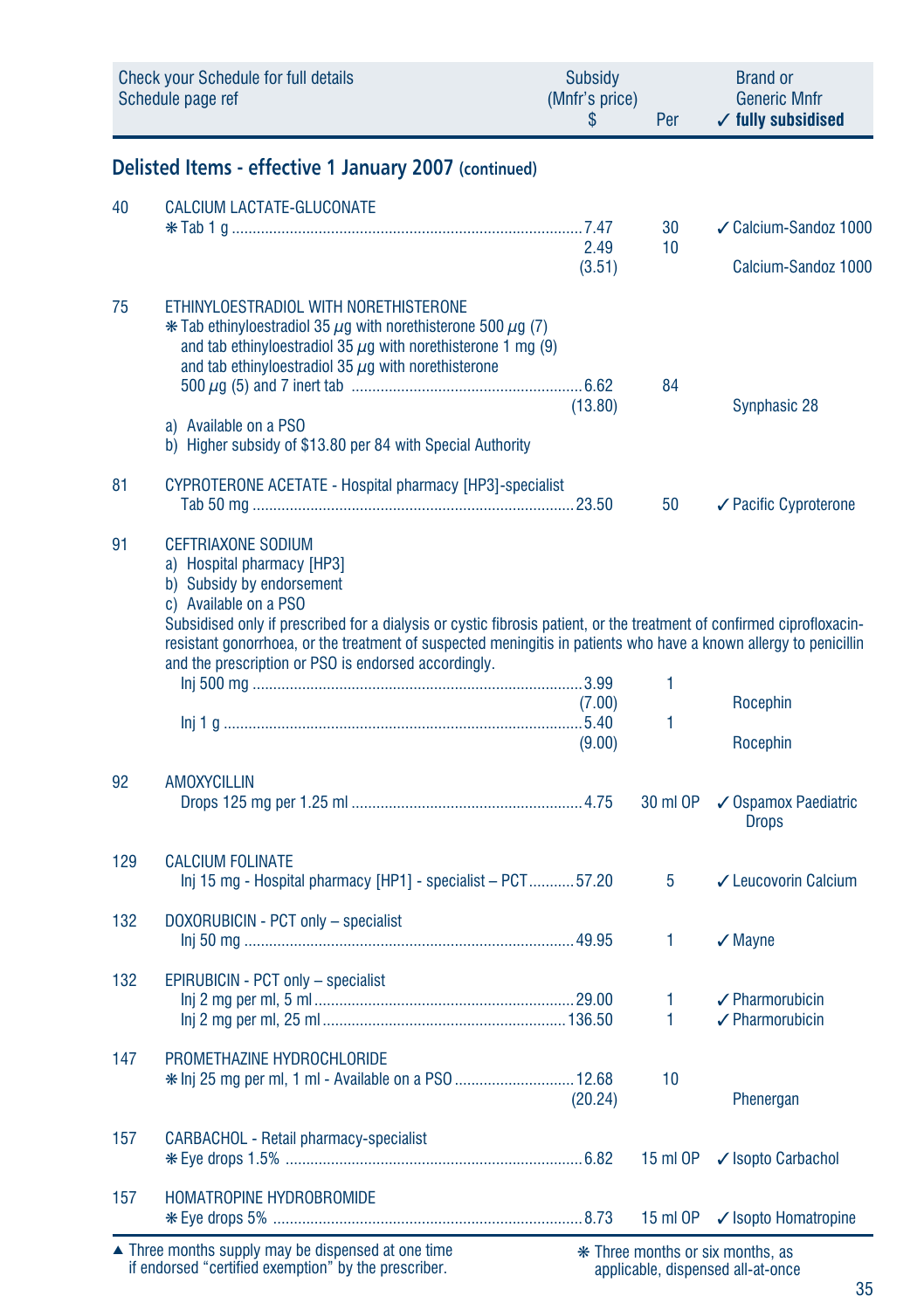| Check your Schedule for full details<br>Schedule page ref | Subsidy<br>(Mnfr's price)<br>Per | <b>Brand or</b><br><b>Generic Mnfr</b><br>$\checkmark$ fully subsidised |
|-----------------------------------------------------------|----------------------------------|-------------------------------------------------------------------------|
|                                                           |                                  |                                                                         |

# **Delisted Items - effective 1 January 2007 (continued)**

| 158 | HYPROMELOSE                                                                                                         |  |
|-----|---------------------------------------------------------------------------------------------------------------------|--|
| 169 | <b>FAT SUPPLEMENT - Hospital Pharmacy [HP3] - Special Authority</b><br>Special Authority for Subsidy - Form: SA0580 |  |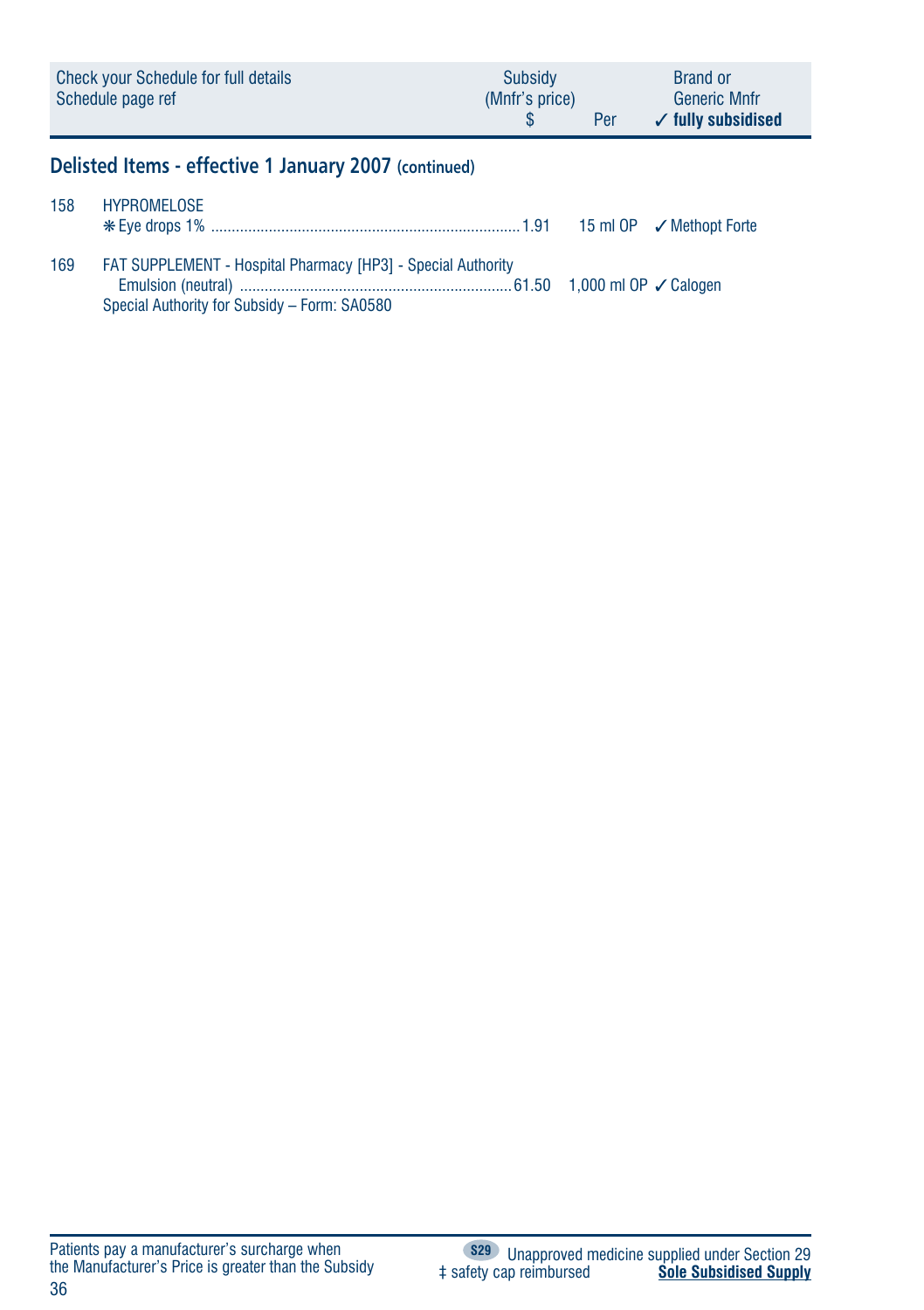|     | <b>Check your Schedule for full details</b><br>Schedule page ref                                                                                                                          | Subsidy<br>(Mnfr's price)<br>\$ | Per                  | <b>Brand or</b><br><b>Generic Mnfr</b><br>$\checkmark$ fully subsidised |
|-----|-------------------------------------------------------------------------------------------------------------------------------------------------------------------------------------------|---------------------------------|----------------------|-------------------------------------------------------------------------|
|     | <b>Items to be Delisted</b><br><b>Effective 1 April 2007</b>                                                                                                                              |                                 |                      |                                                                         |
|     |                                                                                                                                                                                           |                                 |                      |                                                                         |
| 104 | DICLOFENAC SODIUM - Special Authority available - Retail pharmacy                                                                                                                         | 3.10                            | 100<br>30            | $\checkmark$ Voltaren SR<br>$\sqrt{}$ Diclax SR                         |
| 126 | METHYLPHENIDATE HYDROCHLORIDE<br>a) Special Authority - Retail pharmacy<br>b) Controlled Drug Form<br>Special Authority for Subsidy - Form: SA0696                                        |                                 | 100                  | $\sqrt{ }$ Ritalin SR                                                   |
|     | <b>Effective 1 May 2007</b>                                                                                                                                                               |                                 |                      |                                                                         |
| 39  | <b>CALCITRIOL - Retail pharmacy-specialist</b>                                                                                                                                            | (52.63)<br>(87.98)              | 100<br>100           | <b>Rocaltrol</b><br><b>Rocaltrol</b>                                    |
| 40  | <b>CALCIUM CARBONATE</b>                                                                                                                                                                  |                                 | 100<br>60            | $\sqrt{0}$ steo $\sim$ 500<br>$\checkmark$ Osteo $\sim$ 600             |
| 92  | <b>AMOXYCILLIN</b><br>Grans for oral lig 125 mg per 5 ml - Available on a PSO  1.00<br>Grans for oral liq 250 mg per 5 ml - Available on a PSO  1.27                                      | (1.08)                          | $100$ ml<br>$100$ ml | Ospamox                                                                 |
| 117 | CYCLIZINE HYDROCHLORIDE - Special Authority available - Retail pharmacy<br>Special Authority for Manufacturers Price - Form: SA0178                                                       | (1.38)<br>(4.20)                | 10                   | <b>Ospamox</b><br><b>Marzine</b>                                        |
|     | <b>Effective 1 June 2007</b>                                                                                                                                                              |                                 |                      |                                                                         |
| 46  | <b>WATER</b><br>a) On a prescription or Practitioner's Supply Order only when on the same form as an injection listed in the<br>Dharmacoutical Cabadule requiring a solvent or dilugation |                                 |                      |                                                                         |

|     | Pharmaceutical Schedule requiring a solvent or diluent, or<br>b) On a bulk supply order, or |         |    |           |
|-----|---------------------------------------------------------------------------------------------|---------|----|-----------|
|     | c) When used in the extemporaneous compounding of eye drops.                                |         |    |           |
|     |                                                                                             |         | 30 |           |
|     |                                                                                             | (21.00) |    | Pharmacia |
| 153 | SODIUM CROMOGLYCATE                                                                         |         |    |           |
|     |                                                                                             |         |    |           |

Three months supply may be dispensed at one time if endorsed "certified exemption" by the prescriber. ▲ ❋ Three months or six months, as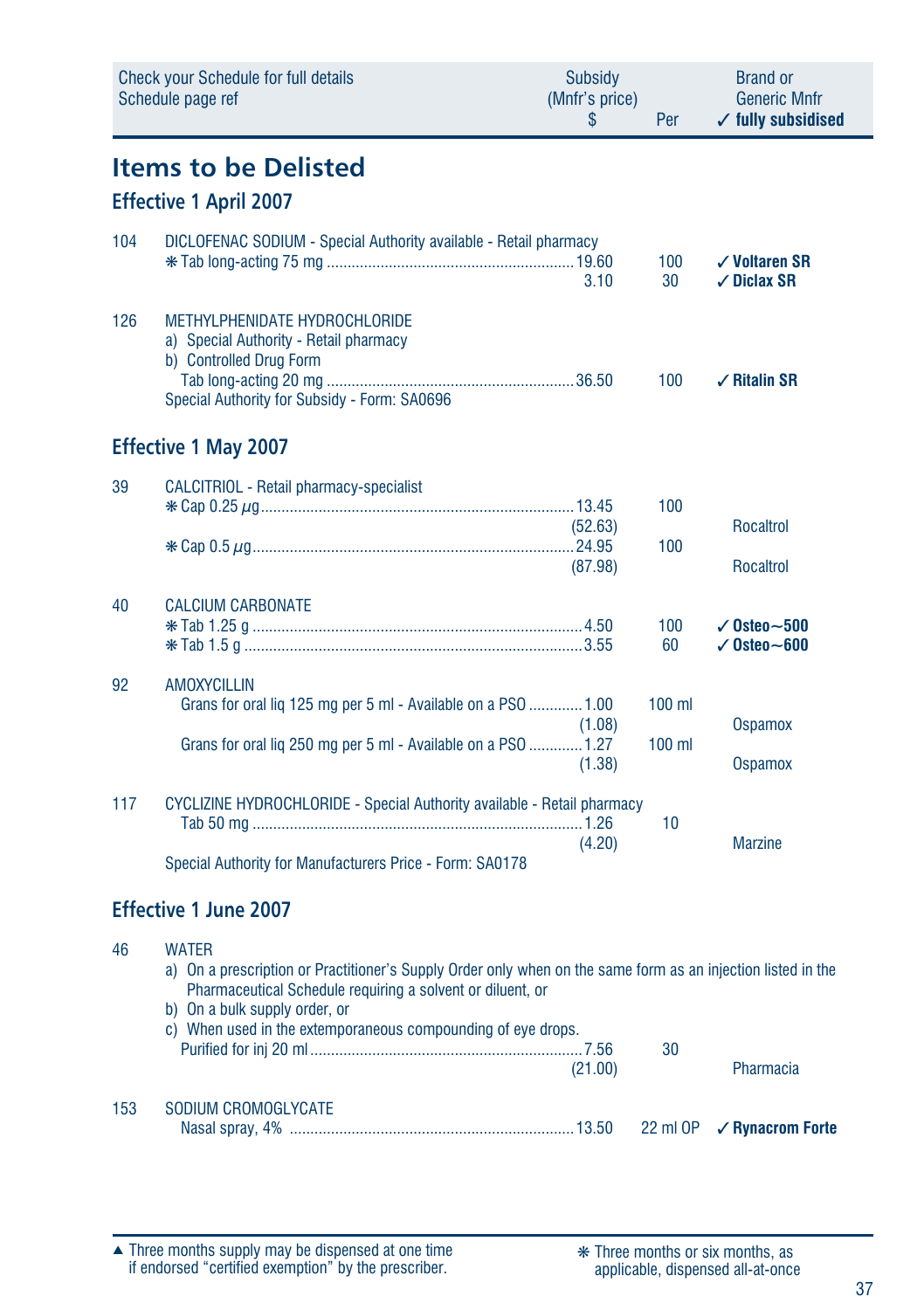|     | Check your Schedule for full details<br>Schedule page ref                                                          | <b>Subsidy</b><br>(Mnfr's price)<br>\$ | Per      | <b>Brand or</b><br><b>Generic Mnfr</b><br>$\checkmark$ fully subsidised |
|-----|--------------------------------------------------------------------------------------------------------------------|----------------------------------------|----------|-------------------------------------------------------------------------|
|     | Items to be Delisted - effective 1 July 2007                                                                       |                                        |          |                                                                         |
| 83  | OESTRADIOL WITH LEVONORGESTREL - See prescribing guideline<br>$*$ Tab 2 mg with 75 $\mu$ g levonorgestrel (12) and |                                        |          |                                                                         |
|     |                                                                                                                    |                                        | 28       | $\checkmark$ Nuvelle                                                    |
| 110 | FENTANYL - Only on a controlled drug form - Special Authority - Retail pharmacy - No patient co-payment<br>payable |                                        |          |                                                                         |
|     |                                                                                                                    |                                        | 5        | $\checkmark$ Durogesic                                                  |
|     |                                                                                                                    |                                        | 5        | $\sqrt{}$ Durogesic                                                     |
|     |                                                                                                                    |                                        | 5        | $\sqrt{}$ Durogesic                                                     |
|     | Transdermal patch 10 mg, 100 µg per hour 171.22<br>Special Authority for Subsidy - Form: SA0743                    |                                        | 5        | $\sqrt{}$ Durogesic                                                     |
| 122 | TRIFLUOPERAZINE HYDROCHLORIDE                                                                                      |                                        |          |                                                                         |
|     |                                                                                                                    |                                        | 112      |                                                                         |
|     |                                                                                                                    | (10.22)                                |          | <b>Stelazine Section 29</b><br><b>S29</b>                               |
| 157 | CARBACHOL - Retail pharmacy-specialist                                                                             |                                        | 15 ml OP | ✓ Isopto Carbachol                                                      |
|     |                                                                                                                    |                                        |          |                                                                         |
| 158 | PHENYLEPHRINE HYDROCHLORIDE                                                                                        |                                        | 15 ml OP | $\checkmark$ Isopto Frin                                                |
| 158 | POLYVINYL ALCOHOL WITH POVIDONE                                                                                    |                                        |          | 15 ml OP <b>√ Tears Plus</b>                                            |
| 171 | ORAL SUPPLEMENT 1KCAL/ML - Hospital Pharmacy [HP3] - Special Authority                                             |                                        |          |                                                                         |
|     | Special Authority for Subsidy - Form: SA0583                                                                       |                                        | 900 g OP | $\sqrt{}$ Nutridrink                                                    |
|     | <b>Effective 1 August 2007</b>                                                                                     |                                        |          |                                                                         |
| 28  | <b>OILY PHENOL</b>                                                                                                 |                                        |          |                                                                         |
|     |                                                                                                                    |                                        | 5        | $\sqrt{M}$ ayne                                                         |
| 45  | <b>DEXTROSE</b>                                                                                                    |                                        | 12       | $\checkmark$ Biomed                                                     |
|     |                                                                                                                    |                                        |          |                                                                         |
| 45  | SODIUM BICARBONATE - Not in combination                                                                            |                                        | 10       | <b>S29</b><br>$\checkmark$ Pharmalab                                    |
| 71  | SUNSCREENS, PROPRIETARY - Retail pharmacy-specialist                                                               |                                        |          |                                                                         |
|     |                                                                                                                    |                                        | 14 g OP  |                                                                         |
|     |                                                                                                                    | (15.00)                                |          | R V Paque                                                               |
| 91  | CEPHRADINE - Hospital pharmacy [HP3]                                                                               |                                        |          |                                                                         |
|     |                                                                                                                    |                                        | 24<br>24 | √ Velosef<br>√ Velosef                                                  |
|     |                                                                                                                    |                                        | 5        | √ Velosef                                                               |
|     | Only if prescribed for a dialysis or cystic fibrosis patient and the prescription is endorsed accordingly.         |                                        |          |                                                                         |
|     |                                                                                                                    |                                        | 5        | $\checkmark$ Velosef                                                    |
|     | Only if prescribed for a dialysis or cystic fibrosis patient and the prescription is endorsed accordingly.         |                                        |          |                                                                         |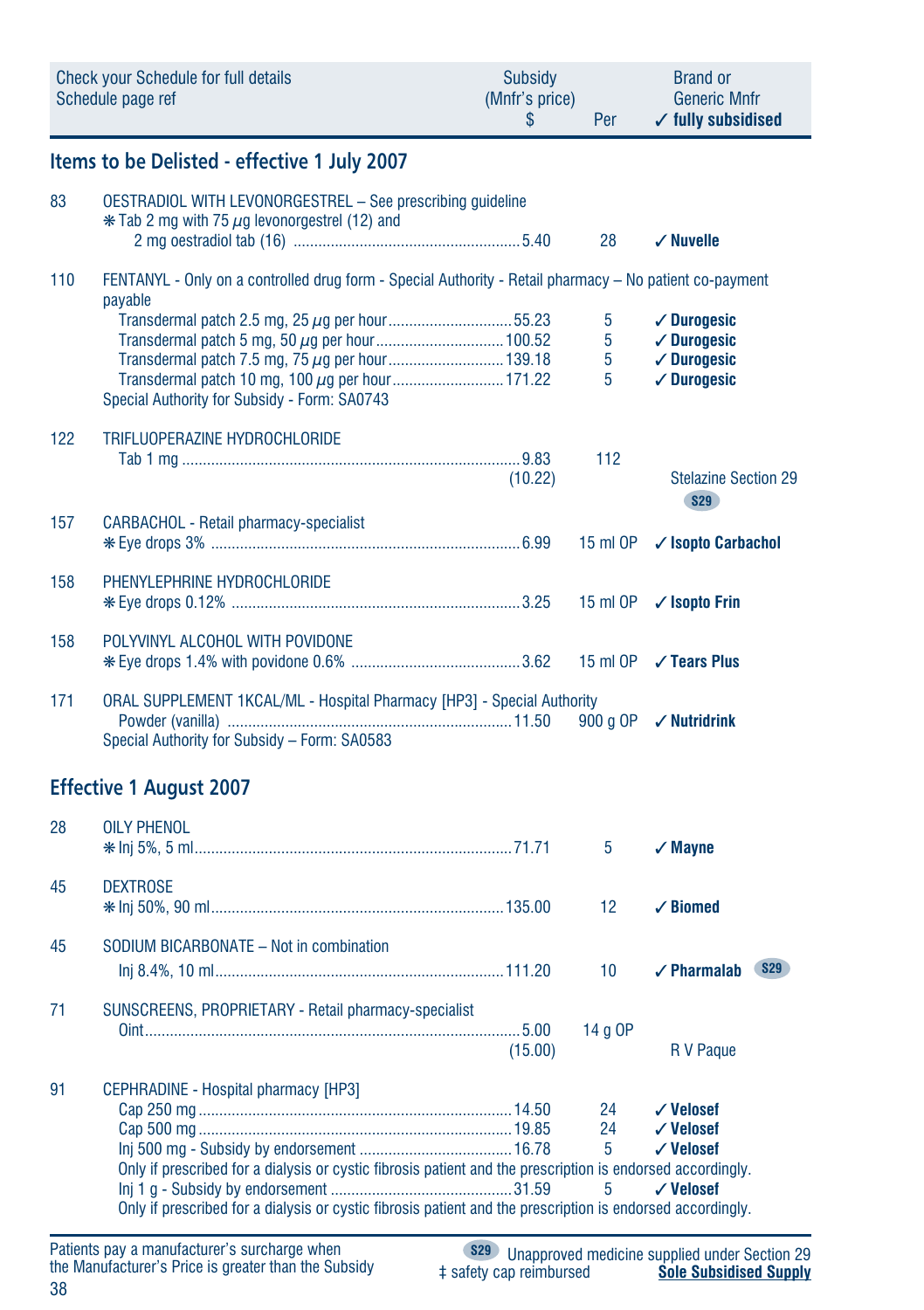|     | <b>Check your Schedule for full details</b><br>Schedule page ref                                                                                                                                                                                                                                                                                                                                                   | <b>Subsidy</b><br>(Mnfr's price)<br>S | Per            | <b>Brand or</b><br><b>Generic Mnfr</b><br>$\checkmark$ fully subsidised |
|-----|--------------------------------------------------------------------------------------------------------------------------------------------------------------------------------------------------------------------------------------------------------------------------------------------------------------------------------------------------------------------------------------------------------------------|---------------------------------------|----------------|-------------------------------------------------------------------------|
|     | Items to be Delisted - effective 1 August 2007 (continued)                                                                                                                                                                                                                                                                                                                                                         |                                       |                |                                                                         |
| 96  | ETHAMBUTOL - Retail pharmacy-specialist - No patient co-payment payable<br>Note – the 100 tab pack is being replaced by a 56 tab pack                                                                                                                                                                                                                                                                              |                                       | 100            | √ Myambutol                                                             |
| 104 | DICLOFENAC SODIUM - Special Authority available - Retail pharmacy                                                                                                                                                                                                                                                                                                                                                  |                                       | 500            | $\sqrt{}$ Diclax SR                                                     |
| 121 | PIMOZIDE - Retail pharmacy-specialist                                                                                                                                                                                                                                                                                                                                                                              |                                       | 50             | $\sqrt{0}$ rap                                                          |
| 186 | AMINOACID FORMULA WITHOUT PHENYLALANINE - Hospital Pharmacy [HP3] - Special Authority<br>Special Authority for Subsidy - Form: SA0733                                                                                                                                                                                                                                                                              |                                       |                | 250 ml OP / Easiphen Liquid                                             |
|     | <b>Effective 1 September 2007</b>                                                                                                                                                                                                                                                                                                                                                                                  |                                       |                |                                                                         |
| 91  | <b>CEFTRIAXONE SODIUM</b><br>a) Hospital pharmacy [HP3]<br>b) Subsidy by endorsement<br>c) Available on a PSO<br>Subsidised only if prescribed for a dialysis or cystic fibrosis patient, or the treatment of confirmed<br>ciprofloxacin-resistant gonorrhoea, or the treatment of suspected meningitis in patients who have a known<br>allergy to penicillin and the prescription or PSO is endorsed accordingly. |                                       | 1              | $\sqrt{R}$ Ocephin IV                                                   |
| 121 | <b>OLANZAPINE - Special Authority - Retail pharmacy</b><br>Special Authority for Subsidy - Form: SA0741<br>Note – Zyprexa tab 2.5 mg, 5 mg and 10 mg 28 tab pack was listed 1 March 2007.                                                                                                                                                                                                                          |                                       | 30<br>30<br>30 | $\sqrt{2}$ yprexa<br>$\sqrt{2}$ vprexa<br>$\sqrt{2}$ vprexa             |
| 122 | TRIFLUOPERAZINE HYDROCHLORIDE                                                                                                                                                                                                                                                                                                                                                                                      | (17.77)                               | 112            | <b>Stelazine Section 29</b><br>S29                                      |
| 129 | <b>CALCIUM FOLINATE</b><br>Tab 15 mg - Hospital pharmacy [HP3]                                                                                                                                                                                                                                                                                                                                                     | (55.60)                               | 10             | Leucovorin                                                              |
| 182 | <b>GLUTEN FREE BREAD MIX - Hospital Pharmacy [HP3] - Special Authority</b>                                                                                                                                                                                                                                                                                                                                         | (7.63)                                | 1,000 $q$ OP   | <b>Bakels Gluten Free</b><br><b>Bread Mix</b>                           |
|     | <b>Effective 1 October 2007</b>                                                                                                                                                                                                                                                                                                                                                                                    |                                       |                |                                                                         |

149 SALMETEROL - See Prescribing Guideline Aerosol inhaler, 25 µg per dose ...............................................26.46 120 dose OP ✓ **Serevent** Note: this product has been replaced by Serevent aerosol inhaler CFC-free

Three months supply may be dispensed at one time if endorsed "certified exemption" by the prescriber. ▲ ❋ Three months or six months, as

applicable, dispensed all-at-once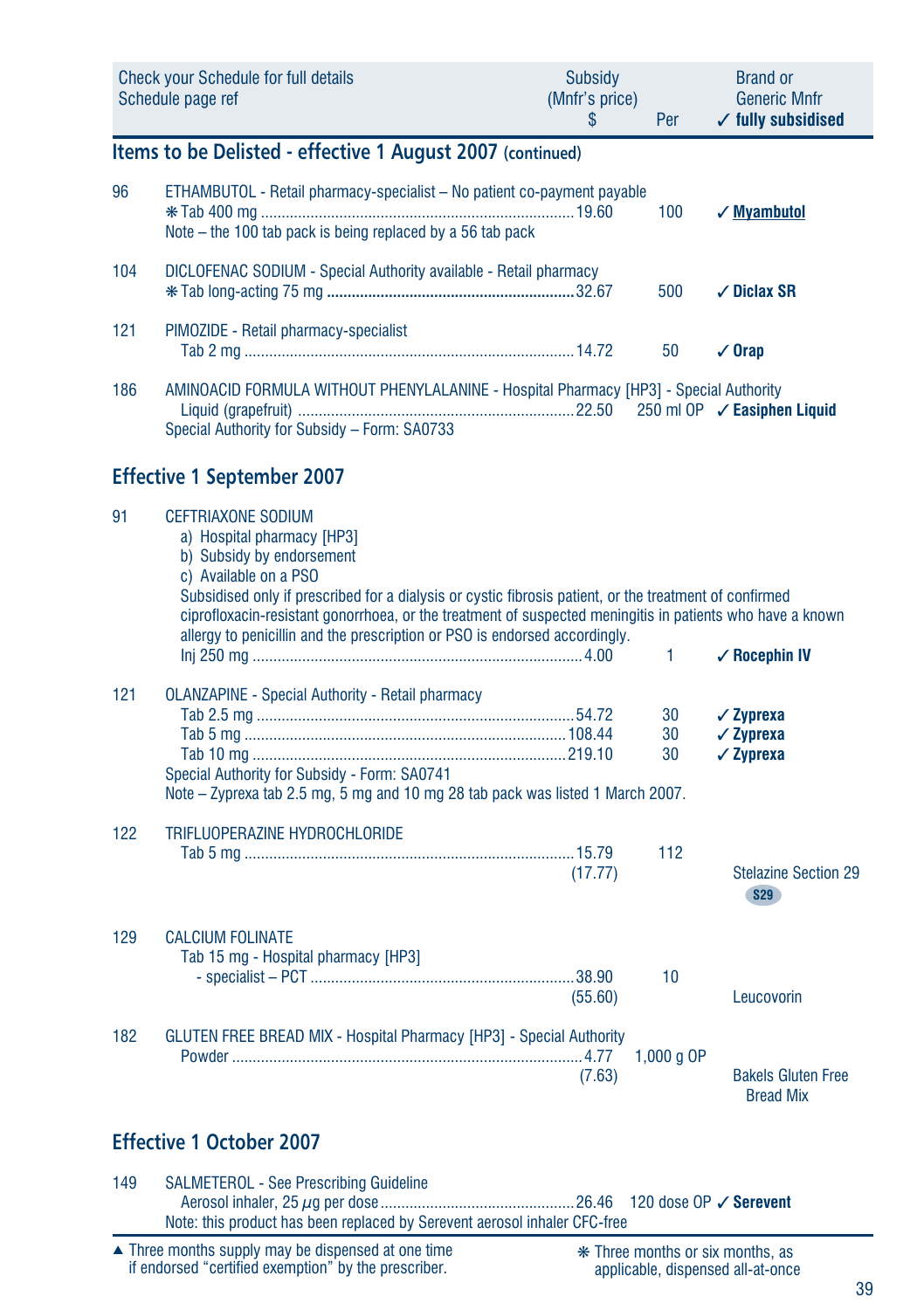| Check your Schedule for full details | <b>Subsidy</b> | <b>Brand or</b>               |
|--------------------------------------|----------------|-------------------------------|
| Schedule page ref                    | (Mnfr's price) | <b>Generic Mnfr</b>           |
|                                      | Per            | $\checkmark$ fully subsidised |

# **Items to be Delisted - effective 1 February 2008**

34 GLUCOSE BLOOD DIAGNOSTIC TEST METER - Subsidy by endorsement

 Meter ........................................................................................9.00 1 ✓**Optium** A diagnostic blood glucose test meter is subsidised for patients who begin insulin or sulphonylurea therapy after 1 March 2005.

Only one meter per patient. No further prescriptions will be subsidised.

The prescription must be endorsed accordingly.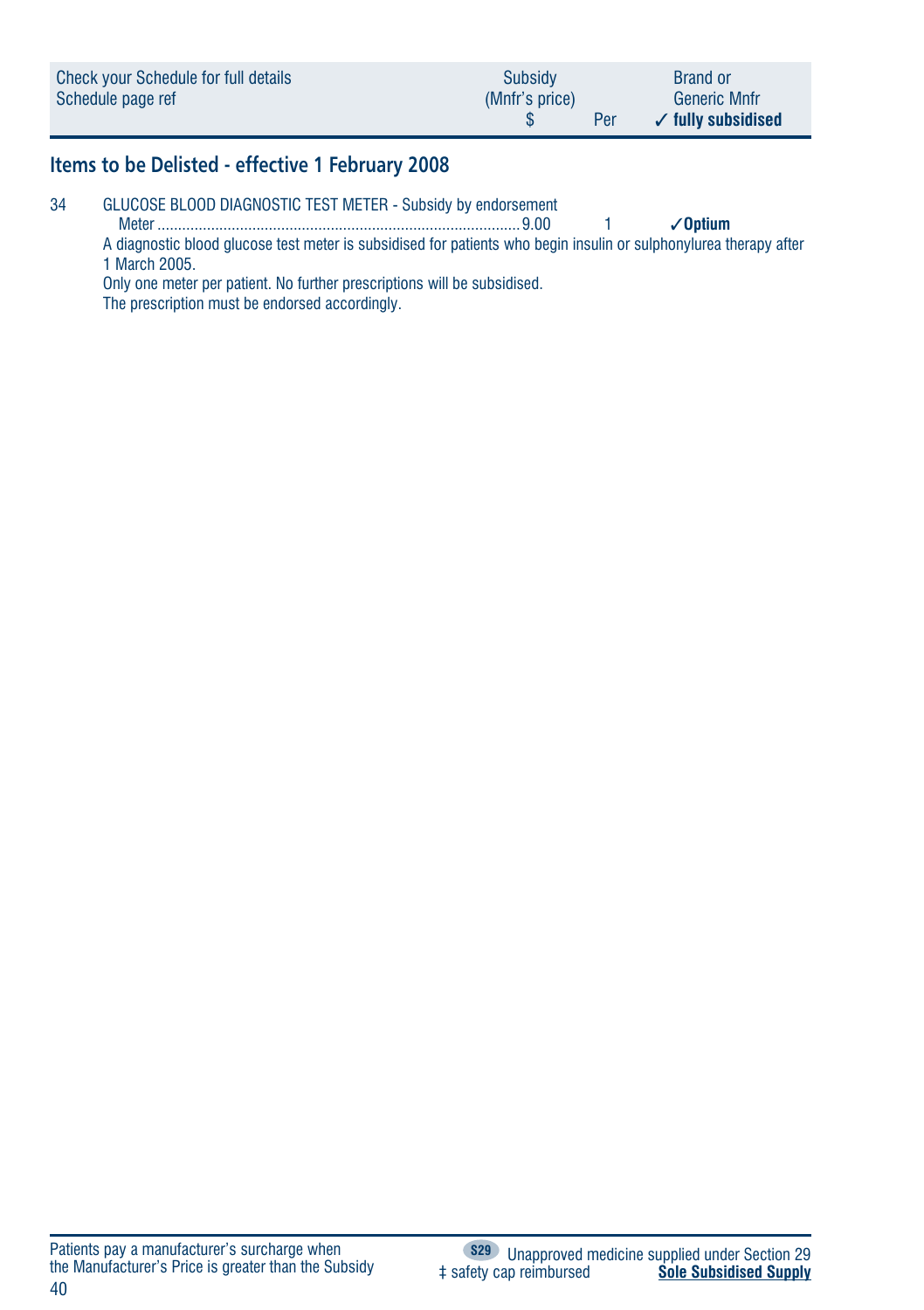| <b>Section H changes to Part II</b><br><b>Effective 1 March 2007</b><br>ACICLOVIR (HSS implementation delayed)<br>1.98<br>25<br>Tab dispersible 200 mg <b>Lovir</b><br>1%Jun-07 Mar-07 Acicvir<br>Alpha-Aciclovir<br><b>Global Aciclovir</b><br><b>Zovirax</b><br>Tab dispersible 400 mg Lovir<br>6.64<br>56<br>1%Jun-07 Mar-07 Acicvir<br>Alpha-Aciclovir<br><b>Global Aciclovir</b><br><b>Zovirax</b><br>Tab dispersible 800 mg Lovir<br>7.38<br>35<br>1%Jun-07 Mar-07 Acicvir<br>Alpha-Aciclovir<br><b>Global Aciclovir</b><br><b>Zovirax</b><br>Note – Acicvir 200 mg, 400 mg and 800 mg to be delisted 1 June March 2007<br><b>CEFTRIAXONE SODIUM</b><br>lnj IV 250 mg vialRocephin<br>$-20.00 - 5$<br>Note – Rocephin inj IV 250 mg vial to be delisted from 1 March 2007.<br>CISPLATIN (4 price)<br>Inj 1 mg per ml, 50 ml Cisplatin Ebewe<br>1<br>19.00<br>Inj 1 mg per ml, 100 ml Cisplatin Ebewe<br>38.00<br>1<br><b>LANSOPRAZOLE</b><br>28<br>4.30<br><b>OLANZAPINE</b> (listing of new pack size)<br>28<br>51.07<br>101.21<br>28<br>204.49<br>28<br>Note – Zyprexa tab 2.5 mg, 5 mg and 10 mg, 30 tab pack size to be delisted 1 September 2007.<br>OXYTOCIN (1 price & addition of HSS)<br>Inj 5 iu per ml, 1 ml Syntocinon<br>5.40<br>1%<br>May-07<br>5<br>(B)<br>1%<br>lnj 10 iu per ml, 1 ml Syntocinon<br>6.80<br>5<br>May-07<br>(B)<br>OXYTOCIN WITH ERGOMETRINE MALEATE (1 price & addition of HSS)<br>Inj 5 iu with ergometrine maleate 500 $\mu$ g<br>1%<br>per ml, 1 ml Syntometrine<br>9.20<br>5<br>May-07<br>(B)<br>PARACETAMOL (additional of DV Pharmaceutical)<br>20%<br>Oral liquid 120 mg per 5 ml Junior Parapaed<br><b>Nov-05</b><br>4.55<br>500 ml<br>Amcal<br><b>Douglas</b><br>Pamol<br><b>Panadol</b><br><b>Colourfree</b><br>Paracare Junior<br><b>Suspension</b><br><b>PSM</b><br>Paracetamol<br><b>Elixir Paediatric</b> | <b>Contracted Pharmaceutical</b><br><b>Description</b> | <b>Brand</b> | Price (\$)<br>(ex man.<br>excl. GST) | Per | DV<br>Limit | <b>DV Limit DV</b><br>applies<br>from | <b>Pharmaceutical</b> |
|----------------------------------------------------------------------------------------------------------------------------------------------------------------------------------------------------------------------------------------------------------------------------------------------------------------------------------------------------------------------------------------------------------------------------------------------------------------------------------------------------------------------------------------------------------------------------------------------------------------------------------------------------------------------------------------------------------------------------------------------------------------------------------------------------------------------------------------------------------------------------------------------------------------------------------------------------------------------------------------------------------------------------------------------------------------------------------------------------------------------------------------------------------------------------------------------------------------------------------------------------------------------------------------------------------------------------------------------------------------------------------------------------------------------------------------------------------------------------------------------------------------------------------------------------------------------------------------------------------------------------------------------------------------------------------------------------------------------------------------------------------------------------------------------------------------------------------------------------------------|--------------------------------------------------------|--------------|--------------------------------------|-----|-------------|---------------------------------------|-----------------------|
|                                                                                                                                                                                                                                                                                                                                                                                                                                                                                                                                                                                                                                                                                                                                                                                                                                                                                                                                                                                                                                                                                                                                                                                                                                                                                                                                                                                                                                                                                                                                                                                                                                                                                                                                                                                                                                                                |                                                        |              |                                      |     |             |                                       |                       |
|                                                                                                                                                                                                                                                                                                                                                                                                                                                                                                                                                                                                                                                                                                                                                                                                                                                                                                                                                                                                                                                                                                                                                                                                                                                                                                                                                                                                                                                                                                                                                                                                                                                                                                                                                                                                                                                                |                                                        |              |                                      |     |             |                                       |                       |
|                                                                                                                                                                                                                                                                                                                                                                                                                                                                                                                                                                                                                                                                                                                                                                                                                                                                                                                                                                                                                                                                                                                                                                                                                                                                                                                                                                                                                                                                                                                                                                                                                                                                                                                                                                                                                                                                |                                                        |              |                                      |     |             |                                       |                       |
|                                                                                                                                                                                                                                                                                                                                                                                                                                                                                                                                                                                                                                                                                                                                                                                                                                                                                                                                                                                                                                                                                                                                                                                                                                                                                                                                                                                                                                                                                                                                                                                                                                                                                                                                                                                                                                                                |                                                        |              |                                      |     |             |                                       |                       |
|                                                                                                                                                                                                                                                                                                                                                                                                                                                                                                                                                                                                                                                                                                                                                                                                                                                                                                                                                                                                                                                                                                                                                                                                                                                                                                                                                                                                                                                                                                                                                                                                                                                                                                                                                                                                                                                                |                                                        |              |                                      |     |             |                                       |                       |
|                                                                                                                                                                                                                                                                                                                                                                                                                                                                                                                                                                                                                                                                                                                                                                                                                                                                                                                                                                                                                                                                                                                                                                                                                                                                                                                                                                                                                                                                                                                                                                                                                                                                                                                                                                                                                                                                |                                                        |              |                                      |     |             |                                       |                       |
|                                                                                                                                                                                                                                                                                                                                                                                                                                                                                                                                                                                                                                                                                                                                                                                                                                                                                                                                                                                                                                                                                                                                                                                                                                                                                                                                                                                                                                                                                                                                                                                                                                                                                                                                                                                                                                                                |                                                        |              |                                      |     |             |                                       |                       |
|                                                                                                                                                                                                                                                                                                                                                                                                                                                                                                                                                                                                                                                                                                                                                                                                                                                                                                                                                                                                                                                                                                                                                                                                                                                                                                                                                                                                                                                                                                                                                                                                                                                                                                                                                                                                                                                                |                                                        |              |                                      |     |             |                                       |                       |
|                                                                                                                                                                                                                                                                                                                                                                                                                                                                                                                                                                                                                                                                                                                                                                                                                                                                                                                                                                                                                                                                                                                                                                                                                                                                                                                                                                                                                                                                                                                                                                                                                                                                                                                                                                                                                                                                |                                                        |              |                                      |     |             |                                       |                       |
|                                                                                                                                                                                                                                                                                                                                                                                                                                                                                                                                                                                                                                                                                                                                                                                                                                                                                                                                                                                                                                                                                                                                                                                                                                                                                                                                                                                                                                                                                                                                                                                                                                                                                                                                                                                                                                                                |                                                        |              |                                      |     |             |                                       |                       |
|                                                                                                                                                                                                                                                                                                                                                                                                                                                                                                                                                                                                                                                                                                                                                                                                                                                                                                                                                                                                                                                                                                                                                                                                                                                                                                                                                                                                                                                                                                                                                                                                                                                                                                                                                                                                                                                                |                                                        |              |                                      |     |             |                                       |                       |
|                                                                                                                                                                                                                                                                                                                                                                                                                                                                                                                                                                                                                                                                                                                                                                                                                                                                                                                                                                                                                                                                                                                                                                                                                                                                                                                                                                                                                                                                                                                                                                                                                                                                                                                                                                                                                                                                |                                                        |              |                                      |     |             |                                       |                       |
|                                                                                                                                                                                                                                                                                                                                                                                                                                                                                                                                                                                                                                                                                                                                                                                                                                                                                                                                                                                                                                                                                                                                                                                                                                                                                                                                                                                                                                                                                                                                                                                                                                                                                                                                                                                                                                                                |                                                        |              |                                      |     |             |                                       |                       |
|                                                                                                                                                                                                                                                                                                                                                                                                                                                                                                                                                                                                                                                                                                                                                                                                                                                                                                                                                                                                                                                                                                                                                                                                                                                                                                                                                                                                                                                                                                                                                                                                                                                                                                                                                                                                                                                                |                                                        |              |                                      |     |             |                                       |                       |
|                                                                                                                                                                                                                                                                                                                                                                                                                                                                                                                                                                                                                                                                                                                                                                                                                                                                                                                                                                                                                                                                                                                                                                                                                                                                                                                                                                                                                                                                                                                                                                                                                                                                                                                                                                                                                                                                |                                                        |              |                                      |     |             |                                       |                       |
|                                                                                                                                                                                                                                                                                                                                                                                                                                                                                                                                                                                                                                                                                                                                                                                                                                                                                                                                                                                                                                                                                                                                                                                                                                                                                                                                                                                                                                                                                                                                                                                                                                                                                                                                                                                                                                                                |                                                        |              |                                      |     |             |                                       |                       |
| $(B)$ – Subject only to part (b) of the                                                                                                                                                                                                                                                                                                                                                                                                                                                                                                                                                                                                                                                                                                                                                                                                                                                                                                                                                                                                                                                                                                                                                                                                                                                                                                                                                                                                                                                                                                                                                                                                                                                                                                                                                                                                                        | <b>Products with Hospital Supply Status</b>            |              |                                      |     |             |                                       |                       |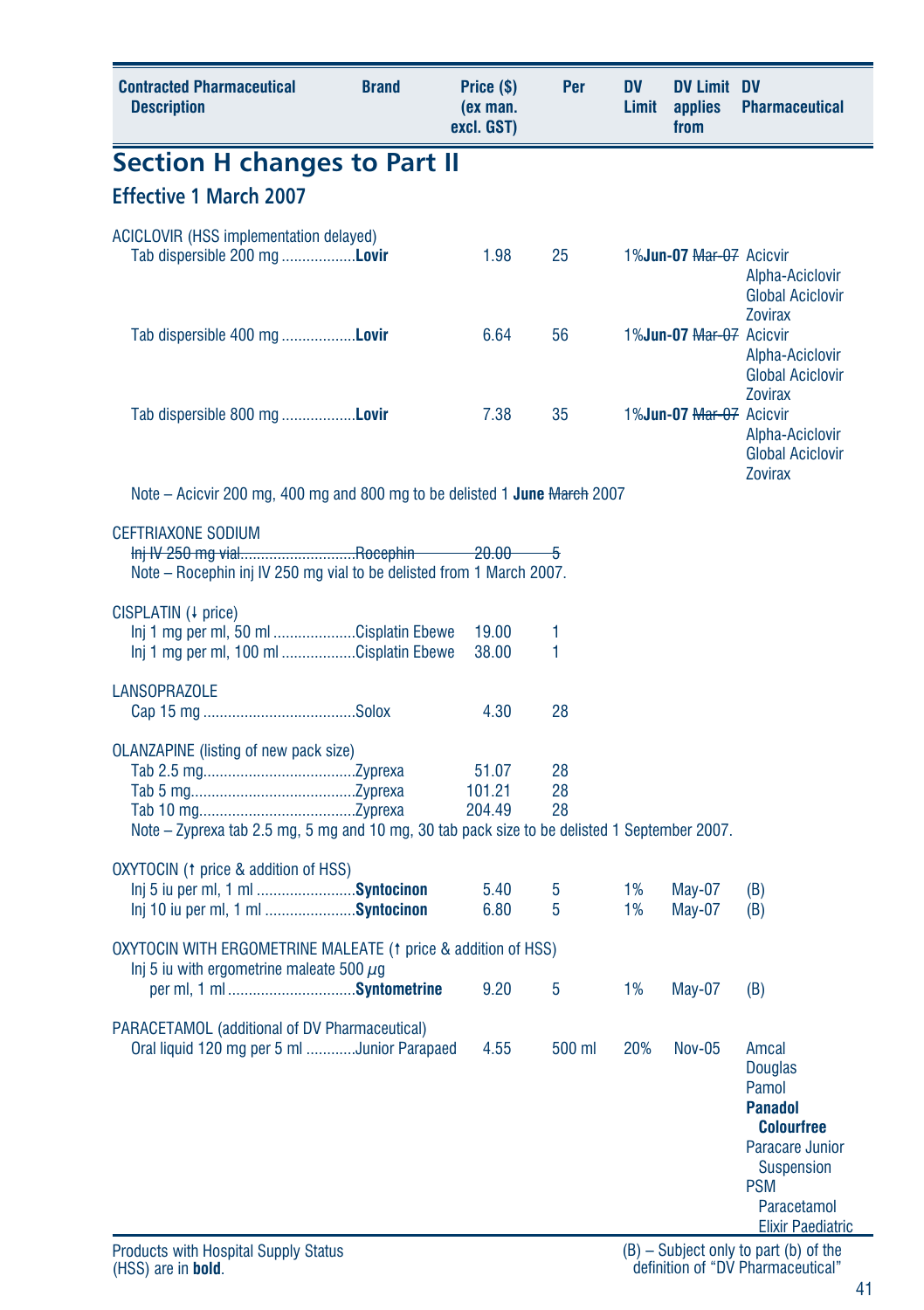| Section H changes to Part II - effective 1 March 2007 (continued)<br>ROPINIROLE HYDROCHLORIDE<br>Tab 0.25 mg x 42, 0.5 mg x 42<br>and 1 mg x 21 Requip Starter<br>35.70<br>105<br>Pack<br>Tab 0.5 mg x 42, 1 mg x 42<br>and 2 mg x 63 Requip<br>122.11<br>147<br><b>Follow-on Pack</b><br>ROXITHROMYCIN<br><b>Roxithromycin</b><br>9.50<br>50<br>1%<br><b>May-07</b><br>Romicin<br>Rulide<br>Roxithromycin 18.00<br>50<br>1%<br><b>May-07</b><br>Romicin<br>Rulide<br>Note – Romicin tab 150 mg and 300 mg to be delisted 1 May 2007.<br><b>Effective 1 February 2007</b><br><b>ADRENALINE</b><br>Inj 1 in 1,000, 1 ml AstraZeneca<br>12.50<br>5<br>AstraZeneca<br>50<br>90.00<br>CEFTAZIDIME SODIUM (amended description)<br>1<br>7.11<br>1<br>14.08<br>1<br>28.13<br><b>GEPHRADINE</b><br>$-14.50$<br>$-24$<br>$-19.85$<br>$-24$<br>-5<br>$\frac{31.59}{ }$<br>-5<br>Note - Velosef capsules and injections to be delisted from 1 February 2007.<br>CISPLATIN (4 price)<br>1<br>19.00<br>1<br>38.00<br>CITALOPRAM HYDROBROMIDE (+ price)<br>28<br>3.50<br><b>CLOZAPINE</b><br>22.00<br>50<br>28.50<br>50<br>50<br>57.00<br>91.20<br>50<br>CYTARABINE (+ price)<br>Inj 100 mg per ml, 5 ml Mayne<br>95.36<br>5<br>Inj 100 mg per ml, 10 ml Mayne<br>42.65<br>1<br>Inj 100 mg per ml, 20 ml  Mayne<br>1<br>34.47 | <b>Contracted Pharmaceutical</b><br><b>Description</b> | <b>Brand</b> | Price (\$)<br>(ex man.<br>excl. GST) | Per | DV<br>Limit | <b>DV Limit DV</b><br>applies<br>from | <b>Pharmaceutical</b> |  |  |  |  |  |
|------------------------------------------------------------------------------------------------------------------------------------------------------------------------------------------------------------------------------------------------------------------------------------------------------------------------------------------------------------------------------------------------------------------------------------------------------------------------------------------------------------------------------------------------------------------------------------------------------------------------------------------------------------------------------------------------------------------------------------------------------------------------------------------------------------------------------------------------------------------------------------------------------------------------------------------------------------------------------------------------------------------------------------------------------------------------------------------------------------------------------------------------------------------------------------------------------------------------------------------------------------------------------------------------------------------|--------------------------------------------------------|--------------|--------------------------------------|-----|-------------|---------------------------------------|-----------------------|--|--|--|--|--|
|                                                                                                                                                                                                                                                                                                                                                                                                                                                                                                                                                                                                                                                                                                                                                                                                                                                                                                                                                                                                                                                                                                                                                                                                                                                                                                                  |                                                        |              |                                      |     |             |                                       |                       |  |  |  |  |  |
|                                                                                                                                                                                                                                                                                                                                                                                                                                                                                                                                                                                                                                                                                                                                                                                                                                                                                                                                                                                                                                                                                                                                                                                                                                                                                                                  |                                                        |              |                                      |     |             |                                       |                       |  |  |  |  |  |
|                                                                                                                                                                                                                                                                                                                                                                                                                                                                                                                                                                                                                                                                                                                                                                                                                                                                                                                                                                                                                                                                                                                                                                                                                                                                                                                  |                                                        |              |                                      |     |             |                                       |                       |  |  |  |  |  |
|                                                                                                                                                                                                                                                                                                                                                                                                                                                                                                                                                                                                                                                                                                                                                                                                                                                                                                                                                                                                                                                                                                                                                                                                                                                                                                                  |                                                        |              |                                      |     |             |                                       |                       |  |  |  |  |  |
|                                                                                                                                                                                                                                                                                                                                                                                                                                                                                                                                                                                                                                                                                                                                                                                                                                                                                                                                                                                                                                                                                                                                                                                                                                                                                                                  |                                                        |              |                                      |     |             |                                       |                       |  |  |  |  |  |
|                                                                                                                                                                                                                                                                                                                                                                                                                                                                                                                                                                                                                                                                                                                                                                                                                                                                                                                                                                                                                                                                                                                                                                                                                                                                                                                  |                                                        |              |                                      |     |             |                                       |                       |  |  |  |  |  |
|                                                                                                                                                                                                                                                                                                                                                                                                                                                                                                                                                                                                                                                                                                                                                                                                                                                                                                                                                                                                                                                                                                                                                                                                                                                                                                                  |                                                        |              |                                      |     |             |                                       |                       |  |  |  |  |  |
|                                                                                                                                                                                                                                                                                                                                                                                                                                                                                                                                                                                                                                                                                                                                                                                                                                                                                                                                                                                                                                                                                                                                                                                                                                                                                                                  |                                                        |              |                                      |     |             |                                       |                       |  |  |  |  |  |
|                                                                                                                                                                                                                                                                                                                                                                                                                                                                                                                                                                                                                                                                                                                                                                                                                                                                                                                                                                                                                                                                                                                                                                                                                                                                                                                  |                                                        |              |                                      |     |             |                                       |                       |  |  |  |  |  |
|                                                                                                                                                                                                                                                                                                                                                                                                                                                                                                                                                                                                                                                                                                                                                                                                                                                                                                                                                                                                                                                                                                                                                                                                                                                                                                                  |                                                        |              |                                      |     |             |                                       |                       |  |  |  |  |  |
|                                                                                                                                                                                                                                                                                                                                                                                                                                                                                                                                                                                                                                                                                                                                                                                                                                                                                                                                                                                                                                                                                                                                                                                                                                                                                                                  |                                                        |              |                                      |     |             |                                       |                       |  |  |  |  |  |
|                                                                                                                                                                                                                                                                                                                                                                                                                                                                                                                                                                                                                                                                                                                                                                                                                                                                                                                                                                                                                                                                                                                                                                                                                                                                                                                  |                                                        |              |                                      |     |             |                                       |                       |  |  |  |  |  |
|                                                                                                                                                                                                                                                                                                                                                                                                                                                                                                                                                                                                                                                                                                                                                                                                                                                                                                                                                                                                                                                                                                                                                                                                                                                                                                                  |                                                        |              |                                      |     |             |                                       |                       |  |  |  |  |  |
|                                                                                                                                                                                                                                                                                                                                                                                                                                                                                                                                                                                                                                                                                                                                                                                                                                                                                                                                                                                                                                                                                                                                                                                                                                                                                                                  |                                                        |              |                                      |     |             |                                       |                       |  |  |  |  |  |
|                                                                                                                                                                                                                                                                                                                                                                                                                                                                                                                                                                                                                                                                                                                                                                                                                                                                                                                                                                                                                                                                                                                                                                                                                                                                                                                  |                                                        |              |                                      |     |             |                                       |                       |  |  |  |  |  |
|                                                                                                                                                                                                                                                                                                                                                                                                                                                                                                                                                                                                                                                                                                                                                                                                                                                                                                                                                                                                                                                                                                                                                                                                                                                                                                                  |                                                        |              |                                      |     |             |                                       |                       |  |  |  |  |  |
|                                                                                                                                                                                                                                                                                                                                                                                                                                                                                                                                                                                                                                                                                                                                                                                                                                                                                                                                                                                                                                                                                                                                                                                                                                                                                                                  |                                                        |              |                                      |     |             |                                       |                       |  |  |  |  |  |
|                                                                                                                                                                                                                                                                                                                                                                                                                                                                                                                                                                                                                                                                                                                                                                                                                                                                                                                                                                                                                                                                                                                                                                                                                                                                                                                  |                                                        |              |                                      |     |             |                                       |                       |  |  |  |  |  |
|                                                                                                                                                                                                                                                                                                                                                                                                                                                                                                                                                                                                                                                                                                                                                                                                                                                                                                                                                                                                                                                                                                                                                                                                                                                                                                                  |                                                        |              |                                      |     |             |                                       |                       |  |  |  |  |  |
|                                                                                                                                                                                                                                                                                                                                                                                                                                                                                                                                                                                                                                                                                                                                                                                                                                                                                                                                                                                                                                                                                                                                                                                                                                                                                                                  |                                                        |              |                                      |     |             |                                       |                       |  |  |  |  |  |
|                                                                                                                                                                                                                                                                                                                                                                                                                                                                                                                                                                                                                                                                                                                                                                                                                                                                                                                                                                                                                                                                                                                                                                                                                                                                                                                  |                                                        |              |                                      |     |             |                                       |                       |  |  |  |  |  |
|                                                                                                                                                                                                                                                                                                                                                                                                                                                                                                                                                                                                                                                                                                                                                                                                                                                                                                                                                                                                                                                                                                                                                                                                                                                                                                                  |                                                        |              |                                      |     |             |                                       |                       |  |  |  |  |  |
|                                                                                                                                                                                                                                                                                                                                                                                                                                                                                                                                                                                                                                                                                                                                                                                                                                                                                                                                                                                                                                                                                                                                                                                                                                                                                                                  |                                                        |              |                                      |     |             |                                       |                       |  |  |  |  |  |
|                                                                                                                                                                                                                                                                                                                                                                                                                                                                                                                                                                                                                                                                                                                                                                                                                                                                                                                                                                                                                                                                                                                                                                                                                                                                                                                  |                                                        |              |                                      |     |             |                                       |                       |  |  |  |  |  |
|                                                                                                                                                                                                                                                                                                                                                                                                                                                                                                                                                                                                                                                                                                                                                                                                                                                                                                                                                                                                                                                                                                                                                                                                                                                                                                                  |                                                        |              |                                      |     |             |                                       |                       |  |  |  |  |  |
|                                                                                                                                                                                                                                                                                                                                                                                                                                                                                                                                                                                                                                                                                                                                                                                                                                                                                                                                                                                                                                                                                                                                                                                                                                                                                                                  |                                                        |              |                                      |     |             |                                       |                       |  |  |  |  |  |
|                                                                                                                                                                                                                                                                                                                                                                                                                                                                                                                                                                                                                                                                                                                                                                                                                                                                                                                                                                                                                                                                                                                                                                                                                                                                                                                  |                                                        |              |                                      |     |             |                                       |                       |  |  |  |  |  |
|                                                                                                                                                                                                                                                                                                                                                                                                                                                                                                                                                                                                                                                                                                                                                                                                                                                                                                                                                                                                                                                                                                                                                                                                                                                                                                                  |                                                        |              |                                      |     |             |                                       |                       |  |  |  |  |  |
|                                                                                                                                                                                                                                                                                                                                                                                                                                                                                                                                                                                                                                                                                                                                                                                                                                                                                                                                                                                                                                                                                                                                                                                                                                                                                                                  |                                                        |              |                                      |     |             |                                       |                       |  |  |  |  |  |
|                                                                                                                                                                                                                                                                                                                                                                                                                                                                                                                                                                                                                                                                                                                                                                                                                                                                                                                                                                                                                                                                                                                                                                                                                                                                                                                  |                                                        |              |                                      |     |             |                                       |                       |  |  |  |  |  |
|                                                                                                                                                                                                                                                                                                                                                                                                                                                                                                                                                                                                                                                                                                                                                                                                                                                                                                                                                                                                                                                                                                                                                                                                                                                                                                                  |                                                        |              |                                      |     |             |                                       |                       |  |  |  |  |  |
|                                                                                                                                                                                                                                                                                                                                                                                                                                                                                                                                                                                                                                                                                                                                                                                                                                                                                                                                                                                                                                                                                                                                                                                                                                                                                                                  |                                                        |              |                                      |     |             |                                       |                       |  |  |  |  |  |
|                                                                                                                                                                                                                                                                                                                                                                                                                                                                                                                                                                                                                                                                                                                                                                                                                                                                                                                                                                                                                                                                                                                                                                                                                                                                                                                  |                                                        |              |                                      |     |             |                                       |                       |  |  |  |  |  |
| Droduate with Hoopital Cupply Ctatus                                                                                                                                                                                                                                                                                                                                                                                                                                                                                                                                                                                                                                                                                                                                                                                                                                                                                                                                                                                                                                                                                                                                                                                                                                                                             |                                                        |              |                                      |     |             |                                       |                       |  |  |  |  |  |

Products with Hospital Supply Status (HSS) are in **bold**.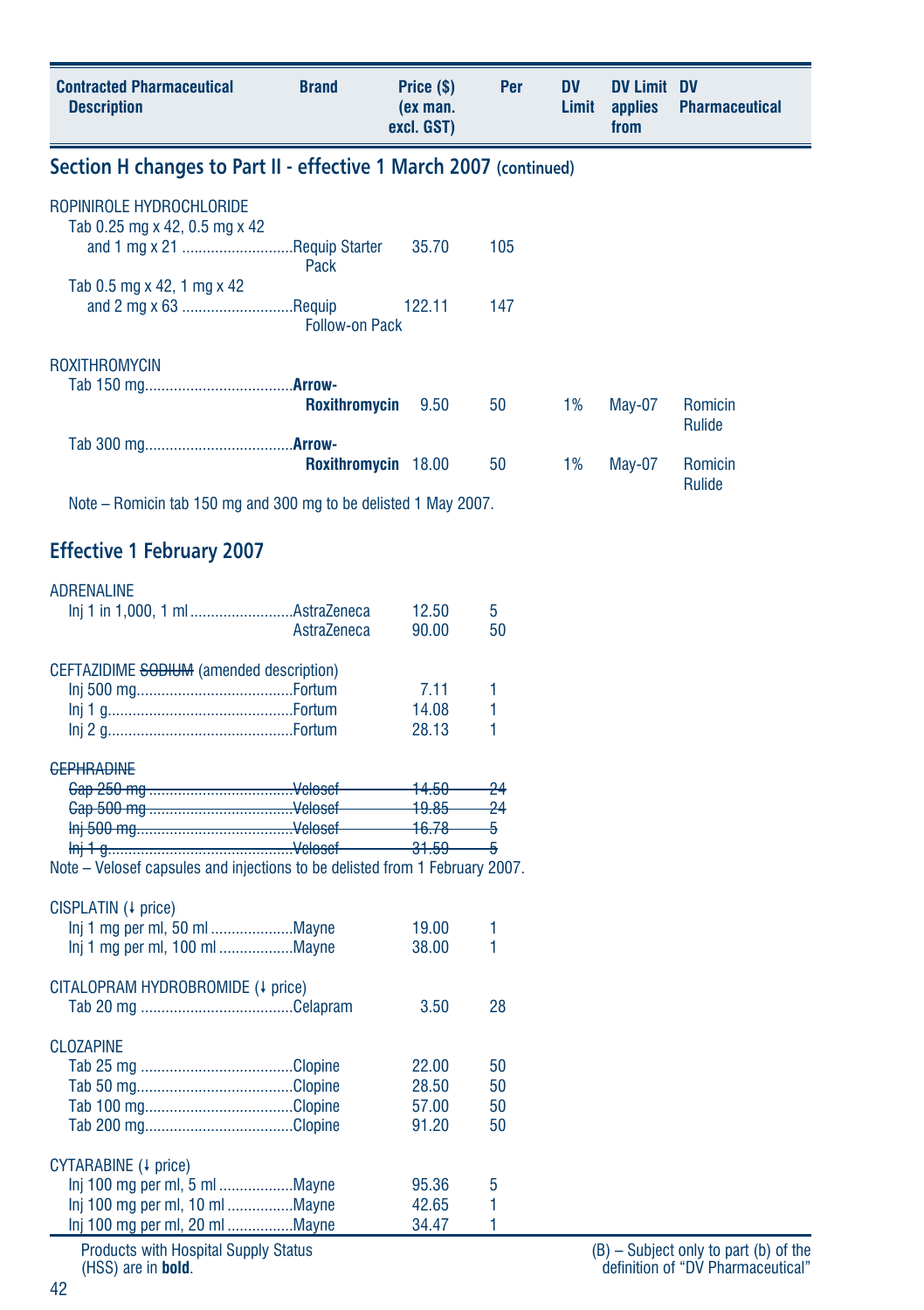| <b>Contracted Pharmaceutical</b><br><b>Description</b>               | <b>Brand</b>                                  | Price (\$)<br>(ex man.<br>excl. GST)   | Per                                                                    | DV<br>Limit | <b>DV Limit DV</b><br>applies<br>from | <b>Pharmaceutical</b> |
|----------------------------------------------------------------------|-----------------------------------------------|----------------------------------------|------------------------------------------------------------------------|-------------|---------------------------------------|-----------------------|
| Section H changes to Part II - effective 1 February 2007 (continued) |                                               |                                        |                                                                        |             |                                       |                       |
| <b>DEXAMPHETAMINE SULPHATE</b>                                       |                                               | 18.00                                  | 100                                                                    |             |                                       |                       |
| <b>DEXTROSE</b>                                                      | <b>Biomed</b>                                 | 135.00<br>11.25                        | $+2$<br>1                                                              | 1%<br>1%    | <del>Dec-06</del><br>Dec-06           | <del>(B)</del><br>(B) |
| DOTHIEPIN HYDROCHLORIDE                                              |                                               | 4.75<br>8.75                           | 100<br>100                                                             |             |                                       |                       |
| <b>EPTIFIBATIDE</b><br>Inj 0.75 mg per ml, 100 ml Integrilin         |                                               | 111.00<br>324.00                       | 1<br>1                                                                 |             |                                       |                       |
| ETOPOSIDE (4 price)<br>Inj 20 mg per ml, 5 ml Mayne                  |                                               | 25.00                                  | 1                                                                      |             |                                       |                       |
| <b>INFLIXIMAB</b><br>Powder for inj 100 mgRemicade                   |                                               | 1,227.00                               | 1                                                                      |             |                                       |                       |
| <b>ISONIAZID</b>                                                     |                                               | 20.50                                  | 100                                                                    |             |                                       |                       |
| <b>LAMOTRIGINE</b><br>Tab chewable/dispersible 5 mgArrow-            | Lamotrigine                                   | 15.00                                  | 56                                                                     |             |                                       |                       |
| Tab chewable/dispersible 25 mgArrow-                                 | Lamotrigine<br><b>Mogine</b>                  | 25.50<br>25.50                         | 56<br>56                                                               |             |                                       |                       |
| Tab chewable/dispersible 50mgArrow-                                  | Lamotrigine<br><b>Mogine</b>                  | 43.40<br>43.40                         | 56<br>56                                                               |             |                                       |                       |
| Tab chewable/dispersible 100mg  Arrow-                               | Lamotrigine                                   | 74.90                                  | 56<br>56                                                               |             |                                       |                       |
| Tab chewable/dispersible 200 mgArrow-                                | <b>Mogine</b><br>Lamotrigine<br><b>Mogine</b> | 74.90<br>127.30<br>127.30              | 56<br>56                                                               |             |                                       |                       |
| <b>MOMETASONE FUROATE</b>                                            |                                               | 3.96<br>10.82<br>3.96<br>10.82<br>4.80 | 15 <sub>g</sub><br>45 g<br>15 <sub>g</sub><br>45 g<br>30 <sub>ml</sub> |             |                                       |                       |
| NALOXONE HYDROCHLORIDE (1 price)<br>Inj 400 mcg per ml, 1 ml Mayne   |                                               | 33.00                                  | 5                                                                      |             |                                       |                       |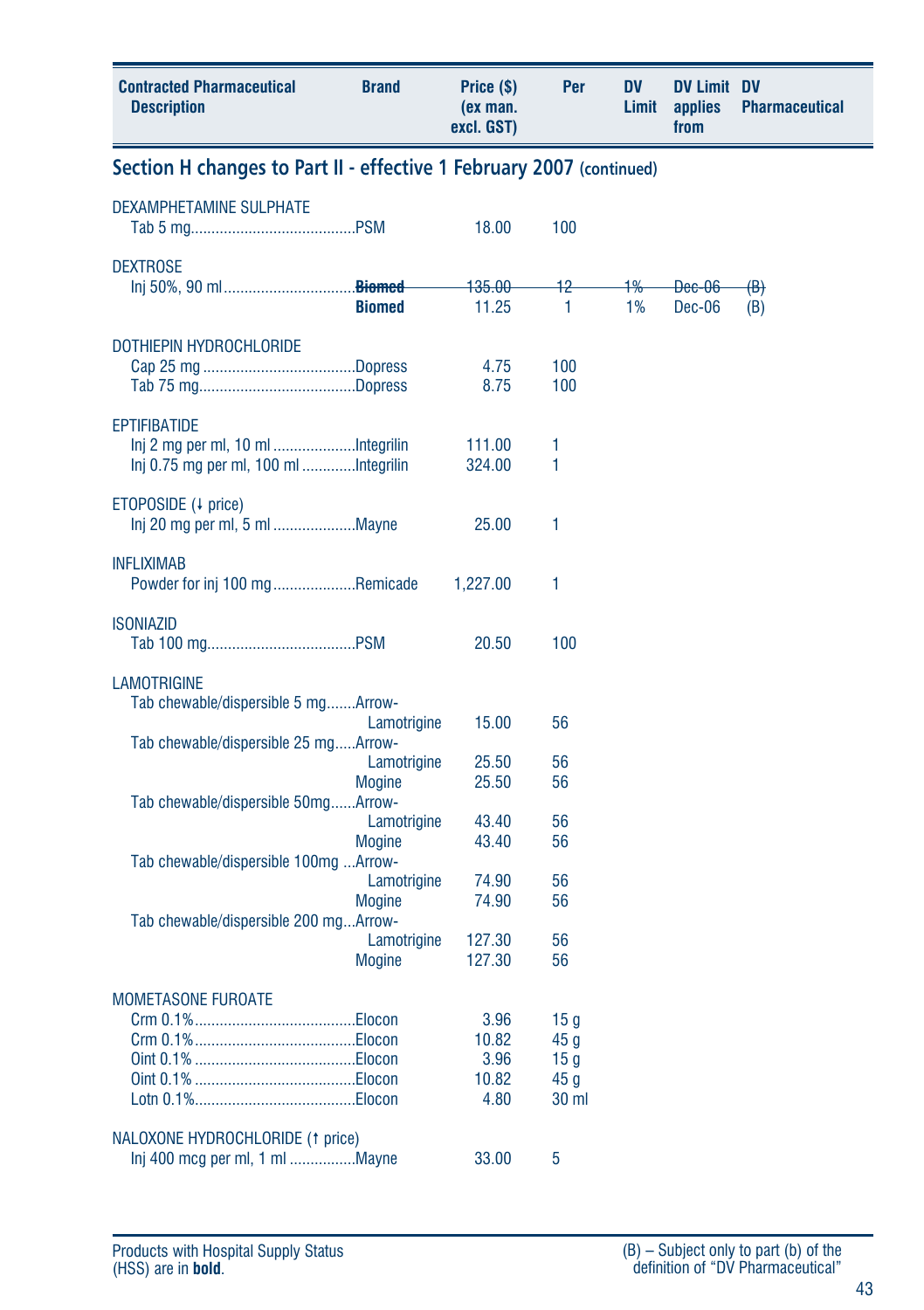| <b>Contracted Pharmaceutical</b><br><b>Description</b>                                    | <b>Brand</b>                                   | Price (\$)<br>(ex man.<br>excl. GST)                                         | Per                                       | <b>DV</b><br>Limit | <b>DV Limit DV</b><br>applies<br>from | <b>Pharmaceutical</b> |
|-------------------------------------------------------------------------------------------|------------------------------------------------|------------------------------------------------------------------------------|-------------------------------------------|--------------------|---------------------------------------|-----------------------|
| Section H changes to Part II - effective 1 February 2007 (continued)                      |                                                |                                                                              |                                           |                    |                                       |                       |
| <b>PENICILLAMINE</b>                                                                      |                                                | 61.93<br>98.98                                                               | 100<br>100                                |                    |                                       |                       |
| POLYETHYLENE GLYCOL WITH SODIUM SULPHATE (1 price)                                        |                                                | 13.80                                                                        | 4                                         |                    |                                       |                       |
| <b>RISPERIDONE</b>                                                                        |                                                | 5.20<br>30.77<br>61.53<br>92.32<br>123.05                                    | 20<br>60<br>60<br>60<br>60                |                    |                                       |                       |
| <b>SODIUM BICARBONATE</b><br>Inj 8.4%, 50 mlBiomed<br>Inj 8.4%, 100 mlBiomed-             | <b>Biomed</b><br><b>Biomed</b><br><b>Mayne</b> | <del>239.40</del><br>19.95<br><del>246.00</del><br>20.50<br><del>11.12</del> | $+2$<br>1.<br>$+2$<br>1<br>$\overline{a}$ |                    |                                       |                       |
| <b>TESTOSTERONE</b><br>Transdermal patch, 2.5 mg                                          |                                                | 80.00                                                                        | 60                                        |                    |                                       |                       |
| <b>Effective 1 January 2007</b>                                                           |                                                |                                                                              |                                           |                    |                                       |                       |
| ABACAVIR SULPHATE WITH LAMIVUDINE<br>Tab 600 mg with lamivudine                           |                                                | 630.00                                                                       | 30                                        |                    |                                       |                       |
| <b>ACTIVATED CHARCOAL</b><br>Oral liq 50 g per 250 ml Carbosorb-X                         |                                                | 37.75                                                                        | 250 ml                                    |                    |                                       |                       |
| <b>CARBOPLATIN</b><br>lnj 10 mg per ml, 100 ml Carboplatin                                | Ebewe                                          | 135.65                                                                       | 1                                         |                    |                                       |                       |
| <b>CISPLATIN</b><br>lni 1 mg per ml, 50 ml Cisplatin<br>Inj 1 mg per ml, 100 ml Cisplatin | Ebewe                                          | 50.00<br>100.00                                                              | 1<br>1                                    |                    |                                       |                       |
| <b>DEXTROSE</b><br>Inj 50%, 10 mlBiomed                                                   | Ebewe                                          | 27.50                                                                        | 5                                         |                    |                                       |                       |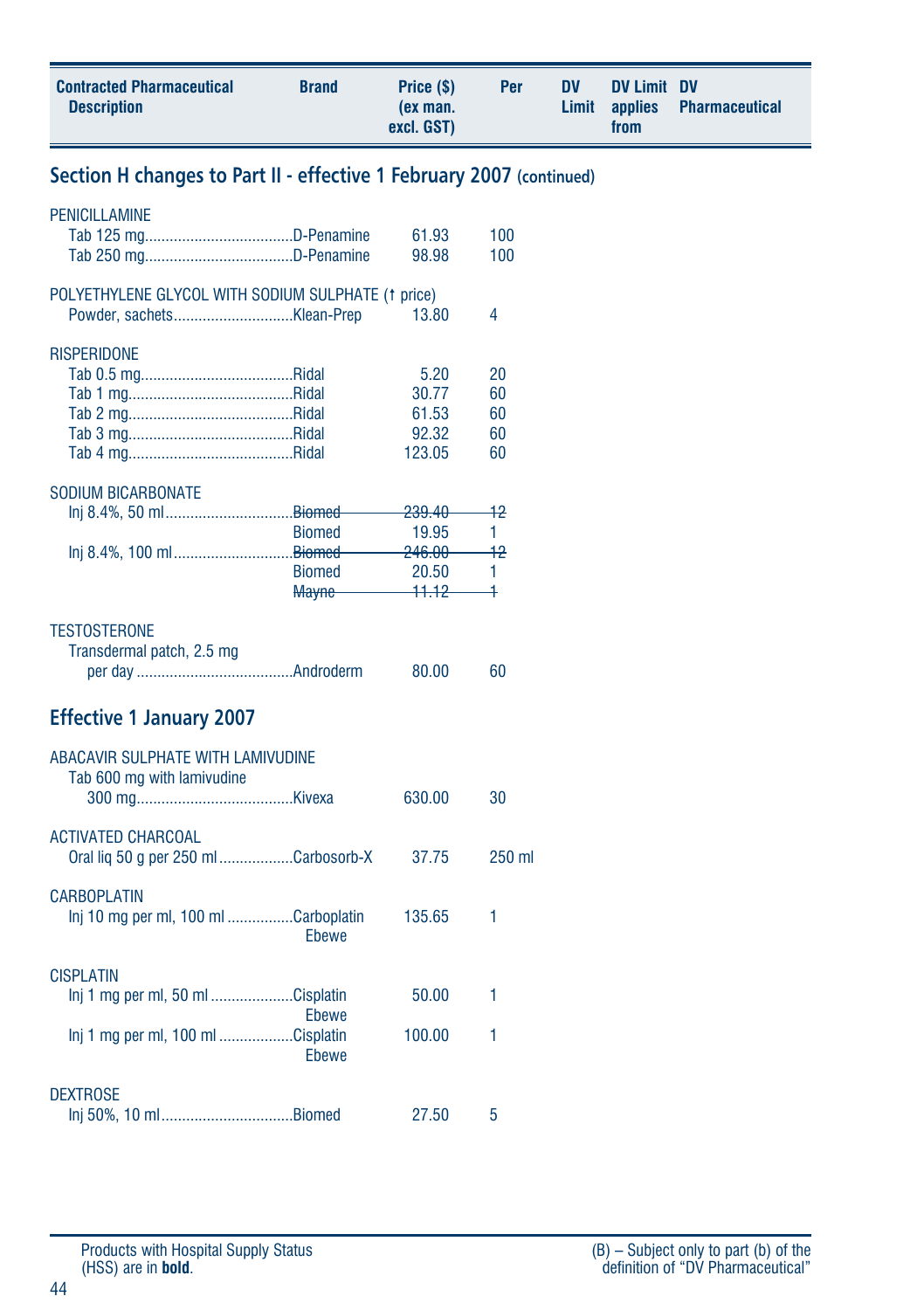| <b>Contracted Pharmaceutical</b><br><b>Description</b> | <b>Brand</b> | Price (\$)<br>(ex man.<br>excl. GST) | Per | <b>DV</b> | DV Limit DV<br>from | Limit applies Pharmaceutical |
|--------------------------------------------------------|--------------|--------------------------------------|-----|-----------|---------------------|------------------------------|
|                                                        |              |                                      |     |           |                     |                              |

# **Section H changes to Part II - effective 1 January 2007 (continued)**

#### FENTANYL

| $25 \mu$ g per hourDurogesic | <del>55.23</del>  |  |
|------------------------------|-------------------|--|
|                              |                   |  |
| $50 \mu$ q per hourDurogesic | <del>100.52</del> |  |
|                              |                   |  |
| $75 \mu$ q per hourDuroqesic | <del>139.18</del> |  |
|                              |                   |  |
| <del>.Duroaesic</del>        | 171.00            |  |
|                              |                   |  |

Note – Durogesic transdermal patch to be delisted from 1 January 2007. Please note that Durogesic patches, matrix are available, although not listed in Section H of the Pharmaceutical Schedule.

| FERROUS FUMARATE WITH FOLIC ACID<br>Tab 310 mg with folic acid |        |    |    |        |     |
|----------------------------------------------------------------|--------|----|----|--------|-----|
|                                                                | 3.95   | 60 |    |        |     |
| <b>FLUOROURACIL SODIUM</b>                                     |        |    |    |        |     |
| Inj 50 mg per ml, 10 ml Fluorouracil<br>Ebewe                  | 5.50   | 1  |    |        |     |
| Inj 50 mg per ml, 20 ml Fluorouracil<br>Ebewe                  | 10.15  | 1  |    |        |     |
| Inj 50 mg per ml, 50 ml Fluorouracil<br>Ebewe                  | 26.00  | 1  |    |        |     |
| Inj 50 mg per ml, 100 ml Fluorouracil<br>Ebewe                 | 50.00  | 1  |    |        |     |
| <b>GADOBENDATE DIMEGLUMINE</b>                                 |        |    |    |        |     |
|                                                                | 324.74 | 10 |    |        |     |
| Inj 0.5 g per litre, 20 ml Multihance                          | 636.28 | 10 |    |        |     |
| <b>IODIXANOL</b>                                               |        |    |    |        |     |
| Inj 270 mg per ml (iodine                                      |        |    |    |        |     |
| equivalent), 50 ml  Visipaque                                  | 235.60 | 10 | 5% | Mar-07 | (B) |
| Inj 270 mg per ml (iodine                                      |        |    |    |        |     |
| equivalent), 100 ml  Visipaque                                 | 471.30 | 10 | 5% | Mar-07 | (B) |
| Inj 320 mg per ml (iodine                                      |        |    |    |        |     |
| equivalent), 50 ml  Visipaque                                  | 235.60 | 10 | 5% | Mar-07 | (B) |
| Inj 320 mg per ml (iodine                                      |        |    |    |        |     |
| equivalent), 100 ml  Visipaque                                 | 471.30 | 10 | 5% | Mar-07 | (B) |
| Inj 320 mg per ml (iodine                                      |        |    |    |        |     |
| equivalent), 200 ml  Visipaque                                 | 565.56 | 6  | 5% | Mar-07 | (B) |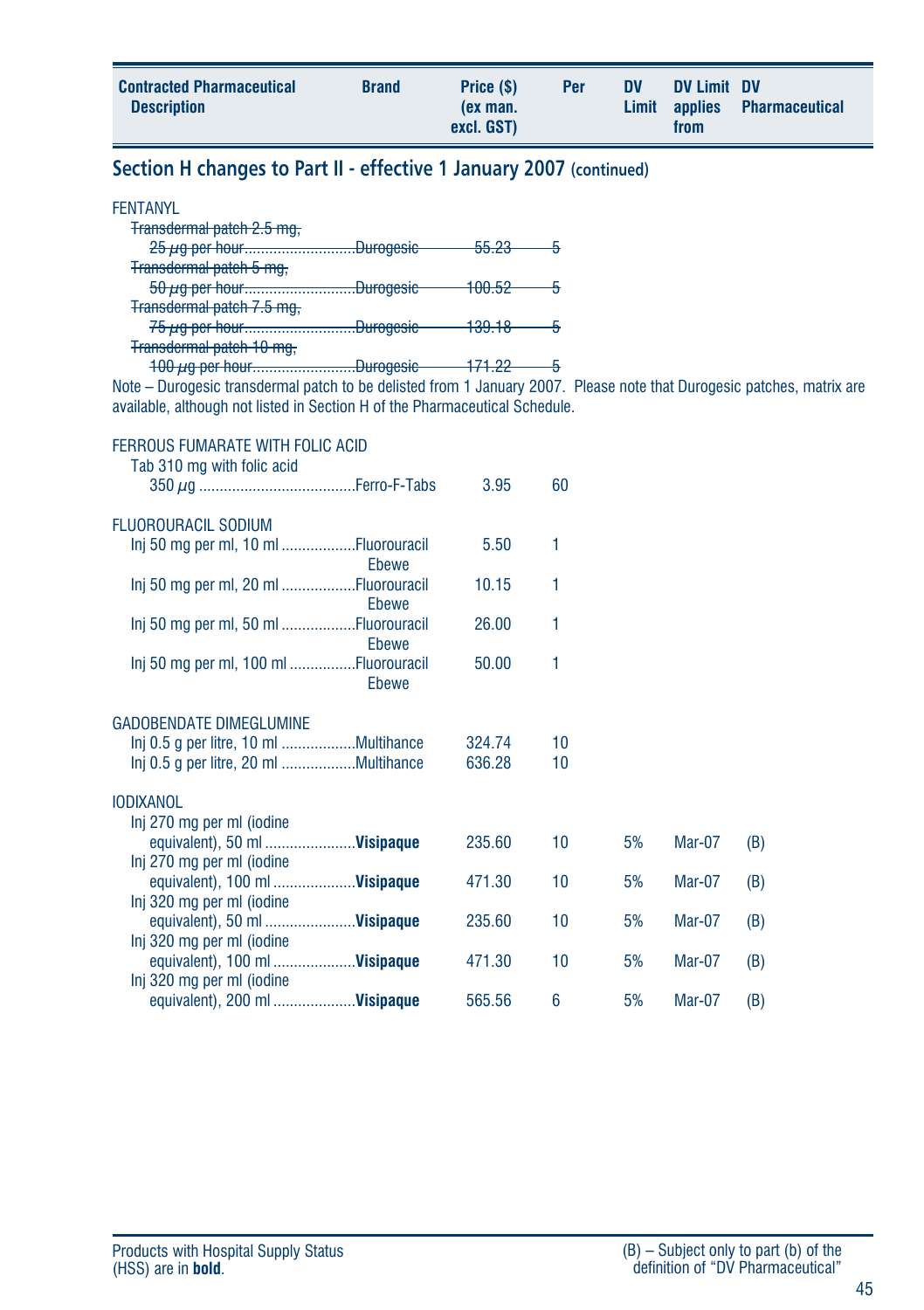| <b>Contracted Pharmaceutical</b><br><b>Description</b>                      | <b>Brand</b> | Price (\$)<br>(ex man.<br>excl. GST) | Per | <b>DV</b><br>Limit | <b>DV Limit DV</b><br>applies<br>from | <b>Pharmaceutical</b>                                                                                         |
|-----------------------------------------------------------------------------|--------------|--------------------------------------|-----|--------------------|---------------------------------------|---------------------------------------------------------------------------------------------------------------|
| Section H changes to Part II - effective 1 January 2007 (continued)         |              |                                      |     |                    |                                       |                                                                                                               |
| <b>IOHEXOL</b><br>Inj 240 mg per ml (iodine<br>equivalent), 50 ml Omnipaque |              | 88.00                                | 10  | 5%                 | Mar-07                                | <b>lomeron</b><br>Isovue 50 ml<br>& 100 ml<br>Optiray<br><b>Ultravist</b>                                     |
| Inj 300 mg per ml (iodine<br>equivalent), 20 ml <b>Omnipaque</b>            |              | 35.40                                | 6   | 5%                 | Mar-07                                | <b>Iomeron</b><br><b>Isovue</b><br>Optiray 20 ml<br>& 30 ml<br><b>Ultravist</b>                               |
| Inj 300 mg per ml (iodine<br>equivalent), 50 ml <b>Omnipaque</b>            |              | 88.00                                | 10  | 5%                 | Mar-07                                | <b>Iomeron</b><br><b>Isovue</b><br><b>Optiray</b><br>Ultraject 50 ml<br>& 75 ml<br><b>Ultravist</b>           |
| Inj 300 mg per ml (iodine<br>equivalent), 100 ml <b>Omnipaque</b>           |              | 176.00                               | 10  | 5%                 | Mar-07                                | <b>Iomeron</b><br><b>Isovue</b><br>Optiray 100 ml,<br>150 ml & 200 ml<br>Ultraject 125 ml<br><b>Ultravist</b> |
| Inj 300 mg per ml (iodine<br>equivalent), 500 ml <b>Omnipaque</b>           |              | 527.88                               | 6   | 5%                 | Mar-07                                | (B)                                                                                                           |
| Inj 350 mg per ml (iodine<br>equivalent), 20 ml Omnipaque                   |              | 35.40                                | 6   | 5%                 | <b>Mar-07</b>                         | <b>Iomeron</b><br><b>Isovue</b><br>Optiray 20 ml<br>& 30 ml<br>Ultraject 30 ml<br>Ultravist 30 ml             |
| Inj 350 mg per ml (iodine<br>equivalent), 50 ml Omnipaque                   |              | 88.00                                | 10  | 5%                 | Mar-07                                | <b>Iomeron</b><br><b>Isovue</b><br><b>Optiray</b><br><b>Ultraject</b><br><b>Ultravist</b>                     |
| Inj 350 mg per ml (iodine<br>equivalent), 75 ml <b>Omnipaque</b>            |              | 132.00                               | 10  | 5%                 | Mar-07                                | <b>lomeron</b><br>Optiray<br><b>Ultraject</b>                                                                 |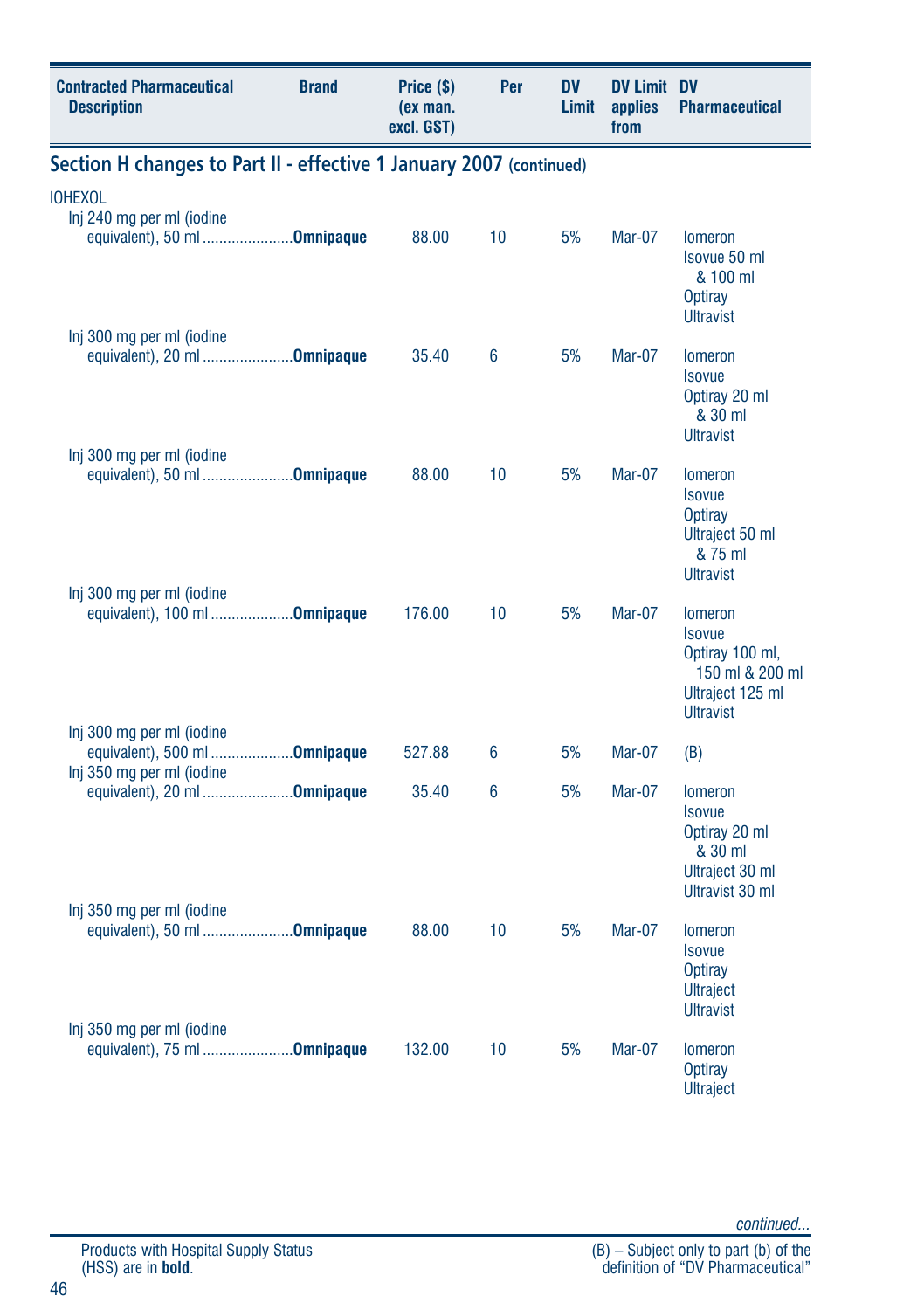| <b>Contracted Pharmaceutical</b><br><b>Description</b>                                                         | <b>Brand</b> | Price (\$)<br>(ex man.<br>excl. GST) | Per             | DV<br>Limit | <b>DV Limit DV</b><br>applies<br>from | <b>Pharmaceutical</b>                                                                          |
|----------------------------------------------------------------------------------------------------------------|--------------|--------------------------------------|-----------------|-------------|---------------------------------------|------------------------------------------------------------------------------------------------|
| Section H changes to Part II - effective 1 January 2007 (continued)<br>continued                               |              |                                      |                 |             |                                       |                                                                                                |
| Inj 350 mg per ml (iodine<br>equivalent), 100 ml Omnipaque<br>Inj 350 mg per ml (iodine                        |              | 176.00                               | 10              | 5%          | Mar-07                                | <b>lomeron</b><br><b>Isovue</b><br>Optiray<br>Ultraject 100 ml<br>& 125 ml<br><b>Ultravist</b> |
| equivalent), 200 ml Omnipaque                                                                                  |              | 211.20                               | 6               | 5%          | Mar-07                                | <b>lomeron</b><br><b>Isovue</b><br><b>Optiray</b><br><b>Ultravist</b>                          |
| Inj 350 mg per ml (iodine<br>equivalent), 500 ml <b>Omnipaque</b>                                              |              | 879.80                               | 10              | 5%          | Mar-07                                | (B)                                                                                            |
| <b>MANGAFODIPIR</b><br>Inf 0.01 mmol per ml, 50 ml Teslascan                                                   |              | 250.00                               | 1               |             |                                       |                                                                                                |
| MEGLUMINE DIATRIZOATE WITH SODIUM AMIDOTRIZOATE<br>Oral soln 660 mg per ml with<br>sodium amidotrizoate 100 mg |              |                                      |                 |             |                                       |                                                                                                |
| per ml, 100 ml Gastrografin                                                                                    |              | 190.00                               | 10              | 5%          | Mar-07                                | Gastroview 120 ml                                                                              |
| <b>MEGLUMINE GADOPENTETATE</b><br>Inj 469 mg per ml (equivalent to<br>0.5 mmol per ml), 10 ml pre filled       |              | 84.64                                | 5               | 5%          | <b>Mar-07</b>                         | <b>Dotarem</b>                                                                                 |
| Inj 469 mg per ml (equivalent to                                                                               |              |                                      |                 |             |                                       | Omniscan 5 ml<br>& 10 ml                                                                       |
| 0.5 mmol per ml), 20 ml  Magnevist                                                                             |              | 33.85                                | 1               | 5%          | <b>Mar-07</b>                         | Dotarem 15 ml<br>& 20 ml<br>Omniscan 15 ml<br>& 20 ml                                          |
| POLYVINYL ALCOHOL<br>Eye drops 1.4% Vistil                                                                     |              | 2.95                                 | 15 <sub>m</sub> |             |                                       |                                                                                                |
| Eye drops 3% Vistil Forte                                                                                      |              | 3.80                                 | 15 <sub>m</sub> |             |                                       |                                                                                                |
| <b>PROPOFOL</b><br>Note - Diprivan inj 2%, 50 ml delisted 1 January 2007.                                      |              | <del>25.50 -</del>                   | $\rightarrow$   |             |                                       |                                                                                                |
| SALMETEROL<br>Aerosol inhaler CFC-free 25 $\mu$ q                                                              |              | 26.46                                | 120 dose        |             |                                       |                                                                                                |
| <b>SODIUM BICARBONATE</b><br>Inj 8.4%, 50 mlBiomed                                                             |              | 239.40                               | 12              |             |                                       |                                                                                                |
| Inj 8.4%, 100 mlBiomed                                                                                         |              | 246.00                               | 12              |             |                                       |                                                                                                |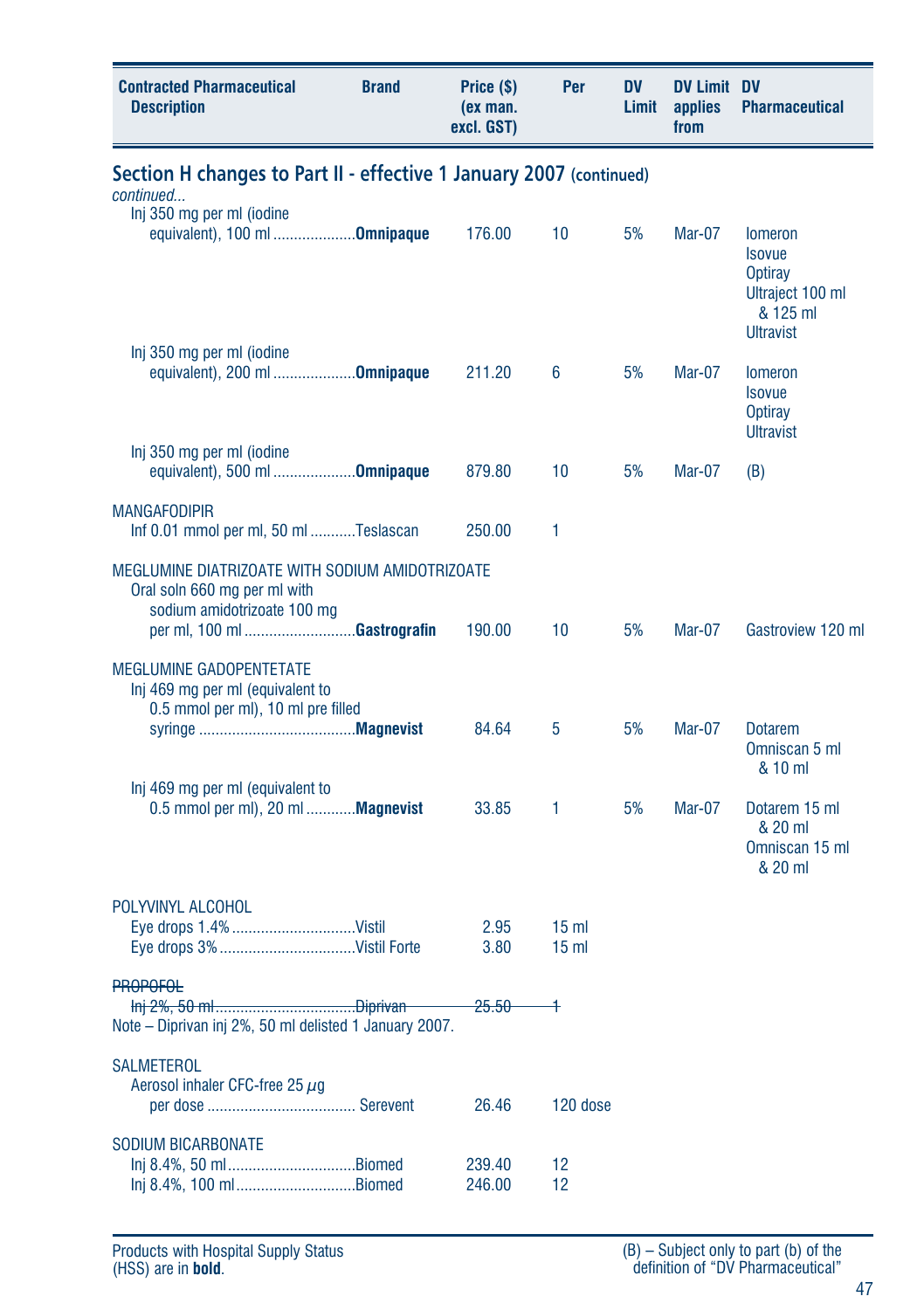| <b>Contracted Pharmaceutical</b><br><b>Description</b>                                                                         | <b>Brand</b> | Price (\$)<br>(ex man.<br>excl. GST) | Per        | <b>DV</b><br>Limit | <b>DV Limit DV</b><br>applies<br>from | <b>Pharmaceutical</b>                                                          |  |
|--------------------------------------------------------------------------------------------------------------------------------|--------------|--------------------------------------|------------|--------------------|---------------------------------------|--------------------------------------------------------------------------------|--|
| Section H changes to Part II - effective 1 January 2007 (continued)                                                            |              |                                      |            |                    |                                       |                                                                                |  |
| SODIUM DIOTRIZOATE<br>Powder for oral soln 3.705 g.<br>10 ml sachetloscan                                                      |              | 149.50                               | 50         |                    |                                       |                                                                                |  |
| <b>WATER</b>                                                                                                                   |              | 5.04                                 | 20         | 1%                 | Mar-07                                | Pharmacia                                                                      |  |
| <b>Effective 1 December 2006</b>                                                                                               |              |                                      |            |                    |                                       |                                                                                |  |
| ACICLOVIR (HSS implementation delayed)<br>Tab dispersible 200 mg Lovir                                                         |              | 1.98                                 | 25         |                    | 1%Mar-07 Dec-06 Acicvir               | Alpha-Aciclovir<br><b>Global Aciclovir</b>                                     |  |
| Tab dispersible 400 mg <b>Lovir</b>                                                                                            |              | 6.64                                 | 56         |                    | 1%Mar-07 Dec-06 Acicvir               | <b>Zovirax</b><br>Alpha-Aciclovir<br><b>Global Aciclovir</b><br><b>Zovirax</b> |  |
| Tab dispersible 800 mg <b>Lovir</b>                                                                                            |              | 7.38                                 | 35         |                    | 1%Mar-07 Dec-06 Acicvir               | Alpha-Aciclovir<br><b>Global Aciclovir</b><br><b>Zovirax</b>                   |  |
| Note – Acicvir 200 mg, 400 mg and 800 mg to be delisted 1 <b>March 2007</b> <del>December 2006</del>                           |              |                                      |            |                    |                                       |                                                                                |  |
| <b>BETAHISTINE DIHYDROCHLORIDE</b><br>Note - Vergo 16 tab 16 mg, 100 tablet pack will be delisted 1 June 2007.                 |              | 7.56                                 | 84         |                    |                                       |                                                                                |  |
| <b>CALCITRIOL</b>                                                                                                              |              | 13.45<br>24.95                       | 100<br>100 | 1%<br>1%           | Feb-07<br>Feb-07                      | <b>Rocaltrol</b><br><b>Rocaltrol</b>                                           |  |
| <b>CYCLIZINE HYDROCHLORIDE</b>                                                                                                 |              | 1.99                                 | 10         | 1%                 | Feb-07                                | <b>Marzine</b>                                                                 |  |
| <b>FLUCONAZOLE</b><br>Inj 2 mg per ml, 50 ml <b>m-Fluconazole</b>                                                              |              | 7.10                                 | 1.         | 1%                 | Feb-07                                | Diflucan IV                                                                    |  |
| <b>GABAPENTIN</b>                                                                                                              |              | 150.00                               | 100        |                    |                                       |                                                                                |  |
| METOCLOPRAMIDE HYDROCHLORIDE<br>Inj 10 ml per 2 ml polyampAstraZeneca                                                          |              | <del>26.50</del>                     | -50        |                    |                                       |                                                                                |  |
| TRIAMCINOLONE ACETONIDE WITH GRAMICIDIN, NEOMYCIN AND NYSTATIN<br>Ear drops 1 mg with nystatin<br>100,000 u, neomycin sulphate |              |                                      |            |                    |                                       |                                                                                |  |
| 2.5 mg and gramicidin 250 $\mu$ g                                                                                              |              | 3.35                                 | $7.5$ ml   | 1%                 | Feb-07                                | (B)                                                                            |  |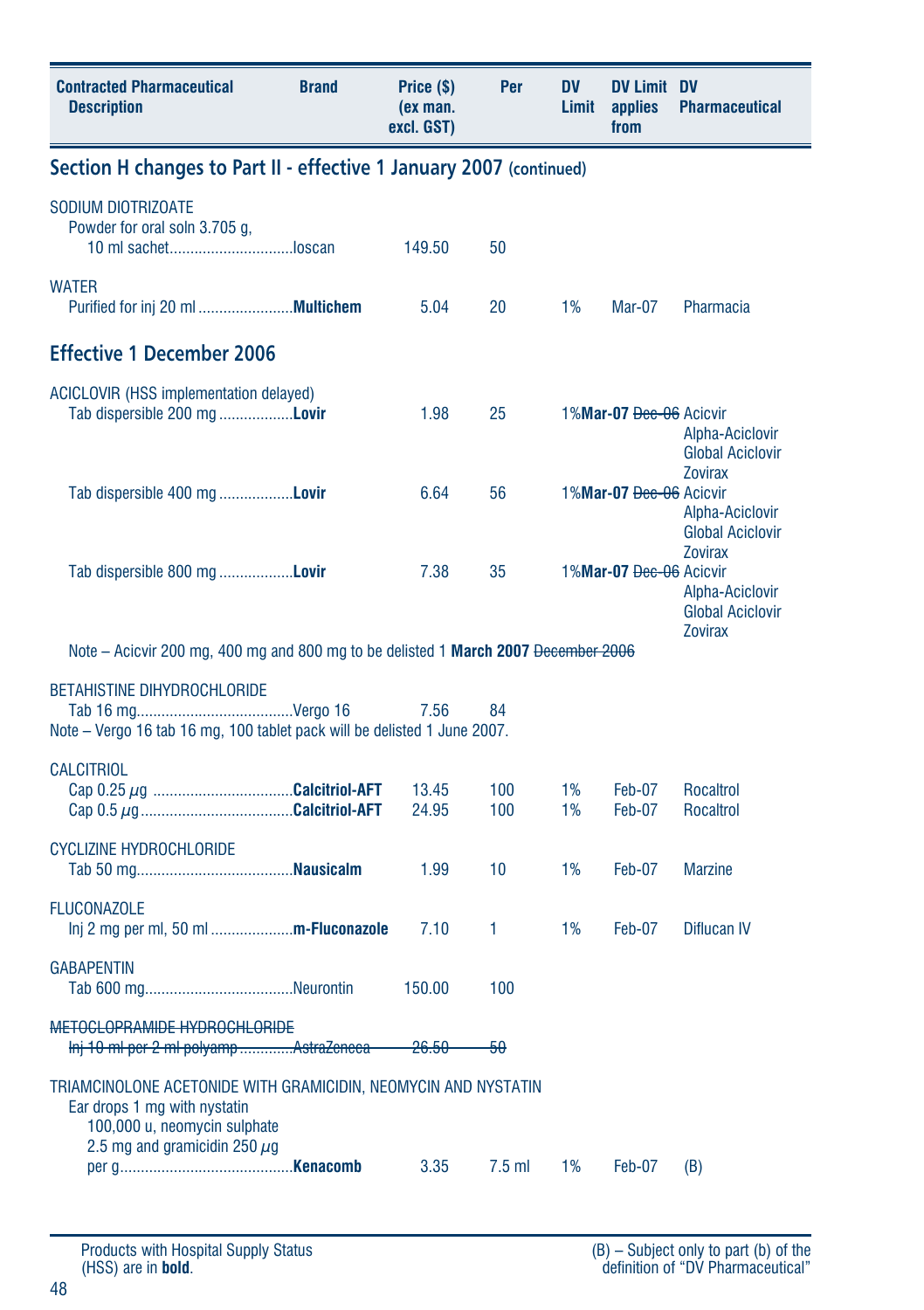| <b>Contracted Pharmaceutical</b><br><b>Description</b>                                                                 | <b>Brand</b> | Price (\$)<br>(ex man.<br>excl. GST) | Per             | <b>DV</b><br>Limit | <b>DV Limit DV</b><br>applies<br>from | <b>Pharmaceutical</b>                                          |  |  |
|------------------------------------------------------------------------------------------------------------------------|--------------|--------------------------------------|-----------------|--------------------|---------------------------------------|----------------------------------------------------------------|--|--|
| Section H changes to Part II - effective 1 December 2006 (continued)                                                   |              |                                      |                 |                    |                                       |                                                                |  |  |
| WATER $(1)$ price & addition of HSS)                                                                                   |              | 9.31                                 | 50              | 1%                 | Feb-07                                | AstraZeneca                                                    |  |  |
|                                                                                                                        |              | 10.38                                | 50              | 1%                 | Feb-07                                | Pharmacia<br>AstraZeneca<br>Pharmacia                          |  |  |
| Note: AstraZeneca water purified for injection 5 ml and 10 ml to be delisted 1 February 2007                           |              |                                      |                 |                    |                                       |                                                                |  |  |
| <b>Effective 1 November 2006</b>                                                                                       |              |                                      |                 |                    |                                       |                                                                |  |  |
| <b>ATAZANAVIR SULPHATE</b>                                                                                             |              | 568.34<br>757.79                     | 60<br>60        |                    |                                       |                                                                |  |  |
| BERACTANT (4 price & change in description)<br>Inj 25 mg per ml, 200 mg per<br>8 ml intratracheal suspension  Survanta |              | 550.00                               | 1               |                    |                                       |                                                                |  |  |
| <b>CARBOPLATIN</b><br>Inj 10 mg per ml, 5 ml Carboplatin                                                               | <b>Ebewe</b> | 12.00                                | 1               | 1%                 | $Jan-07$                              | (B)                                                            |  |  |
| Inj 10 mg per ml, 15 ml Carboplatin                                                                                    | <b>Ebewe</b> | 18.70                                | 1               | 1%                 | $Jan-07$                              | <b>Mayne</b>                                                   |  |  |
| Inj 10 mg per ml, 45 ml Carboplatin                                                                                    | <b>Ebewe</b> | 55.50                                | 1               | 1%                 | $Jan-07$                              | <b>Mayne</b>                                                   |  |  |
| Note – Mayne inj 10 mg per ml, 15 ml and 45 ml to be delisted 1 January 2007.                                          |              |                                      |                 |                    |                                       |                                                                |  |  |
| <b>CHLORAMPHENICOL (amended DV Pharmaceutical)</b><br>Eye drops 0.5% Chlorsig                                          |              | 1.40                                 | 10 <sub>m</sub> | 1%                 | Dec-06                                | (B)<br><b>Ispoto Fenicol</b>                                   |  |  |
| CHLORHEXIDINE (amended brand name for DV Pharmaceutical)<br>Crm 1% obstetric <b>Orion</b>                              |              | 1.70                                 | 50 <sub>g</sub> | 1%                 | Sept-06                               | <b>PSM HMG</b>                                                 |  |  |
| CODEINE PHOSPHATE (amended brand name)                                                                                 |              | 7.00                                 | 100             | 1%                 | Oct-04                                | <b>Douglas</b>                                                 |  |  |
|                                                                                                                        |              | 10.00                                | 100             | 1%                 | Oct-04                                | <b>Alpha Codeine</b><br><b>Douglas</b>                         |  |  |
|                                                                                                                        |              | 20.00                                | 100             | 1%                 | $Oct-04$                              | <b>Alpha Codeine</b><br><b>Douglas</b><br><b>Alpha Codeine</b> |  |  |
| DICLOFENAC SODIUM (1 price)<br>Tab long-acting 75 mgDiclax                                                             |              | 3.10                                 | 30              |                    |                                       |                                                                |  |  |
| <b>ERTAPENEM SODIUM</b>                                                                                                |              | 70.00                                | 1               |                    |                                       |                                                                |  |  |
| <b>ERYTHROMYCIN ETHYL SUCCINATE</b>                                                                                    |              | 18.95                                | 100             |                    |                                       |                                                                |  |  |
| <b>GEMCITABINE HYDROCHLORIDE (1 price)</b>                                                                             |              | 349.20                               | 1               |                    |                                       |                                                                |  |  |
| <b>Products with Hospital Supply Status</b>                                                                            |              |                                      |                 |                    |                                       | (B) - Subject only to part (b) of the                          |  |  |

definition of "DV Pharmaceutical"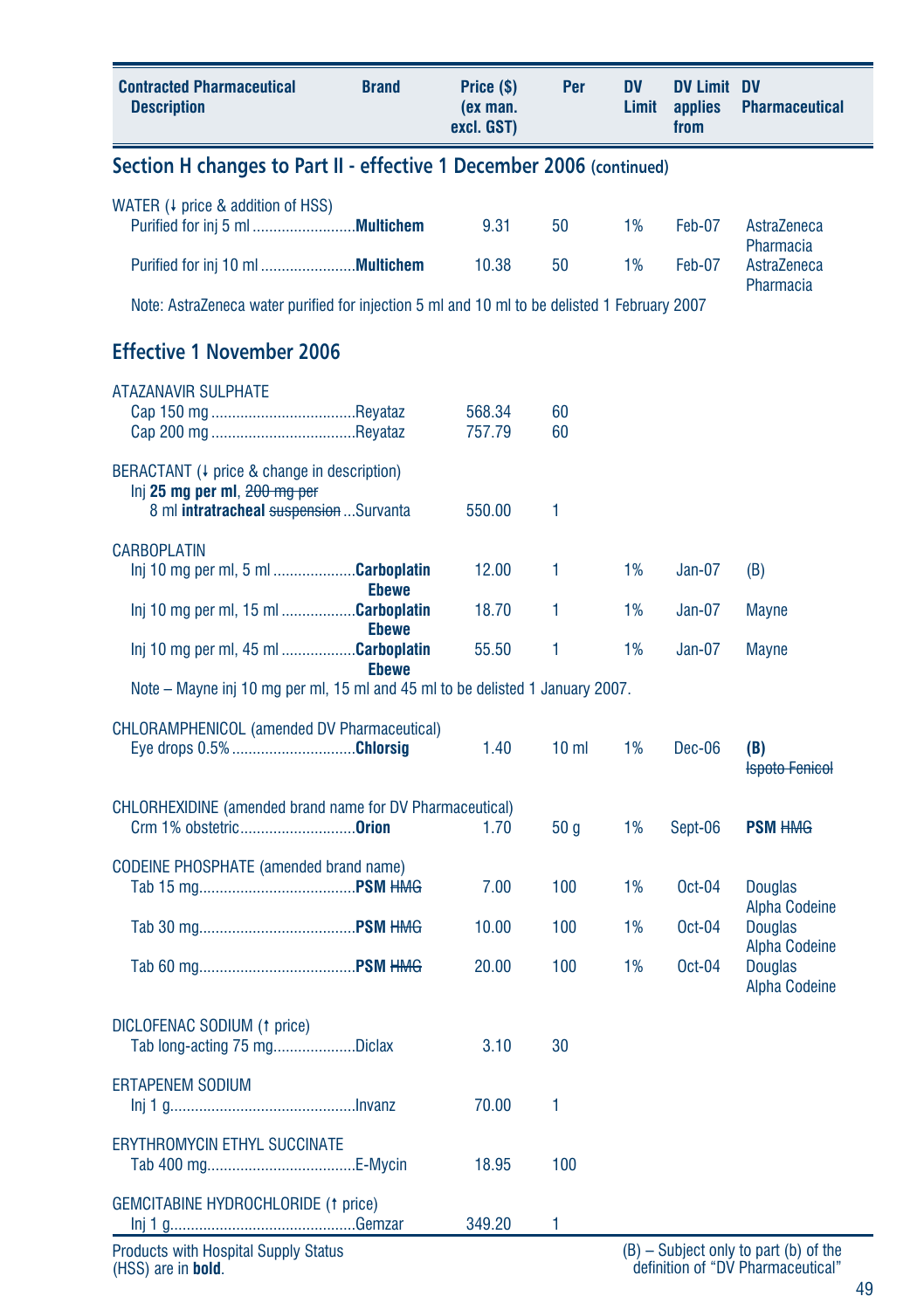| <b>Contracted Pharmaceutical</b><br><b>Description</b>                                                                                      | <b>Brand</b>                                                         | Price (\$)<br>(ex man.<br>excl. GST) | Per            | DV<br>Limit    | <b>DV Limit DV</b><br>applies<br>from | <b>Pharmaceutical</b>                                                                                                   |  |  |  |  |
|---------------------------------------------------------------------------------------------------------------------------------------------|----------------------------------------------------------------------|--------------------------------------|----------------|----------------|---------------------------------------|-------------------------------------------------------------------------------------------------------------------------|--|--|--|--|
|                                                                                                                                             | Section H changes to Part II - effective 1 November 2006 (continued) |                                      |                |                |                                       |                                                                                                                         |  |  |  |  |
| ISOFLURANE (change of brand name & addition of HSS)                                                                                         |                                                                      | 99.00                                | 250 ml         | 1%             | $Jan-07$                              | Aerrane<br><b>Rhodia</b>                                                                                                |  |  |  |  |
| METFORMIN HYDROCHLORIDE (1 price)                                                                                                           |                                                                      | 12.50<br>9.00                        | 500<br>250     |                |                                       |                                                                                                                         |  |  |  |  |
| METHYLPHENIDATE HYDROCHLORIDE<br>Tab long-acting 20 mgRubifen SR                                                                            |                                                                      | 3.20<br>7.85<br>10.95                | 30<br>30<br>30 | 1%<br>1%<br>1% | $Jan-07$<br>$Jan-07$<br>$Jan-07$      | (B)<br>(B)<br><b>Ritalin SR</b>                                                                                         |  |  |  |  |
| METRONIDAZOLE (amended brand name)<br>Inj 500 mg, 100 ml AFT Metris                                                                         |                                                                      | 14.95                                | 5              | 1%             | $Dec-06$                              | <b>Baxter</b><br>Pfizer                                                                                                 |  |  |  |  |
| SEVOFLURANE (4 price, change of brand name & addition of HSS)                                                                               | <b>Sevorane</b>                                                      | 325.88                               | 250 ml         | 1%             | $Jan-07$                              | <b>Baxter</b>                                                                                                           |  |  |  |  |
| <b>VINORELBINE</b><br>lnj 10 mg per ml, 1 ml <b>Vinorelbine</b>                                                                             | <b>Ebewe</b>                                                         | 42.00                                | 1              | 1%             | $Jan-07$                              | <b>Mayne</b><br><b>Navelbine</b>                                                                                        |  |  |  |  |
| Inj 10 mg per ml, 5 ml  Vinorelbine                                                                                                         | <b>Ebewe</b>                                                         | 210.00                               | 1              | 1%             | $Jan-07$                              | <b>Mayne</b><br><b>Navelbine</b>                                                                                        |  |  |  |  |
| Note – Navelbine inj 10 mg per ml, 1 ml and 5 ml to be delisted 1 January 2007.                                                             |                                                                      |                                      |                |                |                                       |                                                                                                                         |  |  |  |  |
| ZINC AND CASTOR OIL (amended brand name for DV Pharmaceutical)<br>Note - Pack sizes larger than 30 g are not considered DV Pharmaceuticals. |                                                                      | 1.20                                 | 20q            | 1%             | Sept-06                               | <b>Douglas</b><br><b>PSM HMG</b><br>M&C Care and<br><b>Health</b><br><b>Midwest</b><br><b>Multichem</b><br><b>Sigma</b> |  |  |  |  |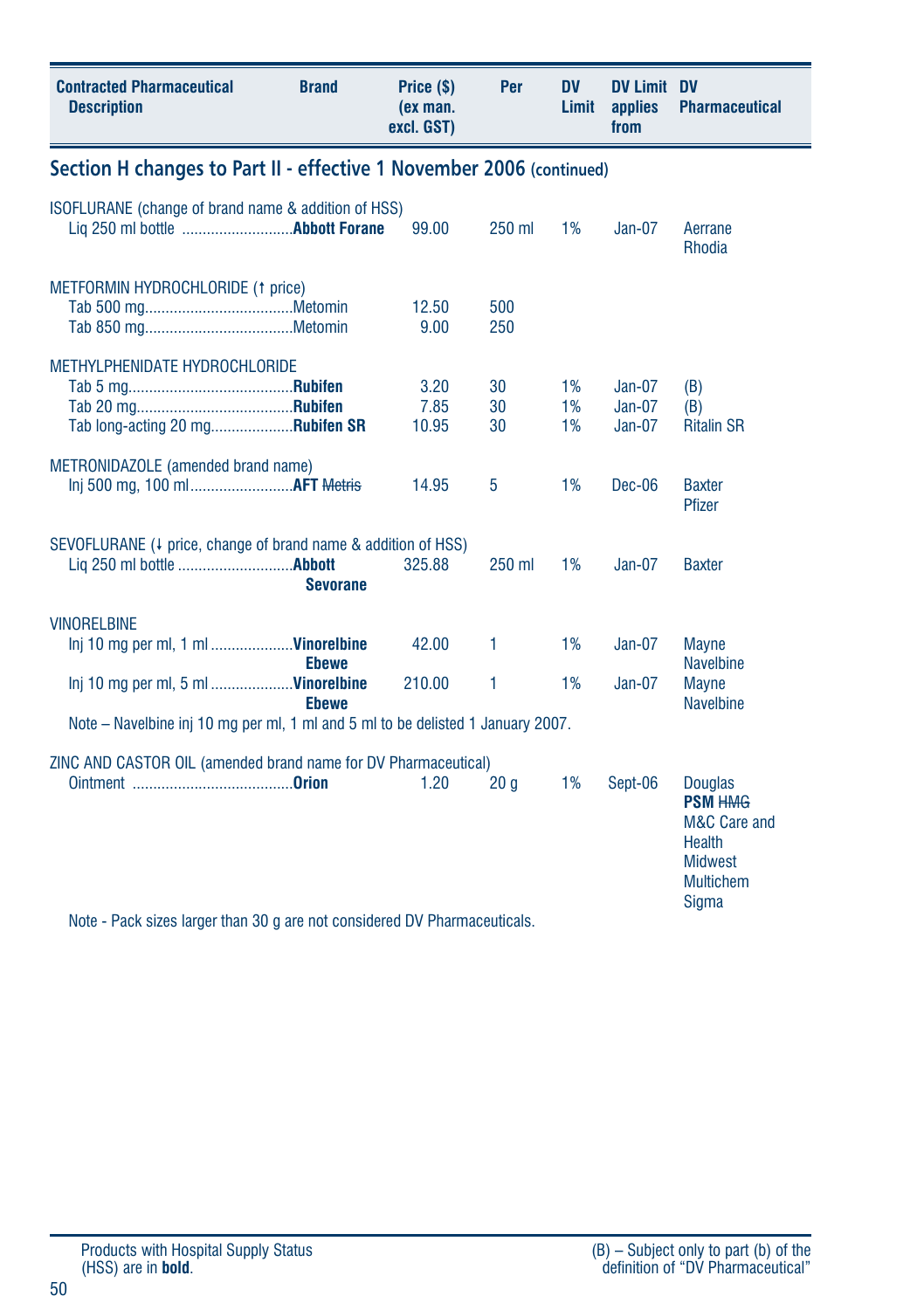| <b>Contracted Pharmaceutical</b><br><b>Description</b>                                                                | <b>Brand</b> | Price (\$)<br>(ex man.<br>excl. GST) | Per          | <b>DV</b><br>Limit | <b>DV Limit DV</b><br>applies<br>from | <b>Pharmaceutical</b>                                                          |
|-----------------------------------------------------------------------------------------------------------------------|--------------|--------------------------------------|--------------|--------------------|---------------------------------------|--------------------------------------------------------------------------------|
| Section H changes to Part II - effective 1 October 2006                                                               |              |                                      |              |                    |                                       |                                                                                |
| <b>ACICLOVIR</b><br>Tab dispersible 200 mg Lovir                                                                      |              | 1.98                                 | 25           | 1%                 | Dec-06                                | Acicvir<br>Alpha-Aciclovir<br><b>Global Aciclovir</b><br><b>Zovirax</b>        |
| Tab dispersible 400 mg Lovir                                                                                          |              | 6.64                                 | 56           | 1%                 | <b>Dec-06</b>                         | <b>Acicvir</b><br>Alpha-Aciclovir<br><b>Global Aciclovir</b><br><b>Zovirax</b> |
| Tab dispersible 800 mg Lovir                                                                                          |              | 7.38                                 | 35           | 1%                 | Dec-06                                | <b>Acicvir</b><br>Alpha-Aciclovir<br><b>Global Aciclovir</b><br><b>Zovirax</b> |
| Note – Acicvir 200 mg, 400 mg and 800 mg to be delisted 1 December 2006                                               |              |                                      |              |                    |                                       |                                                                                |
| ALENDRONATE SODIUM (4 price)                                                                                          |              | 35.91                                | 4            |                    |                                       |                                                                                |
| <b>ALPROSTADIL</b><br>lnj 0.5 mg per ml, 1 ml <b>Prostin VR</b>                                                       |              | 1,417.50                             | 5            | 1%                 | Dec-06                                | (B)                                                                            |
| ATROPINE SULPHATE (1 price and addition of HSS)<br>ln[i 0.6 mg, per 1 ml polyamp]<br>$ln[i]$ 4.2 mg, per 1 ml polyamp |              | 26.00<br>32.00                       | 50<br>50     | 1%<br>1%           | $Dec-06$<br>Dec-06                    | <b>Pfizer</b><br>(B)                                                           |
| ATROPINE SULPHATE (change in description)<br>$lnj$ $0.4$ mg per 1 ml polyamp-<br>Note - to be delisted 1 April 2007   |              | 29.95                                | 50           |                    |                                       |                                                                                |
| BECLOMETHASONE DIPROPIONATE (1 price and addition of HSS)                                                             |              |                                      |              |                    |                                       |                                                                                |
| Metered aqueous nasal spray,                                                                                          |              | 2.35                                 | 200 doses 1% |                    | Dec-06                                | <b>Aldecin</b><br><b>Atomase</b><br><b>Beconase</b>                            |
| Metered aqueous nasal spray,<br>100 $\mu$ q per dose <b>Alanase</b>                                                   |              | 2.46                                 | 200 doses 1% |                    | $Dec-06$                              | Atomase<br><b>Beconase</b>                                                     |
| <b>BETAMETHASONE VALERATE</b>                                                                                         |              | 5.25                                 | $100$ ml     | 1%                 | Dec-06                                | (B)                                                                            |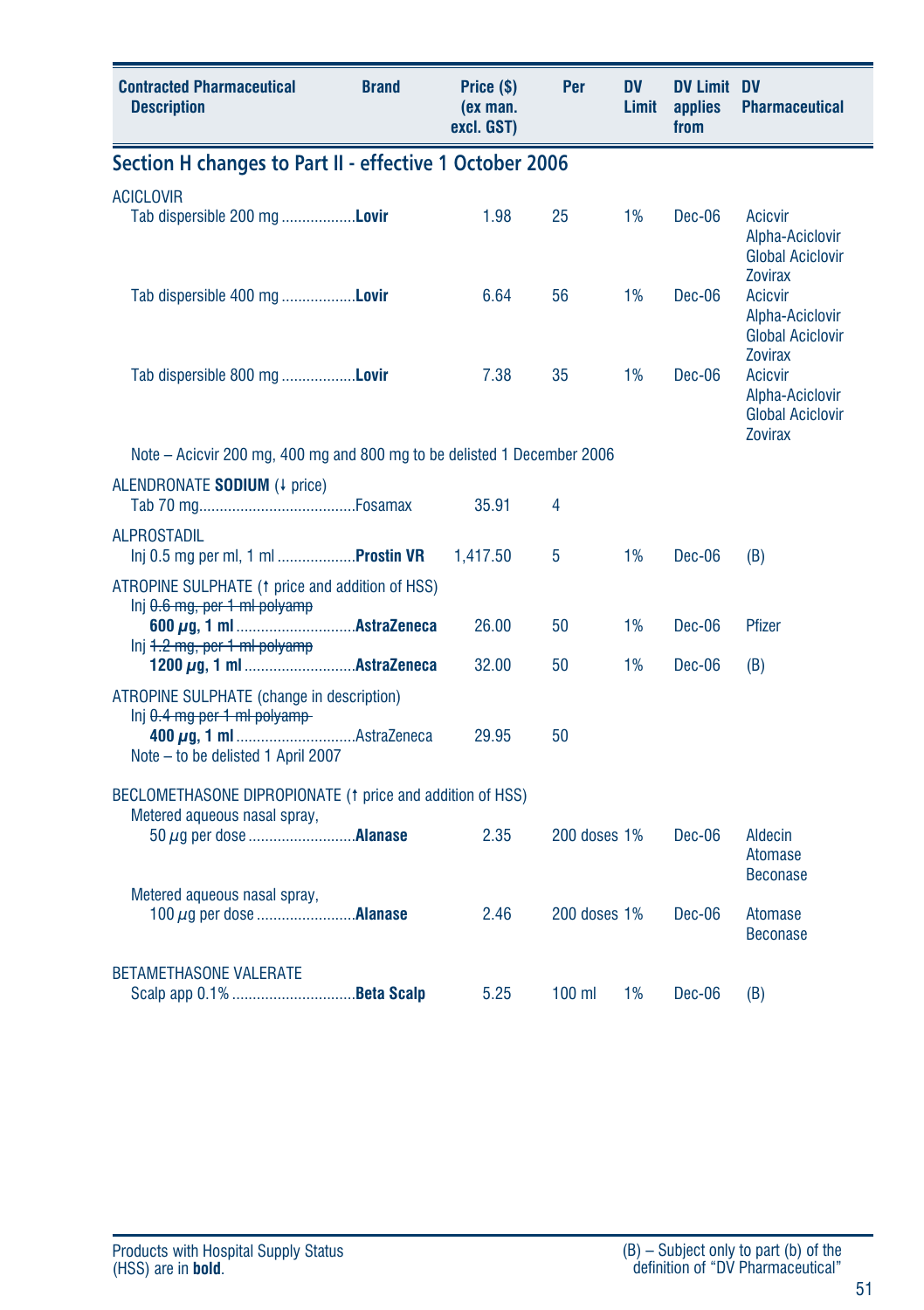| <b>Contracted Pharmaceutical</b><br><b>Description</b>                                | <b>Brand</b> | Price (\$)<br>(ex man.<br>excl. GST) | Per               | <b>DV</b><br>Limit | <b>DV Limit DV</b><br>applies<br>from | <b>Pharmaceutical</b>                          |
|---------------------------------------------------------------------------------------|--------------|--------------------------------------|-------------------|--------------------|---------------------------------------|------------------------------------------------|
| Section H changes to Part II - effective 1 October 2006 (continued)                   |              |                                      |                   |                    |                                       |                                                |
| BUPIVACAINE HYDROCHLORIDE (1 price)                                                   |              |                                      |                   |                    |                                       |                                                |
| Inf $0.125\%$ , per 100 ml polybag TP                                                 |              | 111.62                               | 5                 |                    |                                       |                                                |
| Inf $0.125\%$ , per 200 ml polybag TP                                                 |              | 149.22                               | 5                 |                    |                                       |                                                |
| Inf 0.25%, per 100 ml polybag TP                                                      |              | 135.12                               | 5                 |                    |                                       |                                                |
| $Inj$ 0.375%, per 20 ml polyamp TP                                                    |              | 57.35                                | 5                 |                    |                                       |                                                |
| Inj 0.5%, per 4 ml $amp$ TP                                                           |              |                                      | 5                 |                    |                                       |                                                |
| <b>BUPIVACAINE HYDROCHLORIDE</b><br>Inj 0.5%, 8% glucose, 4 ml Marcain Heavy          |              | 25.00                                | 5                 |                    |                                       |                                                |
| BUPIVACAINE HYDROCHLORIDE WITH ADRENALINE (1 price)                                   |              |                                      |                   |                    |                                       |                                                |
| lnj 0.25% with 1:400,000 of<br>adrenaline, 10 ml vialMarcain                          |              | 45.00                                | 5                 |                    |                                       |                                                |
| Inj 0.5% with 1:200,000 with of                                                       |              | 48.00                                | 5                 |                    |                                       |                                                |
| adrenaline, 10 ml vialMarcain<br>Inj 0.5% with 1:200,000 of                           |              |                                      |                   |                    |                                       |                                                |
| adrenaline, 20 ml vialMarcain                                                         |              | 75.00                                | 5                 |                    |                                       |                                                |
| CHLORAMPHENICOL (1 price and addition of HSS)<br>Eye drops 0.5% Chlorsig              |              | 1.40                                 | 10 <sub>m</sub>   | 1%                 | Dec-06                                | <b>Ispoto Fenicol</b>                          |
|                                                                                       |              | 2.48                                 | 4 g               | 1%                 | Dec-06                                | (B)                                            |
| CLOBETASOL PROPIONATE (1 price and addition of HSS)                                   |              | 2.35                                 | 30 <sub>g</sub>   | 1%                 | Dec-06                                | Dermovate                                      |
| <b>CLOPIDOGREL</b>                                                                    |              |                                      |                   |                    |                                       |                                                |
|                                                                                       |              | 168.17                               | 28                |                    |                                       |                                                |
| <b>DEXTROSE</b>                                                                       |              | 135.00                               | 12                | 1%                 | Dec-06                                | (B)                                            |
| <b>DIPIVEFRIN HYDROCHLORIDE</b>                                                       |              |                                      |                   |                    |                                       |                                                |
|                                                                                       |              | <del>5.50</del>                      | $40 \text{ m}$    |                    |                                       |                                                |
| <b>FENTANYL</b>                                                                       |              |                                      |                   |                    |                                       |                                                |
| $\ln$ 50 $\mu$ g per ml, 2 mlAstraZeneca<br>Inj 50 $\mu$ g per ml, 10 mlAstraZeneca   |              | 7.60<br>10.60                        | 10<br>10          |                    |                                       |                                                |
| GELATIN PLASMA REPLACER (new pack size listing)                                       |              |                                      |                   |                    |                                       |                                                |
| Inf 4% per 500 ml bag Gelofusine<br>Note – Gelofusine 1 pack delisted 1 October 2006. |              | 108.00                               | 10                | $1\%$              | Nov-05                                | (B)                                            |
| <b>HYDROCORTISONE</b> (addition of HSS)                                               |              |                                      |                   |                    |                                       |                                                |
| Tab 20 mg († price)Douglas                                                            |              | 7.95<br>19.95                        | 100<br>100        | 1%<br>1%           | Dec-06<br>Dec-06                      | (B)<br>(B)                                     |
| <b>HYDROCORTISONE ACETATE</b>                                                         |              |                                      |                   |                    |                                       |                                                |
| Rectal foam 10%, CFC-Free Colifoam<br><b>Products with Hoenital Sunnly Statue</b>     |              | 21.10                                | 21.1 <sub>q</sub> | 1%                 | Dec-06                                | (B)<br>$(D)$ Cubingt only to nort $(b)$ of the |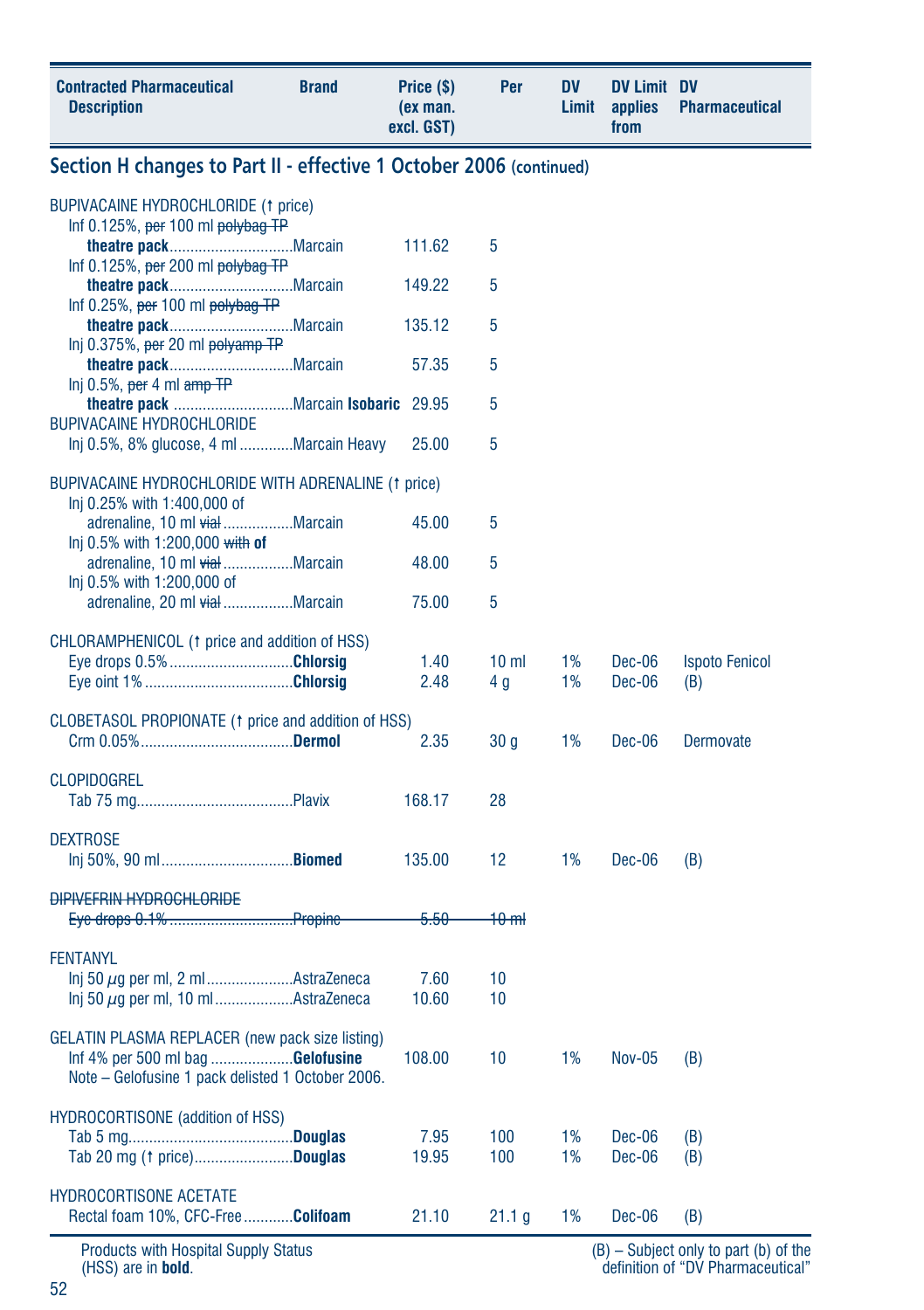| <b>Contracted Pharmaceutical</b><br><b>Description</b>                                                                                                    | <b>Brand</b> | Price (\$)<br>(ex man.<br>excl. GST) | Per             | <b>DV</b><br>Limit | <b>DV Limit DV</b><br>applies<br>from | <b>Pharmaceutical</b>                 |  |
|-----------------------------------------------------------------------------------------------------------------------------------------------------------|--------------|--------------------------------------|-----------------|--------------------|---------------------------------------|---------------------------------------|--|
| Section H changes to Part II - effective 1 October 2006 (continued)                                                                                       |              |                                      |                 |                    |                                       |                                       |  |
| <b>IMIPRAMINE HYDROCHLORIDE</b>                                                                                                                           |              | 5.48<br>8.80                         | 50<br>50        | 1%<br>1%           | $Dec-06$<br>Dec-06                    | (B)<br>(B)                            |  |
| INDAPAMIDE (1 price and addition of HSS)                                                                                                                  |              | 4.00                                 | 100             | 1%                 | Dec-06                                | <b>Naplin</b>                         |  |
| LIGNOCAINE (1 price and addition of HSS)                                                                                                                  |              | 6.10                                 | 20 <sub>g</sub> | 1%                 | Dec-06                                | Xylocaine                             |  |
| LIGNOCAINE HYDROCHLORIDE (1 price)<br>Pump spray 10%, 50 ml CFC-free  Xylocaine                                                                           |              | 65.80                                | 1               |                    |                                       |                                       |  |
| LIGNOCAINE HYDROCHLORIDE WITH ADRENALINE (new pack size listing)                                                                                          |              |                                      |                 |                    |                                       |                                       |  |
| Inj 1% with 1:100,000 of<br>Note: Xylocaine inj 1% with 1:100,000 adrenaline, 5 ml, 50 pack is delisted effective 1 October 2006.                         |              | 20.00                                | 10              |                    |                                       |                                       |  |
| LIGNOCAINE HYDROCHLORIDE WITH ADRENALINE (1 price)                                                                                                        |              |                                      |                 |                    |                                       |                                       |  |
| Inj 1% with 1:200,000 of<br>Inj 2% with 1:200,000 of                                                                                                      |              | 47.00                                | 5               |                    |                                       |                                       |  |
|                                                                                                                                                           |              | 52.87                                | 5               |                    |                                       |                                       |  |
| LIGNOCAINE HYDROCHLORIDE WITH PRILOCAINE HYDROCHLORIDE (1 price)<br>Patch 5% 2.5% with 2.5 %                                                              |              |                                      |                 |                    |                                       |                                       |  |
| prilocaine hydrochloride EMLA<br>Patch 5% 2.5% with 2.5 %                                                                                                 |              | 10.40                                | 2               |                    |                                       |                                       |  |
| prilocaine hydrochloride EMLA                                                                                                                             |              | 104.00                               | 20              |                    |                                       |                                       |  |
| LIGNOCAINE HYDROCHLORIDE WITH PRILOCAINE HYDROCHLORIDE (change in description only)<br>Crm $5\%$ 2.5% with 2.5% prilocaine<br>hydrochloride, per 5 g with |              |                                      |                 |                    |                                       |                                       |  |
| 10 dressingsEMLA<br>Crm $5\%$ 2.5% with 2.5% prilocaine                                                                                                   |              | 45.00                                | 5               |                    |                                       |                                       |  |
| hydrochloride, $per 30 g$ EMLA                                                                                                                            |              | 44.50                                | 1               |                    |                                       |                                       |  |
| LORAZEPAM (1 price and addition of HSS)                                                                                                                   |              | 6.28                                 | 250             | 1%                 | Dec-06                                | Lorapam<br>Lorzem                     |  |
|                                                                                                                                                           |              | 4.12                                 | 100             | 1%                 | Dec-06                                | Lorapam<br>Lorzem                     |  |
| <b>METRONIDAZOLE</b><br>lnj 500 mg, 100 ml <b>Metris</b>                                                                                                  |              | 14.95                                | 5               | 1%                 | Dec-06                                | Baxter<br><b>Pfizer</b>               |  |
| NEOSTIGMINE METHYLSULPATE (change in description only)<br>Inj 2.5 mg per ml, 1 ml polyampAstraZeneca                                                      |              | 22.50                                | 50              |                    |                                       |                                       |  |
| PERHEXILINE MALEATE († price and addition of HSS)                                                                                                         |              | 62.90                                | 100             | 1%                 | Dec-06                                | Pexcid                                |  |
| <b>Products with Hospital Supply Status</b>                                                                                                               |              |                                      |                 |                    |                                       | (B) - Subject only to part (b) of the |  |

(B) – Subject only to part (b) of the definition of "DV Pharmaceutical"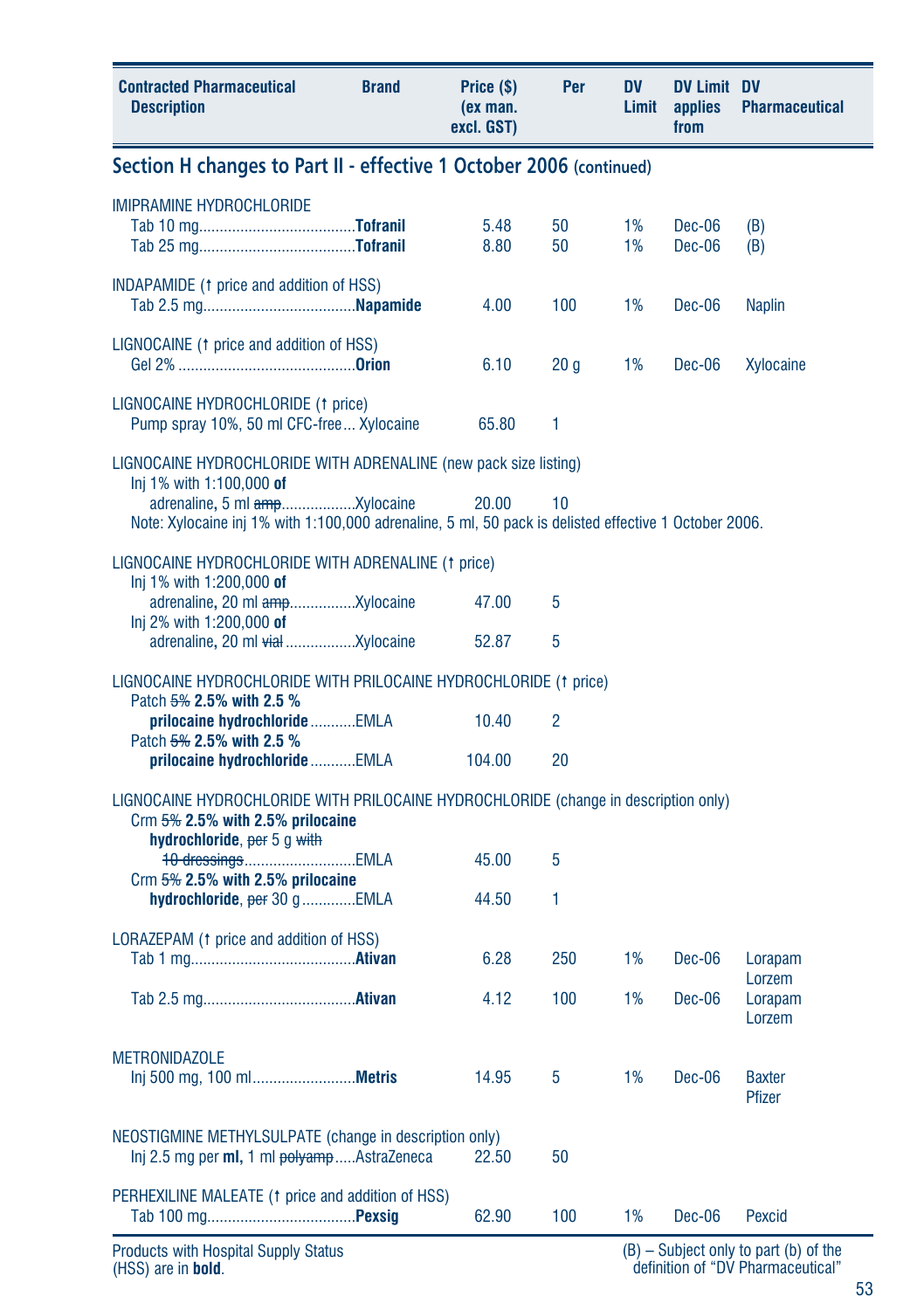| <b>Contracted Pharmaceutical</b><br><b>Description</b>                                                            | <b>Brand</b> | Price (\$)<br>(ex man.<br>excl. GST) | Per    | <b>DV</b><br>Limit | <b>DV Limit DV</b><br>applies<br>from | <b>Pharmaceutical</b>               |
|-------------------------------------------------------------------------------------------------------------------|--------------|--------------------------------------|--------|--------------------|---------------------------------------|-------------------------------------|
| Section H changes to Part II - effective 1 October 2006 (continued)                                               |              |                                      |        |                    |                                       |                                     |
| POTASSIUM CHLORIDE (change in description only)                                                                   |              |                                      |        |                    |                                       |                                     |
| lnj $750 \mu$ g 75 mg per ml,<br>per 10 ml polyampAstraZeneca                                                     |              | 26.00                                | 50     |                    |                                       |                                     |
| $\ln i$ <del>1.5 g per</del> 150 mg per ml,                                                                       |              |                                      |        |                    |                                       |                                     |
| 10 ml polyampAstraZeneca                                                                                          |              | 26.00                                | 50     |                    |                                       |                                     |
| POTASSIUM CHLORIDE (1 price and addition of HSS)<br>Tab long-acting 600 mgSpan-K                                  |              | 5.20                                 | 200    | 1%                 | Dec-06                                | Slow-K                              |
|                                                                                                                   |              |                                      |        |                    |                                       | K-SR                                |
| PRILOCAINE HYDROCHLORIDE (change in description and delist)                                                       |              |                                      |        |                    |                                       |                                     |
| Inj 0.5%, per 50 ml vialCitanest                                                                                  |              | 155.00                               | 10     |                    |                                       |                                     |
| Inj 1% per 5 ml polyampCitanest                                                                                   |              | <del>27.00</del>                     | 40     |                    |                                       |                                     |
| PRILOCAINE HYDROCHLORIDE (new pack size listing)<br>Inj 0.5%, 50 mlCitanest                                       |              | 18.20                                | 1      |                    |                                       |                                     |
|                                                                                                                   |              |                                      |        |                    |                                       |                                     |
| PRILOCAINE HYDROCHLORIDE (1 price)<br>Inj 2%, <del>per</del> 5 ml <del>polyamp</del> Citanest                     |              | 34.07                                | 10     |                    |                                       |                                     |
|                                                                                                                   |              |                                      |        |                    |                                       |                                     |
| PROPOFOL $+/-$ EDTA (4 price and addition of HSS)<br>lnj 1%, <del>per</del> 20 ml <del>vial</del> <b>Diprivan</b> |              | 25.00                                | 5      | 1%                 | Dec-06                                | <b>InterMed</b>                     |
|                                                                                                                   |              |                                      |        |                    |                                       | <b>Fresanius</b><br><b>Mayne</b>    |
|                                                                                                                   |              |                                      |        |                    |                                       | Recofol                             |
| $lnj$ 1%, per 100 ml $vial$ Diprivan                                                                              |              | 19.00                                | 1      | 1%                 | Dec-06                                | <b>InterMed</b><br><b>Fresanius</b> |
|                                                                                                                   |              |                                      |        |                    |                                       | <b>Mayne</b>                        |
| Inj 1%, per 50 ml                                                                                                 |              |                                      |        |                    |                                       | Recofol                             |
| pre-filled syringe Diprivan                                                                                       |              | 25.00                                | 1      | 1%                 | Dec-06                                | (B)                                 |
| Inj 2%, <del>per</del> 50 ml<br>pre-filled syringe Diprivan                                                       |              | 30.00                                | 1      | 1%                 | Dec-06                                | (B)                                 |
| PROPOFOL +/-EDTA (addition of HSS)                                                                                |              |                                      |        |                    |                                       |                                     |
| lnj 1%, <del>per</del> 50 ml <del>vial</del> <b>Diprivan</b>                                                      |              | 15.00                                | 1      | 1%                 | Dec-06                                | <b>InterMed</b>                     |
|                                                                                                                   |              |                                      |        |                    |                                       | <b>Fresanius</b><br><b>Mayne</b>    |
|                                                                                                                   |              |                                      |        |                    |                                       | Recofol                             |
| PROPOFOL $+\sqrt{-EDTA}$ (change in description only)                                                             |              |                                      |        |                    |                                       |                                     |
| Inj 2%, per 50 ml vialDiprivan                                                                                    |              | 25.50                                | 1      |                    |                                       |                                     |
| ROPIVACAINE HYDROCHLORIDE (1 price)                                                                               |              |                                      |        |                    |                                       |                                     |
| lnj 2 mg per ml, 10 ml polyamp Naropin<br>Inj 2 mg per ml, 20 ml polyamp Naropin                                  |              | 21.75                                | 5      |                    |                                       |                                     |
| Inj Inf 2 mg per ml, 100 ml polybag Naropin                                                                       |              | 36.42<br>112.20                      | 5<br>5 |                    |                                       |                                     |
| Inj Inf 2 mg per ml 200 ml polybag. Naropin                                                                       |              | 197.40                               | 5      |                    |                                       |                                     |
| Inj 7.5 mg per ml, 10 ml polyampNaropin                                                                           |              | 38.77                                | 5      |                    |                                       |                                     |
| Inj 7.5 mg per ml, 20 ml polyampNaropin<br>Inj 10 mg per ml, 10 ml polyampNaropin                                 |              | 68.15<br>44.65                       | 5<br>5 |                    |                                       |                                     |
| Inj 10 mg per ml, 20 ml polyampNaropin                                                                            |              | 80.80                                | 5      |                    |                                       |                                     |
|                                                                                                                   |              |                                      |        |                    |                                       |                                     |

Products with Hospital Supply Status (HSS) are in **bold**.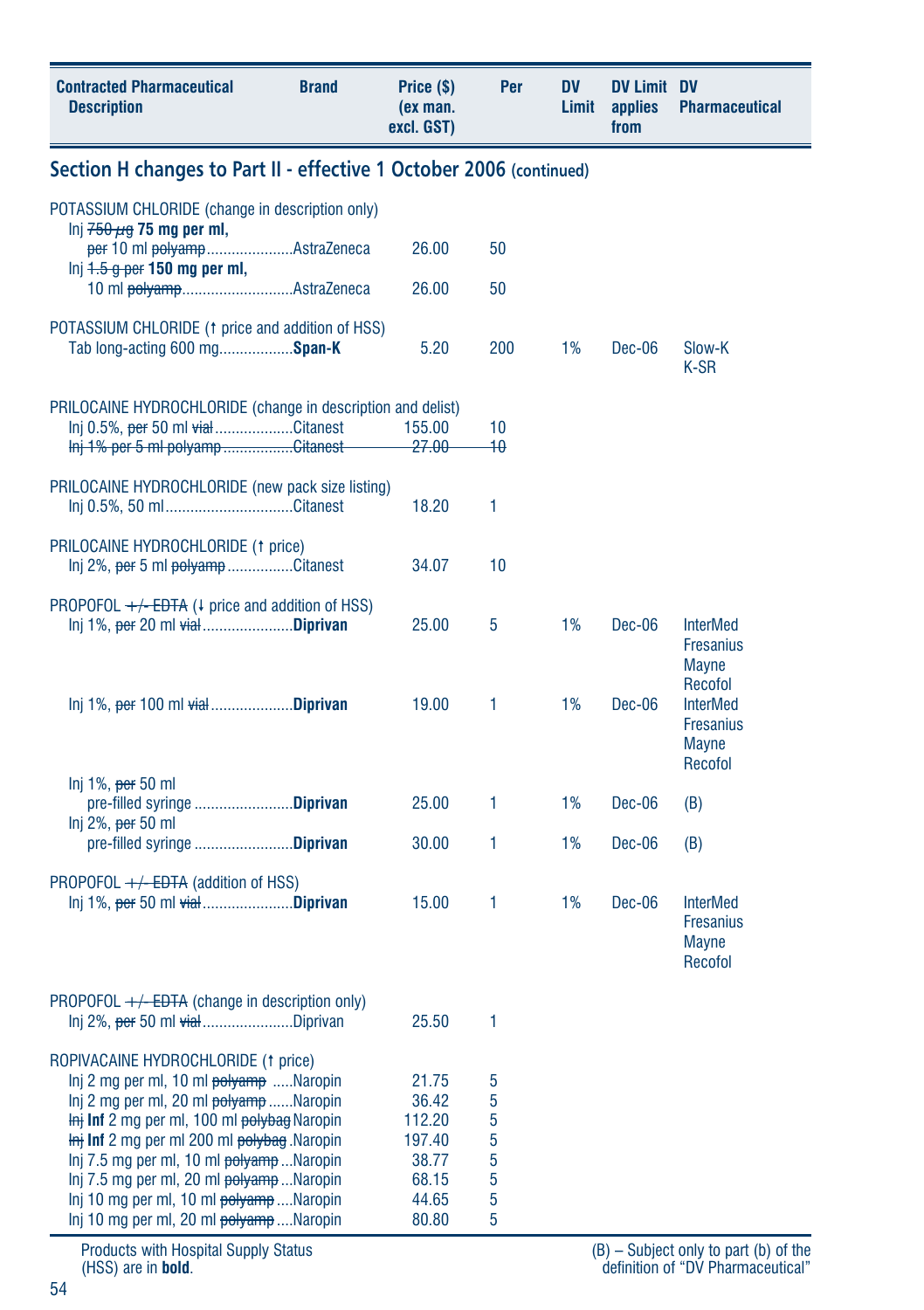| <b>Contracted Pharmaceutical</b><br><b>Description</b>                                                        | <b>Brand</b> | Price (\$)<br>(ex man.<br>excl. GST) | <b>Per</b> | <b>DV</b><br>Limit | <b>DV Limit</b><br>applies<br>from | <b>DV</b><br><b>Pharmaceutical</b> |
|---------------------------------------------------------------------------------------------------------------|--------------|--------------------------------------|------------|--------------------|------------------------------------|------------------------------------|
| Section H changes to Part II - effective 1 October 2006 (continued)                                           |              |                                      |            |                    |                                    |                                    |
| ROPIVICAINE HYDROCHLORIDE WITH FENTANYL († price)<br>$\frac{1}{2}$ inf 2 mg per ml with 2 $\mu$ g of fentanyl |              |                                      |            |                    |                                    |                                    |
| per ml, 100 ml polybag Naropin<br>$\frac{1}{2}$ inf 2 mg per ml with 2 $\mu$ g of fentanyl                    |              | 155.10                               | 5          |                    |                                    |                                    |
| per ml, 200 ml polybag Naropin                                                                                |              | 292.50                               | 5          |                    |                                    |                                    |
| SODIUM CHLORIDE                                                                                               |              | 26.50                                | 5          | $1\%$              | Dec-06                             | (B)                                |
| SUXAMETHONIUM CHLORIDE (1 price)<br>$Inj$ $+00$ mg per 50 mg per ml,                                          |              | 100.00                               | 50         |                    |                                    |                                    |
| <b>WATER</b>                                                                                                  |              | 12.50<br>13.95                       | 50<br>50   |                    |                                    |                                    |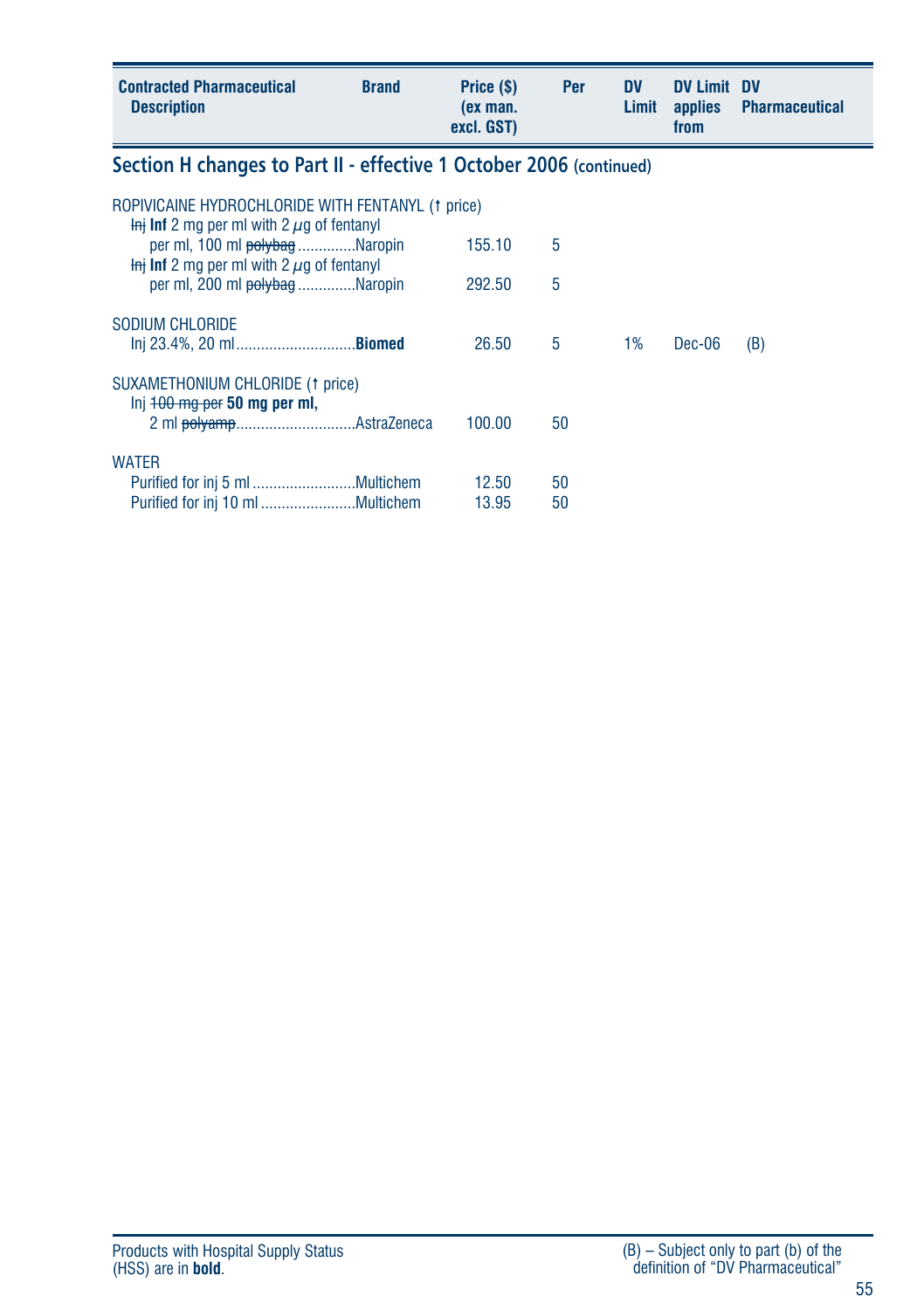| <b>Contracted Pharmaceutical</b><br><b>Description</b> | <b>Brand</b> | Price (\$)<br>(ex man.<br>excl. GST) | Per | <b>DV</b> | DV Limit DV<br>from | Limit applies Pharmaceutical |
|--------------------------------------------------------|--------------|--------------------------------------|-----|-----------|---------------------|------------------------------|
|                                                        |              |                                      |     |           |                     |                              |

# **Section H changes to Part IV**

### **Effective 1 February 2007**

CEFTAZIDIME SODIUM (amended description)

- Inj 500 mg
- Inj 1 g
- Inj 2 g

For any indication approved by the hospital service with review at 6 weeks.

#### **CEPHRADINE**

Inj 500 mg  $\frac{\text{Ini } 1 \cdot \text{o}}{\text{Ini } \cdot \text{o}}$ 

For any indication approved by the hospital service, with review at 6 weeks. Note – Velosef inj to be delisted 1 February 2007

# **Effective 1 November 2006**

ERTAPENEM SODIUM  $Ini 1<sub>0</sub>$ For any indication approved by the hospital service, with review at 6 weeks.

# **Effective 1 October 2006**

### AMIKACIN **SULPHATE**

Inj 500 mg per 2 ml **250 mg per ml, 2 ml** Up to 2 weeks supply for any appropriate indication (extension for up to 6 weeks supply for endocarditis should be applied for under Hospital EC) **For any indication approved by the hospital service, with review at 6 weeks.**

### AMOXICILLIN WITH CLAVULANIC ACID

Inj 600 mg, 500 mg with 100 mg clavulanic acid Inj 1.2 g, 1000 mg with 200 mg clavulanic acid For any indication approved by the hospital service, with review at 6 weeks

### **AZTREONAM**

Inj 1 g

Up to 4 weeks supply for any appropriate indication **For any indication approved by the hospital service, with review at 6 weeks.**

### BENZYLPENICLLIN SODIUM (PENICLLIN G)

Inj 1 mega u

Up to 8 weeks supply for any appropriate indication. **For any indication approved by the hospital service, with review at 8 weeks.**

### CEFAMANDOLE SODIUM **NAFATE**

Inj 250 mg Inj 500 mg

Inj 1 g

Up to 8 weeks supply for any appropriate indication. **For any indication approved by the hospital service, with review at 8 weeks.**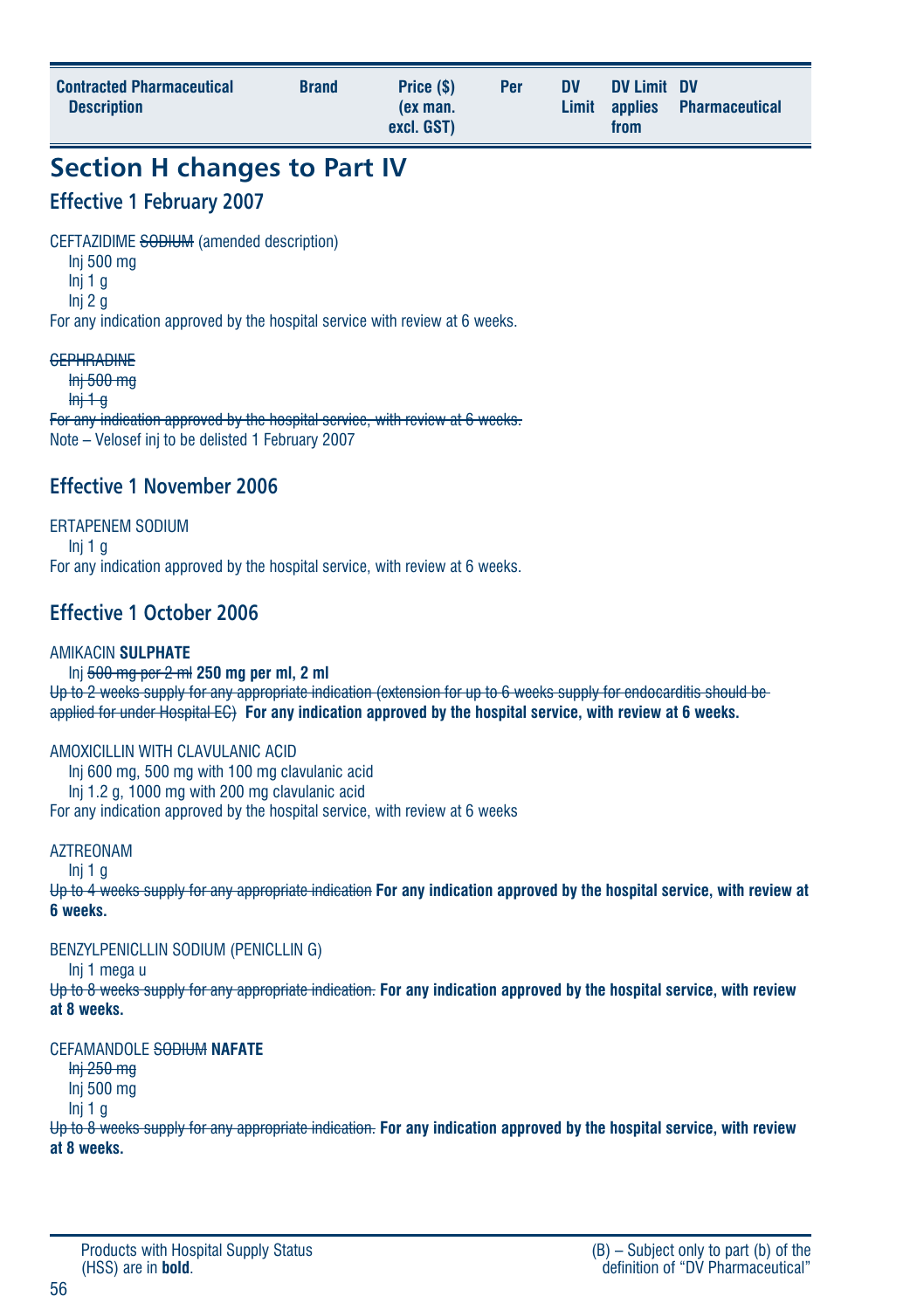| excl. GST)<br>from | <b>Contracted Pharmaceutical</b><br><b>Description</b> | <b>Brand</b> | Price (\$)<br>(ex man. | Per | <b>DV</b> | DV Limit DV | Limit applies Pharmaceutical |
|--------------------|--------------------------------------------------------|--------------|------------------------|-----|-----------|-------------|------------------------------|
|--------------------|--------------------------------------------------------|--------------|------------------------|-----|-----------|-------------|------------------------------|

### **Section H changes to Part IV - effective 1 October 2006 (continued)**

#### CEFAZOLIN **SODIUM**

Inj 500 mg

Inj 1 g

Up to 8 weeks supply for any appropriate indication including penicillin allergy. **For any indication approved by the hospital service, with review at 8 weeks.**

#### CEFEPIME HYDROCHLORIDE

Inj 1 g, 15 ml Inj 2 g, 77 ml

For any indication approved by the hospital service, with review at 6 weeks.

#### CEFOTAXIME **SODIUM**

Inj 0.5 g **500 mg**

Inj 1 g

Up to 2 weeks supply for any appropriate indication. **For any indication approved by the hospital service, with review at 6 weeks.**

#### CEFOXITIN **SODIUM**

Inj **Powder for injection** 1g

Up to 2 weeks supply for any appropriate indication **For any indication approved by the hospital service, with review at 6 weeks.**

#### CEFTAZIDIME **SODIUM**

**Inj 500 mg**

Inj 1 g

**Inj 2 g**

Up to 4 weeks for cystic fibrosis only. **For any indication approved by the hospital service, with review at 6 weeks.**

#### CEFTRIAXONE **SODIUM**

Inj 1 g

Up to 2 weeks supply for any appropriate indication. **For any indication approved by the hospital service, with review at 6 weeks.**

#### CEFUROXIME **SODIUM**

Inj 250 mg

- Inj 750 mg
- Inj 1.5 g

Up to 6 weeks supply for any appropriate indication. **For any indication approved by the hospital service, with review at 6 weeks.**

#### CEPHRADINE

Inj 500 mg

Inj 1 g

Up to 6 weeks supply for any appropriate indication **For any indication approved by the hospital service, with review at 6 weeks.**

#### FLUCLOXACILLIN **SODIUM**

Inj 250 mg

Inj 500 mg

Inj 1 g

Up to 8 weeks supply for any appropriate indication. **For any indication approved by the hospital service, with review at 8 weeks.**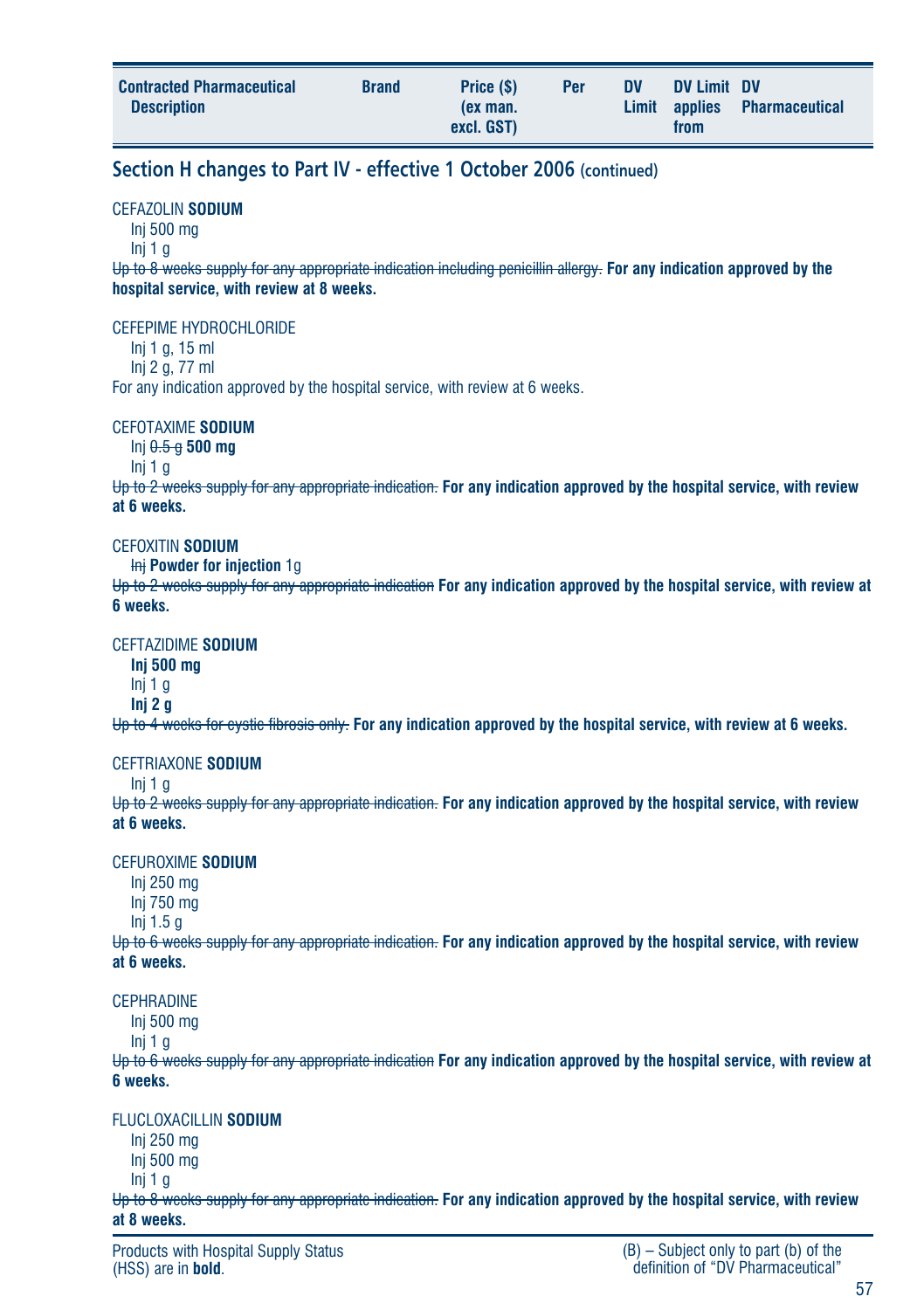| <b>Contracted Pharmaceutical</b><br><b>Description</b> | <b>Brand</b> | Price (\$)<br>(ex man.<br>excl. GST) | Per | <b>DV</b> | DV Limit DV<br>from | Limit applies Pharmaceutical |
|--------------------------------------------------------|--------------|--------------------------------------|-----|-----------|---------------------|------------------------------|
|                                                        |              |                                      |     |           |                     |                              |

### **Section H changes to Part IV - effective 1 October 2006 (continued)**

#### **FLUCONAZOLE**

Inj 100 mg per 50 ml

Up to 6 weeks supply for any appropriate indication **For any indication approved by the hospital service, with review at 6 weeks.**

#### GENTAMICIN **SULPHATE**

Inj **40 mg per ml, 2 ml** 80 mg per 2 ml,

Up to 2 weeks supply for any appropriate indication (extension for up to 6 weeks supply for endocarditis should be applied for under Hospital EC) **Indefinite supply for any indication approved by the hospital service.**

#### IMIPENEM WITH CILASTATIN

Inj 500 mg with cilastatin 500 mg

Up to 4 weeks supply for any appropriate indication **For any indication approved by the hospital service, with review at 6 weeks.**

#### MEROPENEM

Inj 500 mg

Inj 1 g

Up to 4 weeks supply for any appropriate indication **For any indication approved by the hospital service, with review at 6 weeks.**

#### PIPERACILLIN **SODIUM**

Inj 2 g Inj 4 g

Up to 4 weeks supply for any appropriate indication **For any indication approved by the hospital service, with review at 6 weeks.**

#### **PIPERACILLIN WITH** TAZOBACTAM

Inj **4 g with tazobactam 500 mg** 4.5 g

Up to 4 weeks supply for any appropriate indication **For any indication approved by the hospital service, with review at 6 weeks.**

#### **TEICOPLANIN**

Inj 400 mg

Up to 6 weeks for gram positive infections, MRSA and bone sepsis **For any indication approved by the hospital service, with review at 6 weeks.**

#### **TICARCILLIN DISODIUM WITH CLAVULANIC ACID** (TIMENTIN)

#### **Inj 3 g with clavulanic acid 0.1 g** Inj 3.1 g

Up to 4 weeks supply for any appropriate indication **For any indication approved by the hospital service, with review at 6 weeks.**

#### **TOBRAMYCIN**

Inj **40 mg per ml, 2 ml** 80 mg per 2 ml,

Up to 2 weeks supply for any appropriate indication (extension for up to 6 weeks supply for endocarditis should be applied for under Hospital EC) **Indefinite supply for any indication approved by the hospital service.**

#### VANCOMYCIN **HYDROCHLORIDE**

Inj **50 mg per ml, 10 ml** 500 mg

Up to 6 weeks supply for any appropriate indication **For any indication approved by the hospital service, with review at 6 weeks.**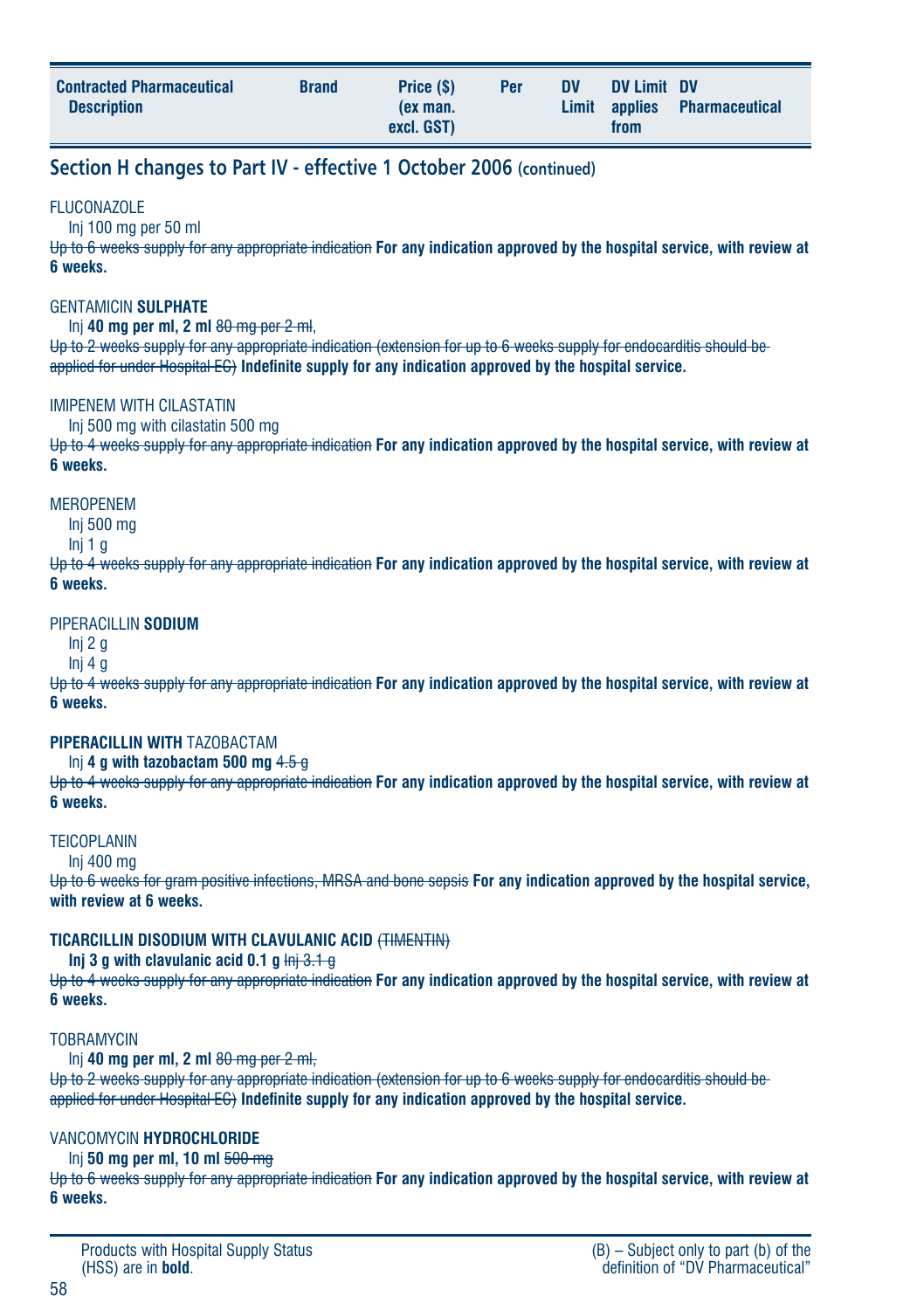Pharmaceuticals and brands

#### $\overline{\mathsf{A}}$

| Abacavir sulphate with lamivudine 19, 44           |        | 50 |
|----------------------------------------------------|--------|----|
|                                                    |        | 50 |
|                                                    |        | 51 |
|                                                    |        | 44 |
|                                                    |        |    |
|                                                    |        | 51 |
|                                                    |        | 51 |
|                                                    |        | 17 |
|                                                    |        | 21 |
|                                                    |        | 34 |
|                                                    |        | 51 |
|                                                    |        | 56 |
| Aminoacid formula without phenylalanine 18, 31, 39 |        |    |
| Aminoacid formula without valine, leucine          |        |    |
|                                                    |        | 31 |
| Amoxicillin with clavulanic acid                   |        | 56 |
|                                                    |        | 37 |
|                                                    |        | 31 |
|                                                    | 18, 44 |    |
|                                                    |        |    |
|                                                    |        | 19 |
|                                                    |        | 34 |
|                                                    |        | 21 |
|                                                    | 18.43  |    |
|                                                    | 17, 42 |    |
|                                                    |        | 34 |
|                                                    |        | 49 |
|                                                    |        | 53 |
|                                                    |        | 51 |
|                                                    |        | 22 |
|                                                    |        | 56 |
| B                                                  |        |    |
|                                                    |        | 34 |
| Bakels Gluten Free Bread Mix                       |        | 39 |
| Bakels Gluten Free Health Bread Mix                |        | 17 |
| Beclomethasone dipropionate                        |        | 51 |
|                                                    |        | 27 |
| Benzylpenicllin sodium (Penicllin G)               |        | 56 |
|                                                    |        | 49 |
|                                                    |        | 25 |
|                                                    |        |    |
| Betahistine dihydrochloride                        |        | 48 |
| Betamethasone dipropionate                         |        | 29 |
|                                                    |        | 51 |
|                                                    |        |    |
|                                                    |        | 51 |
|                                                    |        | 21 |
|                                                    |        | 26 |
|                                                    |        | 52 |
| Bupivacaine hydrochloride with adrenaline          |        | 52 |
| C                                                  |        |    |
|                                                    | 33, 34 |    |

|                                                 |  |        | 35 |
|-------------------------------------------------|--|--------|----|
|                                                 |  |        |    |
|                                                 |  |        |    |
|                                                 |  |        |    |
|                                                 |  |        | 36 |
|                                                 |  | 35, 38 |    |
|                                                 |  |        |    |
|                                                 |  |        |    |
|                                                 |  |        |    |
|                                                 |  |        |    |
|                                                 |  |        |    |
|                                                 |  |        |    |
|                                                 |  |        |    |
|                                                 |  |        |    |
|                                                 |  |        |    |
|                                                 |  |        |    |
|                                                 |  |        |    |
|                                                 |  |        |    |
|                                                 |  |        |    |
|                                                 |  |        |    |
|                                                 |  |        | 33 |
|                                                 |  |        |    |
|                                                 |  |        |    |
|                                                 |  |        |    |
|                                                 |  |        |    |
|                                                 |  |        |    |
|                                                 |  |        |    |
|                                                 |  |        |    |
| Choline salicylate with cetalkonium chloride 26 |  |        |    |
|                                                 |  |        |    |
|                                                 |  |        |    |
|                                                 |  |        |    |
|                                                 |  |        |    |
|                                                 |  |        |    |
|                                                 |  |        |    |
|                                                 |  |        |    |
|                                                 |  |        | 52 |
|                                                 |  |        |    |
|                                                 |  | 18.42  |    |
|                                                 |  |        |    |
|                                                 |  |        | 34 |
|                                                 |  |        | 34 |
|                                                 |  |        |    |
|                                                 |  |        | 52 |
|                                                 |  |        | 32 |
|                                                 |  |        | 32 |
|                                                 |  |        | 28 |
|                                                 |  |        |    |
|                                                 |  |        | 29 |
|                                                 |  |        |    |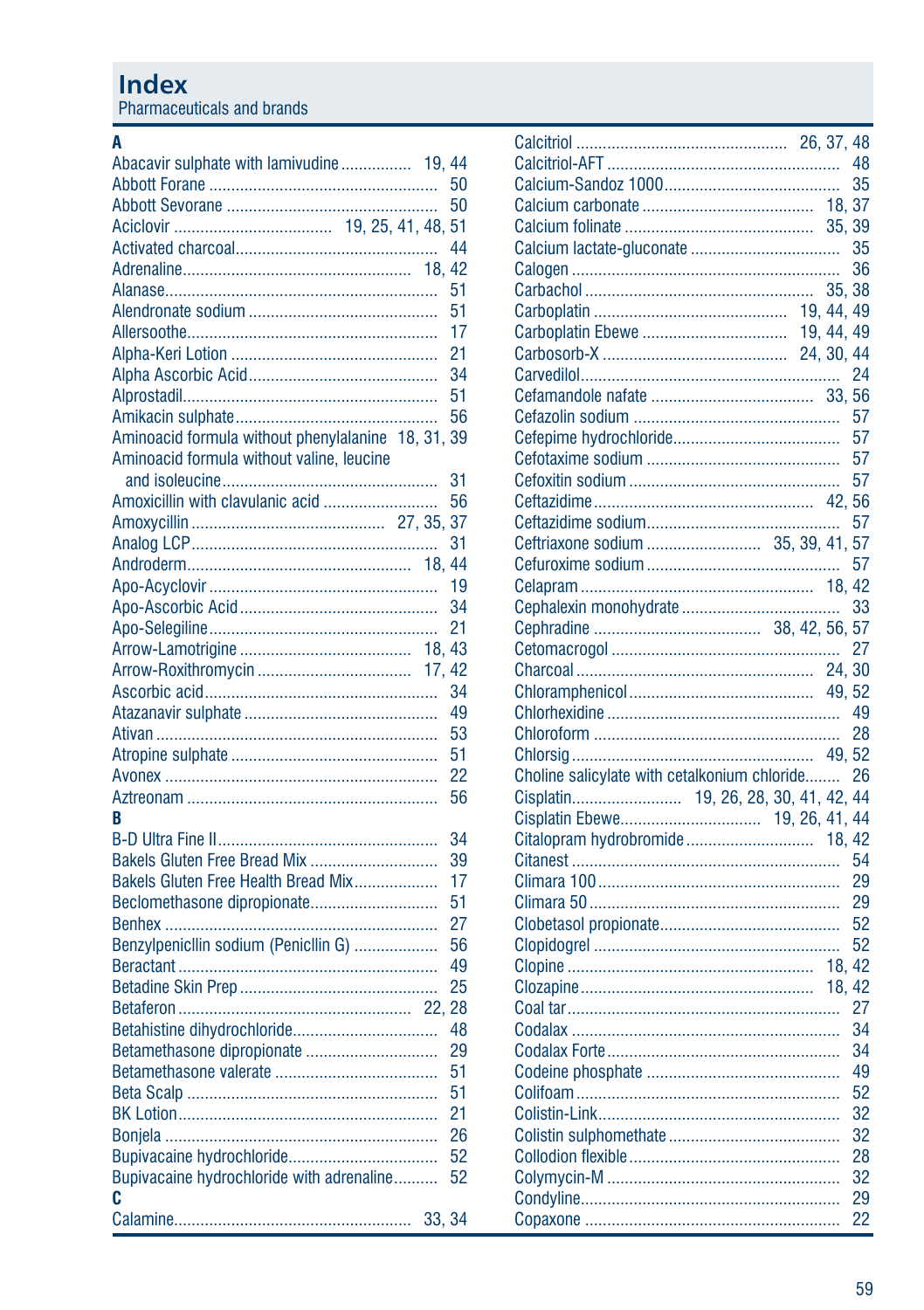Pharmaceuticals and brands

| Cyclizine hydrochloride  21, 28, 29, 37, 48 |  |        |    |
|---------------------------------------------|--|--------|----|
|                                             |  |        |    |
|                                             |  |        | 35 |
|                                             |  |        |    |
| D                                           |  |        |    |
|                                             |  |        |    |
|                                             |  |        | 34 |
|                                             |  |        | 52 |
|                                             |  |        |    |
| Dextrose  17, 19, 29, 32, 38, 43, 44, 52    |  |        |    |
|                                             |  |        | 49 |
|                                             |  |        |    |
| Diclofenac sodium  17, 29, 37, 39, 49       |  |        |    |
|                                             |  |        | 34 |
|                                             |  |        | 33 |
|                                             |  |        | 24 |
|                                             |  | 34.52  |    |
|                                             |  |        |    |
|                                             |  |        |    |
|                                             |  |        | 29 |
|                                             |  |        |    |
|                                             |  |        |    |
|                                             |  |        | 35 |
|                                             |  |        | 21 |
|                                             |  |        | 21 |
|                                             |  |        |    |
|                                             |  |        | 34 |
|                                             |  |        |    |
| E                                           |  |        |    |
|                                             |  |        | 49 |
|                                             |  |        |    |
|                                             |  |        | 43 |
|                                             |  |        | 53 |
|                                             |  |        | 22 |
|                                             |  |        | 35 |
|                                             |  |        | 43 |
|                                             |  |        |    |
|                                             |  |        | 49 |
|                                             |  |        | 39 |
|                                             |  |        | 18 |
| Ethinyloestradiol with norethisterone       |  |        | 35 |
|                                             |  |        |    |
| F                                           |  |        |    |
|                                             |  |        | 36 |
|                                             |  |        |    |
|                                             |  |        |    |
|                                             |  |        |    |
|                                             |  |        |    |
|                                             |  |        |    |
|                                             |  |        |    |
|                                             |  | 19, 45 |    |
|                                             |  | 19.45  |    |
|                                             |  |        | 34 |
|                                             |  |        |    |

| Foremount Child's Silicone Mask              | 24 |
|----------------------------------------------|----|
|                                              | 20 |
|                                              | 42 |
|                                              | 51 |
|                                              | 26 |
|                                              | 26 |
|                                              |    |
| G                                            |    |
|                                              | 48 |
| Gadobendate dimeglumine                      | 45 |
| Gamma benzene hexachloride                   | 27 |
|                                              | 33 |
|                                              | 47 |
|                                              | 52 |
|                                              | 52 |
|                                              | 49 |
|                                              | 49 |
|                                              | 58 |
|                                              | 22 |
| Glucose blood diagnostic test meter<br>17,   | 40 |
| 17,39                                        |    |
| 24.28                                        |    |
| Glycerol with paraffin and cetyl alcohol     | 21 |
|                                              | 29 |
| н                                            |    |
| Homatropine hydrobromide                     | 35 |
|                                              | 33 |
|                                              | 33 |
|                                              | 52 |
|                                              | 52 |
| Hydrocortisone with wool fat and mineral oil | 21 |
|                                              | 21 |
|                                              | 26 |
|                                              | 17 |
|                                              | 36 |
|                                              |    |
|                                              | 58 |
|                                              | 53 |
|                                              | 53 |
|                                              | 43 |
|                                              | 28 |
|                                              | 33 |
| Insulin isophane with insulin neutral        | 33 |
|                                              | 34 |
|                                              | 43 |
|                                              | 22 |
|                                              | 28 |
|                                              | 49 |
|                                              | 45 |
|                                              | 46 |
|                                              | 48 |
|                                              | 50 |
|                                              | 43 |
|                                              |    |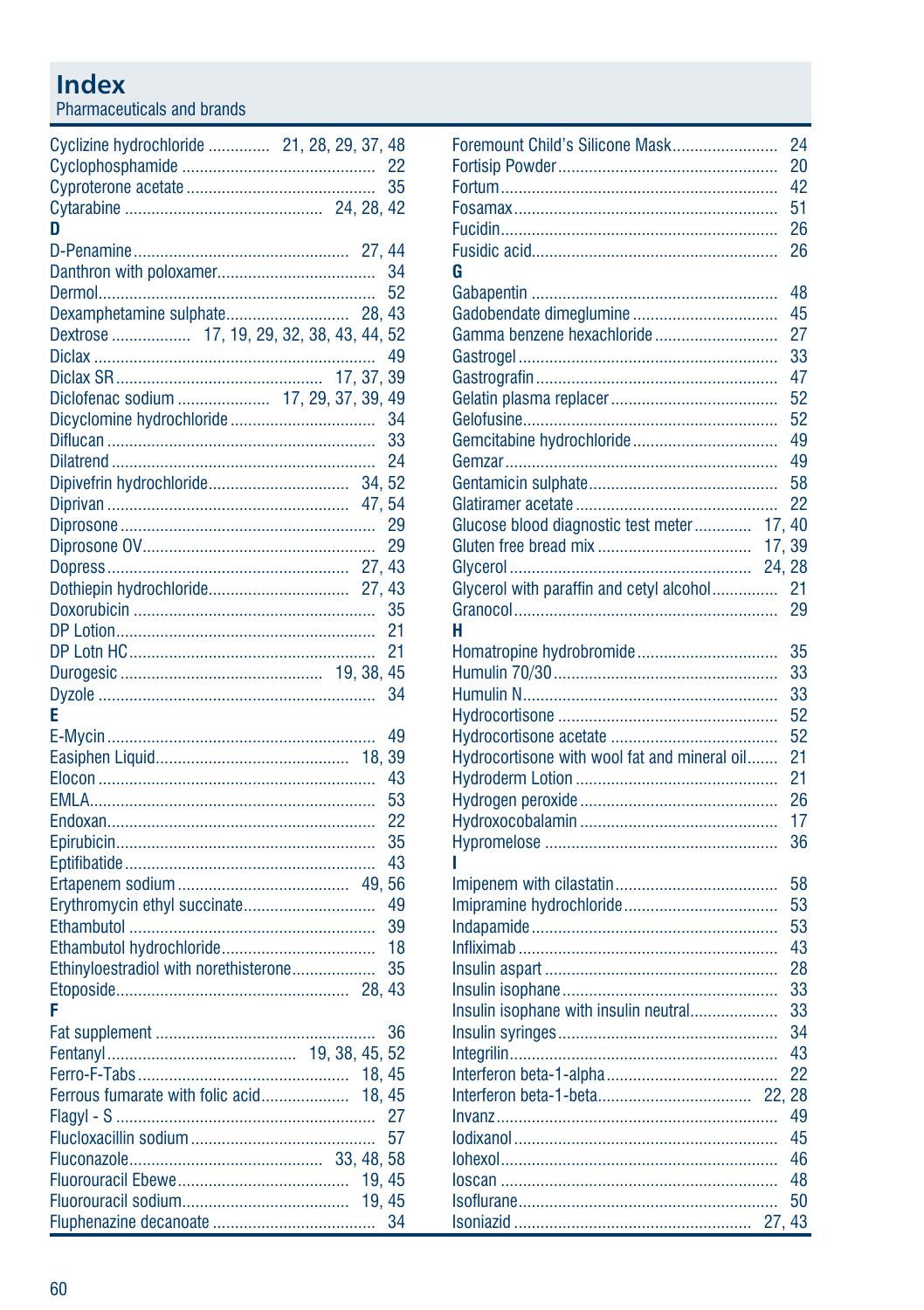Pharmaceuticals and brands

|                                          | 38 |
|------------------------------------------|----|
|                                          | 35 |
| J                                        |    |
|                                          | 41 |
| K                                        |    |
|                                          | 33 |
|                                          | 48 |
|                                          |    |
|                                          | 44 |
| L                                        |    |
| 18.43                                    |    |
| 17.41                                    |    |
|                                          | 39 |
|                                          | 35 |
|                                          | 53 |
|                                          | 53 |
| Lignocaine hydrochloride with adrenaline | 53 |
| Lignocaine hydrochloride with prilocaine |    |
|                                          | 53 |
|                                          | 27 |
|                                          | 53 |
|                                          |    |
| М                                        |    |
|                                          | 48 |
|                                          | 47 |
|                                          | 33 |
|                                          | 47 |
|                                          | 52 |
|                                          | 52 |
|                                          | 52 |
|                                          | 37 |
|                                          | 31 |
|                                          | 31 |
|                                          | 31 |
|                                          | 31 |
| Meglumine diatrizoate with sodium        |    |
|                                          | 47 |
|                                          | 47 |
|                                          | 27 |
|                                          | 34 |
|                                          | 58 |
|                                          | 50 |
|                                          | 36 |
| Methylphenidate hydrochloride 29, 37, 50 |    |
| Metoclopramide hydrochloride             | 48 |
|                                          | 50 |
| 50, 53                                   |    |
|                                          |    |
| 18.43                                    |    |
|                                          | 43 |
|                                          | 31 |

|                                        | 31 |
|----------------------------------------|----|
|                                        | 31 |
|                                        | 31 |
|                                        | 33 |
| Mucilaginous laxatives with stimulants | 29 |
|                                        | 33 |
|                                        | 45 |
|                                        |    |
| N                                      |    |
|                                        |    |
|                                        | 53 |
|                                        | 33 |
|                                        |    |
|                                        | 48 |
|                                        | 33 |
|                                        | 53 |
|                                        |    |
|                                        | 48 |
|                                        | 33 |
|                                        | 33 |
|                                        | 25 |
|                                        | 28 |
|                                        | 28 |
|                                        | 38 |
| 19.38                                  |    |
|                                        | 25 |
| O                                      |    |
|                                        | 29 |
| Oestradiol with levonorgestrel 19, 38  |    |
|                                        | 38 |
|                                        |    |
|                                        |    |
|                                        |    |
|                                        | 17 |
|                                        |    |
|                                        | 39 |
|                                        | 18 |
|                                        |    |
|                                        | 35 |
| 18, 37                                 |    |
|                                        |    |
|                                        |    |
| Oxytocin with ergometrine maleate  41  |    |
| Þ                                      |    |
|                                        | 35 |
|                                        | 41 |
|                                        |    |
|                                        | 53 |
|                                        |    |
|                                        | 53 |
|                                        | 35 |
|                                        | 35 |
|                                        | 38 |
| 18.39                                  |    |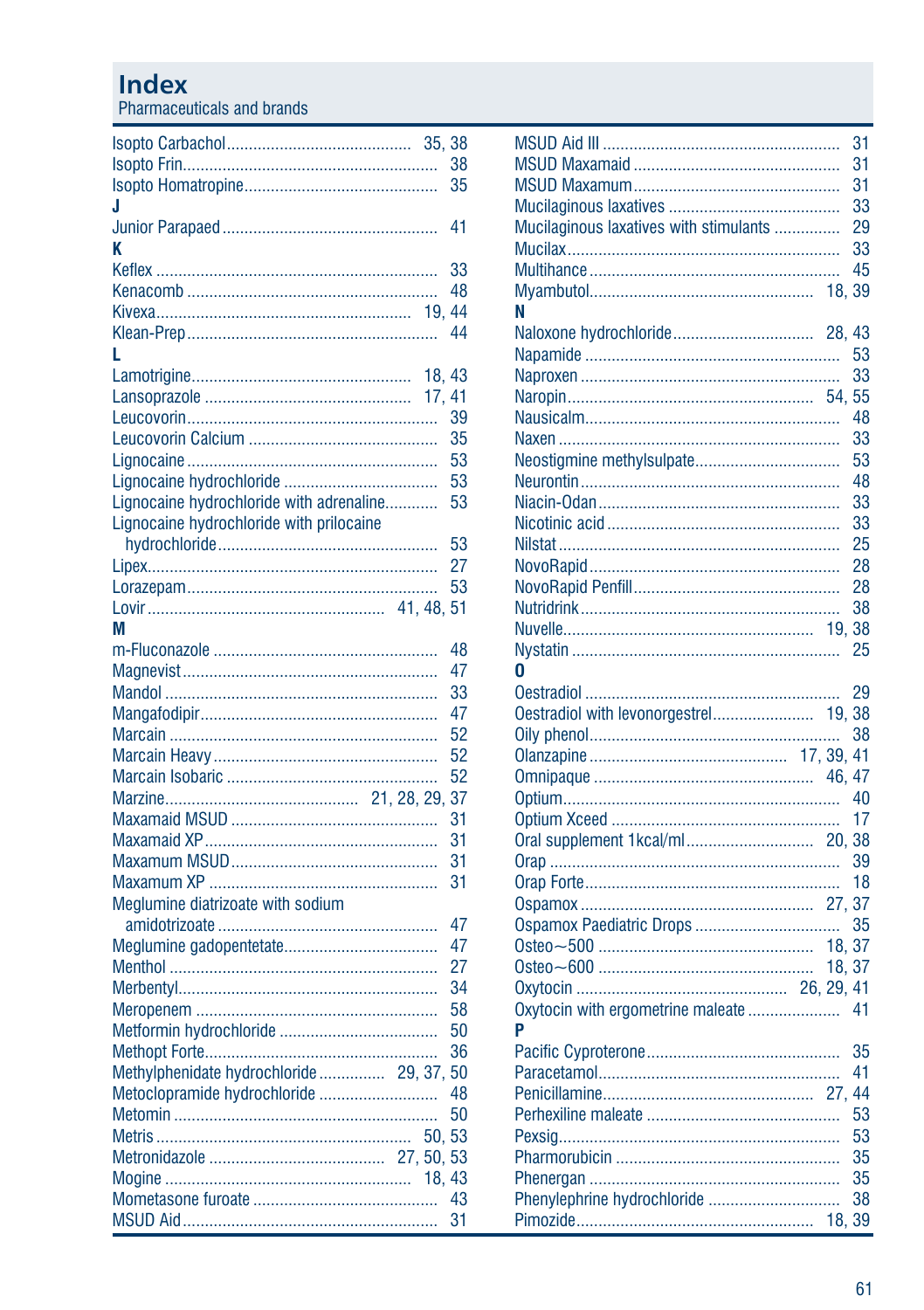Pharmaceuticals and brands

|                                          |        | 21 |
|------------------------------------------|--------|----|
|                                          |        | 58 |
| Piperacillin with tazobactam             |        | 58 |
|                                          |        | 52 |
|                                          |        | 29 |
| Polyethylene glycol with sodium sulphate |        | 44 |
|                                          |        | 33 |
|                                          |        |    |
| Polyvinyl alcohol with povidone          |        | 38 |
|                                          |        | 54 |
|                                          |        | 25 |
|                                          |        |    |
|                                          |        | 54 |
| Promethazine hydrochloride               | 17, 35 |    |
|                                          | 34, 52 |    |
|                                          |        |    |
|                                          |        | 28 |
|                                          |        | 51 |
| 0                                        |        |    |
|                                          |        | 21 |
| R                                        |        |    |
|                                          |        | 43 |
|                                          | 17, 42 |    |
|                                          | 17, 42 |    |
|                                          |        |    |
|                                          | 18, 44 |    |
|                                          | 18.44  |    |
|                                          |        |    |
|                                          | 29, 37 |    |
|                                          | 26, 37 |    |
|                                          | 35, 41 |    |
|                                          |        | 39 |
|                                          | 17, 42 |    |
|                                          |        | 54 |
| Ropivicaine hydrochloride with fentanyl  |        | 55 |
|                                          |        |    |
|                                          |        | 50 |
|                                          |        | 50 |
|                                          |        | 38 |
|                                          |        |    |
| S                                        |        |    |
|                                          |        | 27 |
|                                          |        |    |
|                                          |        |    |
|                                          |        |    |
|                                          |        | 50 |
|                                          |        |    |
|                                          |        |    |
| Sodium bicarbonate  19, 32, 38, 44, 47   |        |    |
|                                          |        | 55 |
|                                          |        |    |
|                                          |        | 48 |
|                                          |        | 26 |
|                                          |        |    |
|                                          |        | 24 |

| т                                            | 24<br>54<br>38<br>49<br>55<br>35 |
|----------------------------------------------|----------------------------------|
| Tar with triethanolamine lauryl sulphate     |                                  |
|                                              | 21                               |
|                                              | 38                               |
|                                              | 58                               |
|                                              | 47                               |
| 18, 44                                       |                                  |
|                                              | 26                               |
| Ticarcillin disodium with clavulanic acid    |                                  |
|                                              | 58                               |
|                                              | 34                               |
|                                              | 58                               |
|                                              | 53                               |
| Triamcinolone acetonide with gramicidin,     |                                  |
|                                              | 48                               |
| Trifluoperazine hydrochloride 21, 25, 38, 39 |                                  |
| v                                            |                                  |
|                                              | 21                               |
|                                              | 21                               |
|                                              |                                  |
|                                              | 58                               |
|                                              |                                  |
|                                              | 48                               |
|                                              | 50                               |
|                                              | 50                               |
|                                              | 45                               |
| 20, 47                                       |                                  |
| 20.47                                        |                                  |
|                                              | 29                               |
|                                              |                                  |
| W                                            |                                  |
|                                              |                                  |
|                                              | 21                               |
| χ                                            |                                  |
|                                              | 31                               |
|                                              | 31                               |
|                                              | 31                               |
|                                              | 53                               |
| Z                                            |                                  |
|                                              | 50                               |
|                                              | 34                               |
|                                              | 25                               |